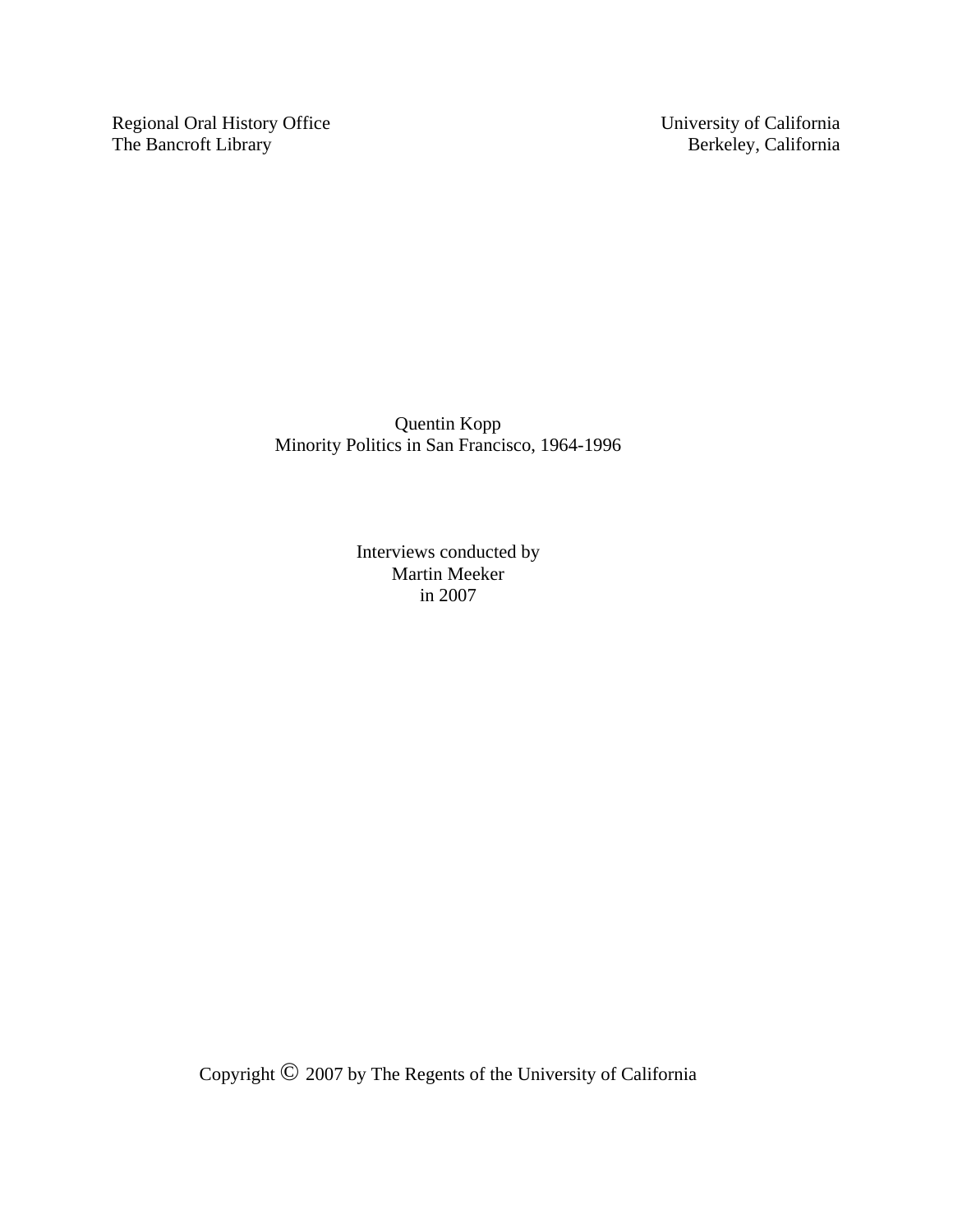Since 1954 the Regional Oral History Office has been interviewing leading participants in or well-placed witnesses to major events in the development of Northern California, the West, and the nation. Oral History is a method of collecting historical information through tape-recorded interviews between a narrator with firsthand knowledge of historically significant events and a well-informed interviewer, with the goal of preserving substantive additions to the historical record. The tape recording is transcribed, lightly edited for continuity and clarity, and reviewed by the interviewee. The corrected manuscript is bound with photographs and illustrative materials and placed in The Bancroft Library at the University of California, Berkeley, and in other research collections for scholarly use. Because it is primary material, oral history is not intended to present the final, verified, or complete narrative of events. It is a spoken account, offered by the interviewee in response to questioning, and as such it is reflective, partisan, deeply involved, and irreplaceable.

\*\*\*\*\*\*\*\*\*\*\*\*\*\*\*\*\*\*\*\*\*\*\*\*\*\*\*\*\*\*\*\*\*

All uses of this manuscript are covered by a legal agreement between The Regents of the University of California and Quentin Kopp, dated April 16, 2007. The manuscript is thereby made available for research purposes. All literary rights in the manuscript, including the right to publish, are reserved to The Bancroft Library of the University of California, Berkeley. No part of the manuscript may be quoted for publication without the written permission of the Director of The Bancroft Library of the University of California, Berkeley.

Requests for permission to quote for publication should be addressed to the Regional Oral History Office, The Bancroft Library, Mail Code 6000, University of California, Berkeley, 94720-6000, and should include identification of the specific passages to be quoted, anticipated use of the passages, and identification of the user.

It is recommended that this oral history be cited as follows:

"Quentin Kopp: Minority Politics in San Francisco, 1964-1996," conducted by Martin Meeker in 2007, Regional Oral History Office, The Bancroft Library, University of California, Berkeley, 2007.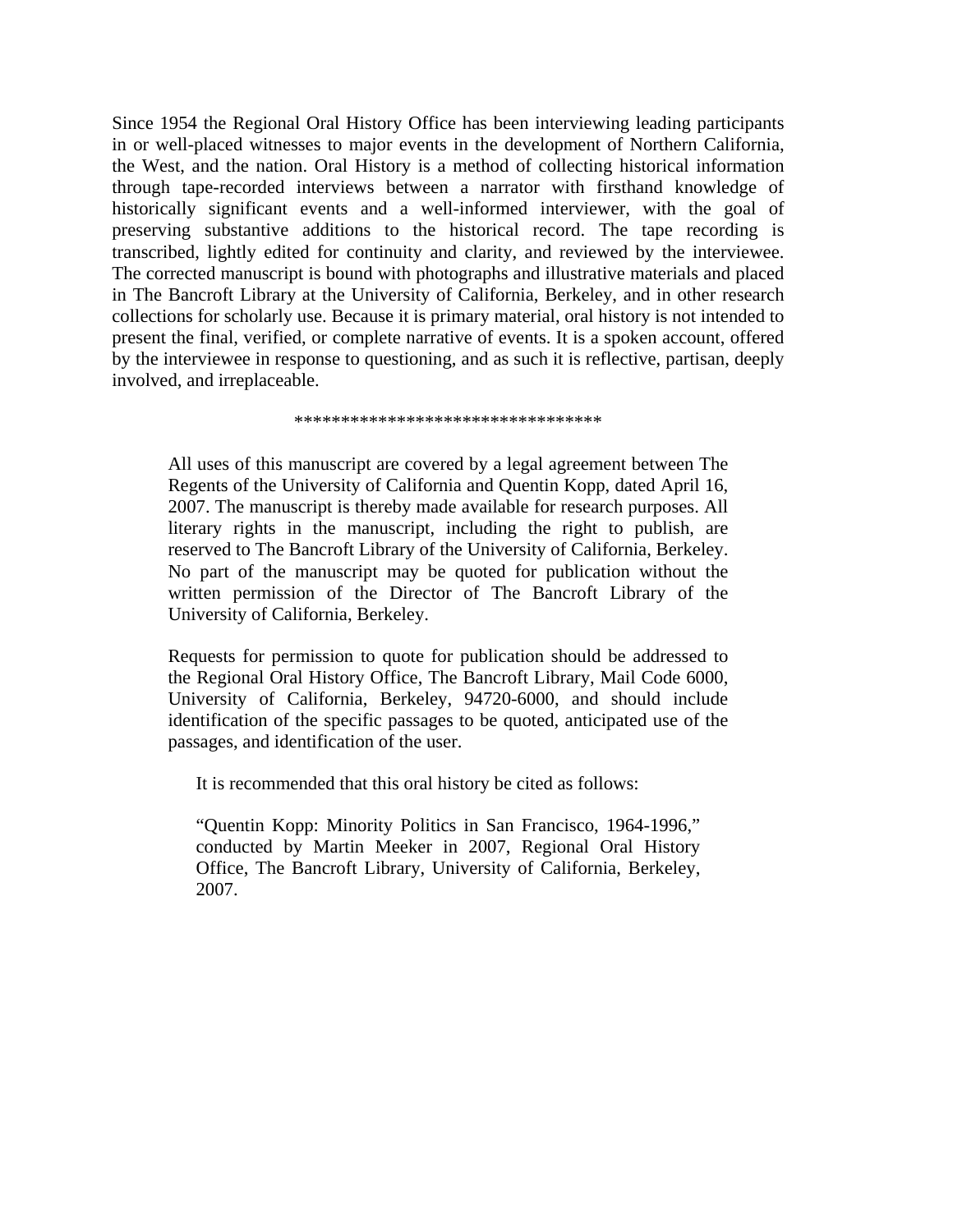## **Discursive Table of Contents—Quentin Kopp**

## **Interview #1: April 16, 2007**

Audio File 1……………………………………………………………………….1

Familial background and political values – Family participation in the Democratic Party – Democratic resurgence in California in the 1950s – the California Democratic Council (CDC) – The CDC and conservative Democrats – Impact of California on national politics – Emergence of the "Burton Machine"

Audio File 2……………………………………………………………………...12

Ertola, Pelosi, Casey, McAteer, Foran, McCarthy, and Kopp as a faction within the Democratic Party – Differences between the two factions – City commission appointments – Nomination to the "Jewish" seat on the Board of Education

## **Interview #2: April 17, 2007**

Audio File 3……………………………………………………………………...25

Busing and desegregation in San Francisco – White/Asian alliance – Residential discrimination – Asian-Americans, Latinos, Jews, and desegregation – 1971 campaign for the Board of Supervisors – Human Rights Commission and antidiscrimination ordinances – Sexual orientation as an issue

Audio File 4……………………………………………………………………...43

Minority groups as political constituencies – On Harvey Milk – 1975 Board of Supervisors elections – Election of George Moscone – Political endorsements – The Community Congress as a political force – The coming of district elections – Endorsement politics versus the constituency-based politics – Democratic clubs – The politics of commission appointments – On Dianne Feinstein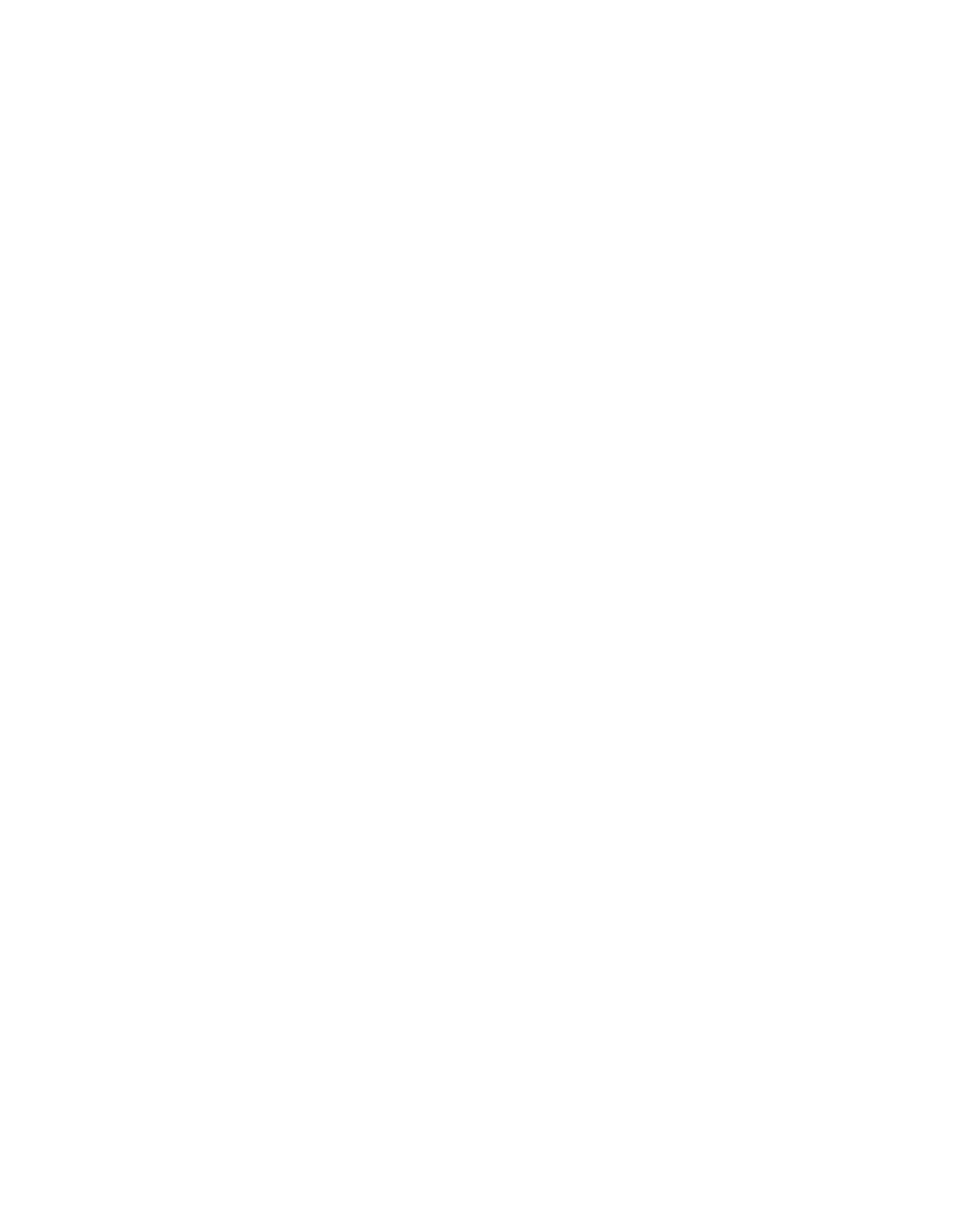Interview #1: 4-16-2007

Begin Audio File 1 kopp\_quentin1 04-16-07

| 01-00:00:16 |                                                                                                                                                                                                                                                                                                                                                                                                                                                                                                                                                                                                                                                                                                                                                                                                                                                                                                                                                                                                                                                                                                                                                                                                                                                                                                                                                                                                                                              |
|-------------|----------------------------------------------------------------------------------------------------------------------------------------------------------------------------------------------------------------------------------------------------------------------------------------------------------------------------------------------------------------------------------------------------------------------------------------------------------------------------------------------------------------------------------------------------------------------------------------------------------------------------------------------------------------------------------------------------------------------------------------------------------------------------------------------------------------------------------------------------------------------------------------------------------------------------------------------------------------------------------------------------------------------------------------------------------------------------------------------------------------------------------------------------------------------------------------------------------------------------------------------------------------------------------------------------------------------------------------------------------------------------------------------------------------------------------------------|
| Meeker:     | OK, today is the-                                                                                                                                                                                                                                                                                                                                                                                                                                                                                                                                                                                                                                                                                                                                                                                                                                                                                                                                                                                                                                                                                                                                                                                                                                                                                                                                                                                                                            |
| 01-00:00:19 |                                                                                                                                                                                                                                                                                                                                                                                                                                                                                                                                                                                                                                                                                                                                                                                                                                                                                                                                                                                                                                                                                                                                                                                                                                                                                                                                                                                                                                              |
| Kopp:       | April 16th.                                                                                                                                                                                                                                                                                                                                                                                                                                                                                                                                                                                                                                                                                                                                                                                                                                                                                                                                                                                                                                                                                                                                                                                                                                                                                                                                                                                                                                  |
| 01-00:00:21 |                                                                                                                                                                                                                                                                                                                                                                                                                                                                                                                                                                                                                                                                                                                                                                                                                                                                                                                                                                                                                                                                                                                                                                                                                                                                                                                                                                                                                                              |
| Meeker:     | — 16th of April, 2007. This is Martin Meeker interviewing Judge Quentin<br>Kopp, and it looks like everything's going well so let's begin. And I'll be<br>looking over here occasionally just to make sure you're still framed and that<br>the sound is recording adequately. So in your first interview, the one for the<br>California State Archives, you spoke about your youth in political terms,<br>which I found to be quite interesting, and you also talked about your parents<br>being involved in Democratic politics in the city of Syracuse. And I just<br>wanted to get a sense of from what, you know, what your opinion is of what<br>being a Democrat meant to your father and mother at that point in time in that<br>place.                                                                                                                                                                                                                                                                                                                                                                                                                                                                                                                                                                                                                                                                                               |
| 01-00:01:15 |                                                                                                                                                                                                                                                                                                                                                                                                                                                                                                                                                                                                                                                                                                                                                                                                                                                                                                                                                                                                                                                                                                                                                                                                                                                                                                                                                                                                                                              |
| Kopp:       | My father was a small businessman, operating a drug store. Sometimes he had<br>two drug stores, but he had the viewpoint of a small businessman. My mother<br>was first generation, born 1900 in Binghamton, New York. Her father never<br>owned a business. Her father worked in a furniture store, retail, and in their<br>view the Democratic Party represented an antidote to the Republican Party,<br>particularly because the Republican Party was identified with the Great<br>Depression of 1929 and was identified with corporate wealth, corporate<br>America, and a corporate disregard for the vicissitudes and the problems of<br>people who were not presidents or vice presidents of corporate entities. And<br>secondly, my parents, probably because they were Jewish, were imbued with<br>the notion that not all Americans were treated equally. My father, for<br>example, during the 1930s operated a drug store in a section of Syracuse<br>which had been almost exclusively Jewish, but the demographics of which<br>had changed so that it was probably 50-60% African American, and he was<br>well liked by his African American customers. He hired the first African<br>American business clerk of any white-owned enterprise in Syracuse, New<br>York in that period of time, so that was an expression of their high regard for<br>black Americans and their insistence that all Americans be treated equally. |
| 01-00:03:36 |                                                                                                                                                                                                                                                                                                                                                                                                                                                                                                                                                                                                                                                                                                                                                                                                                                                                                                                                                                                                                                                                                                                                                                                                                                                                                                                                                                                                                                              |
| Meeker:     | How did they communicate these values to you?                                                                                                                                                                                                                                                                                                                                                                                                                                                                                                                                                                                                                                                                                                                                                                                                                                                                                                                                                                                                                                                                                                                                                                                                                                                                                                                                                                                                |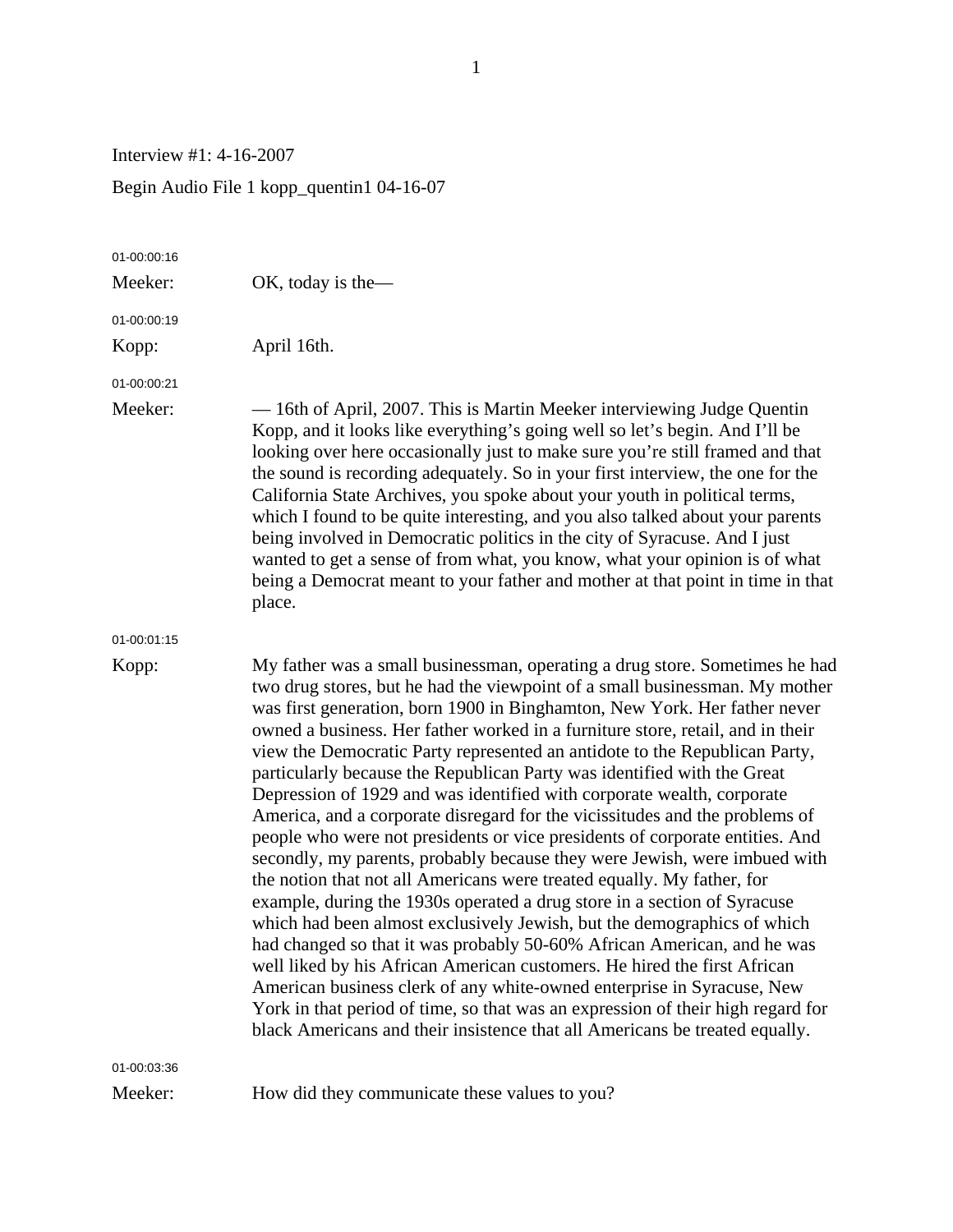01-00:03:40

Kopp: In conversations, both at home and also in the drug store from time to time. I began working in the drug store in the spring of 1940. I was 11 and a half years old. I worked after school. And my father moved his drug store to, or putting it the other way, the drug store he chiefly operated was a block from a home, which was the first home my parents ever owned that they purchased for I think \$3,000. Three bedroom home, at that! And after that purchase, the war began a year and a half later. Pharmacists went in the Army, Navy, Marine Corps. My father, therefore, was encumbered with operating the prescription filling part of the drug store almost entirely himself. Occasionally he'd have some part time assistance from somebody who was a registered pharmacist, and my mother thereby began working in the drug store, particularly at dinner hour. After she would make dinner, my father would walk home. She'd come down to the store to supervise me or to supervise my sister. My younger sister was working there. And so there were conversations almost entirely, particularly at home, probably 80% of those conversations were at home, and then there were civic events and civic affairs. My father was a leader in the Veterans of Foreign Wars, and starting from the time I was eight years old, he brought me to VFW meetings, either the Post or the County Committee of VFW posts, or a Central New York Council of VFW posts. I went to a national convention in Boston when I was eight years old, and so there were discussions in the course of listening to meetings of VFW members. And then my mother was active in the National Council of Jewish Women, and so I would hear discussions relating to the National Council of Jewish Women. There were other experiences; my mother, for a short period of time, worked for the WPA, the Works Progress Administration, as a secretary when I was about seven or eight years old. So that was a source of discussion in the house. As a matter of fact, under pressure from higher authority, her boss had to let her go because she was getting too many jobs for non-Democrats, namely Republicans and Independents! (laughter) Meeker: You know, this is a bit of an aside, but the Veterans of Foreign Wars, I don't know much about that organization, but I kind of wonder if there was a distinction between that and the Legionnaires, where they— Kopp: There was.

01-00:07:13

01-00:07:12

Meeker: OK.

01-00:07:00

01-00:07:11

Kopp: There was an acute difference. Veterans of Foreign Wars eligibility is based upon military service outside the continental United States. I always aspired to be a VFW member, and I can recall a dinner conversation with a friend of my father's, who had been a U.S. Marine and had been in Nicaragua, I think about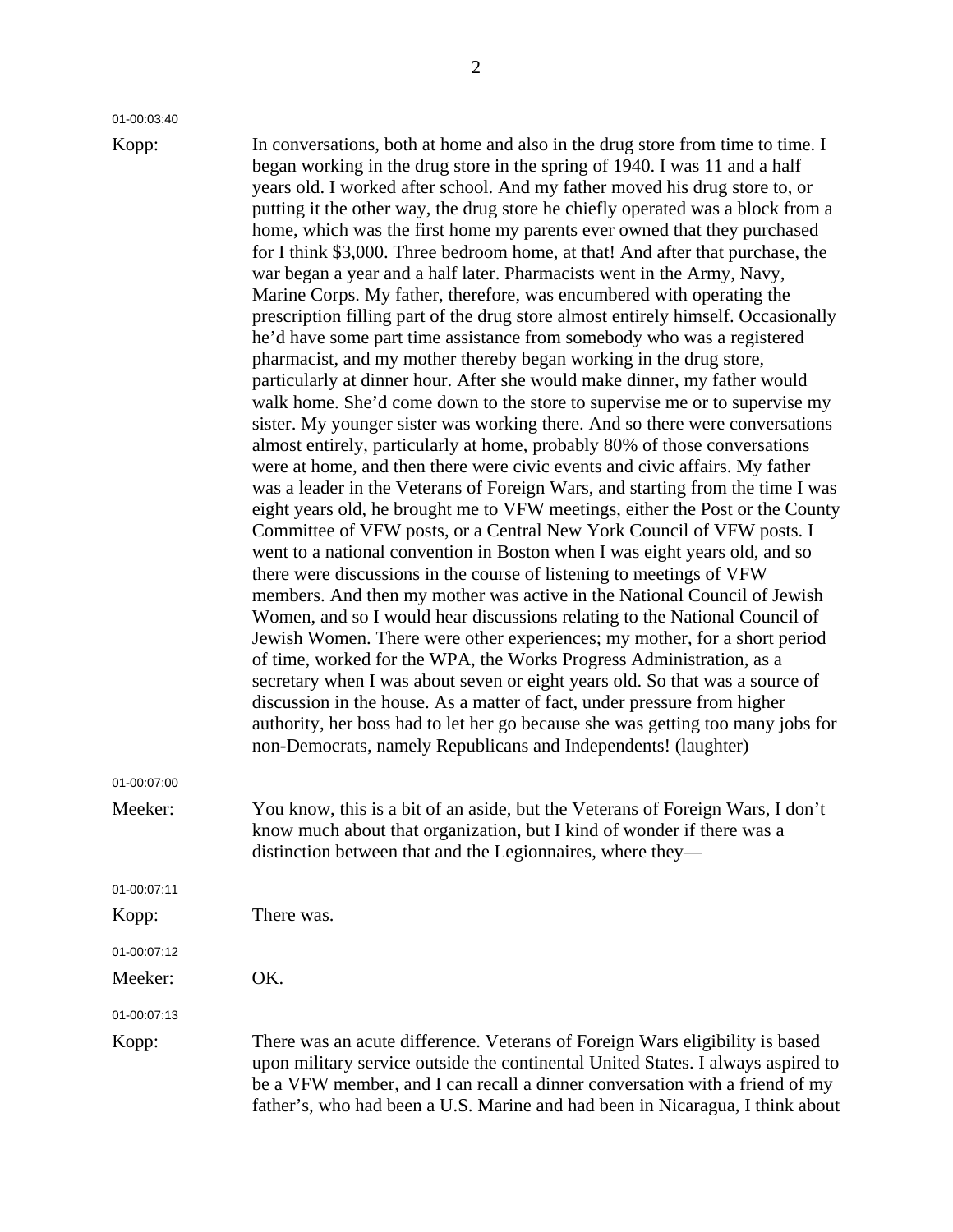1933, 1934. My father had been in World War I, the United States Army for two years from 1917 'til 1919, and most of the members of the VFW conventionally were World War I veterans. Some were remaining Spanish-American War veterans, but this man had been a Marine in Nicaragua, so he was eligible. So I remember saying something to the effect, "Oh, when I grow up I want to be in the VFW," and his reply was, "You'd better go in the Marine Corps." I never did; I went in the Air Force 1952, and I never served outside the continental United States. I was never eligible for the VFW. The American Legion, on the other hand, enabled anybody who had been in the Army, Navy, Marine Corps, Coast Guard to be a member, whether you served outside the continental United States or not, so I've been an American Legion member. My father did belong as a member of the American Legion. Post Number One was located in Syracuse so although, of course, the American Legion was founded in Indianapolis, but he always had a bit of disdain or scorn for American Legion members, and there was more than a feeling that pervaded our household that American Legion members were more inclined to beat their breast about their patriotism than VFW members were. So there was a bias about Legionnaires.

Meeker: It's almost, perhaps, like Legionnaires who didn't serve on foreign soil felt like they had something to make up for their service. 01-00:09:42 Kopp: Could be, psychologically. I never thought of it, and neither did my father. 01-00:09:46 Meeker: You know, thinking again about your father and your mother and their Democratic politics, obviously the party and its politics changed a great deal between the 1930s and, say, the 1970s, and from reading your previous interview I understand that they remained committed to the party throughout that period of time. Do you recall having any conversations with them about either their evolving political viewpoint or how they responded to the evolving politics of the Democratic Party over that period of time?

01-00:10:28

01-00:09:33

Kopp: Not specifically in that sense, but in 1952 I was in the United States Air Force, and the Republican nominee was Dwight David Eisenhower, and the Democratic nominee was Adlai Ewing Stevenson. I was captivated by Stevenson. I'd just graduated from Harvard Law School; he had spent a year at Harvard Law School and he flunked out and finished at Northwestern! And my dean, Dean Erwin Griswold kept his transcript locked in his desk drawer, I have learned from a biography of Adlai Stevenson. My father was operating a drug store in an industrial suburb of Syracuse called Solvay, named after the Solvay process, which was an Allied Chemical subsidiary that had a process which polluted Onondaga Lake, but that's another story! (laughter) In any event, the mailbox was removed from the corner on which my father's drug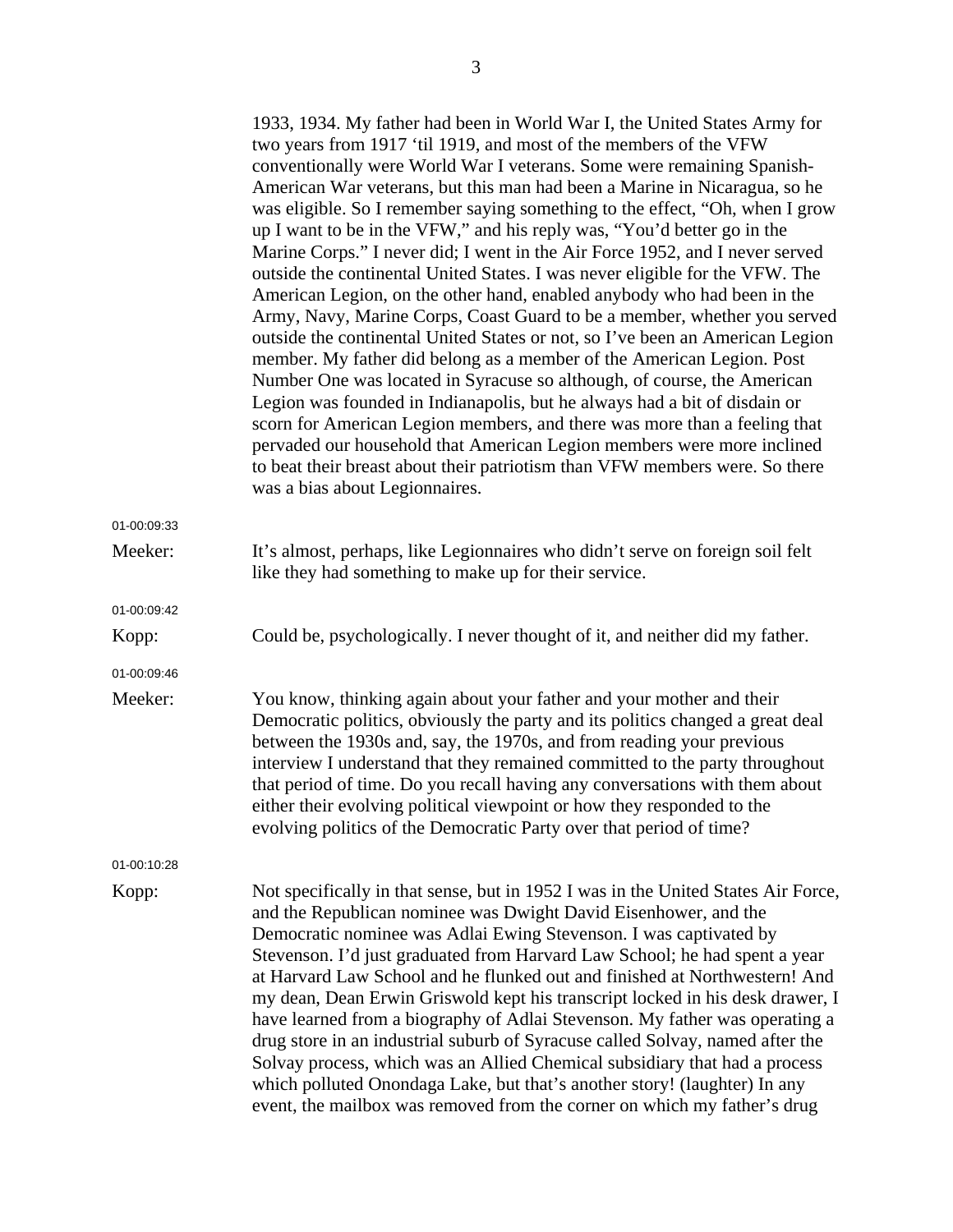|             | store was located. My father's philosophy and policy always was to have his      |
|-------------|----------------------------------------------------------------------------------|
|             | drug store on the corner. That gave him a geographical advantage, and having     |
|             | a mailbox in front of the store was another advantage. My mother attributed it   |
|             | to the Harry Truman administration! (laughter) She was sore, and she             |
|             | thereupon volunteered for the Eisenhower early in the year 1952, even before     |
|             | he was nominated, and she ran the volunteer operation on South Salina Street     |
|             | in downtown Syracuse, and was later in the year, after Eisenhower won,           |
|             | named Woman of the Year in Politics by the morning newspaper, the                |
|             | Syracuse Post Standard. So she expressed distaste for the Democratic Party       |
|             | and Democrats, beginning in 1952. It probably goes back even further,            |
|             | because when my father ran for County Treasurer in 1935 as the Democratic        |
|             | candidate—of course, he learned after the election that he'd been sold out by    |
|             | the Democratic County Committee Chairman, Bill Kelly, to the Republican          |
|             | County Committee Chairman, John Giminski, who was also the incumbent             |
|             | County Treasurer. But during that campaign, much of my father's support          |
|             | came from Republicans and Independents, but it didn't cause either one of        |
|             | them to reregister as Republican or any other party. And then my father died     |
|             |                                                                                  |
|             | in 1973. In 1973, he was supporting Joe Alioto for the Democratic nomination     |
|             | for Governor of California, my parents having moved to Los Angeles in 1957.      |
|             | I suppose my mother voted for Joe Alioto in the primary, and from time to        |
|             | time there might be comments about changes in society, but never a strong,       |
|             | overt expression of disgust with the Democratic Party as such. I'm reasonably    |
|             | certain they voted for McGovern in 1972. They were no admirers of Nixon, so      |
|             | it made it easier, comparatively easy, and I don't know my mother's voting       |
|             | habit after 1973 and my father's death, but I suppose it was more Democratic     |
|             | than it was Republican in partisan elections. And my mother died in 1992 and,    |
|             | of course, in the last ten years she was horrified by societal developments, the |
|             | way people acted, and socially the way people acted toward others. And then      |
|             | she also developed an impatience with immigrants who didn't speak English,       |
|             | and she'd express that from time to time (laughter)!                             |
| 01-00:15:19 |                                                                                  |
| Meeker:     | And she was living in Los Angeles throughout this period of time.                |
| 01-00:15:22 |                                                                                  |
| Kopp:       | And she lived in Los Angeles, yeah.                                              |
| 01-00:15:25 |                                                                                  |
| Meeker:     | From the way that you described it, especially, you know, with the mailbox       |
|             | and with your father's campaign, it sounds like the axiom that all politics is   |
|             | local really applied to their political sensibility.                             |
| 01-00:15:36 |                                                                                  |
| Kopp:       | Yeah. Yeah, yeah it did. All politics is local and—                              |
|             |                                                                                  |
| 01-00:15:42 |                                                                                  |
| Meeker:     | Do you believe in that, as well?                                                 |
|             |                                                                                  |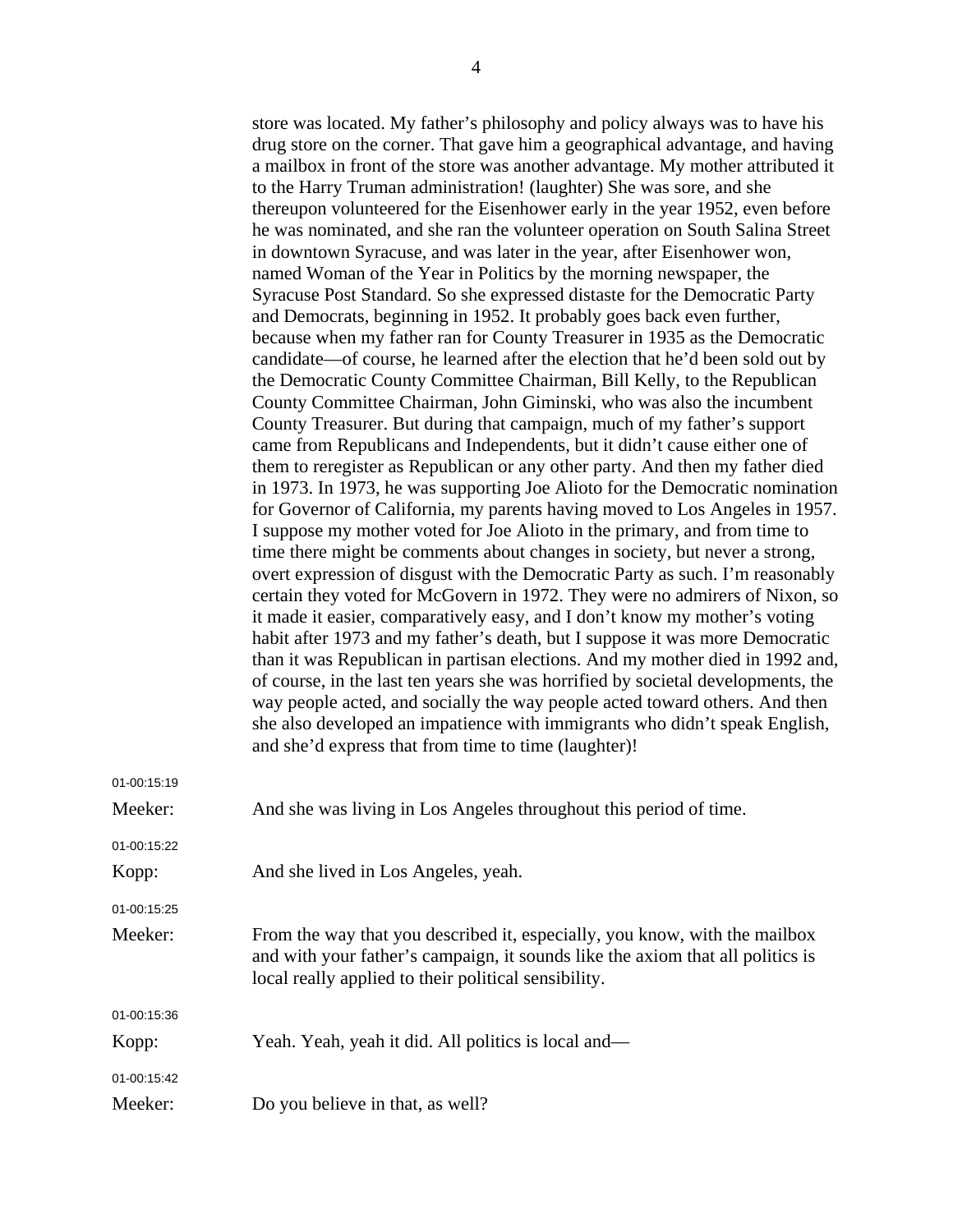| No, I don't believe in that. I know that politics is local, and I used to preach<br>the mantra that non-partisan government, local government in California does<br>not have a different system for collecting garbage or disposing of sewage,<br>which can be identified as a Republican philosophy or a Democratic<br>philosophy, but I don't think all politics is local. Politics is, to me, manifestly<br>national and even, to an extent, international, but it's certainly national, and<br>it's certainly statewide as far as policy difference is concerned.                                          |
|----------------------------------------------------------------------------------------------------------------------------------------------------------------------------------------------------------------------------------------------------------------------------------------------------------------------------------------------------------------------------------------------------------------------------------------------------------------------------------------------------------------------------------------------------------------------------------------------------------------|
|                                                                                                                                                                                                                                                                                                                                                                                                                                                                                                                                                                                                                |
| This point about your mother sort of being disgusted at the decline of civility,<br>I'm wondering if you'd give me a sense of what, how she would have thought<br>about that, like an example perhaps of                                                                                                                                                                                                                                                                                                                                                                                                       |
|                                                                                                                                                                                                                                                                                                                                                                                                                                                                                                                                                                                                                |
| Well, if somebody interfered in a line, people waiting in a restaurant, or<br>somebody dressed in an offensive manner, she would express herself about it.<br>She'd inculcate it, and that was a favorite verb; she inculcated responsibility<br>in social relationships. Letters of thanks to anybody who conferred a favor<br>upon you, a gift or a dinner or anything of some value, and she was insistent<br>upon promptness in expressing gratitude and thanks, more so than my father,<br>but that was attributable to the fact that my father had to devote more hours in<br>a day to earning a living. |
|                                                                                                                                                                                                                                                                                                                                                                                                                                                                                                                                                                                                                |
| What year again did you move to San Francisco?                                                                                                                                                                                                                                                                                                                                                                                                                                                                                                                                                                 |
|                                                                                                                                                                                                                                                                                                                                                                                                                                                                                                                                                                                                                |
| On December 20, 1955.                                                                                                                                                                                                                                                                                                                                                                                                                                                                                                                                                                                          |
|                                                                                                                                                                                                                                                                                                                                                                                                                                                                                                                                                                                                                |
| OK. You know, thinking politically, there was a big transformation in<br>California state politics in the late 1950s. Many call the 1958 election as the<br>big shift when Knowland was defeated and-                                                                                                                                                                                                                                                                                                                                                                                                          |
|                                                                                                                                                                                                                                                                                                                                                                                                                                                                                                                                                                                                                |
|                                                                                                                                                                                                                                                                                                                                                                                                                                                                                                                                                                                                                |
|                                                                                                                                                                                                                                                                                                                                                                                                                                                                                                                                                                                                                |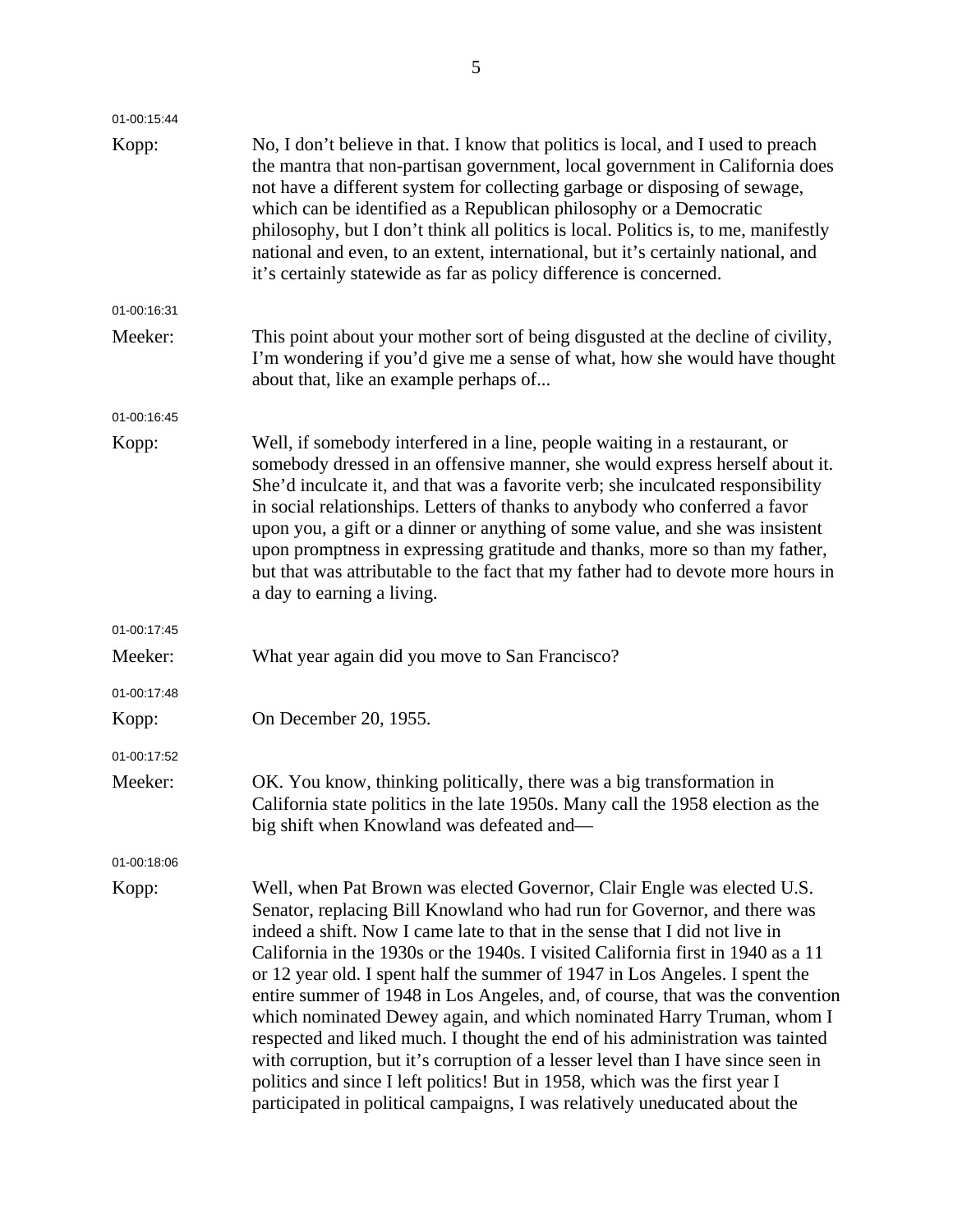|             | genuine political history of California. There was a great book I'd read by<br>Carey McWilliams which gave the history of California in '30s, and that was<br>helpful, but it was difficult for me to understand that there'd been only one<br>Democratic governor in the 20th century in California up 'til that point.                                                                                                                                                                                                                                                                                                                                                                                                                                                                                                                                                                                                                                                                                                                                                                                                                                                                                                                                                                                                                                                                                                                               |
|-------------|--------------------------------------------------------------------------------------------------------------------------------------------------------------------------------------------------------------------------------------------------------------------------------------------------------------------------------------------------------------------------------------------------------------------------------------------------------------------------------------------------------------------------------------------------------------------------------------------------------------------------------------------------------------------------------------------------------------------------------------------------------------------------------------------------------------------------------------------------------------------------------------------------------------------------------------------------------------------------------------------------------------------------------------------------------------------------------------------------------------------------------------------------------------------------------------------------------------------------------------------------------------------------------------------------------------------------------------------------------------------------------------------------------------------------------------------------------|
| 01-00:19:55 |                                                                                                                                                                                                                                                                                                                                                                                                                                                                                                                                                                                                                                                                                                                                                                                                                                                                                                                                                                                                                                                                                                                                                                                                                                                                                                                                                                                                                                                        |
| Meeker:     | Do you recall what Carey McWilliams book that was?                                                                                                                                                                                                                                                                                                                                                                                                                                                                                                                                                                                                                                                                                                                                                                                                                                                                                                                                                                                                                                                                                                                                                                                                                                                                                                                                                                                                     |
| 01-00:19:57 |                                                                                                                                                                                                                                                                                                                                                                                                                                                                                                                                                                                                                                                                                                                                                                                                                                                                                                                                                                                                                                                                                                                                                                                                                                                                                                                                                                                                                                                        |
| Kopp:       | That was Culbert Olson in 1938-1942.                                                                                                                                                                                                                                                                                                                                                                                                                                                                                                                                                                                                                                                                                                                                                                                                                                                                                                                                                                                                                                                                                                                                                                                                                                                                                                                                                                                                                   |
| 01-00:20:02 |                                                                                                                                                                                                                                                                                                                                                                                                                                                                                                                                                                                                                                                                                                                                                                                                                                                                                                                                                                                                                                                                                                                                                                                                                                                                                                                                                                                                                                                        |
| Meeker:     | But what book did Carey McWilliams write?                                                                                                                                                                                                                                                                                                                                                                                                                                                                                                                                                                                                                                                                                                                                                                                                                                                                                                                                                                                                                                                                                                                                                                                                                                                                                                                                                                                                              |
| 01-00:20:03 |                                                                                                                                                                                                                                                                                                                                                                                                                                                                                                                                                                                                                                                                                                                                                                                                                                                                                                                                                                                                                                                                                                                                                                                                                                                                                                                                                                                                                                                        |
| Kopp:       | Oh, Carey McWilliams's book? I don't—                                                                                                                                                                                                                                                                                                                                                                                                                                                                                                                                                                                                                                                                                                                                                                                                                                                                                                                                                                                                                                                                                                                                                                                                                                                                                                                                                                                                                  |
| 01-00:20:05 |                                                                                                                                                                                                                                                                                                                                                                                                                                                                                                                                                                                                                                                                                                                                                                                                                                                                                                                                                                                                                                                                                                                                                                                                                                                                                                                                                                                                                                                        |
| Meeker:     | Yeah, was it the California book? California: The Great Exception or<br>something like that.                                                                                                                                                                                                                                                                                                                                                                                                                                                                                                                                                                                                                                                                                                                                                                                                                                                                                                                                                                                                                                                                                                                                                                                                                                                                                                                                                           |
| 01-00:20:09 |                                                                                                                                                                                                                                                                                                                                                                                                                                                                                                                                                                                                                                                                                                                                                                                                                                                                                                                                                                                                                                                                                                                                                                                                                                                                                                                                                                                                                                                        |
| Kopp:       | Yeah, I can't remember the name, and I don't think I still have it. I think it had<br>been lent to me by a cousin of mine in Los Angeles.                                                                                                                                                                                                                                                                                                                                                                                                                                                                                                                                                                                                                                                                                                                                                                                                                                                                                                                                                                                                                                                                                                                                                                                                                                                                                                              |
| 01-00:20:18 |                                                                                                                                                                                                                                                                                                                                                                                                                                                                                                                                                                                                                                                                                                                                                                                                                                                                                                                                                                                                                                                                                                                                                                                                                                                                                                                                                                                                                                                        |
| Meeker:     | But it was a general overview of California?                                                                                                                                                                                                                                                                                                                                                                                                                                                                                                                                                                                                                                                                                                                                                                                                                                                                                                                                                                                                                                                                                                                                                                                                                                                                                                                                                                                                           |
| 01-00:20:20 |                                                                                                                                                                                                                                                                                                                                                                                                                                                                                                                                                                                                                                                                                                                                                                                                                                                                                                                                                                                                                                                                                                                                                                                                                                                                                                                                                                                                                                                        |
| Kopp:       | It was, yeah, and it covered, for example, Upton Sinclair's futile campaign,<br>which I guess was 1934, and it covered Culbert Olson, too. It was written in<br>the early '50s. About 1950. I was enlisted to campaign for Stanley Mosk for<br>Attorney General. I was enlisted by a lawyer who was a year behind me at<br>Harvard Law School, but who had come to San Francisco to seek his fortune,<br>Charlie O'Brien. Matter of fact, we took the California Bar Examination at the<br>same time in October 1953. I was stationed at McClellan Air Force Base, and<br>he had already been hired by the Heller Ehrman firm. He called me; he was<br>active in the California Democratic Council. Didn't surprise me, because in<br>law school we talked politics a fair amount of time, and he told me about<br>Stanley Mosk, a Superior Court judge in Los Angeles, who Culbert Olson's<br>Executive Secretary, Chief of Staff so to speak, at a young age, and asked me<br>if I'd be interested in the campaign. I said yes, and I brought along a friend of<br>mine and an associate of Pillsbury, Madison, and Sutro, the law firm at which<br>I was employed, and that was my first campaign. And, of course, it opened the<br>panoply of California politics, particularly the California Democratic Party,<br>and the CDC, California Democratic Council, which I favored as part of my<br>introduction by Charlie O'Brien to that campaign. |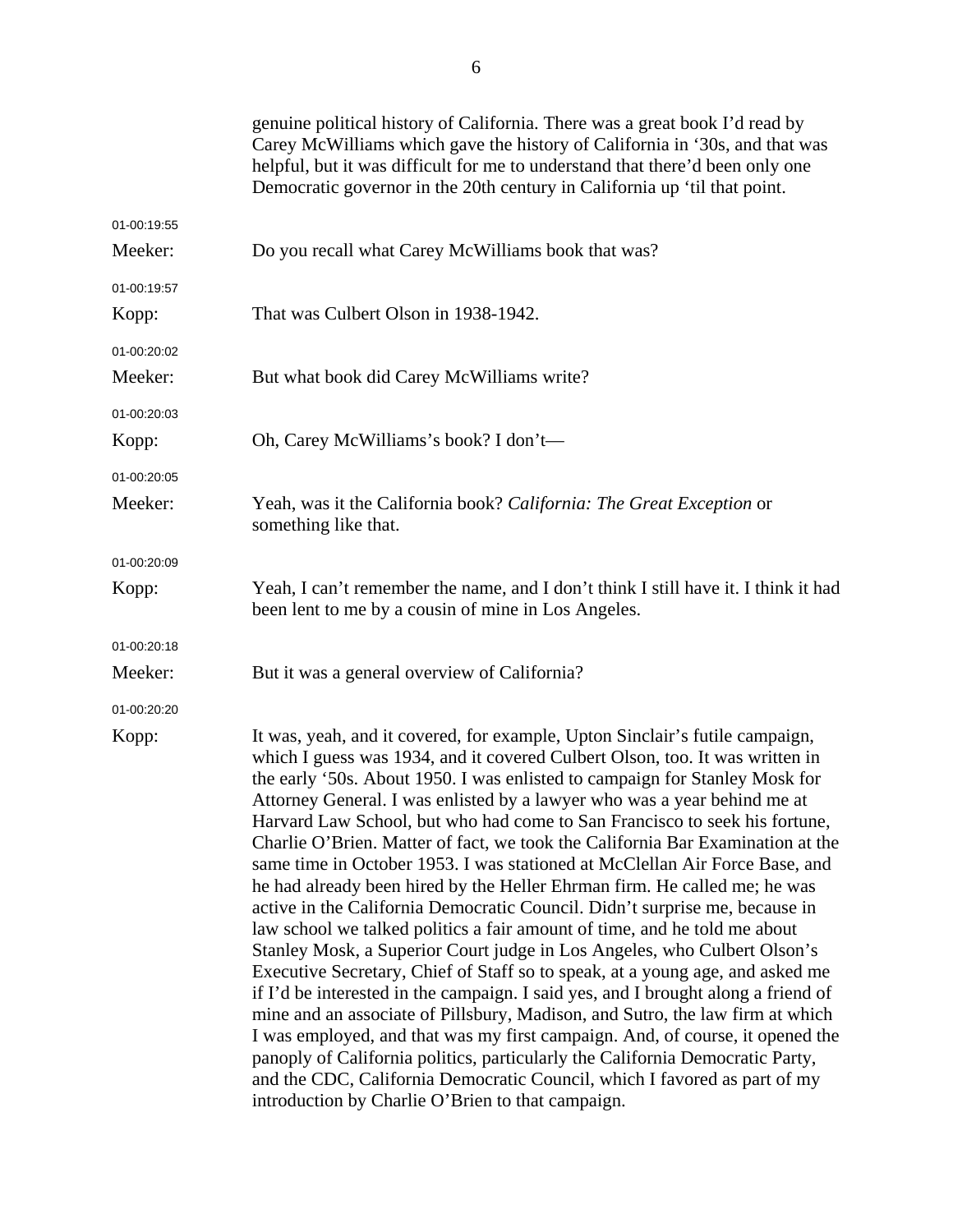| 01-00:22:16 |                                                                                                                                                                                                                                                                                                                                                                                                                                                                                                                                                                                                                                                                                                                                                                                                                                                                                                                                                                                                                                                                                                                                                                                                                                                                                                                                                                                                                                                                                                                                                                                           |
|-------------|-------------------------------------------------------------------------------------------------------------------------------------------------------------------------------------------------------------------------------------------------------------------------------------------------------------------------------------------------------------------------------------------------------------------------------------------------------------------------------------------------------------------------------------------------------------------------------------------------------------------------------------------------------------------------------------------------------------------------------------------------------------------------------------------------------------------------------------------------------------------------------------------------------------------------------------------------------------------------------------------------------------------------------------------------------------------------------------------------------------------------------------------------------------------------------------------------------------------------------------------------------------------------------------------------------------------------------------------------------------------------------------------------------------------------------------------------------------------------------------------------------------------------------------------------------------------------------------------|
| Meeker:     | A couple questions in following up on that: just briefly, the CDC, California<br>Democratic Council, who were some of the main players in that when you<br>first participated in it.                                                                                                                                                                                                                                                                                                                                                                                                                                                                                                                                                                                                                                                                                                                                                                                                                                                                                                                                                                                                                                                                                                                                                                                                                                                                                                                                                                                                      |
| 01-00:22:27 |                                                                                                                                                                                                                                                                                                                                                                                                                                                                                                                                                                                                                                                                                                                                                                                                                                                                                                                                                                                                                                                                                                                                                                                                                                                                                                                                                                                                                                                                                                                                                                                           |
| Kopp:       | The main player was Alan Cranston, who was running for the nomination for<br>Controller in 1958, and I can't remember if he had an opponent. If he had, it<br>was a lesser quality opponent, and I'm tempted to say Melvin Douglas, the<br>actor, his wife, Helen Gahagan Douglas. Roger Kent, San Francisco attorney,<br>part of the Kent family, Kentfield, it's an old Illinois family originally, was a<br>part of CDC. He was also State Democratic Party Chairman, I think, as of<br>perhaps 1960. He'd been wounded in the Navy World War II. I think he was a<br>collaborator of the Kennedys in 1960. And Glen Anderson, who was then a-<br>trying to think—anyway, Glen Anderson was the Lieutenant Governor<br>candidate of the Democrats in 1958.                                                                                                                                                                                                                                                                                                                                                                                                                                                                                                                                                                                                                                                                                                                                                                                                                             |
| 01-00:23:42 |                                                                                                                                                                                                                                                                                                                                                                                                                                                                                                                                                                                                                                                                                                                                                                                                                                                                                                                                                                                                                                                                                                                                                                                                                                                                                                                                                                                                                                                                                                                                                                                           |
| Meeker:     | Was there another coalition of Democrats that perhaps opposed the CDC?                                                                                                                                                                                                                                                                                                                                                                                                                                                                                                                                                                                                                                                                                                                                                                                                                                                                                                                                                                                                                                                                                                                                                                                                                                                                                                                                                                                                                                                                                                                    |
| 01-00:23:47 |                                                                                                                                                                                                                                                                                                                                                                                                                                                                                                                                                                                                                                                                                                                                                                                                                                                                                                                                                                                                                                                                                                                                                                                                                                                                                                                                                                                                                                                                                                                                                                                           |
| Kopp:       | There were longstanding Democrats in San Francisco. For example, the leader<br>was Bill Malone, a lawyer, who had been prominent certainly in the '40s, who<br>had been prominent in the Harry Truman campaign, because that was a<br>difficult campaign. Many Democrats fled from that campaign because they<br>thought it was futile. And Truman, of course, operated in the shadow of<br>Franklin Roosevelt. He'd had some episodes in the administration that<br>revolted the purists, and so Bill Malone stood up for Harry Truman in San<br>Francisco. Jim Rudden, R-U-D-D-E-N, stood up for Harry Truman in Los<br>Angeles. I dare say Ed Pauley was probably not a CDC type even though he<br>was closely identified with Pat Brown. Pat Brown was not a CDC type. Clair<br>Engle was not a CDC type. They were traditional, New Deal Democrats, but<br>CDC took it a step to the left. It was more liberal than the New Deal Democrat<br>would be, and by 1958 the New Deal Democrat had begun to wither away<br>across the nation, so many of the bright young lawyer types and non-lawyers<br>who came to Washington in 1933 had by this time become lobbyists, lawyer<br>firm type of political fixers, and had abandoned many of the shibboleths of the<br>New Deal. And that characterized the majority of California Democrats,<br>including the high leadership, because Cranston had no public office in 1958.<br>And, for example, in San Francisco, a marvelous man J. Eugene McAteer was<br>the State Senator. San Francisco had only one State Senator at that time. |
| 01-00:26:17 |                                                                                                                                                                                                                                                                                                                                                                                                                                                                                                                                                                                                                                                                                                                                                                                                                                                                                                                                                                                                                                                                                                                                                                                                                                                                                                                                                                                                                                                                                                                                                                                           |
| Meeker:     | And would McAteer have been affiliated with the CDC?                                                                                                                                                                                                                                                                                                                                                                                                                                                                                                                                                                                                                                                                                                                                                                                                                                                                                                                                                                                                                                                                                                                                                                                                                                                                                                                                                                                                                                                                                                                                      |
| 01-00:26:20 |                                                                                                                                                                                                                                                                                                                                                                                                                                                                                                                                                                                                                                                                                                                                                                                                                                                                                                                                                                                                                                                                                                                                                                                                                                                                                                                                                                                                                                                                                                                                                                                           |
| Kopp:       | No, he was not affiliated with the CDC.                                                                                                                                                                                                                                                                                                                                                                                                                                                                                                                                                                                                                                                                                                                                                                                                                                                                                                                                                                                                                                                                                                                                                                                                                                                                                                                                                                                                                                                                                                                                                   |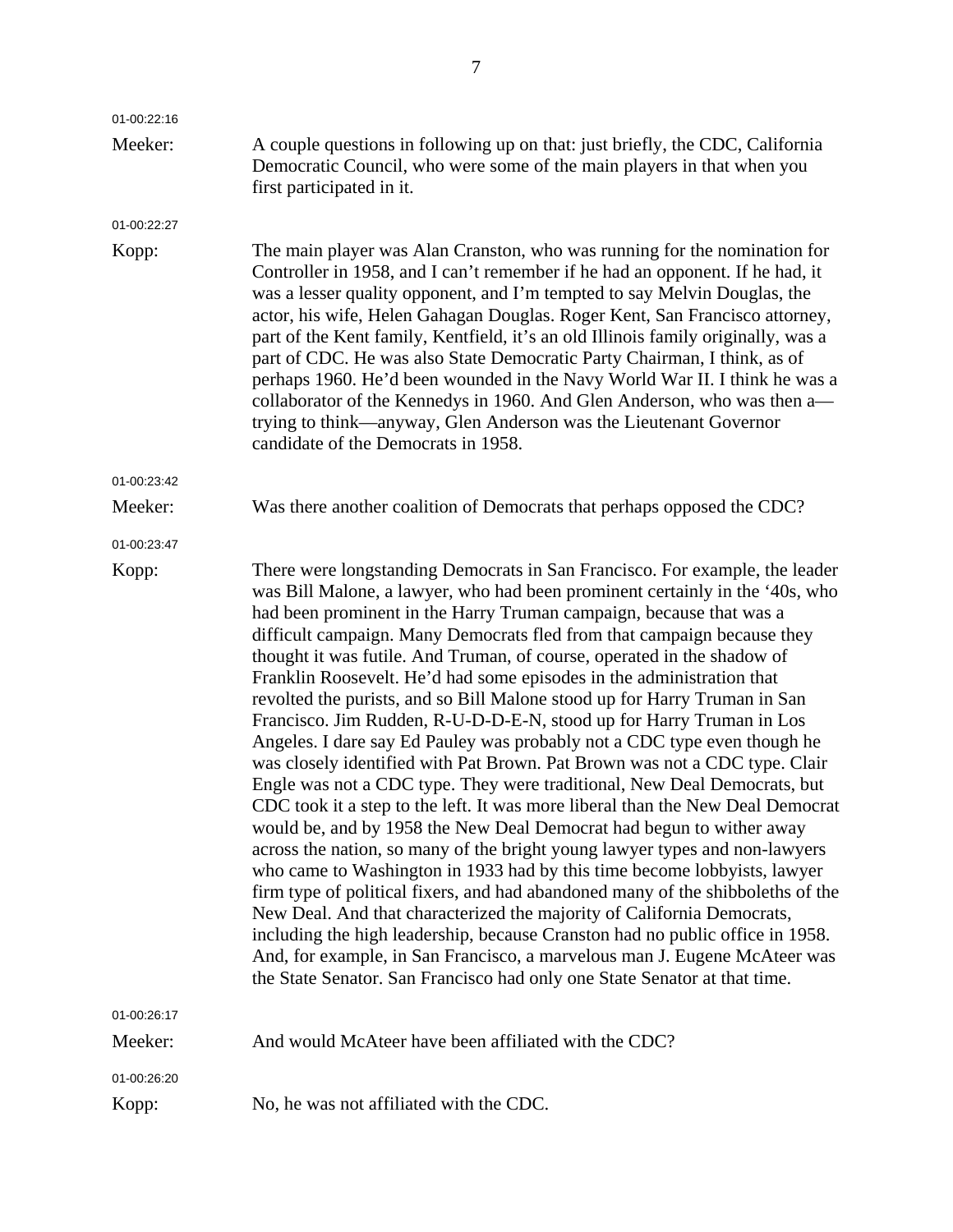| 01-00:26:22 |                                                                                                                                                                                                                                                                                                                                                                                                                                                                                                                                                                                                                                                                                                                                                                                                                                                                                                                                                                                                                                                                                                    |
|-------------|----------------------------------------------------------------------------------------------------------------------------------------------------------------------------------------------------------------------------------------------------------------------------------------------------------------------------------------------------------------------------------------------------------------------------------------------------------------------------------------------------------------------------------------------------------------------------------------------------------------------------------------------------------------------------------------------------------------------------------------------------------------------------------------------------------------------------------------------------------------------------------------------------------------------------------------------------------------------------------------------------------------------------------------------------------------------------------------------------|
| Meeker:     | Was he more to the conservative side?                                                                                                                                                                                                                                                                                                                                                                                                                                                                                                                                                                                                                                                                                                                                                                                                                                                                                                                                                                                                                                                              |
| 01-00:26:24 |                                                                                                                                                                                                                                                                                                                                                                                                                                                                                                                                                                                                                                                                                                                                                                                                                                                                                                                                                                                                                                                                                                    |
| Kopp:       | Yes.                                                                                                                                                                                                                                                                                                                                                                                                                                                                                                                                                                                                                                                                                                                                                                                                                                                                                                                                                                                                                                                                                               |
| 01-00:26:24 |                                                                                                                                                                                                                                                                                                                                                                                                                                                                                                                                                                                                                                                                                                                                                                                                                                                                                                                                                                                                                                                                                                    |
| Meeker:     | OK, so when we look at the Burtons that then follow this, they are more to the<br>left then of the CDC.                                                                                                                                                                                                                                                                                                                                                                                                                                                                                                                                                                                                                                                                                                                                                                                                                                                                                                                                                                                            |
| 01-00:26:31 |                                                                                                                                                                                                                                                                                                                                                                                                                                                                                                                                                                                                                                                                                                                                                                                                                                                                                                                                                                                                                                                                                                    |
| Kopp:       | Oh yeah, the Burtons would have been identified with the CDC, although<br>even then Phil Burton had been elected to the Assembly after losing the first<br>time to somebody who was dead but was still on the ballot. That was a famous<br>line about Phil, but he'd thereafter beaten Tommy Maloney who was a<br>Republican around Telegraph Hill, North Beach, that area. San Francisco had<br>five Assembly districts then, not two like it has now. It doesn't even have two<br>full Assembly districts; it really has one Assembly district now. But in any<br>event, Alan Cranston was most prominently identified with CDC, and then<br>Charlie O'Brien went up from being the Treasurer, being a leader. He<br>eventually ran for Attorney General against Evelle Younger I think in 1966<br>and lost, and I think then he abandoned politics.                                                                                                                                                                                                                                             |
| 01-00:27:42 |                                                                                                                                                                                                                                                                                                                                                                                                                                                                                                                                                                                                                                                                                                                                                                                                                                                                                                                                                                                                                                                                                                    |
| Meeker:     | So after participating in the successful Mosk campaign of 1958 with—                                                                                                                                                                                                                                                                                                                                                                                                                                                                                                                                                                                                                                                                                                                                                                                                                                                                                                                                                                                                                               |
| 01-00:27:49 |                                                                                                                                                                                                                                                                                                                                                                                                                                                                                                                                                                                                                                                                                                                                                                                                                                                                                                                                                                                                                                                                                                    |
| Kopp:       | And the Primary.                                                                                                                                                                                                                                                                                                                                                                                                                                                                                                                                                                                                                                                                                                                                                                                                                                                                                                                                                                                                                                                                                   |
| 01-00:27:50 |                                                                                                                                                                                                                                                                                                                                                                                                                                                                                                                                                                                                                                                                                                                                                                                                                                                                                                                                                                                                                                                                                                    |
| Meeker:     | And the Primary.                                                                                                                                                                                                                                                                                                                                                                                                                                                                                                                                                                                                                                                                                                                                                                                                                                                                                                                                                                                                                                                                                   |
| 01-00:27:51 |                                                                                                                                                                                                                                                                                                                                                                                                                                                                                                                                                                                                                                                                                                                                                                                                                                                                                                                                                                                                                                                                                                    |
| Kopp:       | And the Primary was an example of the CDC and other Democrats, because<br>the other Democrat was Robert McCarthy, who was a State Senator from San<br>Francisco, and Bob McCarthy-wait a moment, McAteer became State<br>Senator in 1959, because after Pat Brown was elected Governor, he made Bob<br>McCarthy Director of Motor Vehicles. But Bob McCarthy, who I later met,<br>but in 1958 I thought was close to being the evil disputant in this primary race,<br>was conservative. His brother was a Republican, and represented Marin<br>County in the State Senate. His father had made money in the construction<br>business and poured money into Bob's campaign, so Bob was campaigning on<br>television, which was at definite advantage in that era. And election night,<br>Bob McCarthy was leading Stanley Mosk because the votes hadn't been<br>entirely counted, but the votes were counted by the next morning; Stanley<br>Mosk had won on the basis of Southern California votes in Los Angeles. But<br>that was a good example of a CDC candidate against a non-CDC candidate. |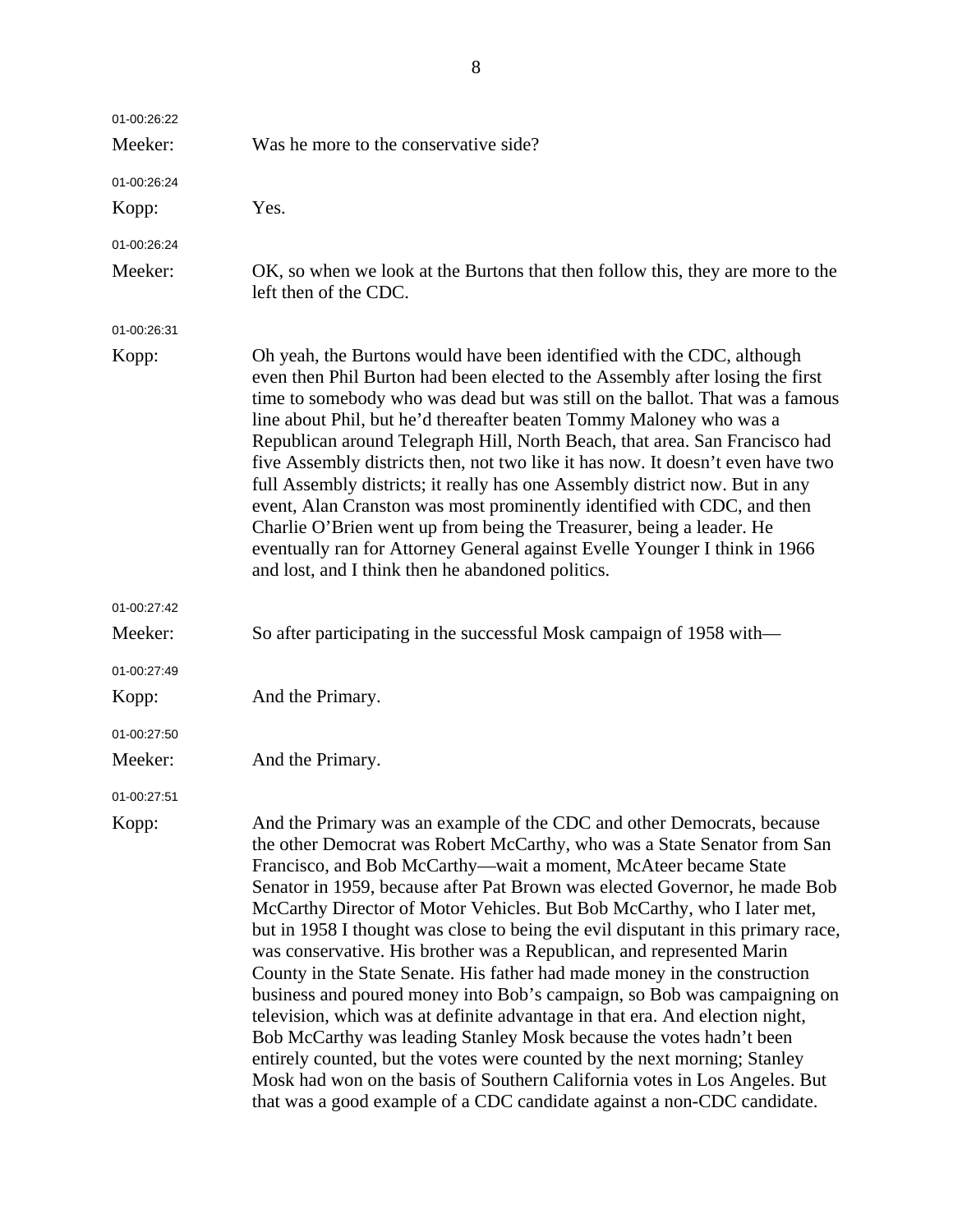| 01-00:29:27 |                                                                                                                                                                                                                                                                                                                                                                                                                                                                                                                                                                                                                                                                                                                                                                                                                                                                                                                                                                                                                                                                                                                                                                                                                                                                 |
|-------------|-----------------------------------------------------------------------------------------------------------------------------------------------------------------------------------------------------------------------------------------------------------------------------------------------------------------------------------------------------------------------------------------------------------------------------------------------------------------------------------------------------------------------------------------------------------------------------------------------------------------------------------------------------------------------------------------------------------------------------------------------------------------------------------------------------------------------------------------------------------------------------------------------------------------------------------------------------------------------------------------------------------------------------------------------------------------------------------------------------------------------------------------------------------------------------------------------------------------------------------------------------------------|
| Meeker:     | So after the general election and—                                                                                                                                                                                                                                                                                                                                                                                                                                                                                                                                                                                                                                                                                                                                                                                                                                                                                                                                                                                                                                                                                                                                                                                                                              |
| 01-00:29:30 |                                                                                                                                                                                                                                                                                                                                                                                                                                                                                                                                                                                                                                                                                                                                                                                                                                                                                                                                                                                                                                                                                                                                                                                                                                                                 |
| Kopp:       | And then the general election, Stanley Mosk beat Pat Hillings, who had beaten<br>Casper Weinberger in the Republican Primary, and Pat Hillings had<br>succeeded Richard Nixon in that Congressional district that then existed<br>around Whittier.                                                                                                                                                                                                                                                                                                                                                                                                                                                                                                                                                                                                                                                                                                                                                                                                                                                                                                                                                                                                              |
| 01-00:29:47 |                                                                                                                                                                                                                                                                                                                                                                                                                                                                                                                                                                                                                                                                                                                                                                                                                                                                                                                                                                                                                                                                                                                                                                                                                                                                 |
| Meeker:     | I remember that area. So with your friends and colleagues working on these<br>political campaigns, what was the sense and the post-mortem after the general<br>campaign and Democrats swept into office statewide, what would the sense of<br>some of the major reasons why that happened, why that was able to come to<br>pass?                                                                                                                                                                                                                                                                                                                                                                                                                                                                                                                                                                                                                                                                                                                                                                                                                                                                                                                                |
| 01-00:30:08 |                                                                                                                                                                                                                                                                                                                                                                                                                                                                                                                                                                                                                                                                                                                                                                                                                                                                                                                                                                                                                                                                                                                                                                                                                                                                 |
| Kopp:       | (laughter) It was rather easy to see why Pat Brown won, because Bill<br>Knowland was a more wooden type of personality, and there was a major<br>issue, this Right to Work law. By that time, unionism had increased in<br>California, World War II and all of the California industries which had begun,<br>and then the post-World War II era, the only interruption of that was later in<br>'52, the Eisenhower administration. Actually, in 1947, the Taft-Hartley Act,<br>but labor was much stronger than it had been in the 1920s, or even in the<br>1930s after Roosevelt in California. And so Bill Knowland campaigned 100%<br>for the Right to Work Constitutional Amendment.                                                                                                                                                                                                                                                                                                                                                                                                                                                                                                                                                                        |
| 01-00:31:04 |                                                                                                                                                                                                                                                                                                                                                                                                                                                                                                                                                                                                                                                                                                                                                                                                                                                                                                                                                                                                                                                                                                                                                                                                                                                                 |
| Meeker:     | (overlapping dialogue; inaudible) Prop 14, right, I think it was Prop 14.                                                                                                                                                                                                                                                                                                                                                                                                                                                                                                                                                                                                                                                                                                                                                                                                                                                                                                                                                                                                                                                                                                                                                                                       |
| 01-00:31:07 |                                                                                                                                                                                                                                                                                                                                                                                                                                                                                                                                                                                                                                                                                                                                                                                                                                                                                                                                                                                                                                                                                                                                                                                                                                                                 |
| Kopp:       | I don't remember the number, but basically it had requirements that made it—<br>oh, it prohibited a union shop. It prohibited a closed shop, it prohibited a<br>union shop where it's volunteer. Maybe it just prohibited a closed shop, I've<br>forgotten. In other words, compulsory union membership was prohibited in<br>any collective bargaining agreement. So that was a second reason. Personality<br>is one, that was a second reason. And Clair Engle won the U.S. Senate seat<br>against Goody Knight, and that was a reflection of Democratic Party power,<br>'cause Clair Engle came from Shasta County. He had nothing going for him<br>by way of a metropolitan center kind of base, and Goody Knight was a<br>personable kind of fellow. And all the Democratic candidates won with the<br>exception of Secretary of State, where the Frank Jordan family had held that<br>office since about 1914, so the sense was that suddenly Republicans were no<br>longer the major dominating force, that Democratic registration had increased,<br>that that's where the body politic wanted the state to go, and then Pat Brown<br>tapped the water, the education, the transportation problems, and that<br>ingratiated the Democrats to California. |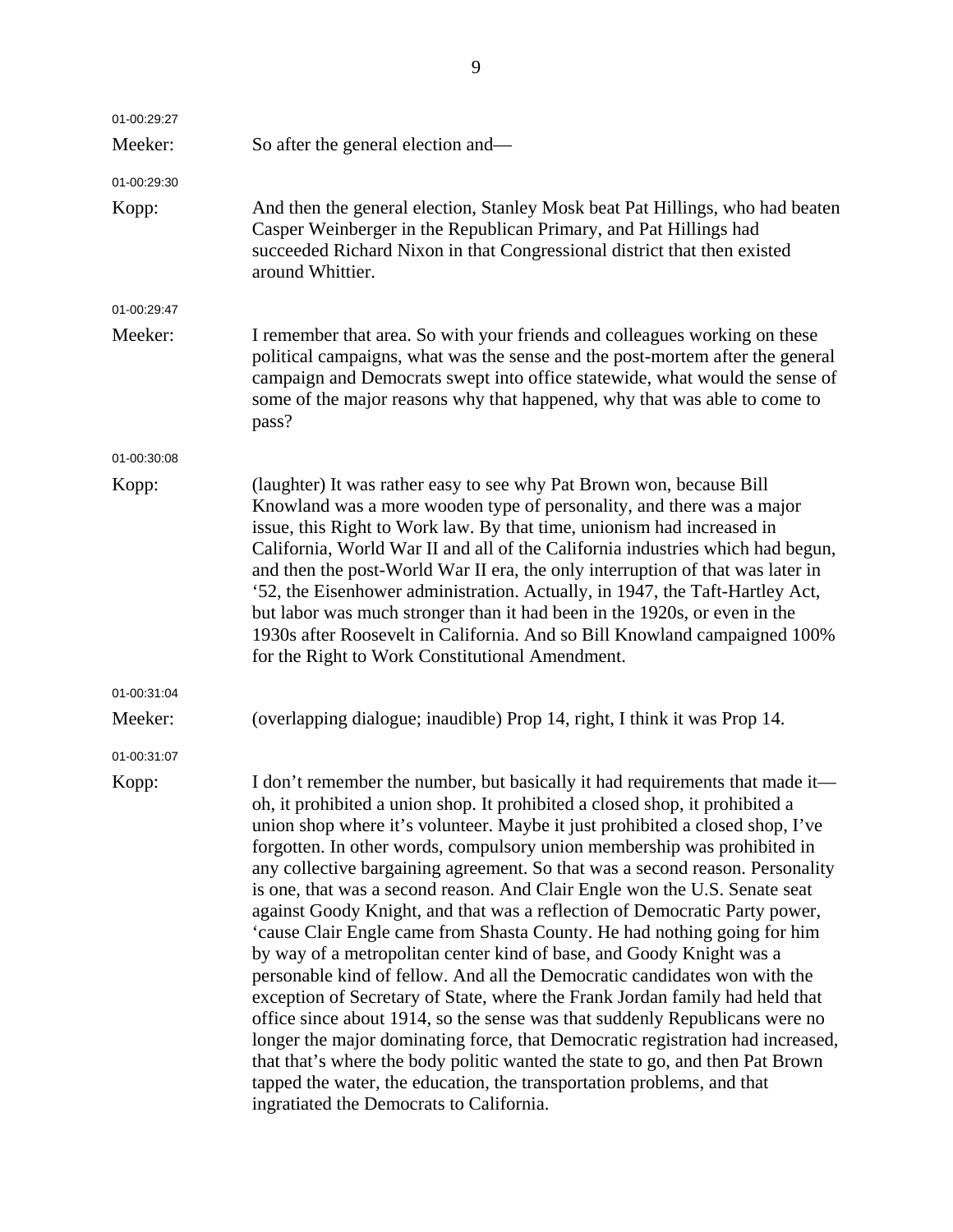| 01-00:32:52 |                                                                                                                                                                                                                                                                                                                                                                                                                                                                                                                                                                                                                                                                                                                                                                                                                                                                                                                                                                                                                                                                                                                                                                                                                                                                                                                                                          |
|-------------|----------------------------------------------------------------------------------------------------------------------------------------------------------------------------------------------------------------------------------------------------------------------------------------------------------------------------------------------------------------------------------------------------------------------------------------------------------------------------------------------------------------------------------------------------------------------------------------------------------------------------------------------------------------------------------------------------------------------------------------------------------------------------------------------------------------------------------------------------------------------------------------------------------------------------------------------------------------------------------------------------------------------------------------------------------------------------------------------------------------------------------------------------------------------------------------------------------------------------------------------------------------------------------------------------------------------------------------------------------|
| Meeker:     | To what extent do you think that 1958 was maybe the sort of canary in the<br>coalmine for the national Republican Party, the changes that you start to see<br>happening in 1960 and thereafter? So maybe just a California sort of early<br>indication of disgust with, you know, Eisenhower America and so forth.                                                                                                                                                                                                                                                                                                                                                                                                                                                                                                                                                                                                                                                                                                                                                                                                                                                                                                                                                                                                                                       |
| 01-00:33:13 |                                                                                                                                                                                                                                                                                                                                                                                                                                                                                                                                                                                                                                                                                                                                                                                                                                                                                                                                                                                                                                                                                                                                                                                                                                                                                                                                                          |
| Kopp:       | Well yeah, there was disgust with Eisenhower. It wasn't deep seated, but<br>toward the end of his administration-of course, I was a Democrat so I was<br>privy to this kind of humor—but much of it was based upon him playing golf<br>all the time. People thought that was frivolous. Of course, Jack Kennedy<br>probably played golf more, notwithstanding his back condition! And putting<br>on the lawn at the White House, and he didn't pay attention to governance, he<br>didn't work hard, he wasn't obsessive about public policy, and I bought that<br>and purveyed it probably. Of course, wouldn't I love to have Dwight David<br>Eisenhower today! In a minute! But that was the general theme, and also<br>personally, I had been repulsed by Nixon in college. He appeared at<br>Dartmouth in 1948, after the Whitaker Chambers episodes and the like, and he<br>appeared weasely to me then, so I never abided Nixon. I probably still don't,<br>although he had more worthwhile qualities in terms of the nation and national<br>policy than I give him credit, but nevertheless, he did have a-                                                                                                                                                                                                                                       |
| 01-00:34:54 |                                                                                                                                                                                                                                                                                                                                                                                                                                                                                                                                                                                                                                                                                                                                                                                                                                                                                                                                                                                                                                                                                                                                                                                                                                                                                                                                                          |
| Meeker:     | For instance?                                                                                                                                                                                                                                                                                                                                                                                                                                                                                                                                                                                                                                                                                                                                                                                                                                                                                                                                                                                                                                                                                                                                                                                                                                                                                                                                            |
| 01-00:34:55 |                                                                                                                                                                                                                                                                                                                                                                                                                                                                                                                                                                                                                                                                                                                                                                                                                                                                                                                                                                                                                                                                                                                                                                                                                                                                                                                                                          |
| Kopp:       | Well, like opening up China, and taking a chance on that, and he probably had<br>I think a cushioning effect with the USSR, but he had this dark side of him<br>that emblemized the worst in a politician, the very worst in a politician! So I<br>was happy being a Democrat, and I was happy with Stevenson. I thought<br>Stevenson was a wonderful man. And I liked Eleanor Roosevelt; of course,<br>Jack Kennedy came along in 1960, and you had to be a part of that because<br>I'd spent three years at Harvard Law School. Teddy was one thing, 'cause<br>Teddy played football and I knew maybe one or two guys undergraduate—<br>you usually didn't know undergraduates, somehow I knew a kid who played<br>end at that time, and knew about Teddy. Knew about Bobby, I liked Bobby.<br>He was fighting racketeering. Bobby had played football. Bobby was in the<br>class of '48 at Harvard, so he was a year ahead of me, but I'd seen him play at<br>least twice in the four years that I was at Dartmouth, so it was that part. Jack<br>Kennedy had it all. He had the ability to express himself. So it was a love<br>affair; 1960 was a wonderful time, 1961, '62, I didn't know much about<br>Johnson and I'm glad I didn't! (laughter) I've learned more about him since!<br>But the Kennedys gave us something to be idealistic about. |
| 01-00:36:47 |                                                                                                                                                                                                                                                                                                                                                                                                                                                                                                                                                                                                                                                                                                                                                                                                                                                                                                                                                                                                                                                                                                                                                                                                                                                                                                                                                          |
| Meeker:     | Well back to local politics in San Francisco, shortly after the 1958 election,<br>there seems to be a split within the Democratic Party in San Francisco.                                                                                                                                                                                                                                                                                                                                                                                                                                                                                                                                                                                                                                                                                                                                                                                                                                                                                                                                                                                                                                                                                                                                                                                                |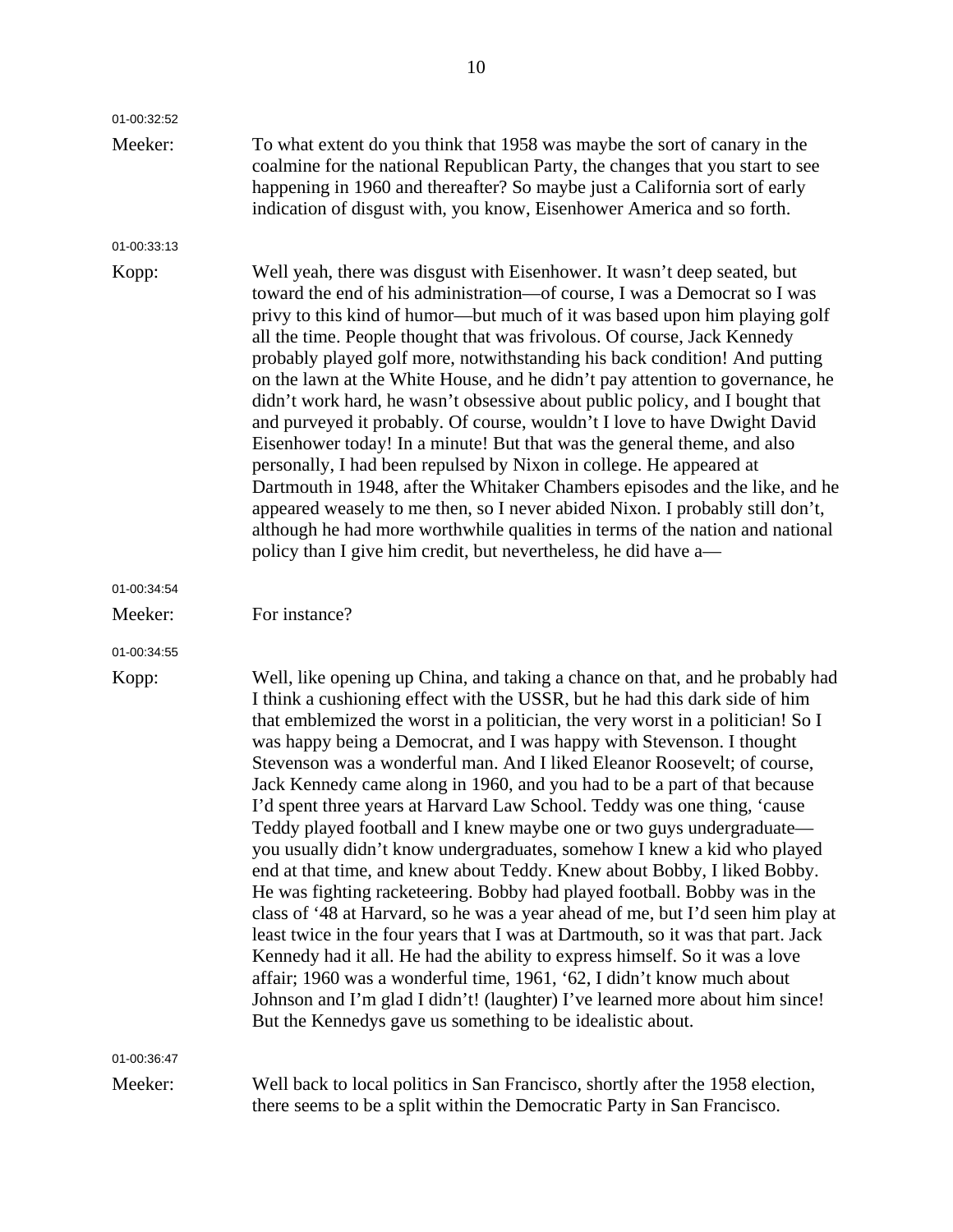01-00:37:00

Kopp: Yeah, well that was clear-cut. That was the ascendancy of the Burtons, and that was attributable to Phil. He was the fulcrum for that whole branch. Frank Brann was a part of it, they had John O'Connell in the Assembly. Poor Frank Brann ran, I think, three times against Bernard Brady in the primary. I think he beat Brady every time in the primary, maybe it was twice. But then he would lose to the Republican, and I'm having a (laughter) senior moment! John Busterud. And he lost to John Busterud, but they were spreading their power. They had Jack Morrison. I belonged to two CDC clubs; one was in the Assembly district in which I then lived, 21st Assembly Democratic League, and the other was not a young Democrats club, but it was called the Tipplers, and it was Democrats in their post-college, post-graduate school year. I attended CDC conventions. Even in the 21st Assembly Democratic League there was a fight between Burton people and non-Burton people, and it extended to the County Committee, it extended to CDC, because we were a member of CDC, and it took the Burtons several years before they became dominant. I can remember 1962, Democratic County Committee Chairmanship election with Don King, who was a lawyer on West Portal Avenue, as our candidate, and George Moscone, who was a lawyer and whom I knew only as a lawyer. I was startled in 1960 when he ran against Milton Mark for the Assembly! I always thought George just wanted to be the best trial lawyer around, but he had other things on his mind, obviously. And we supported Don King—I say we, I wasn't on the county committee but lobbying for him—and he won, and it was close. It was very close. And that was really almost the "last hurrah," because by 1963 Shelley was running for Mayor. That opened the Congressional seat. Burton had two or three opponents but won it easily going away, and they spread their hold, their tentacles, and developed strong tentacles. Meeker: So it's in 1963 or thereabouts that the change happens. Assembly in the Primary against Eddie Gaffney, who was certainly non-CDC,

01-00:40:12 Kopp: That's when the change was palpable. Willie Brown had run in 1962 for the and of course Willie Brown was a part of Burton, and he'd lost, came back two years later, won easily. And only Milton Mark survived in what had been the 21st Assembly District, the so-called "Silk Stocking District" because it had the Marina, Seacliff and Pacific Heights, and he voted mostly like a Democrat, but Milton survived.

01-00:41:01

01-00:40:09

Meeker: Well, he was sort of the last of the moderate Republicans it seems like, even though (overlapping dialogue; inaudible) Republican.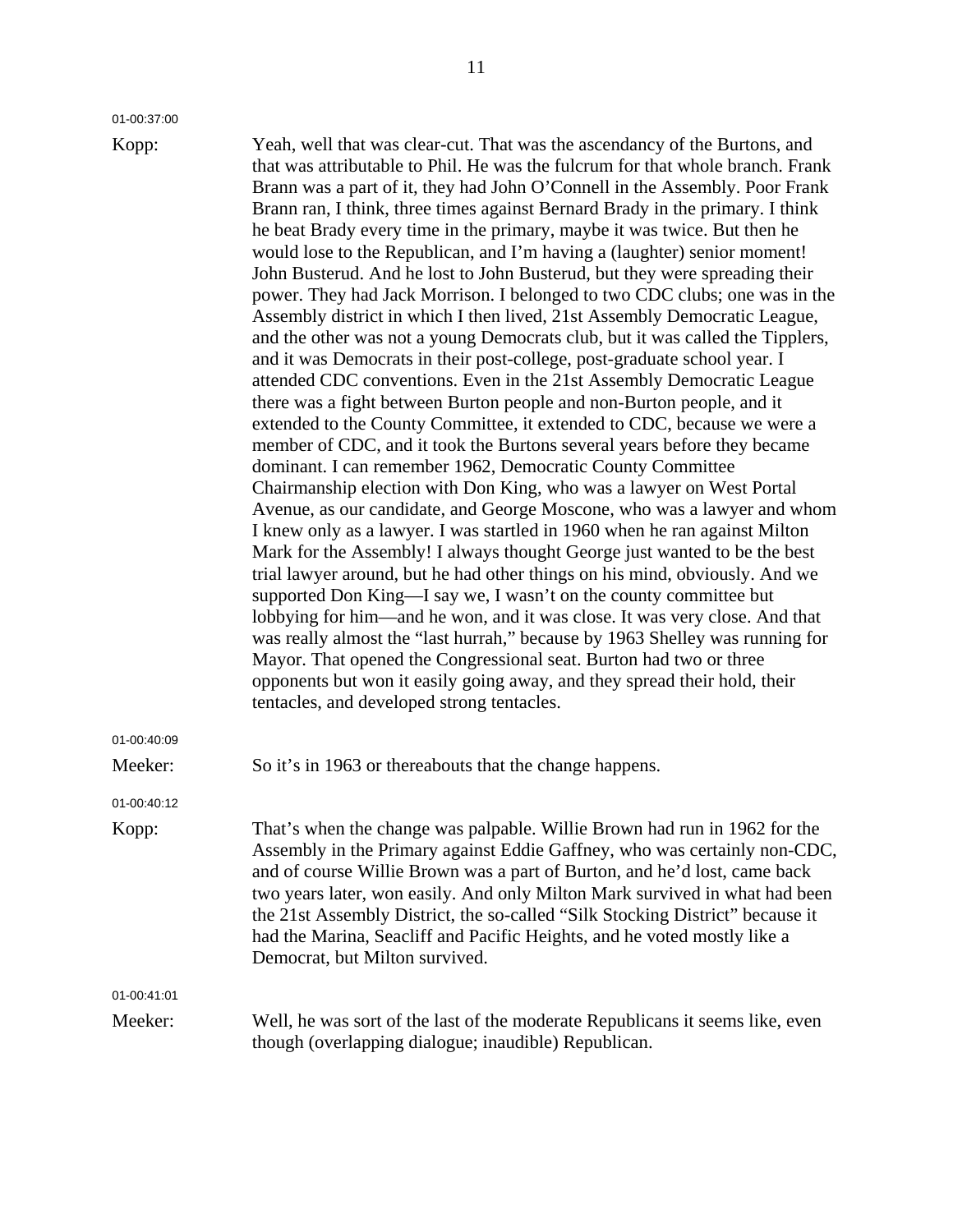| 01-00:41:06<br>Kopp: | Although Milton had run unsuccessfully for the Assembly against—he'd run<br>at least twice before 1958, and I campaigned for Ruth Church Gupta, the<br>Democrat against him—but he'd run at least twice, and one of those times<br>he'd moved to run against Charlie Meyers on the western side of the city, and<br>at least one of those two times he was endorsed by not the John Birch Society,<br>but something else that was almost the John Birch Society! Milton was—                                                                                                                                                                                                                                                                                                                                                                                                                                                                                                                                                                                                                                                                                                                                               |
|----------------------|----------------------------------------------------------------------------------------------------------------------------------------------------------------------------------------------------------------------------------------------------------------------------------------------------------------------------------------------------------------------------------------------------------------------------------------------------------------------------------------------------------------------------------------------------------------------------------------------------------------------------------------------------------------------------------------------------------------------------------------------------------------------------------------------------------------------------------------------------------------------------------------------------------------------------------------------------------------------------------------------------------------------------------------------------------------------------------------------------------------------------------------------------------------------------------------------------------------------------|
| 01-00:41:41          |                                                                                                                                                                                                                                                                                                                                                                                                                                                                                                                                                                                                                                                                                                                                                                                                                                                                                                                                                                                                                                                                                                                                                                                                                            |
| Meeker:              | Which could have been the kiss of death!                                                                                                                                                                                                                                                                                                                                                                                                                                                                                                                                                                                                                                                                                                                                                                                                                                                                                                                                                                                                                                                                                                                                                                                   |
| 02-00:00:01          | Begin Audio File 2 kopp_quentin2 04-16-07                                                                                                                                                                                                                                                                                                                                                                                                                                                                                                                                                                                                                                                                                                                                                                                                                                                                                                                                                                                                                                                                                                                                                                                  |
| Meeker:              | OK, we are going, just let me get this So the question I want to follow up on<br>then is if Burton is sort of the standard bearer of his new political coalition or<br>Regime or however one wants to describe it, who would have been the leader<br>or the equivalent leader on the other side, leaders maybe?                                                                                                                                                                                                                                                                                                                                                                                                                                                                                                                                                                                                                                                                                                                                                                                                                                                                                                            |
| 02-00:00:25          |                                                                                                                                                                                                                                                                                                                                                                                                                                                                                                                                                                                                                                                                                                                                                                                                                                                                                                                                                                                                                                                                                                                                                                                                                            |
| Kopp:                | All right. After the 1958 election, and I answer this with a foundation<br>historical in nature, five of us banded and decided to meet on a regular basis to<br>formulate political achievement on higher levels. One was Jack Ertola, who<br>had campaigned for Bob McCarthy. Another was Ron Pelosi, who had<br>campaigned for Clair Engle. Another was Jack Casey, who had also<br>campaigned for Clair Engle. Another was Leo McCarthy who had<br>campaigned for Gene McAteer. That's right, McAteer Bob McCarthy had to<br>give up his State Senate seat. Gene McAteer was on the Board of Supervisors,<br>ran for that Senate seat and won easily. So there were five of us, and that<br>group later was augmented by John Foran, who was then a Deputy Attorney<br>General, but who had been a childhood friend of Leo's, or at least during<br>adolescence. And then Don King was added to it. Jack Casey was the fifth<br>original member who never assayed any elective office, but whose family had<br>been a part of San Francisco for at least 70 years. He had a grandfather who<br>was, I think, a leader of the Teamsters' Union. His uncle Joe Casey was a<br>union guy, was on the Board of Supervisors. |
| 02-00:02:19          |                                                                                                                                                                                                                                                                                                                                                                                                                                                                                                                                                                                                                                                                                                                                                                                                                                                                                                                                                                                                                                                                                                                                                                                                                            |
| Meeker:              | Was Casey a union guy, as well?                                                                                                                                                                                                                                                                                                                                                                                                                                                                                                                                                                                                                                                                                                                                                                                                                                                                                                                                                                                                                                                                                                                                                                                            |
| 02-00:02:21          |                                                                                                                                                                                                                                                                                                                                                                                                                                                                                                                                                                                                                                                                                                                                                                                                                                                                                                                                                                                                                                                                                                                                                                                                                            |
| Kopp:                | Is that who?                                                                                                                                                                                                                                                                                                                                                                                                                                                                                                                                                                                                                                                                                                                                                                                                                                                                                                                                                                                                                                                                                                                                                                                                               |
| 02-00:02:21          |                                                                                                                                                                                                                                                                                                                                                                                                                                                                                                                                                                                                                                                                                                                                                                                                                                                                                                                                                                                                                                                                                                                                                                                                                            |
| Meeker:              | Was Casey a union guy as well? A union man, Casey?                                                                                                                                                                                                                                                                                                                                                                                                                                                                                                                                                                                                                                                                                                                                                                                                                                                                                                                                                                                                                                                                                                                                                                         |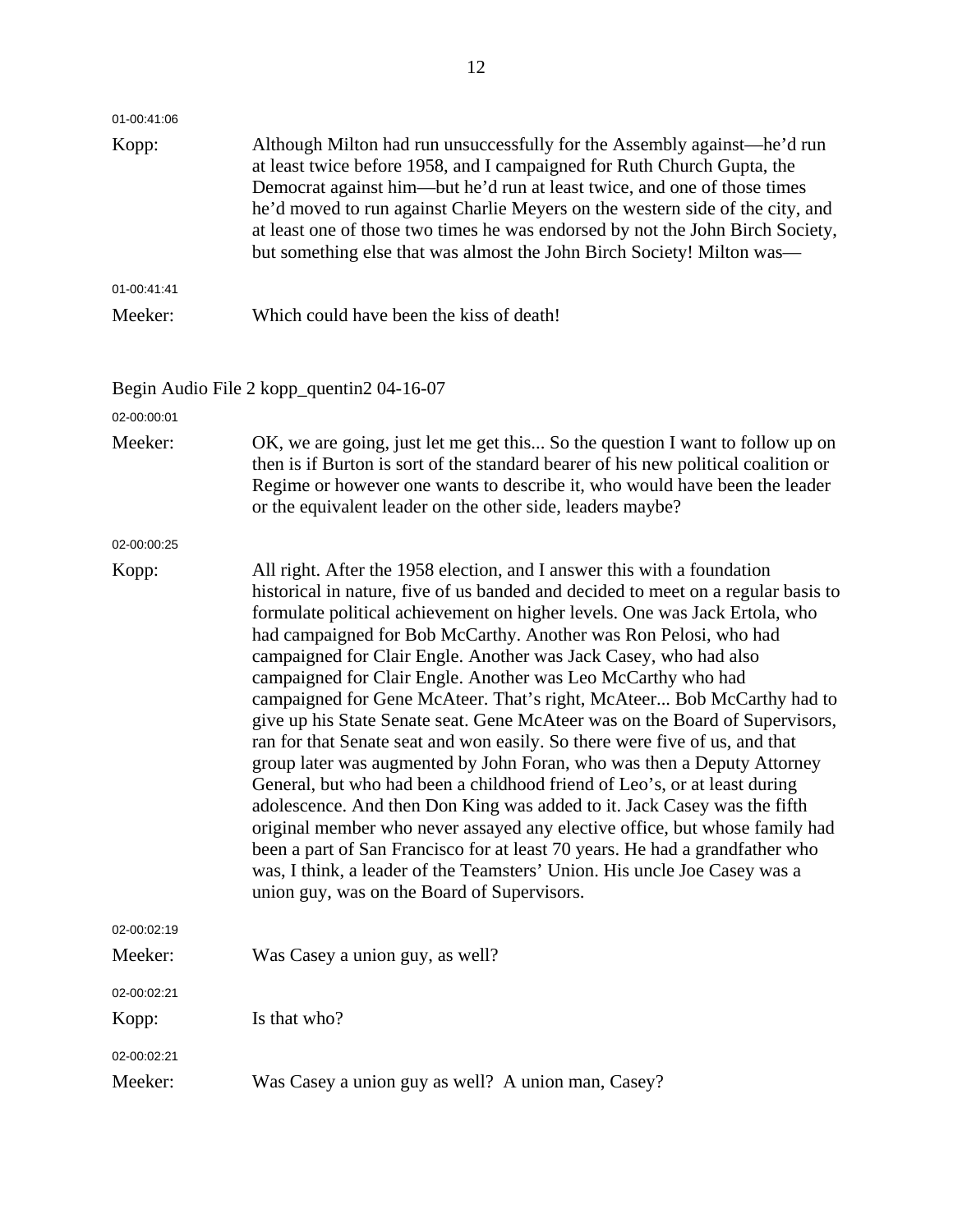02-00:02:26

Kopp: No, he was an insurance broker and lives happily today, but an old county committee operator. In any event, that was a nucleus, and by 19—well—65, in 1963 we had prevailed on the county committee, or 1962. 1963 was the Shelley race. Jack Ertola almost ran for that congressional seat, because he had been campaign chairman for Jack Shelley. He was a lawyer, later went on to be a Superior Court—well, later went on the Board of Supervisors, then a Superior Court judge. His father was on the Board of Supervisors then. And then in 1964 came the Johnson campaign, and then in 1965 the US Supreme Court rendered that decision on "one man one vote," and that caused a redistricting of legislative districts, and that caused a special election for an additional State Senate seat for San Francisco. And into that contest plunged George Moscone, who was elected in 1963 to the Board of Supervisors with Leo McCarthy. By that time, Leo McCarty had pretty much taken the responsibility of being the leader of the non-Burton faction. There were others, a lawyer by the name of Tom Feeney. Bill Malone was pretty much toward the end of his involvement; his partner had been appointed by Pat Brown of the court of appeal. But it was primarily Leo, and that was a watershed election, because that proved for once and for all that the Burtons had now become king of the hill. Leo McCarthy was the favorite in that election, great name, great identification. I've since learned that Gene McAteer had not been happy with him leaving as Chief of Staff to run for the Board of Supervisors in 1963, but, of course, Gene McAteer was dead. He had died in the summer of 1963. Otherwise, it would have been Shelley against him for Mayor. And in any event, Leo lost to George Moscone in June, in a June election, and (laughter) that was a surprise. And, of course, Leo then got a break because a year later Charlie Meyers got caught with a few peccadilloes, using office stamps for personal letters, and using his aide, Virginia Bigarini, to baby-sit! (laughter) And Charlie decided not to run in the wake of that adverse publicity, and I think had qualified by then for a pension, because he'd been elected at the age of 25 to the Assembly, right after I think 1946. He's quite a story himself. But so Leo then went to the Assembly, and then went to his future career. But that was a demarcation.

02-00:06:44

Meeker: To what extent were the differences between the Burton and McCarthy faction based on issues, or what were the differences based upon?

02-00:06:55

Kopp: Now, I had a different perspective by then because I was involved mostly with Jack Ertola and the Board of Supervisors. He'd been appointed in 1964 after his father died, '67 he ran for election and we were devoted to making him number one so he'd be President of the Board, and I had chaired locally a futile campaign of Norb Schlei for the Democratic nomination for Secretary of State, which he won but then lost to Frank Jordan, Junior in November. I had helped Glen Anderson, and I can't remember the campaign, because Glen Anderson then went to the House of Representatives. I think it was a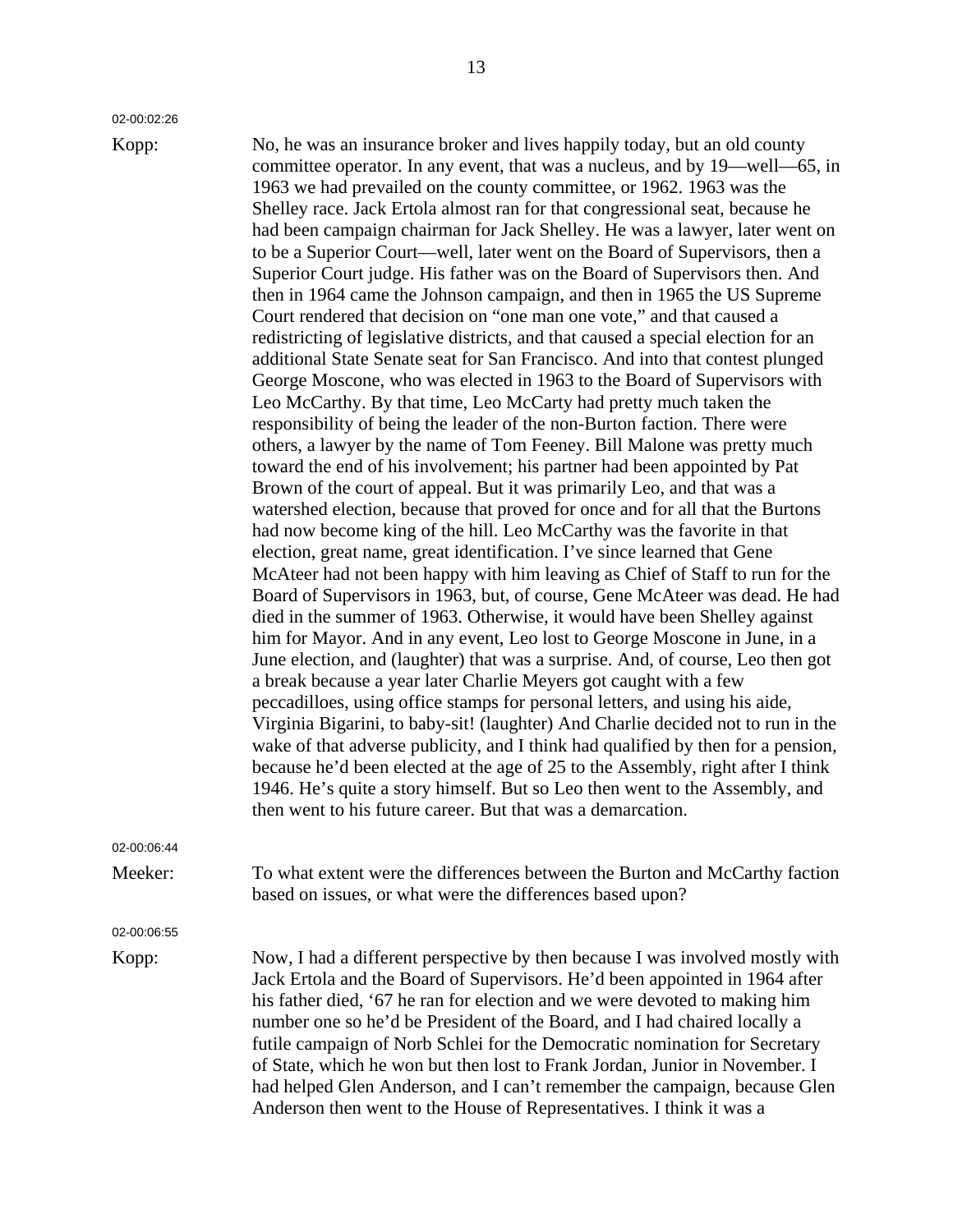|             | campaign for re-election. No, it was his Lieutenant Governor's race, when<br>Reagan got elected in 1966, whether—was it Finch, Robert Fitch or Finch was<br>elected Lieutenant Governor. Anyway, so I didn't devote much time to the<br>policy part of it, but I think it was mainly personalities. And it was in<br>Sacramento, too, where by now you had Willie Brown, and you had George<br>Moscone at the same time, and Leo was moving up to be Speaker, and Jesse<br>Unruh had run for Governor in, what, 1970 I guess by that Yeah, he ran for<br>Governor in '70, and then Leo was elected—no, Moretti was elected speaker,<br>and ran for Governor in '74. That's when Leo was elected Speaker. But to go<br>back to San Francisco, it was chiefly personality. Jack Morrison was elected<br>to the Board of Supervisors, and he represented Burton. The Board of<br>Supervisors was, however, not Burton dominated, and Phil devoted his time to<br>the House of Representatives and to the State legislature. |
|-------------|--------------------------------------------------------------------------------------------------------------------------------------------------------------------------------------------------------------------------------------------------------------------------------------------------------------------------------------------------------------------------------------------------------------------------------------------------------------------------------------------------------------------------------------------------------------------------------------------------------------------------------------------------------------------------------------------------------------------------------------------------------------------------------------------------------------------------------------------------------------------------------------------------------------------------------------------------------------------------------------------------------------------------|
| 02-00:09:34 |                                                                                                                                                                                                                                                                                                                                                                                                                                                                                                                                                                                                                                                                                                                                                                                                                                                                                                                                                                                                                          |
| Meeker:     | When you say personality, I understand that's—                                                                                                                                                                                                                                                                                                                                                                                                                                                                                                                                                                                                                                                                                                                                                                                                                                                                                                                                                                           |
| 02-00:09:38 |                                                                                                                                                                                                                                                                                                                                                                                                                                                                                                                                                                                                                                                                                                                                                                                                                                                                                                                                                                                                                          |
| Kopp:       | They pretty much followed the same defined liberal Democratic policies, at<br>least in my mind they did.                                                                                                                                                                                                                                                                                                                                                                                                                                                                                                                                                                                                                                                                                                                                                                                                                                                                                                                 |
| 02-00:09:51 |                                                                                                                                                                                                                                                                                                                                                                                                                                                                                                                                                                                                                                                                                                                                                                                                                                                                                                                                                                                                                          |
| Meeker:     | What were the differences in personality if you could characterize that? Like,<br>you know, what kind of person might be attracted to the Leo group versus the<br>Burton group?                                                                                                                                                                                                                                                                                                                                                                                                                                                                                                                                                                                                                                                                                                                                                                                                                                          |
| 02-00:09:58 |                                                                                                                                                                                                                                                                                                                                                                                                                                                                                                                                                                                                                                                                                                                                                                                                                                                                                                                                                                                                                          |
| Kopp:       | Well, Leo was more traditional. He was measured. He did things right, by the<br>book. Willie Brown, of course, was in your face, and shrill. John Burton was<br>shrill, he wasn't as expressive as Willie Brown, and then he had his own<br>demons because he had probably, by that time, a drug habit that was probably<br>beginning by the late '60s. Must have been, it was part of that whole era.                                                                                                                                                                                                                                                                                                                                                                                                                                                                                                                                                                                                                   |
| 02-00:10:37 |                                                                                                                                                                                                                                                                                                                                                                                                                                                                                                                                                                                                                                                                                                                                                                                                                                                                                                                                                                                                                          |
| Meeker:     | Is this on record? I mean, what sort of drugs was he doing, what people said?                                                                                                                                                                                                                                                                                                                                                                                                                                                                                                                                                                                                                                                                                                                                                                                                                                                                                                                                            |
| 02-00:10:41 |                                                                                                                                                                                                                                                                                                                                                                                                                                                                                                                                                                                                                                                                                                                                                                                                                                                                                                                                                                                                                          |
| Kopp:       | Oh, cocaine!                                                                                                                                                                                                                                                                                                                                                                                                                                                                                                                                                                                                                                                                                                                                                                                                                                                                                                                                                                                                             |
| 02-00:10:43 |                                                                                                                                                                                                                                                                                                                                                                                                                                                                                                                                                                                                                                                                                                                                                                                                                                                                                                                                                                                                                          |
| Meeker:     | Oh really?                                                                                                                                                                                                                                                                                                                                                                                                                                                                                                                                                                                                                                                                                                                                                                                                                                                                                                                                                                                                               |
| 02-00:10:44 |                                                                                                                                                                                                                                                                                                                                                                                                                                                                                                                                                                                                                                                                                                                                                                                                                                                                                                                                                                                                                          |
| Kopp:       | Oh yeah, he left the Congress, what? 1970? When did he leave, '76? He went<br>into rehabilitation and recovered, and has never had another drink, never used<br>drugs. I think he still drinks coffee. Oh, that was remarkable, what he did!<br>What he did to overcome that affliction! So he was erratic, is a way to define                                                                                                                                                                                                                                                                                                                                                                                                                                                                                                                                                                                                                                                                                           |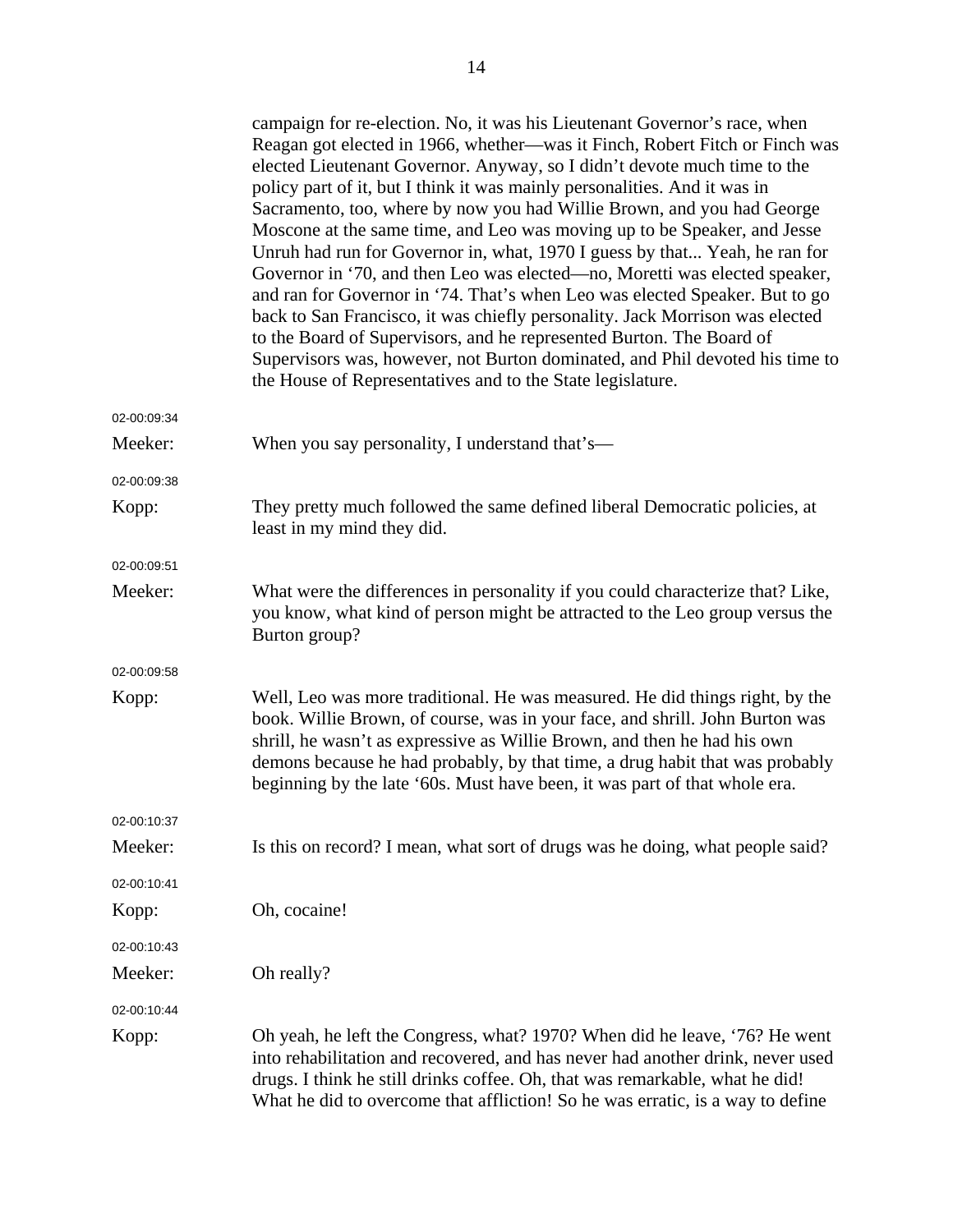|             | John. He's always had a quick sense of humor and a good sense of humor, but<br>he was erratic. And George Moscone was far different than Leo. George<br>would hang around North Beach, he was fun-loving, he'd been an athlete, he<br>was a trial attorney and a pretty good one, a charmer. Those were the<br>differences. And John Foran was more like Leo. John was by the book; gone<br>to law school, Deputy Attorney General, would apply himself to a studied<br>approach to issues. It wasn't off the seat of your pants, it was think, think. Leo<br>was a thinker, analyzer.                                                                                                      |
|-------------|---------------------------------------------------------------------------------------------------------------------------------------------------------------------------------------------------------------------------------------------------------------------------------------------------------------------------------------------------------------------------------------------------------------------------------------------------------------------------------------------------------------------------------------------------------------------------------------------------------------------------------------------------------------------------------------------|
| 02-00:12:26 |                                                                                                                                                                                                                                                                                                                                                                                                                                                                                                                                                                                                                                                                                             |
| Meeker:     | To what extent would you characterize it as a generational difference between<br>the two groups? Between Leo and the Burtons, between the McCarthy group<br>and the Burton group? To what extent do you suppose it was a generational<br>difference?                                                                                                                                                                                                                                                                                                                                                                                                                                        |
| 02-00:12:43 |                                                                                                                                                                                                                                                                                                                                                                                                                                                                                                                                                                                                                                                                                             |
| Kopp:       | Well, they're the same generation, but they viewed the generational changes,<br>that whole period of time from 1963 to the end of Vietnam, in different ways.<br>And sure, Leo supported civil rights for African Americans without quibble,<br>but he wasn't on the soapbox. He wasn't marching outside of some<br>automobile dealers on Van Ness Avenue as Willie Brown would be. That's a<br>difference. John Foran wouldn't do that, wouldn't It was a different<br>approach to achieving a policy, and that was consistent with the difference in<br>personalities.                                                                                                                    |
| 02-00:13:43 |                                                                                                                                                                                                                                                                                                                                                                                                                                                                                                                                                                                                                                                                                             |
| Meeker:     | $So-$                                                                                                                                                                                                                                                                                                                                                                                                                                                                                                                                                                                                                                                                                       |
| 02-00:13:44 |                                                                                                                                                                                                                                                                                                                                                                                                                                                                                                                                                                                                                                                                                             |
| Kopp:       | I want to emphasize, however, that the Burtons did not control the Board of<br>Supervisors.                                                                                                                                                                                                                                                                                                                                                                                                                                                                                                                                                                                                 |
| 02-00:13:50 |                                                                                                                                                                                                                                                                                                                                                                                                                                                                                                                                                                                                                                                                                             |
| Meeker:     | Were they not interested in the Board of Supervisors?                                                                                                                                                                                                                                                                                                                                                                                                                                                                                                                                                                                                                                       |
| 02-00:13:52 |                                                                                                                                                                                                                                                                                                                                                                                                                                                                                                                                                                                                                                                                                             |
| Kopp:       | Don't know. Could be, could be, certainly. They didn't control Shelley. When<br>Alioto ran in '67, it just staggered Phil. He couldn't believe it, because he<br>thought with Shelley being weakened by a poor administration, a failed<br>administration, that he'd be able to put a candidate in, and that would be Jack<br>Morrison, if you can imagine. You didn't know Jack, but I can't imagine Jack,<br>God bless his soul, being Mayor. But that's what he thought, and Alioto was a<br>traditional Democrat. He was older than Phil, and Alioto won. And that took<br>him to '75 and the only, and then and then only did the Burtons control City<br>Hall with George's election. |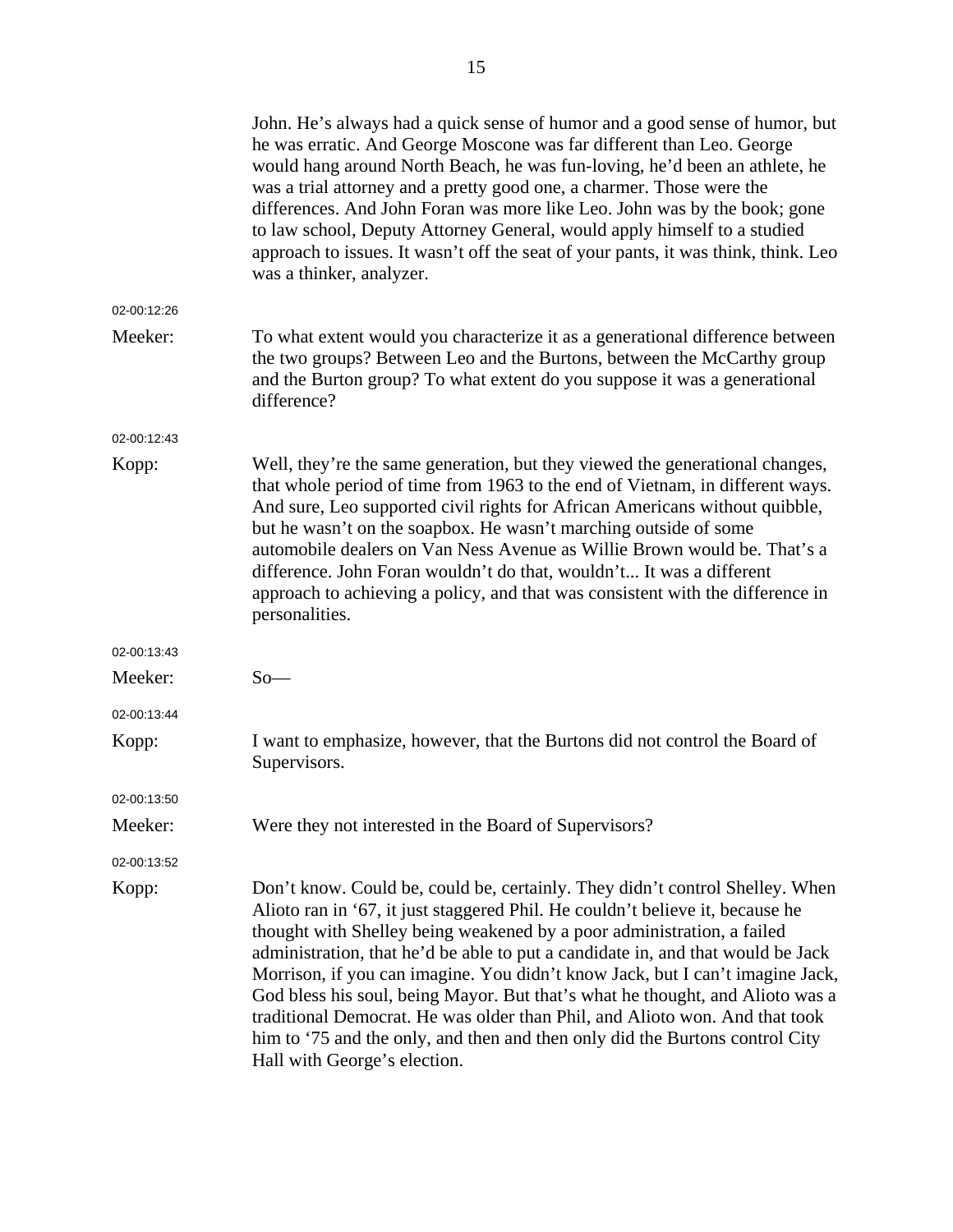| 02-00:15:01 |                                                                                                                                                                                                                                                                                                                                                                                                                                                                                                                                                                                                                                                                                                                                                                                                                                                                                                                                                                                                                                                                                                                                                                                                                                  |
|-------------|----------------------------------------------------------------------------------------------------------------------------------------------------------------------------------------------------------------------------------------------------------------------------------------------------------------------------------------------------------------------------------------------------------------------------------------------------------------------------------------------------------------------------------------------------------------------------------------------------------------------------------------------------------------------------------------------------------------------------------------------------------------------------------------------------------------------------------------------------------------------------------------------------------------------------------------------------------------------------------------------------------------------------------------------------------------------------------------------------------------------------------------------------------------------------------------------------------------------------------|
| Meeker:     | So with Shelley's election in 1963, which you participated in, you supported<br>$him-$                                                                                                                                                                                                                                                                                                                                                                                                                                                                                                                                                                                                                                                                                                                                                                                                                                                                                                                                                                                                                                                                                                                                           |
| 02-00:15:07 |                                                                                                                                                                                                                                                                                                                                                                                                                                                                                                                                                                                                                                                                                                                                                                                                                                                                                                                                                                                                                                                                                                                                                                                                                                  |
| Kopp:       | Yes, I was Co-Chairman of his Speakers Committee with Ron Pelosi.                                                                                                                                                                                                                                                                                                                                                                                                                                                                                                                                                                                                                                                                                                                                                                                                                                                                                                                                                                                                                                                                                                                                                                |
| 02-00:15:13 |                                                                                                                                                                                                                                                                                                                                                                                                                                                                                                                                                                                                                                                                                                                                                                                                                                                                                                                                                                                                                                                                                                                                                                                                                                  |
| Meeker:     | And there was a sense that you were going to be appointed to a Commission<br>position after his inauguration in 1964.                                                                                                                                                                                                                                                                                                                                                                                                                                                                                                                                                                                                                                                                                                                                                                                                                                                                                                                                                                                                                                                                                                            |
| 02-00:15:20 |                                                                                                                                                                                                                                                                                                                                                                                                                                                                                                                                                                                                                                                                                                                                                                                                                                                                                                                                                                                                                                                                                                                                                                                                                                  |
| Kopp:       | Yeah, I was going to be appointed to the Board of Education, which was then<br>appointed.                                                                                                                                                                                                                                                                                                                                                                                                                                                                                                                                                                                                                                                                                                                                                                                                                                                                                                                                                                                                                                                                                                                                        |
| 02-00:15:24 |                                                                                                                                                                                                                                                                                                                                                                                                                                                                                                                                                                                                                                                                                                                                                                                                                                                                                                                                                                                                                                                                                                                                                                                                                                  |
| Meeker:     | Which was a choice commission, yes?                                                                                                                                                                                                                                                                                                                                                                                                                                                                                                                                                                                                                                                                                                                                                                                                                                                                                                                                                                                                                                                                                                                                                                                              |
| 02-00:15:25 |                                                                                                                                                                                                                                                                                                                                                                                                                                                                                                                                                                                                                                                                                                                                                                                                                                                                                                                                                                                                                                                                                                                                                                                                                                  |
| Kopp:       | Huh?                                                                                                                                                                                                                                                                                                                                                                                                                                                                                                                                                                                                                                                                                                                                                                                                                                                                                                                                                                                                                                                                                                                                                                                                                             |
| 02-00:15:26 |                                                                                                                                                                                                                                                                                                                                                                                                                                                                                                                                                                                                                                                                                                                                                                                                                                                                                                                                                                                                                                                                                                                                                                                                                                  |
| Meeker:     | Which was a choice commission.                                                                                                                                                                                                                                                                                                                                                                                                                                                                                                                                                                                                                                                                                                                                                                                                                                                                                                                                                                                                                                                                                                                                                                                                   |
| 02-00:15:28 |                                                                                                                                                                                                                                                                                                                                                                                                                                                                                                                                                                                                                                                                                                                                                                                                                                                                                                                                                                                                                                                                                                                                                                                                                                  |
| Kopp:       | Oh yeah, but it was not a commission in the sense of a city commission,<br>'cause it's a different governmental district, San Francisco Unified School<br>District, and the only relationship of City Hall was that the charter provided<br>that the Mayor would appoint the members of the Board of Education, and<br>traditionally, to touch another theme that you mentioned, it would be three<br>Protestants, two Catholics, and two Jews. And I would be one of the two<br>Jews; the other Jew was Sam Ladar, who I think had been appointed by<br>George Christopher. But that was what I thought would happen. I didn't apply<br>for it, interestingly. I never sat down with Jack Shelley and had him say to me<br>what you would be interested in, and I never wrote him a letter, because I was<br>in a jury trial in this county, the biggest jury trial of my career, which ended<br>the day of the election. So I missed the last ten days of the campaign, almost<br>ten days, and I was jealous of Ron Pelosi, because even though we were on<br>this level or par, and I was part of the inner circle of maybe eight people of the<br>Shelley campaign. Jim Thacher, Democrat, was one Chairman, Jack Malliard, |

Bill Malliard's brother, Republican, was the other Chairman, and Jim Rudden was part of it. Ron and I were part of that group, and there were one or two other people. In those last days, Kevin O'Shea was a part of it; at least, Kevin O'Shea was in Shelley's car several nights that I was in it campaigning. You had to have your whole vanguard with you in those days. Well, you still do when you make an appearance, although Jack Shelley was one of the laziest

campaigners I think I could ever remember, because he never had to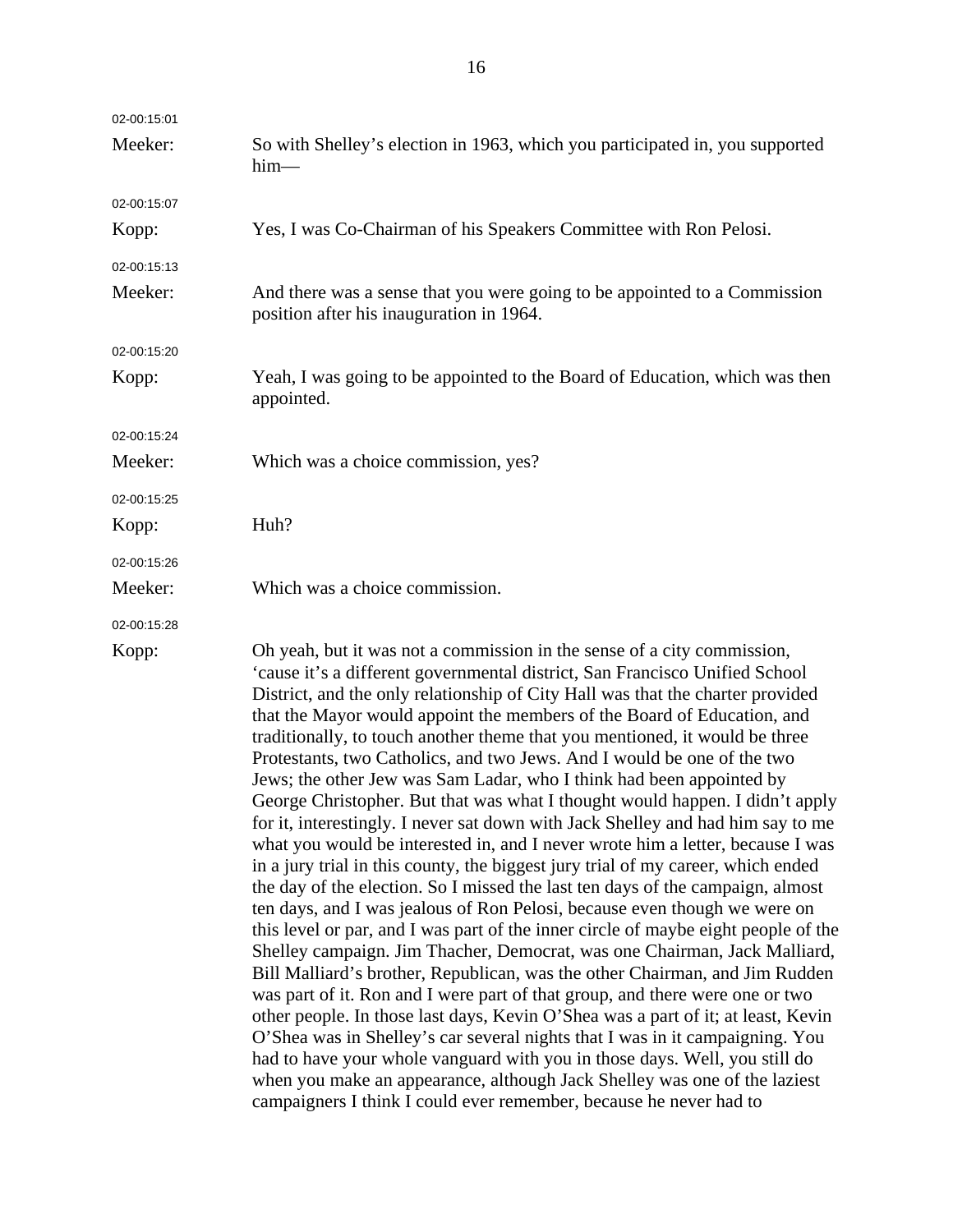|             | campaign. He'd been in the House seven terms, 14 years, and never had to<br>campaign! But Ron had the advantage of being with Shelley almost every day<br>for the last eight days, and Ron knew what he wanted to do. He wanted to be<br>on the Planning Commission, and that's where he was. I was sitting in my<br>office, law office, the Saturday after the election, and I got a call from<br>Shelley's Congressional Chief of Staff, John Riordan, who was still operating<br>out of Shelley's office in the old Federal Building in San Francisco, said that<br>the Mayor wants to talk to you, or the Congressman wants to talk to you, and<br>Shelley got on and said, "How would you like to be on the Board of<br>Education?" (laughter) And it stunned me! It dazzled me, and I said, "Oh,<br>very much, Mr. Mayor!" And then that was aborted in the next five days by<br>non-friends in the Jewish community who argued that I hadn't participated in<br>Jewish community activities, and therefore I was not a true Jew, and that's<br>how Rennie Colvin, a lawyer, was appointed, and I was bitterly disappointed!<br>And instead, Shelley put me on the precursor of the Metropolitan<br>Transportation Commission. It was called the Bay Area Transportation Study<br>Commission, a.k.a. BATS, and that's about what it was worth! And after a<br>year, I resigned and put out a public statement that I didn't want anything to<br>do with this administration, and this BATS was a waste of my time! (laughter) |
|-------------|-------------------------------------------------------------------------------------------------------------------------------------------------------------------------------------------------------------------------------------------------------------------------------------------------------------------------------------------------------------------------------------------------------------------------------------------------------------------------------------------------------------------------------------------------------------------------------------------------------------------------------------------------------------------------------------------------------------------------------------------------------------------------------------------------------------------------------------------------------------------------------------------------------------------------------------------------------------------------------------------------------------------------------------------------------------------------------------------------------------------------------------------------------------------------------------------------------------------------------------------------------------------------------------------------------------------------------------------------------------------------------------------------------------------------------------------------------------------------------------------------------------------------------------|
| 02-00:19:59 |                                                                                                                                                                                                                                                                                                                                                                                                                                                                                                                                                                                                                                                                                                                                                                                                                                                                                                                                                                                                                                                                                                                                                                                                                                                                                                                                                                                                                                                                                                                                     |
| Meeker:     | So this almost seems like a metaphor for the ineffectiveness of the Shelley<br>administration for you.                                                                                                                                                                                                                                                                                                                                                                                                                                                                                                                                                                                                                                                                                                                                                                                                                                                                                                                                                                                                                                                                                                                                                                                                                                                                                                                                                                                                                              |
| 02-00:20:07 |                                                                                                                                                                                                                                                                                                                                                                                                                                                                                                                                                                                                                                                                                                                                                                                                                                                                                                                                                                                                                                                                                                                                                                                                                                                                                                                                                                                                                                                                                                                                     |
| Kopp:       | Could be. In those terms, that's right, because Kevin O'Shea was appointed to<br>a vacancy on the Board of Supervisors, Ron Pelosi to the Planning<br>Commission, Jim Thacher, Pacific Heights type, didn't really want anything,<br>he was already a Pat Brown appointee to the State College Board of Trustees.<br>He got a little business out of BATS, he was the lawyer for BATS! (laughter)<br>But look at the other people who weren't even devoting as much time as I did<br>to Shelley. Oh, I devoted a lot of time to Jack Shelley and got zero from doing<br>so! So that tells you that there was something missing.                                                                                                                                                                                                                                                                                                                                                                                                                                                                                                                                                                                                                                                                                                                                                                                                                                                                                                     |
| 02-00:20:58 |                                                                                                                                                                                                                                                                                                                                                                                                                                                                                                                                                                                                                                                                                                                                                                                                                                                                                                                                                                                                                                                                                                                                                                                                                                                                                                                                                                                                                                                                                                                                     |
| Meeker:     | So I'm really interested in this notion where there were established seats for<br>different religious groups. Did you know the history of that? Was this<br>something that was formal or informal?                                                                                                                                                                                                                                                                                                                                                                                                                                                                                                                                                                                                                                                                                                                                                                                                                                                                                                                                                                                                                                                                                                                                                                                                                                                                                                                                  |
| 02-00:21:09 |                                                                                                                                                                                                                                                                                                                                                                                                                                                                                                                                                                                                                                                                                                                                                                                                                                                                                                                                                                                                                                                                                                                                                                                                                                                                                                                                                                                                                                                                                                                                     |
| Kopp:       | I did not. It was informal. I didn't know the history, but I knew it had been<br>practiced by George Christopher, I knew it had been practiced by Elmer<br>Robinson, who was a big Mason, he was a Masonic leader. I don't know<br>about Roger Lapham, who was '44-'48, and I don't know about Angela Rossi,<br>but from the time I started in '58, it was three, two, and two.                                                                                                                                                                                                                                                                                                                                                                                                                                                                                                                                                                                                                                                                                                                                                                                                                                                                                                                                                                                                                                                                                                                                                     |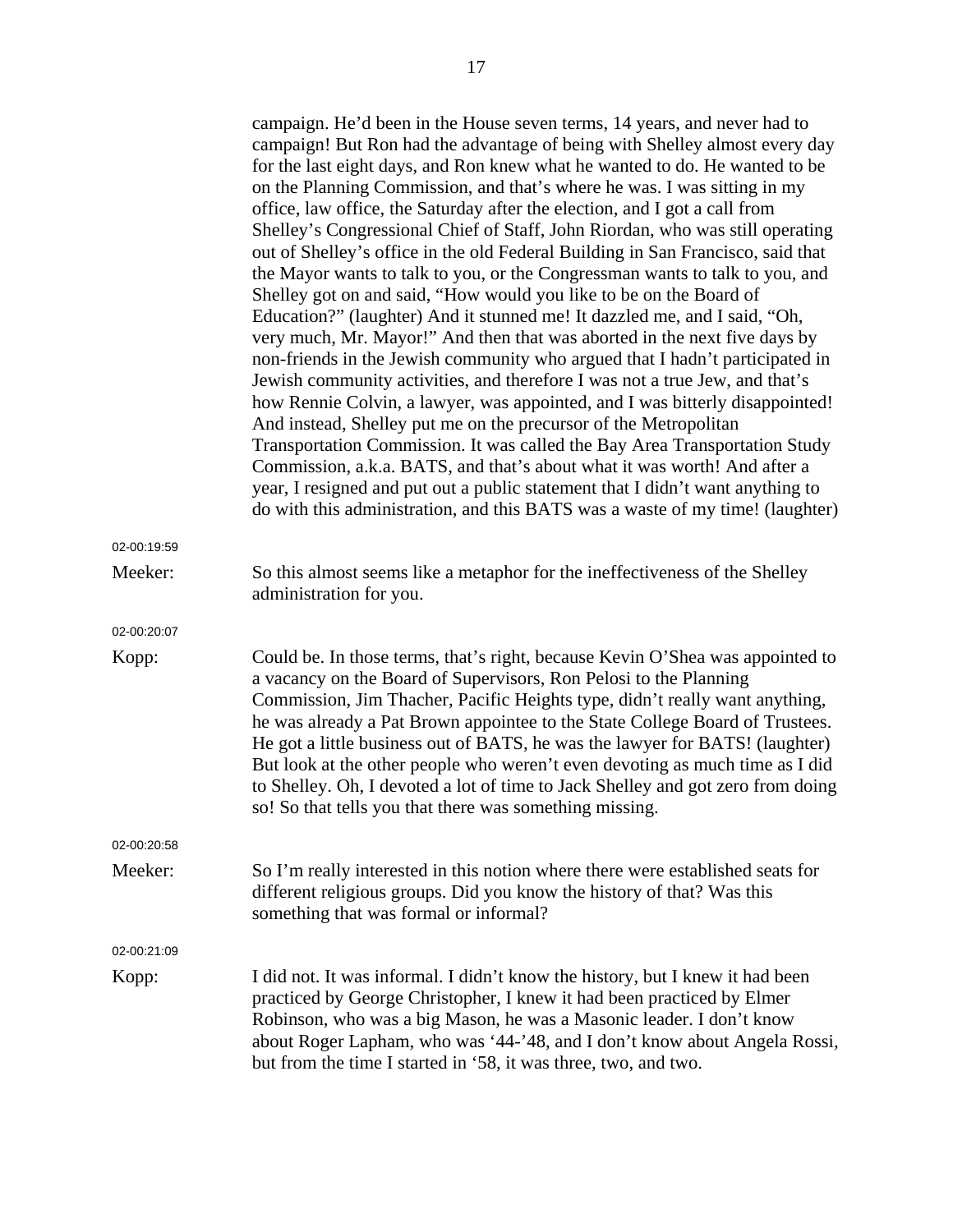| 02-00:21:37 |                                                                                                                                                                                                                                                                                                                                                                                                                                                       |
|-------------|-------------------------------------------------------------------------------------------------------------------------------------------------------------------------------------------------------------------------------------------------------------------------------------------------------------------------------------------------------------------------------------------------------------------------------------------------------|
| Meeker:     | Were there other commissions that also had this arrangement?                                                                                                                                                                                                                                                                                                                                                                                          |
| 02-00:21:41 |                                                                                                                                                                                                                                                                                                                                                                                                                                                       |
| Kopp:       | No, no. Police Commission then had three people, and under Christopher one<br>was a Jew, Paul Bissinger, one was a Catholic, Harold McKinnon I think was<br>Catholic, and I've forgotten who the third one was. So there may have been a<br>commission or two like Police Commission where you only had three, and it<br>was always stated that oh, the Archbishop would call the Mayor about<br>something, but that's hearsay. Could have been true. |
| 02-00:22:17 |                                                                                                                                                                                                                                                                                                                                                                                                                                                       |
| Meeker:     | OK. So for the Catholic appointees, it seems like the Archbishop might have<br>played a role in selecting who would have been appointed what appointment.                                                                                                                                                                                                                                                                                             |
| 02-00:22:26 |                                                                                                                                                                                                                                                                                                                                                                                                                                                       |
| Kopp:       | Yeah, and I would speculate that happened from time to time, but it wasn't a<br>part of the fabric as such. I know, but it was rumored that the Archbishop had<br>to approve the Chief of Police, and the Chief of Police in that era was always<br>Irish, meaning Catholic, Irish Catholic yeah.                                                                                                                                                     |
| 02-00:22:53 |                                                                                                                                                                                                                                                                                                                                                                                                                                                       |
| Meeker:     | So were there other groups that were also informally to be represented, say, on<br>the—what was the education?                                                                                                                                                                                                                                                                                                                                        |
| 02-00:23:04 |                                                                                                                                                                                                                                                                                                                                                                                                                                                       |
| Kopp:       | Board of Education?                                                                                                                                                                                                                                                                                                                                                                                                                                   |
| 02-00:23:04 |                                                                                                                                                                                                                                                                                                                                                                                                                                                       |
| Meeker:     | Board of Education that you were on. So like for labor, for instance. Would<br>they have—                                                                                                                                                                                                                                                                                                                                                             |
| 02-00:23:08 |                                                                                                                                                                                                                                                                                                                                                                                                                                                       |
| Kopp:       | Yes, labor always had a place. So on the Board of Education, either one of the<br>Catholics or one of the Protestants would be labor, and labor would be on the<br>Civil Service Commission, always be at least one labor leader. Bill Kilpatrick<br>was in the '60s. There'd always be at least one on the Board of Permit<br>Appeals, that is true.                                                                                                 |
| 02-00:23:32 |                                                                                                                                                                                                                                                                                                                                                                                                                                                       |
| Meeker:     | OK, all right. What about ethnic minorities, like blacks or Asian folks or<br>something?                                                                                                                                                                                                                                                                                                                                                              |
| 02-00:23:40 |                                                                                                                                                                                                                                                                                                                                                                                                                                                       |
| Kopp:       | No, no, there were no Asians that I can remember in the '60s. There were<br>some blacks under Shelley. Dick Bancroft, who later became a Superior Court<br>judge, was on the Board of Permit Appeals. Terry Francois was appointed by                                                                                                                                                                                                                 |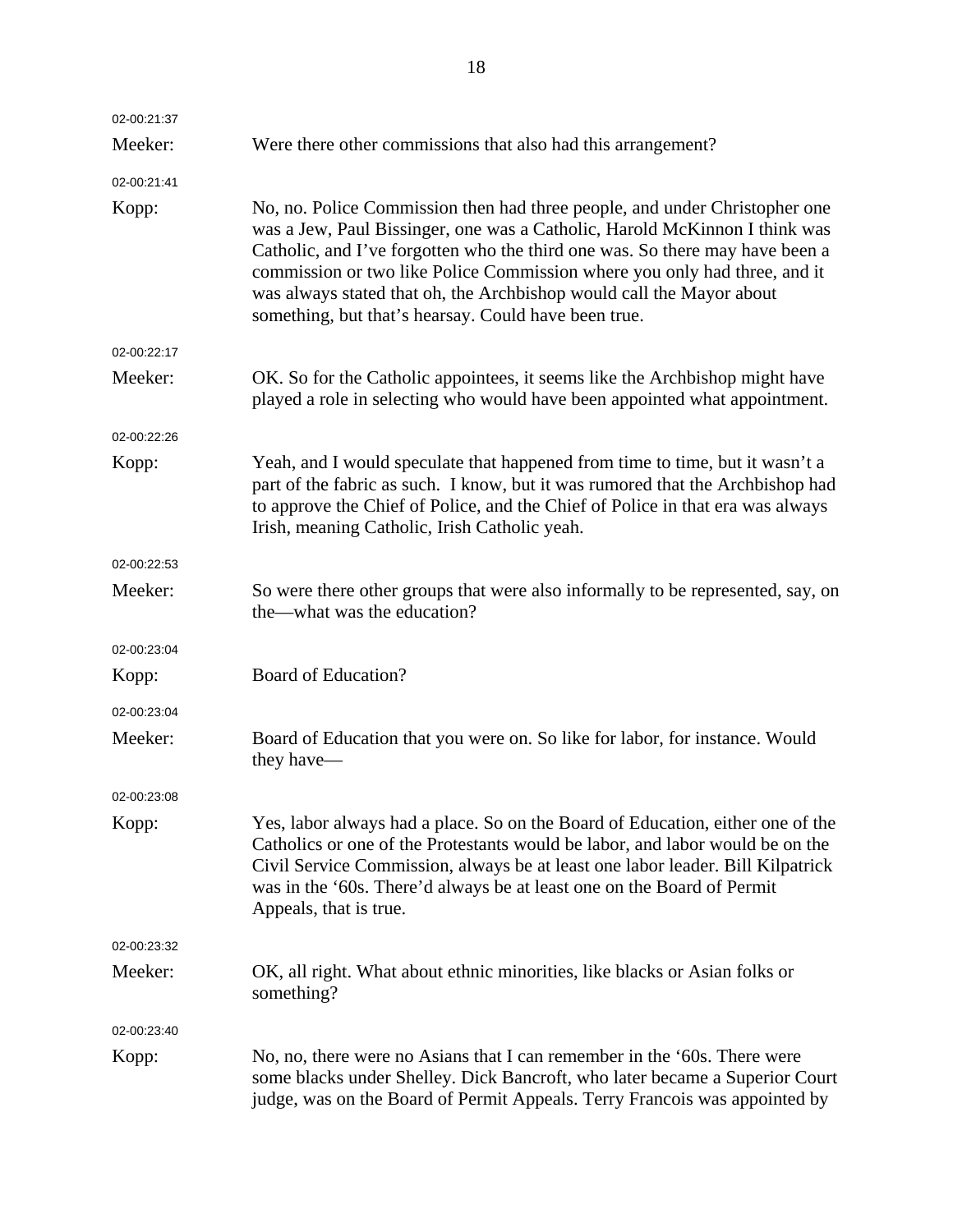|             | Shelley to the Board of Supervisors, but he wasn't on a commission. And then<br>there were some others; Joe Williams was appointed by Shelley. Shelley<br>appointed some blacks, yes.                                                                                                                                                                                                                                                                                                                                                                                                                                                                                                 |
|-------------|---------------------------------------------------------------------------------------------------------------------------------------------------------------------------------------------------------------------------------------------------------------------------------------------------------------------------------------------------------------------------------------------------------------------------------------------------------------------------------------------------------------------------------------------------------------------------------------------------------------------------------------------------------------------------------------|
| 02-00:24:23 |                                                                                                                                                                                                                                                                                                                                                                                                                                                                                                                                                                                                                                                                                       |
| Meeker:     | Well, it seems like that's the first administration that would have appointed<br>ethnic minorities to commissions.                                                                                                                                                                                                                                                                                                                                                                                                                                                                                                                                                                    |
| 02-00:24:28 |                                                                                                                                                                                                                                                                                                                                                                                                                                                                                                                                                                                                                                                                                       |
| Kopp:       | That's correct, and there may have been one or two Chinese. The Postmaster<br>was Chinese, Lim P. Lee, and he was an associate of Burton's and a leader in<br>the Cathay Post, American Legion. And that was a political recognition of the<br>Chinese, and he was also appointed to the State Veterans Board by Pat Brown.<br>I can't think of any other Asian who was on a commission in the '60s.                                                                                                                                                                                                                                                                                  |
| 02-00:25:04 |                                                                                                                                                                                                                                                                                                                                                                                                                                                                                                                                                                                                                                                                                       |
| Meeker:     | Well, in the 19—yeah, in Shelley's administration, shortly after, I think it was<br>maybe the summer of '64, so about six months into his administration, the<br>Human Rights Commission was established, which was the commission that<br>was really to address civil rights issues.                                                                                                                                                                                                                                                                                                                                                                                                 |
| 02-00:25:22 |                                                                                                                                                                                                                                                                                                                                                                                                                                                                                                                                                                                                                                                                                       |
| Kopp:       | Yeah, and there were African Americans appointed to that. Shelley did<br>appoint African Americans, because Shelley had that turmoil out at Hunters<br>Point in 1964. It didn't turn into a lot, but it was a very perilous time for him,<br>so he commenced to do that.                                                                                                                                                                                                                                                                                                                                                                                                              |
| 02-00:25:47 |                                                                                                                                                                                                                                                                                                                                                                                                                                                                                                                                                                                                                                                                                       |
| Meeker:     | So was there a sense, for instance, when thinking about the Board of<br>Education, that there would be a time that that group of three, you know, the<br>Protestant, Catholic, and Jew, would expand to include other groups? I mean,<br>was there a sense that maybe—                                                                                                                                                                                                                                                                                                                                                                                                                |
| 02-00:26:06 |                                                                                                                                                                                                                                                                                                                                                                                                                                                                                                                                                                                                                                                                                       |
| Kopp:       | Well, of course, the Board of Education was abolished as an appointed office<br>in 1972. John Barbagelata and I did that. In fact, it was 1971, it was in the<br>year I ran for the Board of Supervisors, and that occurred because of its<br>implementation of busing, school busing. So that fell apart, and is subject to<br>vagaries of elections, but there certainly in the Alioto administration, there<br>was recognition of Asians, of Hispanics. He appointed Bob Gonzalez to the<br>Board of Supervisors, seemingly out of nowhere. I'd known Bob as a young<br>lawyer, younger than I, and he appointed other people; the names may come<br>back to me from time to time. |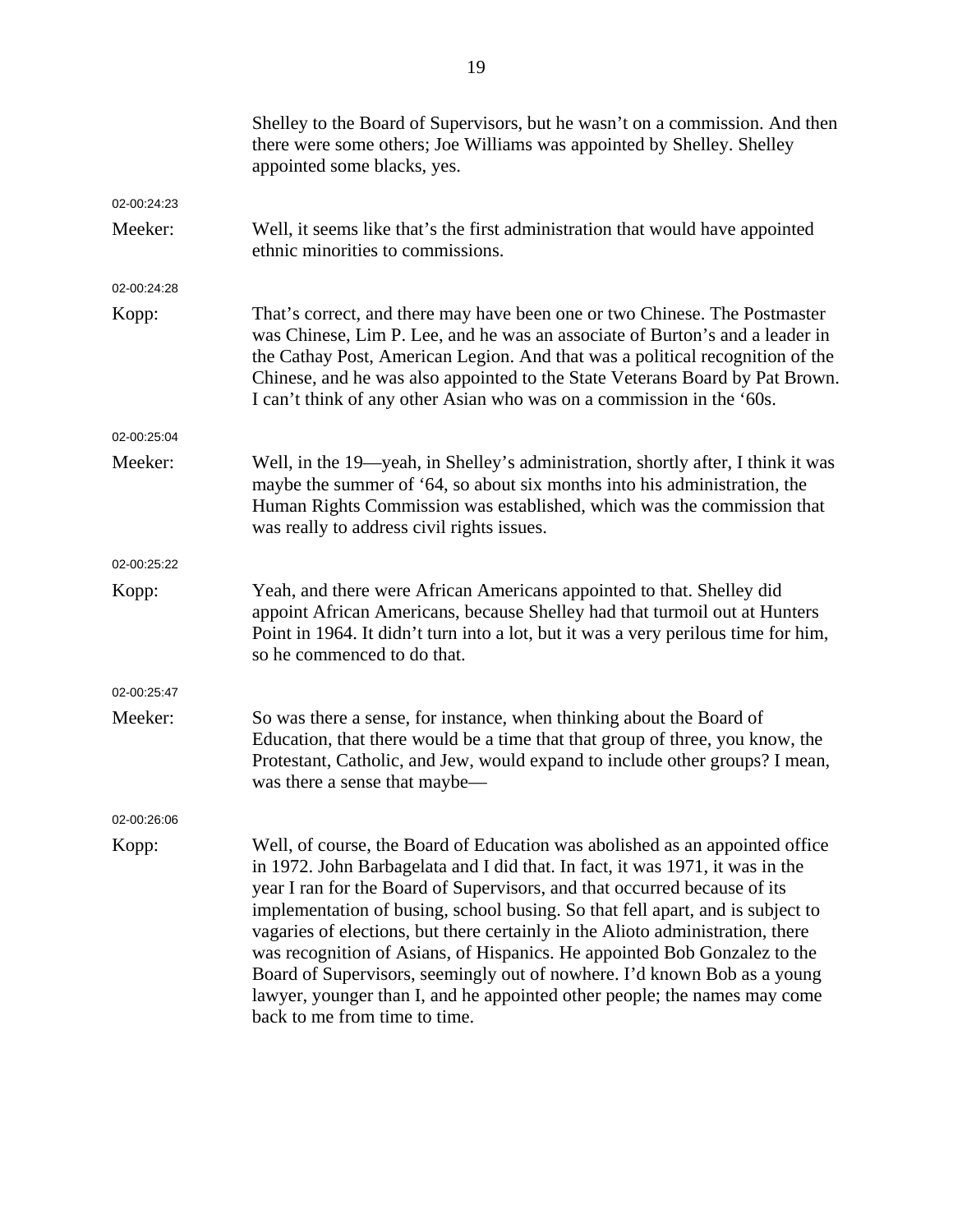| 02-00:27:02 |                                                                                                                                                                                                                                                                                                                                                                                                                                                                                                                                                                                                                                                                              |
|-------------|------------------------------------------------------------------------------------------------------------------------------------------------------------------------------------------------------------------------------------------------------------------------------------------------------------------------------------------------------------------------------------------------------------------------------------------------------------------------------------------------------------------------------------------------------------------------------------------------------------------------------------------------------------------------------|
| Meeker:     | Had Gonzalez been involved in the Latin American community and in the<br>Mission District and that, like, was he readily identified as a Mexican<br>American, for instances?                                                                                                                                                                                                                                                                                                                                                                                                                                                                                                 |
| 02-00:27:12 |                                                                                                                                                                                                                                                                                                                                                                                                                                                                                                                                                                                                                                                                              |
| Kopp:       | Who, Bob?                                                                                                                                                                                                                                                                                                                                                                                                                                                                                                                                                                                                                                                                    |
| 02-00:27:13 |                                                                                                                                                                                                                                                                                                                                                                                                                                                                                                                                                                                                                                                                              |
| Meeker:     | Bob Gonzalez, yeah.                                                                                                                                                                                                                                                                                                                                                                                                                                                                                                                                                                                                                                                          |
| 02-00:27:13 |                                                                                                                                                                                                                                                                                                                                                                                                                                                                                                                                                                                                                                                                              |
| Kopp:       | Oh yeah, he'd come—he's from, oh, not Shafter, another town Selma, near<br>Fresno, and he'd gone to Cal and Hastings Law School. He was single, and he<br>was a bit active, but that was a big break for Bob. But there were other people<br>who had been more active and may have been a little bit older, and I don't—<br>I'll have to ask Bob how it happened that Alioto did appoint him. I never<br>asked him that.                                                                                                                                                                                                                                                     |
| 02-00:27:45 |                                                                                                                                                                                                                                                                                                                                                                                                                                                                                                                                                                                                                                                                              |
| Meeker:     | By the time that the Board of Education becomes an elected entity in 1971,<br>had there been any break in the established appointment that you mentioned?                                                                                                                                                                                                                                                                                                                                                                                                                                                                                                                    |
| 02-00:27:59 |                                                                                                                                                                                                                                                                                                                                                                                                                                                                                                                                                                                                                                                                              |
| Kopp:       | No, no, Alioto maintained them. He knew the power structure. And Alioto, of<br>course, was the candidate of, let's call 'em, conservative Democrats. He was<br>the Ben Swig, the Cyril Magnin, the Jim Rudden, Bill Malone I don't think<br>Maybe Bill Malone would have found that one a tough one, because he was<br>identified with Jack Shelley, and I didn't follow those machinations, 'cause all<br>I was concerned with was Jack Ertola. But Joe Alioto followed that to a T.<br>Sure, he put Howard Nemerovski on as a Jew, and Nemerovski then double-<br>crossed him (laughter) after telling him that he would never support busing,<br>and he did a year later! |
| 02-00:28:50 |                                                                                                                                                                                                                                                                                                                                                                                                                                                                                                                                                                                                                                                                              |
| Meeker:     | Was this notion of busing already an issue in 1964?                                                                                                                                                                                                                                                                                                                                                                                                                                                                                                                                                                                                                          |
| 02-00:28:54 |                                                                                                                                                                                                                                                                                                                                                                                                                                                                                                                                                                                                                                                                              |
| Kopp:       | No, and it wasn't in '67, either. Terry Francois represented the NAACP filing<br>suit, oh gosh—                                                                                                                                                                                                                                                                                                                                                                                                                                                                                                                                                                              |
| 02-00:29:05 |                                                                                                                                                                                                                                                                                                                                                                                                                                                                                                                                                                                                                                                                              |
| Meeker:     | To end segregation of schools.                                                                                                                                                                                                                                                                                                                                                                                                                                                                                                                                                                                                                                               |
| 02-00:29:08 |                                                                                                                                                                                                                                                                                                                                                                                                                                                                                                                                                                                                                                                                              |
| Kopp:       | In US District Court, but the suit had been—it was before Alioto was mayor,<br>so it was before 1967, because Joe Alioto represented the school district. And                                                                                                                                                                                                                                                                                                                                                                                                                                                                                                                |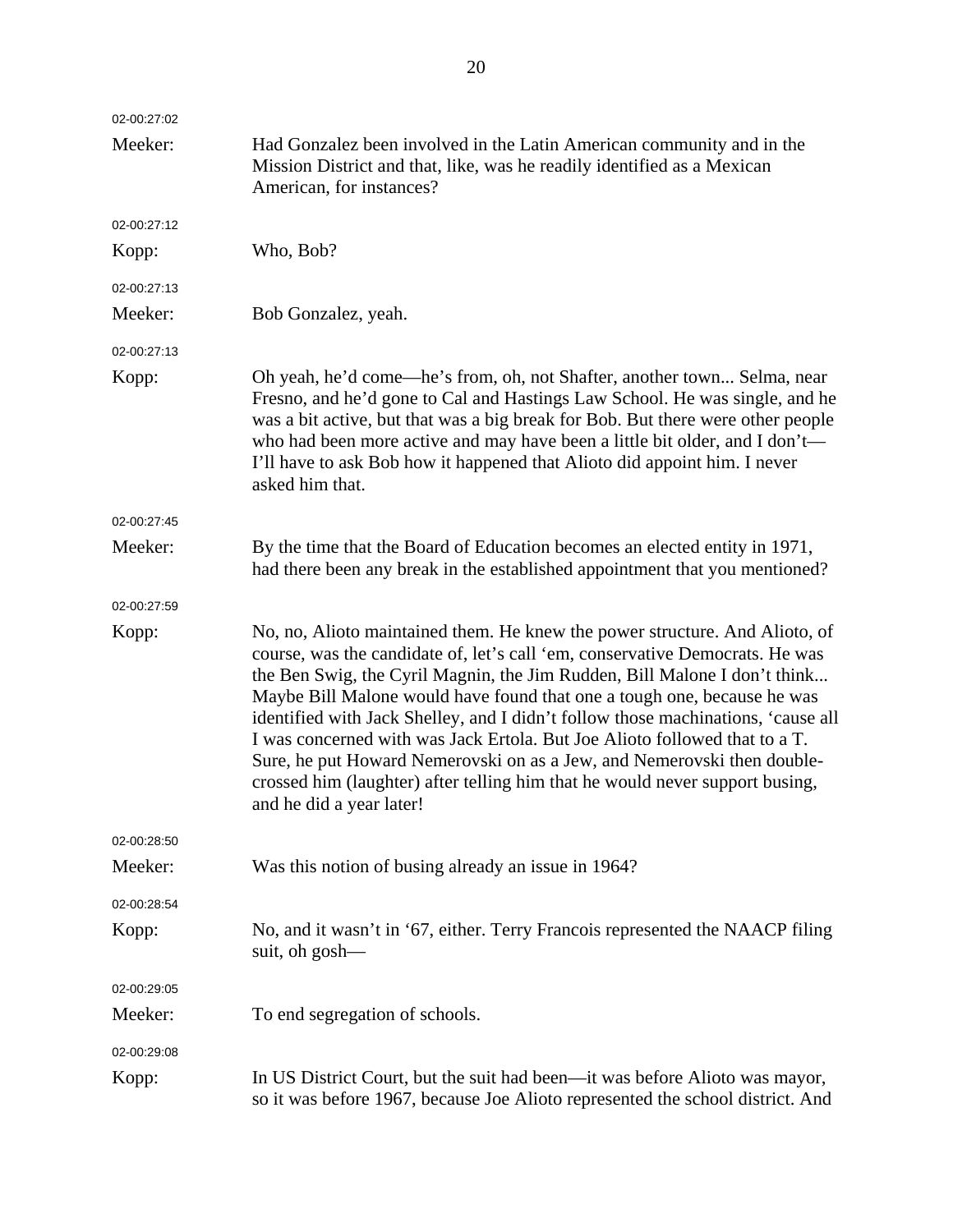|             | the suit was abandoned, and the reasons escape me. And I didn't pay any<br>attention to it, I don't think I knew about it 'til after I got in the school busing<br>fight in 1970.                                                                                                                                                                                                                                                                                                                                                                                                                                                                                       |
|-------------|-------------------------------------------------------------------------------------------------------------------------------------------------------------------------------------------------------------------------------------------------------------------------------------------------------------------------------------------------------------------------------------------------------------------------------------------------------------------------------------------------------------------------------------------------------------------------------------------------------------------------------------------------------------------------|
| 02-00:29:36 |                                                                                                                                                                                                                                                                                                                                                                                                                                                                                                                                                                                                                                                                         |
| Meeker:     | So when you were appointed for this, I guess, how was the link made? You<br>know, I mean the Archbishop for the Catholics is a possible explanation, but<br>then how was the link made between-                                                                                                                                                                                                                                                                                                                                                                                                                                                                         |
| 02-00:29:50 |                                                                                                                                                                                                                                                                                                                                                                                                                                                                                                                                                                                                                                                                         |
| Kopp:       | The Protestants and the Jews?                                                                                                                                                                                                                                                                                                                                                                                                                                                                                                                                                                                                                                           |
| 02-00:29:52 |                                                                                                                                                                                                                                                                                                                                                                                                                                                                                                                                                                                                                                                                         |
| Meeker:     | Yeah.                                                                                                                                                                                                                                                                                                                                                                                                                                                                                                                                                                                                                                                                   |
| 02-00:29:53 |                                                                                                                                                                                                                                                                                                                                                                                                                                                                                                                                                                                                                                                                         |
| Kopp:       | Well, I can only infer from my experience that a Mayor Well first of all,<br>Elmer Robinson would know, because he's a Mason. Their big venture was<br>the cemetery, and the name of which will come to me because (laughter) it's a<br>contemporary entity.                                                                                                                                                                                                                                                                                                                                                                                                            |
| 02-00:30:22 |                                                                                                                                                                                                                                                                                                                                                                                                                                                                                                                                                                                                                                                                         |
| Meeker:     | Colma?                                                                                                                                                                                                                                                                                                                                                                                                                                                                                                                                                                                                                                                                  |
| 02-00:30:23 |                                                                                                                                                                                                                                                                                                                                                                                                                                                                                                                                                                                                                                                                         |
| Kopp:       | Yeah, Forest Lawn, it's the big old Protestant—Forest Lawn. Forest Lawn?<br>What is it? Not Forest Lawn, that's L.A. It'll come to me. Elmer Robinson<br>would know, but George Christopher, he'd take the pulse. Probably, I'm<br>speculating, he'd go to Grace Cathedral, he knows the Presbyterians, and he<br>would know the power structure. He'd go to downtown corporations.                                                                                                                                                                                                                                                                                     |
| 02-00:30:52 |                                                                                                                                                                                                                                                                                                                                                                                                                                                                                                                                                                                                                                                                         |
| Meeker:     | There was a group called the Council of Churches. Do you recall that,<br>because-                                                                                                                                                                                                                                                                                                                                                                                                                                                                                                                                                                                       |
| 02-00:30:55 |                                                                                                                                                                                                                                                                                                                                                                                                                                                                                                                                                                                                                                                                         |
| Kopp:       | Yeah, but that was not the source. Council of Churches was a liberal entity,<br>very liberal, National Council of Churches, and locally, too. They had formed<br>something called the Council of Civic Unity. What would Jack Shelley do?<br>Well, he'd have the Archbishop, he'd know the Catholics, and he could rely.<br>Elmer Robinson was still active, he was still a player. He had something<br>called—oh, it's League of Civic Unity and I can't remember. It was a council,<br>but it was really a middle class establishment, like a group of burghers, and<br>they would endorse, and they would back it with a mailer to every San<br>Francisco household. |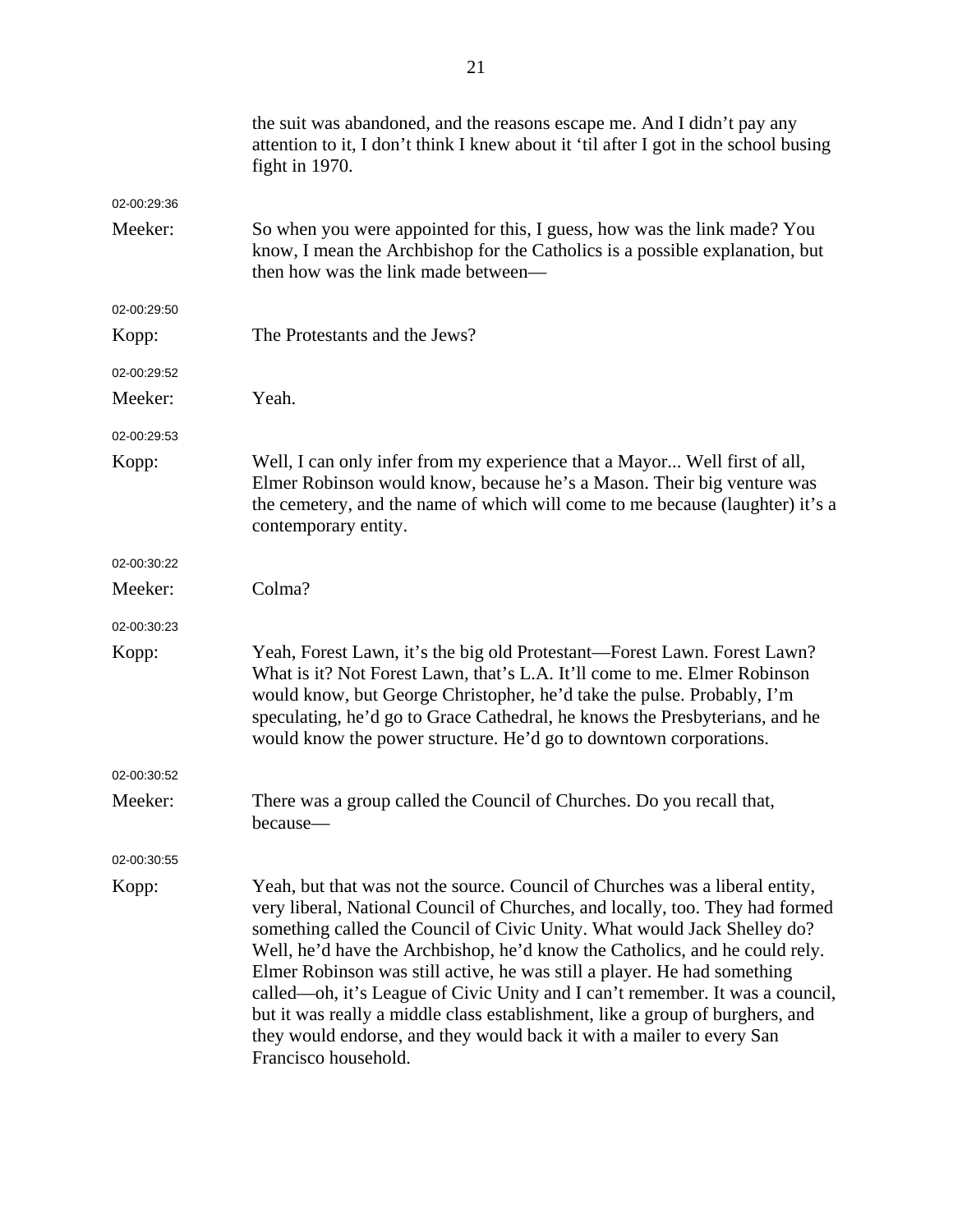02-00:31:50

Meeker: So they would endorse people for commission positions? No.

02-00:31:53

Kopp: Elected, and they'd also advance you for a commission. Elmer had an office in the Flood Building, you'd have to go up there and kiss Elmer's ring, he'd put the blessing on you and he'd put out the word, including Chinatown! Because, of course, when he was Mayor, the rumor was that he had a couple of bag men in Chinatown who would bring back the money from gambling. When George Christopher became Mayor—interesting, I never knew George Christopher then, but he was a man of practiced rectitude, and he was going to close down all gambling in San Francisco, and did! (laughter) But Elmer was pretty good, so they said, but when I met him in 1970 or '71, he would hold forth in his law office, and he would confer his blessing on you or not, as the case may be. Sometimes he'd extract a condition! I was retained by a group of Chinese opposed to busing, but within Chinatown there were two groups who wanted to be my sponsors, so to speak. Jack Chow was a lawyer with this group, and I think by that time Jack was on a commission. He may have been on the Civil Service Commission. Another group had—I can't remember who it was as a lawyer. I decided to go with the group with Jack Chow. They wouldn't pay me my fee! They wouldn't even pay me out of pocket costs when it was all over, despite promises! In fact, Bill Knowland spoke at a national CACA convention in Chinatown, Chinese American Citizens Alliance, which told me through one or two of the people there, "Your bill will be paid next week." And I was not paid, and I am not the kind of fellow, especially in those days, who walks away and says well, I'll get other benefits. So it shocked me when Elmer Robinson said, "Forget about your bill!" 02-00:34:24 Meeker: Why'd he say that? 02-00:34:26 Kopp: Because that group had affiliations with him from his era as Mayor. I can remember one fellow who had a radio station, a Chinese radio station, and I said, "Gee, can I at least get my out of pocket costs back?" (laughter) Which were over a couple thousand! And he said, "I think that's reasonable," and that's what I got out of him! (laughter) 02-00:34:55 Meeker: So did Robinson, was the understanding then that Robinson was going to— 02-00:35:01 Kopp: That then I'd be endorsed by his organization. 02-00:35:05

Meeker: For Supervisor.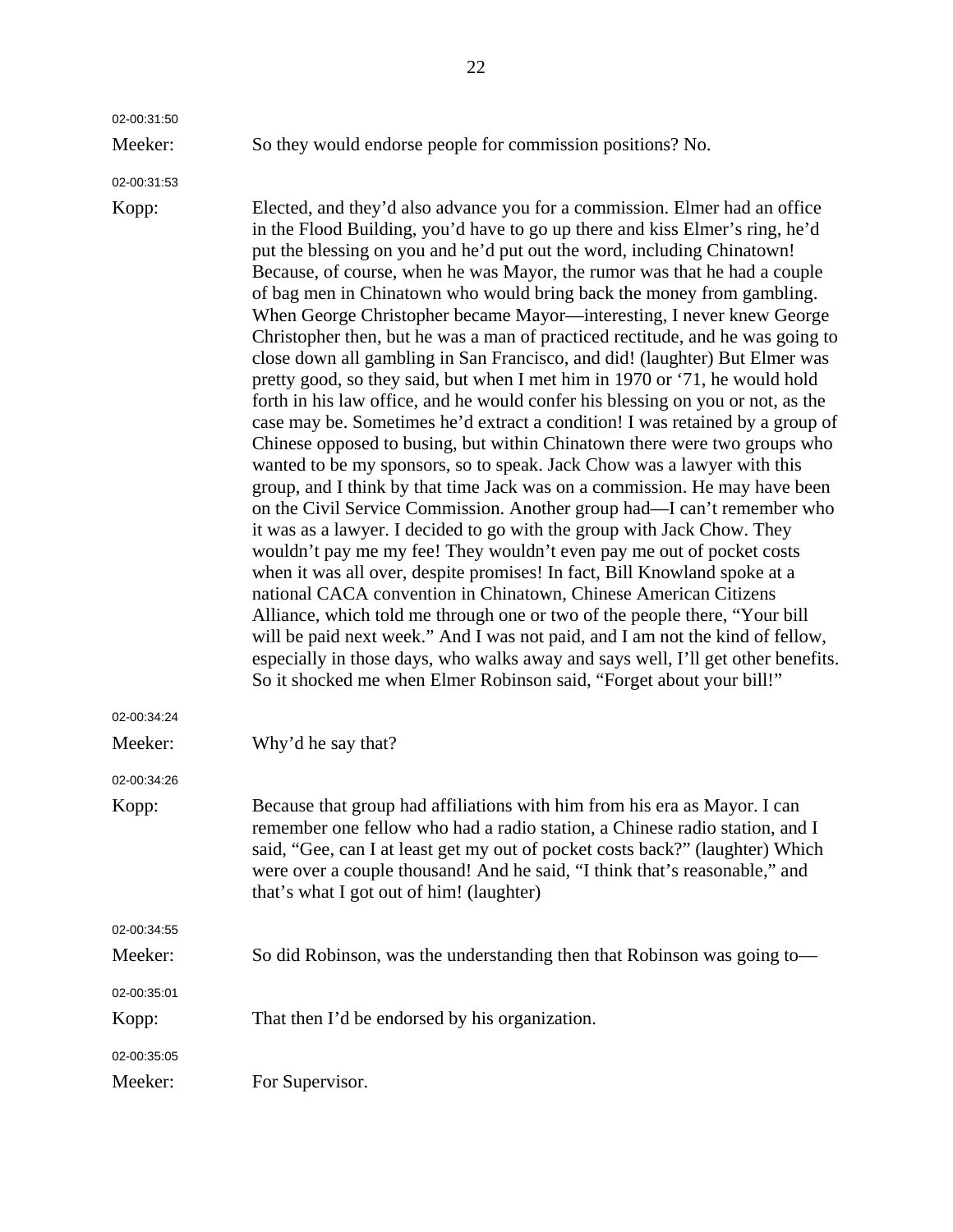| 02-00:35:06 |                                                                                                                                                                                                                                                                                                                                                                                                                                                                                                                                                                                                                                                                                                                                                                                                                                                                                          |
|-------------|------------------------------------------------------------------------------------------------------------------------------------------------------------------------------------------------------------------------------------------------------------------------------------------------------------------------------------------------------------------------------------------------------------------------------------------------------------------------------------------------------------------------------------------------------------------------------------------------------------------------------------------------------------------------------------------------------------------------------------------------------------------------------------------------------------------------------------------------------------------------------------------|
| Kopp:       | Supervisor, and that was 1971. So to go back to how did they do it then? In<br>my experience, Shelley probably called some Jewish leaders. He probably<br>talked to Sam Ladar who was rather active, and he talked to Ed Stern, he<br>talked to Rabbi Alvin Fine, who was a big figure. Because I can remember Ed<br>Stern calling me at home—I lived in a flat in North Beach—and saying<br>something to, "Why didn't I talk to you earlier in the day?" He said, "I've had<br>five" Oh, I'll tell you who was a leader: Earl Raab, R-A-A-B. He was a<br>leader, and had the Jewish Bulletin, and no, Ed knew me. Maybe it was Earl<br>Raab who said to Ed, "Why didn't you call me earlier in the day and tell me<br>about Quentin Kopp?" That's how it went, because I've had all these calls. So<br>they make the calls and they take the pulse and see who was acceptable.          |
| 02-00:36:25 |                                                                                                                                                                                                                                                                                                                                                                                                                                                                                                                                                                                                                                                                                                                                                                                                                                                                                          |
| Meeker:     | So how was it determined that you were not acceptable?                                                                                                                                                                                                                                                                                                                                                                                                                                                                                                                                                                                                                                                                                                                                                                                                                                   |
| 02-00:36:28 |                                                                                                                                                                                                                                                                                                                                                                                                                                                                                                                                                                                                                                                                                                                                                                                                                                                                                          |
| Kopp:       | Well, based on non-participation in Jewish organizations, and I am<br>desperately pointing to the American Jewish Congress Chapter, which I was<br>Vice President of. I belonged to B'nai Brith, to a lodge, but that isn't enough.<br>You had to have been a chairman or a vice chairman of something. There's<br>tons of Jewish organizations; could be Jewish National Fund, could be the<br>American Jewish Committee, could be the Jewish Community Federation<br>raising the money, could be anything. But I didn't make the cut, yeah. And I<br>remember talking to Rabbi Fine. By that time I had left Emmanuel and<br>belonged to Temple Judea, which had already consolidated, merged with<br>Congregation Beth Israel, but anyway, and saying to him, like it was on the<br>phone, or maybe I did just go by and just meet with him. But I was dismayed,<br>to say the least. |
| 02-00:37:43 |                                                                                                                                                                                                                                                                                                                                                                                                                                                                                                                                                                                                                                                                                                                                                                                                                                                                                          |
| Meeker:     | What was his response to your dismay?                                                                                                                                                                                                                                                                                                                                                                                                                                                                                                                                                                                                                                                                                                                                                                                                                                                    |
| 02-00:37:46 |                                                                                                                                                                                                                                                                                                                                                                                                                                                                                                                                                                                                                                                                                                                                                                                                                                                                                          |
| Kopp:       | He regretted it. I don't think he was—see, he didn't know me. I had once<br>belonged to that congregation, but it was so huge, that's the reason I left.<br>There was no personal contact.                                                                                                                                                                                                                                                                                                                                                                                                                                                                                                                                                                                                                                                                                               |
| 02-00:38:00 |                                                                                                                                                                                                                                                                                                                                                                                                                                                                                                                                                                                                                                                                                                                                                                                                                                                                                          |
| Meeker:     | Well, he remains quite active, as well as Earl Raab, throughout the 1970s. Did<br>you ever have an opportunity to-                                                                                                                                                                                                                                                                                                                                                                                                                                                                                                                                                                                                                                                                                                                                                                       |
| 02-00:38:08 |                                                                                                                                                                                                                                                                                                                                                                                                                                                                                                                                                                                                                                                                                                                                                                                                                                                                                          |
| Kopp:       | Rapprochement, no, I never did. And I admire Earl Raab, who still writes<br>occasionally. He must be in his late 80s.                                                                                                                                                                                                                                                                                                                                                                                                                                                                                                                                                                                                                                                                                                                                                                    |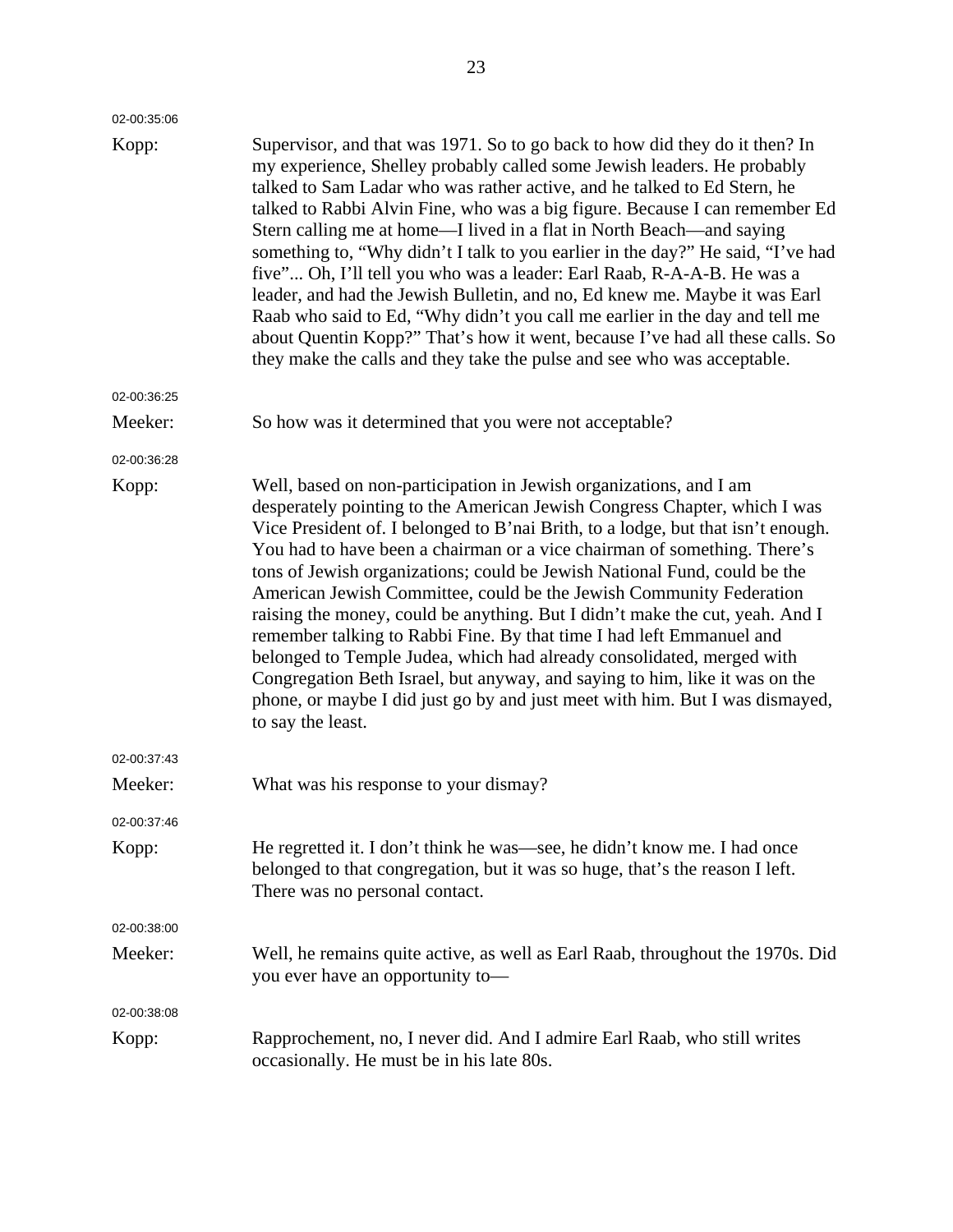| 02-00:38:17 |                                                                                                                                                                                                                                                                                                               |
|-------------|---------------------------------------------------------------------------------------------------------------------------------------------------------------------------------------------------------------------------------------------------------------------------------------------------------------|
| Meeker:     | I interviewed him, actually.                                                                                                                                                                                                                                                                                  |
| 02-00:38:18 |                                                                                                                                                                                                                                                                                                               |
| Kopp:       | Did you?                                                                                                                                                                                                                                                                                                      |
| 02-00:38:19 |                                                                                                                                                                                                                                                                                                               |
| Meeker:     | About a year ago, sure.                                                                                                                                                                                                                                                                                       |
| 02-00:38:21 |                                                                                                                                                                                                                                                                                                               |
| Kopp:       | I never talked to Earl Raab about it, and who knows, when you look at life<br>you say, maybe it was better that way. Although, of course, if I had been on<br>the Board, I would have been a no vote on busing.                                                                                               |
| 02-00:38:37 |                                                                                                                                                                                                                                                                                                               |
| Meeker:     | Would that have changed it?                                                                                                                                                                                                                                                                                   |
| 02-00:38:40 |                                                                                                                                                                                                                                                                                                               |
| Kopp:       | I think it would have not changed. I think it would have made it a fourth no<br>vote, because whoever the heck was on there, well, that Mrs. Lilienthal was<br>on it. What did she get on there? Lee Nemerovski was on it. I think Sam Ladar<br>had gone-oh, sure! Sam Ladar had left the Board of Education. |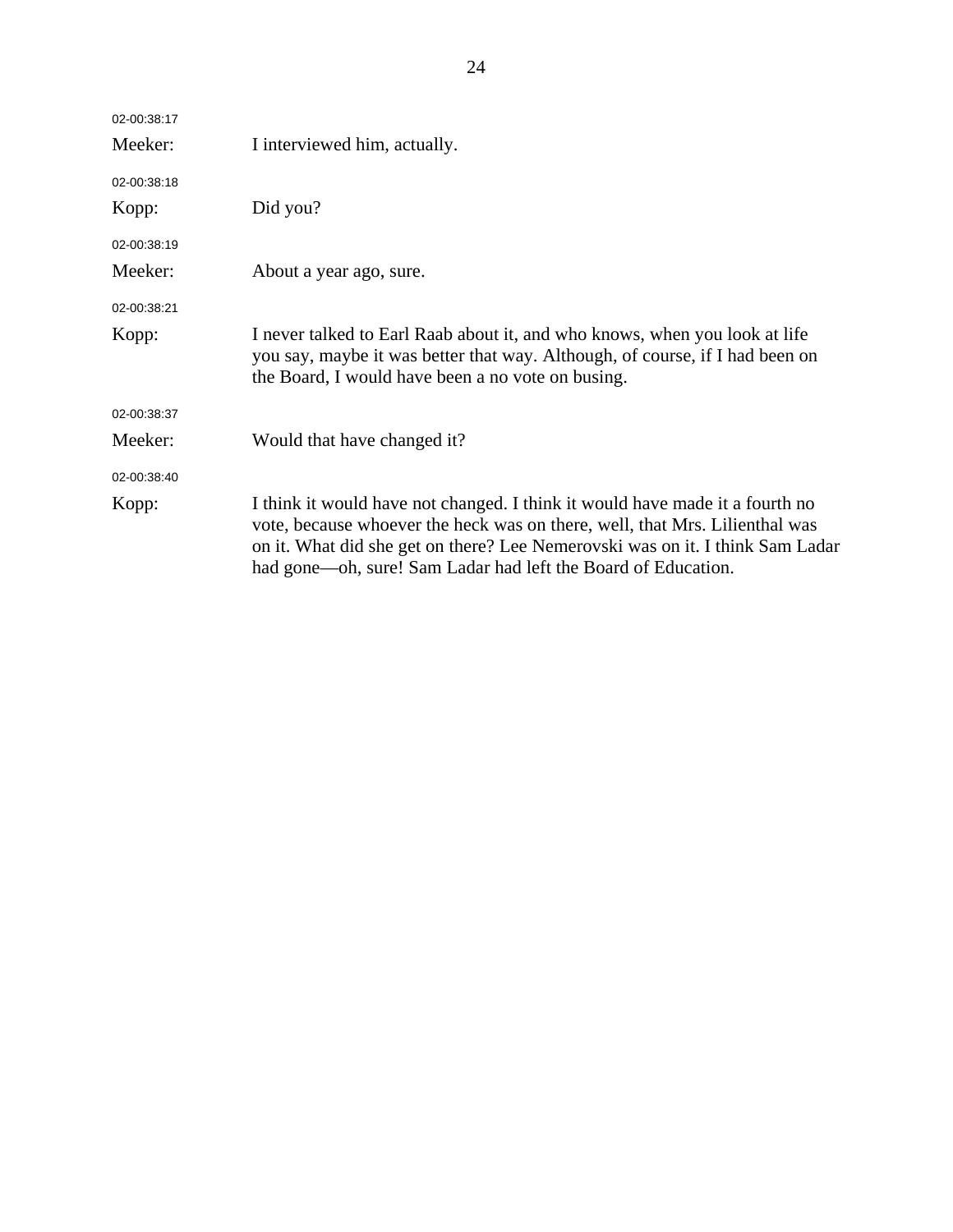Interview #2: 4-17-2007

Begin Audio File 3 kopp\_quentin3 04-17-07

| 03-00:00:02 |                                                                                                                                                                                                                                                                                                                                                                                                                        |
|-------------|------------------------------------------------------------------------------------------------------------------------------------------------------------------------------------------------------------------------------------------------------------------------------------------------------------------------------------------------------------------------------------------------------------------------|
| Meeker:     | OK, this is Martin Meeker interviewing Judge Quentin Kopp, and today is the<br>17th of April, 2007. And let's just get it settled here. We finished up yesterday<br>just as we were talking about the busing issue in San Francisco, which<br>launched your political career on the Board of Supervisors, as well. And we<br>got to that by way of discussing your attempted appointment to the Board of<br>Education. |
| 03-00:00:42 |                                                                                                                                                                                                                                                                                                                                                                                                                        |
| Kopp:       | Education, 1964, yeah.                                                                                                                                                                                                                                                                                                                                                                                                 |
| 03-00:00:45 |                                                                                                                                                                                                                                                                                                                                                                                                                        |
| Meeker:     | And that it was deemed by the leadership of the Jewish community in San<br>Francisco that you were not the appropriate appointment, and so-                                                                                                                                                                                                                                                                            |
| 03-00:00:55 |                                                                                                                                                                                                                                                                                                                                                                                                                        |
| Kopp:       | Representative of the Jewish community, yeah.                                                                                                                                                                                                                                                                                                                                                                          |
| 03-00:00:58 |                                                                                                                                                                                                                                                                                                                                                                                                                        |
| Meeker:     | Sure, and so Nemerovski was appointed instead of you, yes? No?                                                                                                                                                                                                                                                                                                                                                         |
| 03-00:01:02 |                                                                                                                                                                                                                                                                                                                                                                                                                        |
| Kopp:       | No, Rennie Colvin. Colvin was appointed, and Nemerovski wasn't appointed<br>until Alioto became mayor, and that was about 1968, or even 1969 that he was<br>appointed.                                                                                                                                                                                                                                                 |
| 03-00:01:23 |                                                                                                                                                                                                                                                                                                                                                                                                                        |
| Meeker:     | And so it was in your previous interview that you said that he sort of stabbed<br>Alioto in the back, bcause he said that he was not going to vote for a busing<br>solution.                                                                                                                                                                                                                                           |
| 03-00:01:32 |                                                                                                                                                                                                                                                                                                                                                                                                                        |
| Kopp:       | Yes, yes.                                                                                                                                                                                                                                                                                                                                                                                                              |
| 03-00:01:33 |                                                                                                                                                                                                                                                                                                                                                                                                                        |
| Meeker:     | So from the way that I understand what happened, there was a legal case,<br>basically the NAACP versus the Board of Education, correct?                                                                                                                                                                                                                                                                                |
| 03-00:01:42 |                                                                                                                                                                                                                                                                                                                                                                                                                        |
| Kopp:       | Yeah, what had occurred by 1970 was the filing of a new and second suit by<br>the NAACP.                                                                                                                                                                                                                                                                                                                               |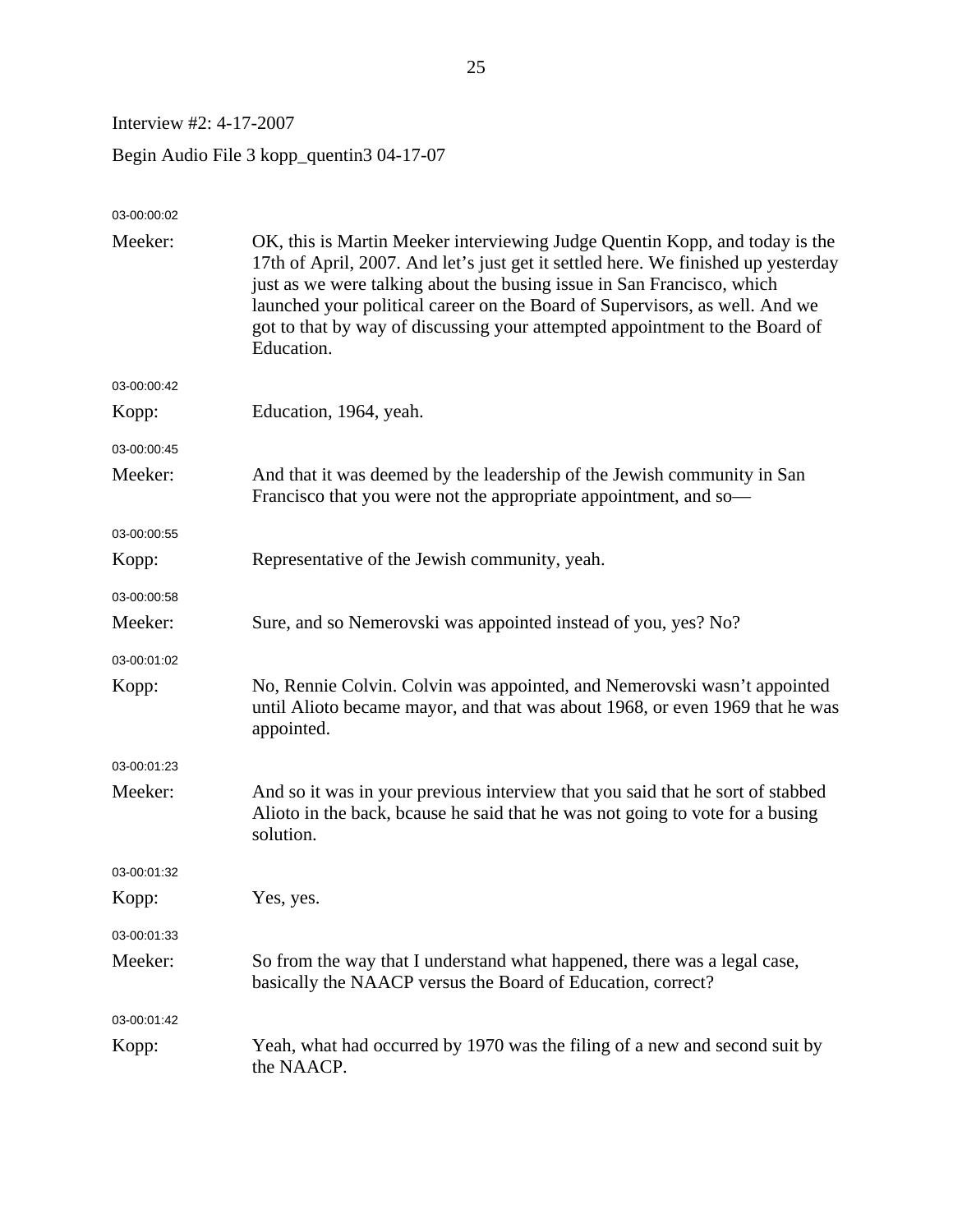| 03-00:01:53 |                                                                                                                                                                                                                                                                                                                                                                                                                                                                                                                                                                                                                                                                                                                                                                                                                                                                                                                                                                                                                               |
|-------------|-------------------------------------------------------------------------------------------------------------------------------------------------------------------------------------------------------------------------------------------------------------------------------------------------------------------------------------------------------------------------------------------------------------------------------------------------------------------------------------------------------------------------------------------------------------------------------------------------------------------------------------------------------------------------------------------------------------------------------------------------------------------------------------------------------------------------------------------------------------------------------------------------------------------------------------------------------------------------------------------------------------------------------|
| Meeker:     | OK. Which was the first one?                                                                                                                                                                                                                                                                                                                                                                                                                                                                                                                                                                                                                                                                                                                                                                                                                                                                                                                                                                                                  |
| 03-00:01:55 |                                                                                                                                                                                                                                                                                                                                                                                                                                                                                                                                                                                                                                                                                                                                                                                                                                                                                                                                                                                                                               |
| Kopp:       | Well, the first one was before 1967, and probably after 1964, because Terry<br>Francois represented the NAACP in that lawsuit, and Joe Alioto was hired by<br>the school district. And that case was eventually dismissed. It was certainly<br>dismissed by 1967. In early 1970, a new case was filed with other lawyers.<br>One of those lawyers was James Herndon, and African American lawyer<br>whom I knew casually. He was a plaintiffs personal injury lawyer who was<br>associated with a firm that represented plaintiffs in personal injury suits. And<br>another such lawyer I think was Arthur Brunsswasser, who was a volunteer<br>type of lawyer, as was James Herndon.                                                                                                                                                                                                                                                                                                                                         |
| 03-00:03:04 |                                                                                                                                                                                                                                                                                                                                                                                                                                                                                                                                                                                                                                                                                                                                                                                                                                                                                                                                                                                                                               |
| Meeker:     | And they were both on behalf of the NAACP?                                                                                                                                                                                                                                                                                                                                                                                                                                                                                                                                                                                                                                                                                                                                                                                                                                                                                                                                                                                    |
| 03-00:03:06 |                                                                                                                                                                                                                                                                                                                                                                                                                                                                                                                                                                                                                                                                                                                                                                                                                                                                                                                                                                                                                               |
| Kopp:       | That's right. And the school district was defended by the City Attorney's<br>Office, or was represented by the City Attorney's Office, and there were<br>parents, individual parents, who intervened in that suit, and they were<br>represented by a pro bono lawyer by the name of Ray Bright, who had been,<br>I'd known as a plaintiff personal injury lawyer, and—                                                                                                                                                                                                                                                                                                                                                                                                                                                                                                                                                                                                                                                        |
| 03-00:03:39 |                                                                                                                                                                                                                                                                                                                                                                                                                                                                                                                                                                                                                                                                                                                                                                                                                                                                                                                                                                                                                               |
| Meeker:     | These parents, were they African American families seeking a decent—                                                                                                                                                                                                                                                                                                                                                                                                                                                                                                                                                                                                                                                                                                                                                                                                                                                                                                                                                          |
| 03-00:03:42 |                                                                                                                                                                                                                                                                                                                                                                                                                                                                                                                                                                                                                                                                                                                                                                                                                                                                                                                                                                                                                               |
| Kopp:       | No. No, no. They were Caucasian, Asian, and African. There was at least one<br>African American parent. I think there were seven of them, and their position<br>was that it was unjustified, legally, to impose racial balancing on the San<br>Francisco elementary schools, because there had been no segregation de jure<br>or by law. That suit was stayed by the judge to whom it was assigned. That<br>judge was the late Stanley Weigel, US District Judge. The suit was in the<br>United States District Court for the Northern District of California in San<br>Francisco. It was stayed because the US Supreme Court had accepted review<br>of a case arising from Charlotte, North Carolina, which was Swann, S-W-A-<br>N-N, V. Meeklenburg School District, and in the meantime the Board of<br>Education in San Francisco in early 1970 voted voluntarily to begin the racial<br>balancing of certain San Francisco elementary schools, starting with the<br>Richmond district and a part of the Sunset district. |
| 03-00:05:23 |                                                                                                                                                                                                                                                                                                                                                                                                                                                                                                                                                                                                                                                                                                                                                                                                                                                                                                                                                                                                                               |
| Meeker:     | So they were doing this of their own volition, it had nothing—                                                                                                                                                                                                                                                                                                                                                                                                                                                                                                                                                                                                                                                                                                                                                                                                                                                                                                                                                                |
| 03-00:05:25 |                                                                                                                                                                                                                                                                                                                                                                                                                                                                                                                                                                                                                                                                                                                                                                                                                                                                                                                                                                                                                               |
| Kopp:       | Correct.                                                                                                                                                                                                                                                                                                                                                                                                                                                                                                                                                                                                                                                                                                                                                                                                                                                                                                                                                                                                                      |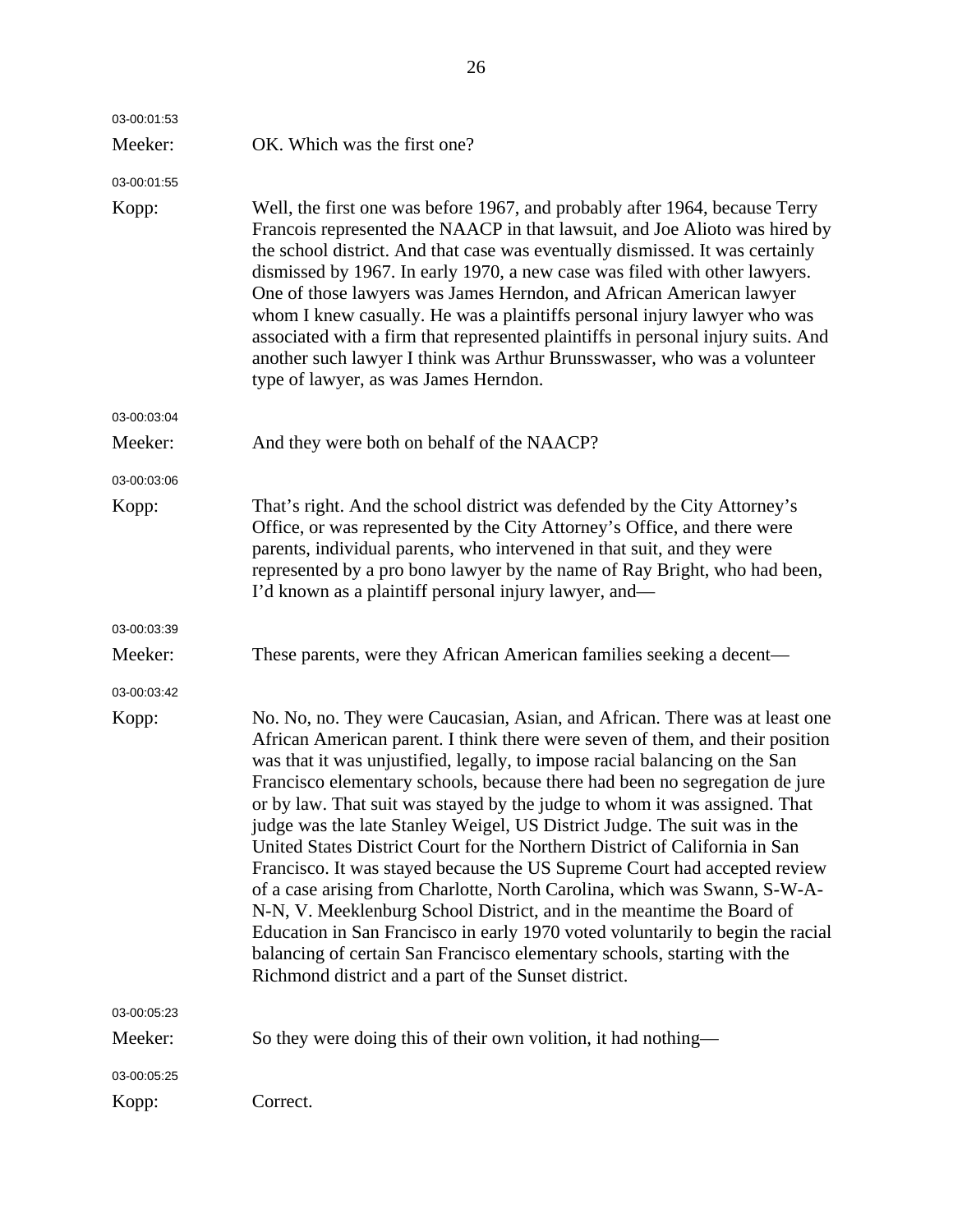| 03-00:05:26 |                                                                                                                                                                                                                                                                                                                                                                                                                                                                                                                                                                                                                                                           |
|-------------|-----------------------------------------------------------------------------------------------------------------------------------------------------------------------------------------------------------------------------------------------------------------------------------------------------------------------------------------------------------------------------------------------------------------------------------------------------------------------------------------------------------------------------------------------------------------------------------------------------------------------------------------------------------|
| Meeker:     | — ultimately to do with <i>Brown vs. Board of Education</i> , right?                                                                                                                                                                                                                                                                                                                                                                                                                                                                                                                                                                                      |
| 03-00:05:29 |                                                                                                                                                                                                                                                                                                                                                                                                                                                                                                                                                                                                                                                           |
| Kopp:       | That's correct. They were doing it without a court order. They were doing it<br>voluntarily. That's when Howard Nemerovski cast the vote to do so together<br>with the majority of the School Board members. I don't recall that any School<br>Board member voted no, although perhaps one did, and that one would be<br>Doctor Eugene Hopp, H-O-P-P, who I think had been a appointee of Jack<br>Shelley's, possibly 1966, 1967, and whose four year term hadn't expired. I<br>think Doctor Hopp did vote no.                                                                                                                                            |
| 03-00:06:12 |                                                                                                                                                                                                                                                                                                                                                                                                                                                                                                                                                                                                                                                           |
| Meeker:     | Do you know what background he was from?                                                                                                                                                                                                                                                                                                                                                                                                                                                                                                                                                                                                                  |
| 03-00:06:15 |                                                                                                                                                                                                                                                                                                                                                                                                                                                                                                                                                                                                                                                           |
| Kopp:       | He was a medical doctor, and I think he was a registered Republican, and, of<br>course, in that era there were more Republicans in San Francisco, and a<br>Mayor typically, before Joe Alioto and including Jack Shelley, would include<br>Republicans on commissions or boards. And that was particularly true of Jack<br>Shelley because the Malliards, who were Republicans, had supported his<br>candidacy, and that candidacy defeated Harold Dobbs, who had been on the<br>Board of Supervisors and was a Republican. And Harold Dobbs was a<br>Republican, so that may have been the source of Doctor Hopp's service on the<br>Board of Education. |
| 03-00:07:30 |                                                                                                                                                                                                                                                                                                                                                                                                                                                                                                                                                                                                                                                           |
| Meeker:     | Was he Caucasian?                                                                                                                                                                                                                                                                                                                                                                                                                                                                                                                                                                                                                                         |
| 03-00:07:31 |                                                                                                                                                                                                                                                                                                                                                                                                                                                                                                                                                                                                                                                           |
| Kopp:       | Hm?                                                                                                                                                                                                                                                                                                                                                                                                                                                                                                                                                                                                                                                       |
| 03-00:07:31 |                                                                                                                                                                                                                                                                                                                                                                                                                                                                                                                                                                                                                                                           |
| Meeker:     | Was he white?                                                                                                                                                                                                                                                                                                                                                                                                                                                                                                                                                                                                                                             |
| 03-00:07:33 |                                                                                                                                                                                                                                                                                                                                                                                                                                                                                                                                                                                                                                                           |
| Kopp:       | Was he right?                                                                                                                                                                                                                                                                                                                                                                                                                                                                                                                                                                                                                                             |
| 03-00:07:34 |                                                                                                                                                                                                                                                                                                                                                                                                                                                                                                                                                                                                                                                           |
| Meeker:     | White! (laughter)                                                                                                                                                                                                                                                                                                                                                                                                                                                                                                                                                                                                                                         |
| 03-00:07:35 |                                                                                                                                                                                                                                                                                                                                                                                                                                                                                                                                                                                                                                                           |
| Kopp:       | Oh yes, he was. In any event, in the fall or in the summer of 1970, in the<br>spring of 1970. In the spring of 1970, the Board of Education announced that<br>in September it would bus children out of the Richmond elementary schools<br>and those specified Sunset district schools, and then bus in children from other<br>parts of the city, Africans American, African Americans almost entirely. My                                                                                                                                                                                                                                                |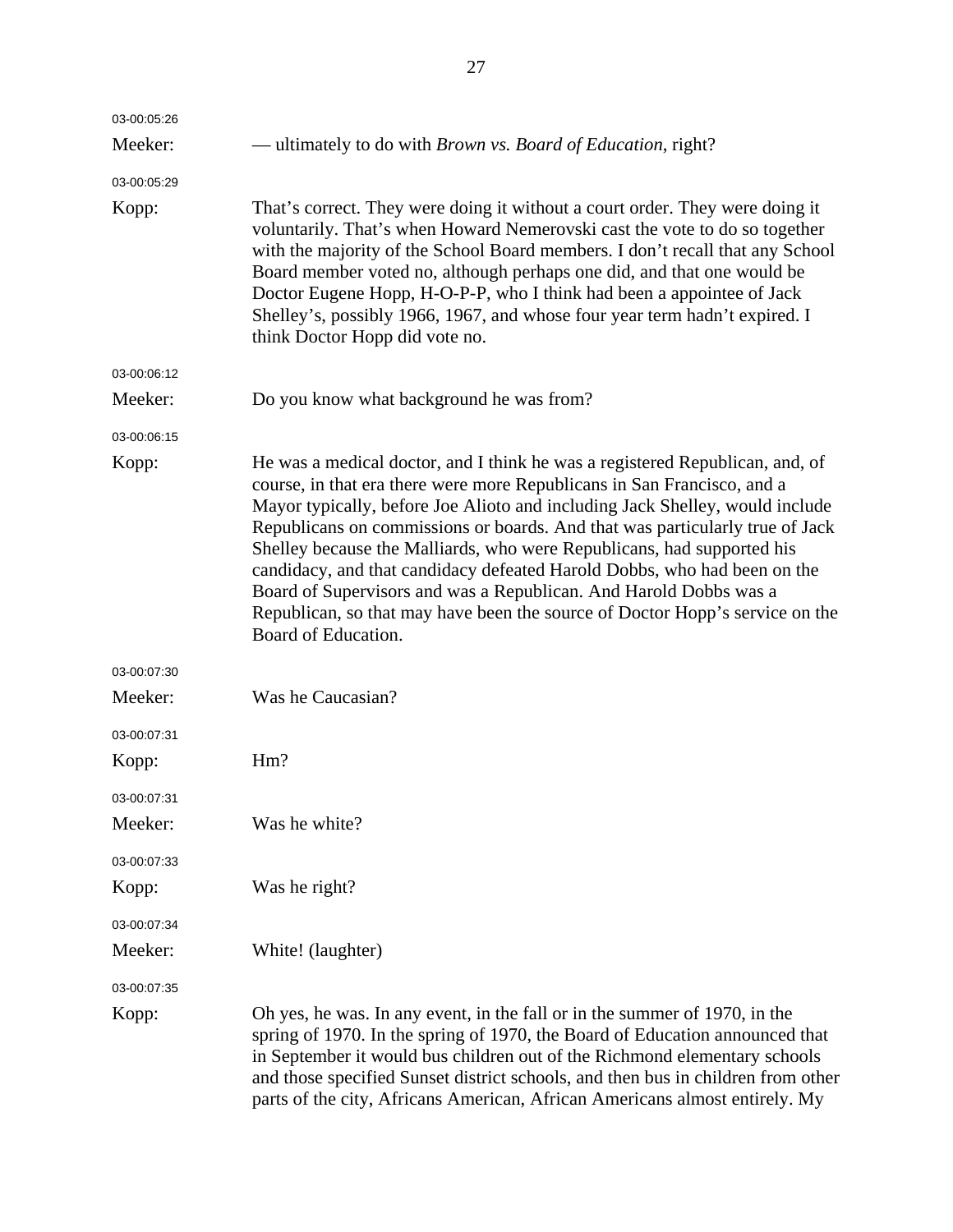|             | eldest, Shepard Kopp, was born in 1964, so he was going into the first grade,<br>and my number two son was just turning four, so he wasn't in school yet. And<br>I was outraged by what was being done. My son walked to Lafayette School,<br>which was about a block and a half away, and so together with a friend of<br>mine from my days at Pillsbury, Madison, and Sutro, Bill Hannawalt and his<br>wife, who lived in the Ingleside then, we filed suit in behalf of I guess about<br>eight or nine parents, mixed group of people racially, to stop that plan from<br>implementation. And we fought that throughout the summer of 1970, we filed<br>suit as I recall in—I think we filed it as an extraordinary and original<br>proceeding in the California Supreme Court, which denied our petition for<br>review. I think we did start in the Supreme Court, but I can't remember for<br>sure. Someone will have to investigate or research that. |
|-------------|-------------------------------------------------------------------------------------------------------------------------------------------------------------------------------------------------------------------------------------------------------------------------------------------------------------------------------------------------------------------------------------------------------------------------------------------------------------------------------------------------------------------------------------------------------------------------------------------------------------------------------------------------------------------------------------------------------------------------------------------------------------------------------------------------------------------------------------------------------------------------------------------------------------------------------------------------------------|
| 03-00:09:53 |                                                                                                                                                                                                                                                                                                                                                                                                                                                                                                                                                                                                                                                                                                                                                                                                                                                                                                                                                             |
| Meeker:     | Can we pause here for a second? I just want to sort of go back and ask you if<br>you had been on the-                                                                                                                                                                                                                                                                                                                                                                                                                                                                                                                                                                                                                                                                                                                                                                                                                                                       |
| 03-00:10:01 |                                                                                                                                                                                                                                                                                                                                                                                                                                                                                                                                                                                                                                                                                                                                                                                                                                                                                                                                                             |
| Kopp:       | School Board.                                                                                                                                                                                                                                                                                                                                                                                                                                                                                                                                                                                                                                                                                                                                                                                                                                                                                                                                               |
| 03-00:10:02 |                                                                                                                                                                                                                                                                                                                                                                                                                                                                                                                                                                                                                                                                                                                                                                                                                                                                                                                                                             |
| Meeker:     | — Board of Education, obviously you would have voted against—                                                                                                                                                                                                                                                                                                                                                                                                                                                                                                                                                                                                                                                                                                                                                                                                                                                                                               |
| 03-00:10:04 |                                                                                                                                                                                                                                                                                                                                                                                                                                                                                                                                                                                                                                                                                                                                                                                                                                                                                                                                                             |
| Kopp:       | I would have voted no.                                                                                                                                                                                                                                                                                                                                                                                                                                                                                                                                                                                                                                                                                                                                                                                                                                                                                                                                      |
| 03-00:10:05 |                                                                                                                                                                                                                                                                                                                                                                                                                                                                                                                                                                                                                                                                                                                                                                                                                                                                                                                                                             |
| Meeker:     | — this measure. But I would—                                                                                                                                                                                                                                                                                                                                                                                                                                                                                                                                                                                                                                                                                                                                                                                                                                                                                                                                |
| 03-00:10:06 |                                                                                                                                                                                                                                                                                                                                                                                                                                                                                                                                                                                                                                                                                                                                                                                                                                                                                                                                                             |
| Kopp:       | But I may not have still been on it, because if I'd been appointed in '64, it<br>would have been a four year term. By '68, Alioto was Mayor and it probably<br>would have depended on whether I had helped Joe in his campaign. I did not<br>help Joe in his campaign. Maybe if I were on the Board of Education I would<br>have. I helped, I worked full time almost for Jack Ertola's running number<br>one for the Board of Supervisors. But if I had been reappointed in 1968 and<br>served, I would have voted no.                                                                                                                                                                                                                                                                                                                                                                                                                                     |
| 03-00:10:45 |                                                                                                                                                                                                                                                                                                                                                                                                                                                                                                                                                                                                                                                                                                                                                                                                                                                                                                                                                             |
| Meeker:     | Because it seems to me you approach this question of school desegregation<br>from both the point of view of somebody who was intimately, had an intimate<br>knowledge of the law, and then also was the parent of young children who<br>would be immediately impacted by this, and it seems like you maybe see it<br>from both of these points of view, and the point that you brought up that was<br>interesting was that there was no <i>de jure</i> segregation in San Francisco. In<br>other words, Jim Crow did not exist in San Francisco, although there was—<br>how do you say—                                                                                                                                                                                                                                                                                                                                                                     |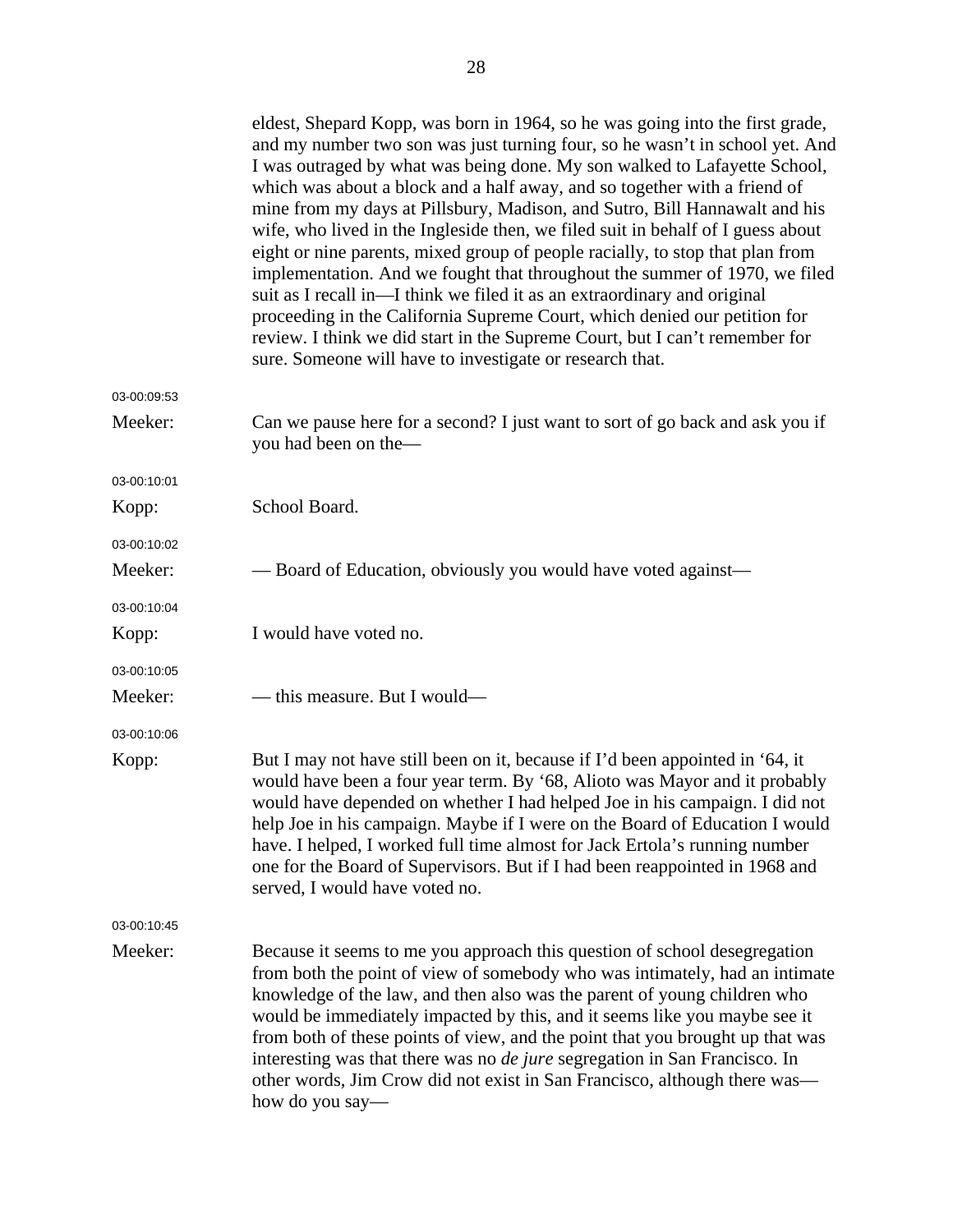| 03-00:11:21 |                                                                                                                                                                                                                                                                                                                                                                                                                                                                                                                                                                                                        |
|-------------|--------------------------------------------------------------------------------------------------------------------------------------------------------------------------------------------------------------------------------------------------------------------------------------------------------------------------------------------------------------------------------------------------------------------------------------------------------------------------------------------------------------------------------------------------------------------------------------------------------|
| Kopp:       | Well, you could argue there was de facto segregation, and that was the<br>argument of the NAACP, and the argument of the School District in opposing<br>our State Court suit.                                                                                                                                                                                                                                                                                                                                                                                                                          |
| 03-00:11:35 |                                                                                                                                                                                                                                                                                                                                                                                                                                                                                                                                                                                                        |
| Meeker:     | Did you see this de facto segregation as sort of a benign consequence of<br>residential patterns, or if you had been on, you know, the School Board at this<br>point, would you have said yes, the de facto segregation is still a problem and<br>something needs to be done, and if so, what might have been some of the<br>solutions to that?                                                                                                                                                                                                                                                        |
| 03-00:11:53 |                                                                                                                                                                                                                                                                                                                                                                                                                                                                                                                                                                                                        |
| Kopp:       | I would have attacked the housing, and I would have argued for improving the<br>distribution of housing that would be affordable and usable by African<br>Americans in all neighborhoods, and I would've encouraged the migration of<br>African Americans to other neighborhoods. There were some African<br>Americans in the Richmond district, few, but there were some, notable Noah<br>Griffin. His parents lived in the Richmond district.                                                                                                                                                        |
| 03-00:12:32 |                                                                                                                                                                                                                                                                                                                                                                                                                                                                                                                                                                                                        |
| Meeker:     | Who was Noah Griffin?                                                                                                                                                                                                                                                                                                                                                                                                                                                                                                                                                                                  |
| 03-00:12:33 |                                                                                                                                                                                                                                                                                                                                                                                                                                                                                                                                                                                                        |
| Kopp:       | Well, Noah is a San Franciscan by birth who went to Fisk University in<br>Nashville and then to Harvard Law School, whom I met in 1971 because he<br>came home from Harvard Law School and ran for the Board of Supervisors!<br>(laughter) And then Noah's done many things since. He hasn't practiced law,<br>but he's been a radio talk show host, he's been a columnist, he was press<br>secretary for Frank Jordan, he was Feinstein's administrative assistant. In any<br>event, my position would have been break down any housing barriers and<br>encourage proliferation of available housing. |
| 03-00:13:23 |                                                                                                                                                                                                                                                                                                                                                                                                                                                                                                                                                                                                        |
| Meeker:     | What was the state then, to the best of your knowledge, in the late 1960s and<br>early '70s of residential discrimination in San Francisco? Was it a problem<br>that needed to be dealt with as far as—                                                                                                                                                                                                                                                                                                                                                                                                |
| 03-00:13:36 |                                                                                                                                                                                                                                                                                                                                                                                                                                                                                                                                                                                                        |
| Kopp:       | I don't think it was. My impression was that, of course, it was contra to San<br>Francisco city law. The Unruh Act had been passed on a state level by that<br>time and was being enforced by the State Fair Employment and Housing<br>Commission. I don't think it was a major problem. There'd be instances, I'm<br>sure, but it wasn't wholesale.                                                                                                                                                                                                                                                   |
| 03-00:14:05 |                                                                                                                                                                                                                                                                                                                                                                                                                                                                                                                                                                                                        |
| Meeker:     | So it was probably—                                                                                                                                                                                                                                                                                                                                                                                                                                                                                                                                                                                    |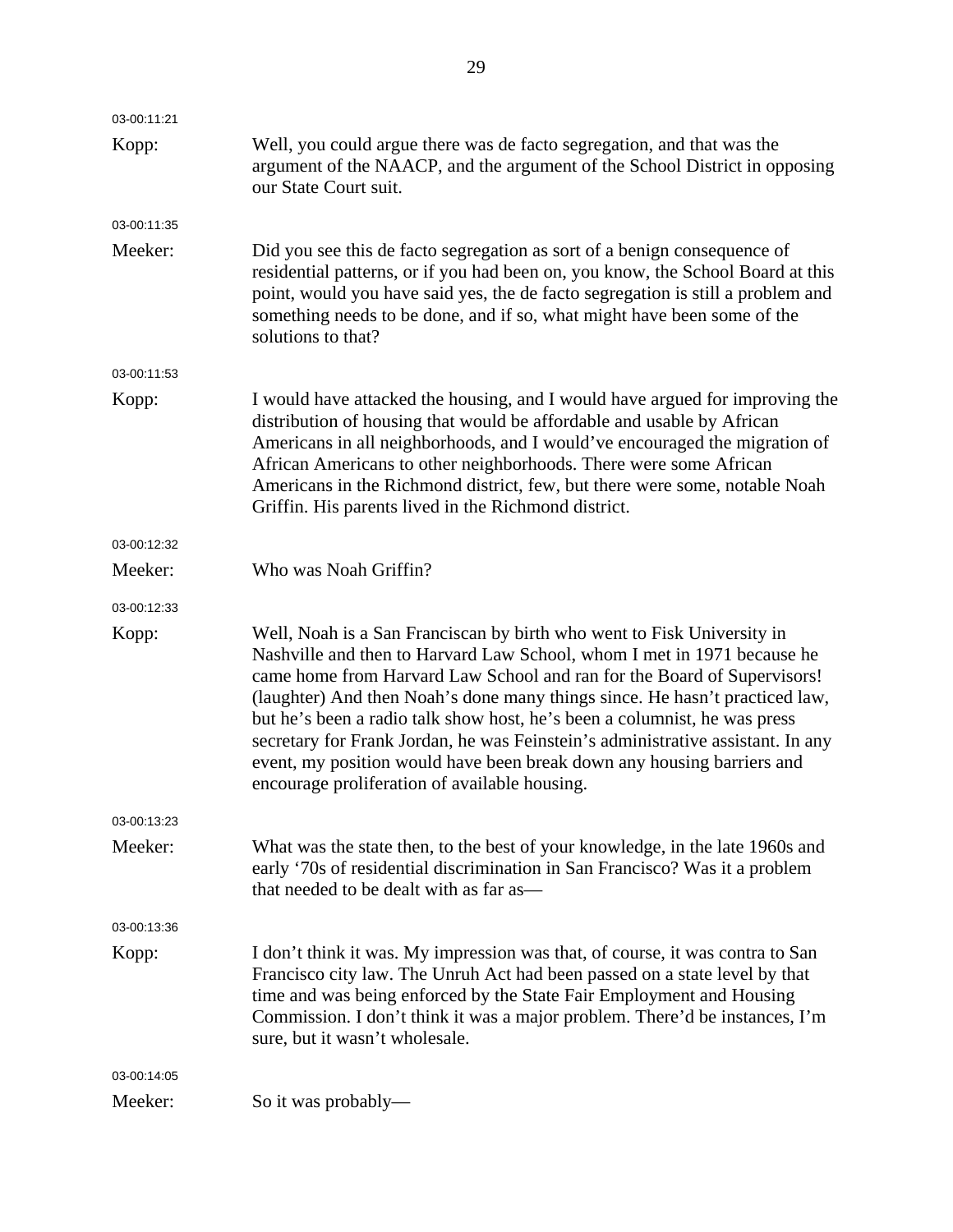| 03-00:14:06 |                                                                                                                                                                                                                                                                                                                                                                                                                                                                                                                                                                                                                                                                                                                                                                                                                                                                                                                                                                                                                                                                                                                                                                                                                                                                                                                                                                                                                                                                                                                                                                                                                |
|-------------|----------------------------------------------------------------------------------------------------------------------------------------------------------------------------------------------------------------------------------------------------------------------------------------------------------------------------------------------------------------------------------------------------------------------------------------------------------------------------------------------------------------------------------------------------------------------------------------------------------------------------------------------------------------------------------------------------------------------------------------------------------------------------------------------------------------------------------------------------------------------------------------------------------------------------------------------------------------------------------------------------------------------------------------------------------------------------------------------------------------------------------------------------------------------------------------------------------------------------------------------------------------------------------------------------------------------------------------------------------------------------------------------------------------------------------------------------------------------------------------------------------------------------------------------------------------------------------------------------------------|
| Kopp:       | It wasn't like it had been in the 1950s.                                                                                                                                                                                                                                                                                                                                                                                                                                                                                                                                                                                                                                                                                                                                                                                                                                                                                                                                                                                                                                                                                                                                                                                                                                                                                                                                                                                                                                                                                                                                                                       |
| 03-00:14:11 |                                                                                                                                                                                                                                                                                                                                                                                                                                                                                                                                                                                                                                                                                                                                                                                                                                                                                                                                                                                                                                                                                                                                                                                                                                                                                                                                                                                                                                                                                                                                                                                                                |
| Meeker:     | So the change would have been the State law that was originally passed and<br>then overturned by the voters and then passed again.                                                                                                                                                                                                                                                                                                                                                                                                                                                                                                                                                                                                                                                                                                                                                                                                                                                                                                                                                                                                                                                                                                                                                                                                                                                                                                                                                                                                                                                                             |
| 03-00:14:17 |                                                                                                                                                                                                                                                                                                                                                                                                                                                                                                                                                                                                                                                                                                                                                                                                                                                                                                                                                                                                                                                                                                                                                                                                                                                                                                                                                                                                                                                                                                                                                                                                                |
| Kopp:       | And then enacted by the legislature.                                                                                                                                                                                                                                                                                                                                                                                                                                                                                                                                                                                                                                                                                                                                                                                                                                                                                                                                                                                                                                                                                                                                                                                                                                                                                                                                                                                                                                                                                                                                                                           |
| 03-00:14:20 |                                                                                                                                                                                                                                                                                                                                                                                                                                                                                                                                                                                                                                                                                                                                                                                                                                                                                                                                                                                                                                                                                                                                                                                                                                                                                                                                                                                                                                                                                                                                                                                                                |
| Meeker:     | Yeah, then enacted by the legislature, OK.                                                                                                                                                                                                                                                                                                                                                                                                                                                                                                                                                                                                                                                                                                                                                                                                                                                                                                                                                                                                                                                                                                                                                                                                                                                                                                                                                                                                                                                                                                                                                                     |
| 03-00:14:22 |                                                                                                                                                                                                                                                                                                                                                                                                                                                                                                                                                                                                                                                                                                                                                                                                                                                                                                                                                                                                                                                                                                                                                                                                                                                                                                                                                                                                                                                                                                                                                                                                                |
| Kopp:       | And the City ordinance, by that time the City had a civil rights ordinance, the<br>Civil Rights Commission had been established—                                                                                                                                                                                                                                                                                                                                                                                                                                                                                                                                                                                                                                                                                                                                                                                                                                                                                                                                                                                                                                                                                                                                                                                                                                                                                                                                                                                                                                                                               |
| 03-00:14:32 |                                                                                                                                                                                                                                                                                                                                                                                                                                                                                                                                                                                                                                                                                                                                                                                                                                                                                                                                                                                                                                                                                                                                                                                                                                                                                                                                                                                                                                                                                                                                                                                                                |
| Meeker:     | Human Rights Commission, yes.                                                                                                                                                                                                                                                                                                                                                                                                                                                                                                                                                                                                                                                                                                                                                                                                                                                                                                                                                                                                                                                                                                                                                                                                                                                                                                                                                                                                                                                                                                                                                                                  |
| 03-00:14:33 |                                                                                                                                                                                                                                                                                                                                                                                                                                                                                                                                                                                                                                                                                                                                                                                                                                                                                                                                                                                                                                                                                                                                                                                                                                                                                                                                                                                                                                                                                                                                                                                                                |
| Kopp:       | The Human Rights Commission had been established.                                                                                                                                                                                                                                                                                                                                                                                                                                                                                                                                                                                                                                                                                                                                                                                                                                                                                                                                                                                                                                                                                                                                                                                                                                                                                                                                                                                                                                                                                                                                                              |
| 03-00:14:36 |                                                                                                                                                                                                                                                                                                                                                                                                                                                                                                                                                                                                                                                                                                                                                                                                                                                                                                                                                                                                                                                                                                                                                                                                                                                                                                                                                                                                                                                                                                                                                                                                                |
| Meeker:     | Yeah, and that included the (overlapping dialogue; inaudible)—                                                                                                                                                                                                                                                                                                                                                                                                                                                                                                                                                                                                                                                                                                                                                                                                                                                                                                                                                                                                                                                                                                                                                                                                                                                                                                                                                                                                                                                                                                                                                 |
| 03-00:14:38 |                                                                                                                                                                                                                                                                                                                                                                                                                                                                                                                                                                                                                                                                                                                                                                                                                                                                                                                                                                                                                                                                                                                                                                                                                                                                                                                                                                                                                                                                                                                                                                                                                |
| Kopp:       | And that included ordinances barring discrimination in housing and services,<br>employment. So that lawsuit in 1970 consumed a lot of our time, but schools<br>started in September and Shepard Kopp at the age of six got on a bus and was<br>transported to Sutro Annex, which is, or was then near Funston and California<br>Street. In the meantime, sometime in that winter or spring, I think it was the<br>spring of 1971, the United States Supreme Court rendered a decision in Swann<br>versus Mecklenberg School District, which had the effect of permitting and<br>approving busing in Mecklenberg County of children from Charlotte to<br>outside the city, and from other parts of the city, and so Judge Weigel then<br>vacated the stay and scheduled pre-trial conferences. Ray Bright had<br>expended all the time and effort he wanted to expend on a pro bono basis, so<br>these seven or so sets of parents needed new representation. And in that—so<br>Bill Hannawalt and I substituted for Ray Bright. I think we substituted as<br>attorneys after Judge Weigel indicated in some pre-trial proceeding that he<br>intended to order citywide busing, not just the voluntary Richmond and some<br>schools in the Sunset, but citywide! Well that drew the attention of the<br>Chinese American community, and they did not want their children bused<br>from Chinatown. At Jeen Parker School over on Broadway, I think 90% of the<br>students were Chinese, and when I say Chinese I mean Chinese American. At<br>Commodore Stockton School on Pacific Avenue near Grant, 95% of the |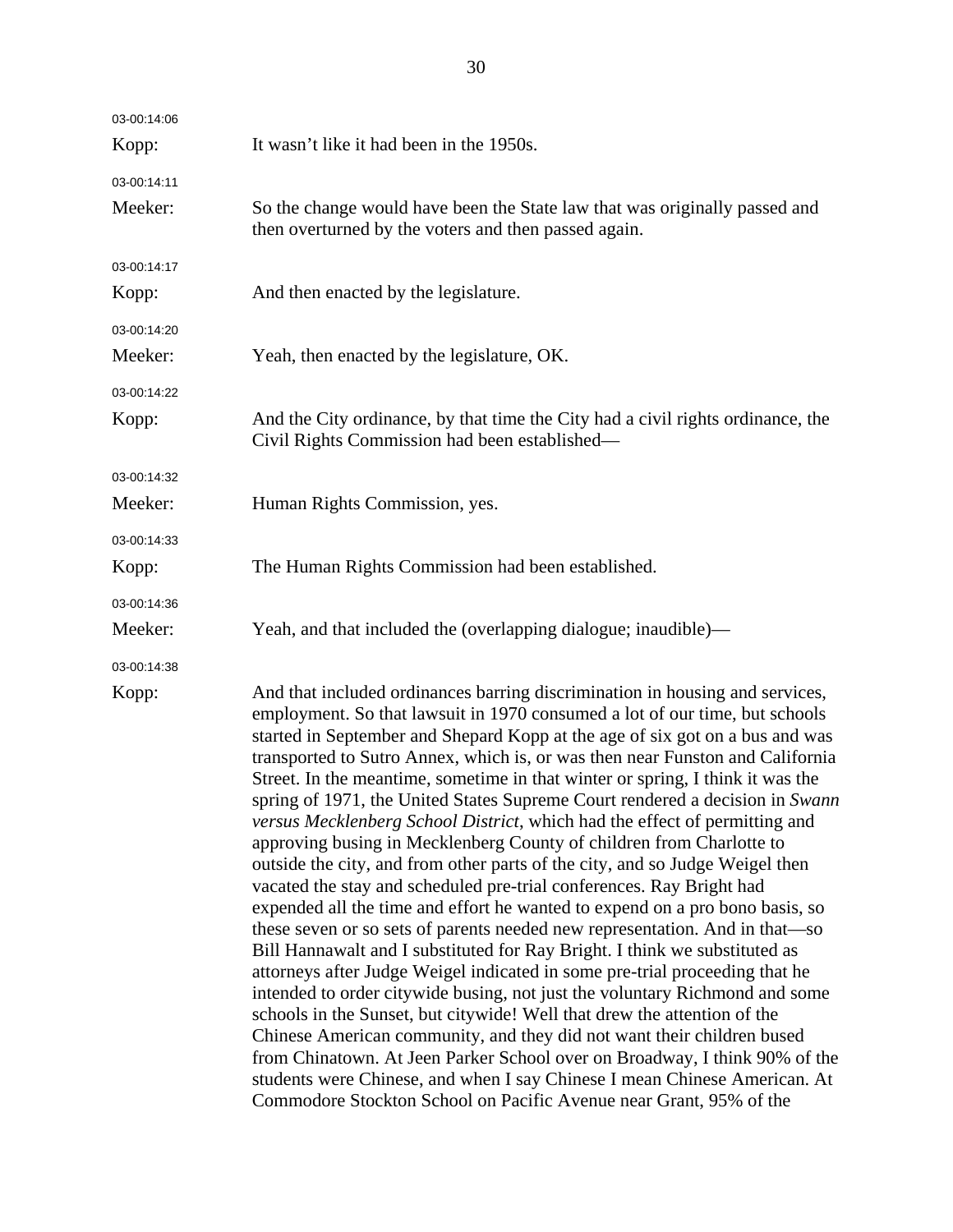|             | students were Chinese, and there may have been one or two nearby schools<br>with that same distribution of population. They didn't want to be bused. And<br>so they—                                                                                                                                                                                                                                                                                                                                                                                                                                                                                                                                                                                                                                                                                                                                                                                                                                                                                                                                                                                                                                                                                                                                                                                                                                                                                                                                                                                                                                                 |
|-------------|----------------------------------------------------------------------------------------------------------------------------------------------------------------------------------------------------------------------------------------------------------------------------------------------------------------------------------------------------------------------------------------------------------------------------------------------------------------------------------------------------------------------------------------------------------------------------------------------------------------------------------------------------------------------------------------------------------------------------------------------------------------------------------------------------------------------------------------------------------------------------------------------------------------------------------------------------------------------------------------------------------------------------------------------------------------------------------------------------------------------------------------------------------------------------------------------------------------------------------------------------------------------------------------------------------------------------------------------------------------------------------------------------------------------------------------------------------------------------------------------------------------------------------------------------------------------------------------------------------------------|
| 03-00:17:35 |                                                                                                                                                                                                                                                                                                                                                                                                                                                                                                                                                                                                                                                                                                                                                                                                                                                                                                                                                                                                                                                                                                                                                                                                                                                                                                                                                                                                                                                                                                                                                                                                                      |
| Meeker:     | Even though Chinese Americans had been subject to <i>de jure</i> segregation in<br>previous decades.                                                                                                                                                                                                                                                                                                                                                                                                                                                                                                                                                                                                                                                                                                                                                                                                                                                                                                                                                                                                                                                                                                                                                                                                                                                                                                                                                                                                                                                                                                                 |
| 03-00:17:41 |                                                                                                                                                                                                                                                                                                                                                                                                                                                                                                                                                                                                                                                                                                                                                                                                                                                                                                                                                                                                                                                                                                                                                                                                                                                                                                                                                                                                                                                                                                                                                                                                                      |
| Kopp:       | You've studied the history! Exactly. And some of the Chinatown leaders<br>called me. Anyway, they wanted separate representation of Chinese children<br>through their parents to prevent inclusion in Weigel's eventual court ordered<br>plan. Bill Hannawalt and Vivian Hannawalt and I decided that Bill and Vivian<br>would continue to represent the non-Chinese parents who were in that<br>NAACP suit, was the only pending suit because our state court litigation had<br>failed, that I would represent the Chinese students. And then, as I think I<br>indicated, there were two groups in Chinatown which wanted to be the drivers<br>of the litigation, and I finally chose one group which included Jack [Chow?], a<br>lawyer, and he and I became co-council on the pleadings at the expense of<br>another—and Tom Shay, Senior was associated with that, and then there was<br>another group which I decided I would not associate with. There wasn't any<br>hard feelings as a result of that. But anyway, now—                                                                                                                                                                                                                                                                                                                                                                                                                                                                                                                                                                                       |
| 03-00:19:15 |                                                                                                                                                                                                                                                                                                                                                                                                                                                                                                                                                                                                                                                                                                                                                                                                                                                                                                                                                                                                                                                                                                                                                                                                                                                                                                                                                                                                                                                                                                                                                                                                                      |
| Meeker:     | Why did you choose one group over the other?                                                                                                                                                                                                                                                                                                                                                                                                                                                                                                                                                                                                                                                                                                                                                                                                                                                                                                                                                                                                                                                                                                                                                                                                                                                                                                                                                                                                                                                                                                                                                                         |
| 03-00:19:17 |                                                                                                                                                                                                                                                                                                                                                                                                                                                                                                                                                                                                                                                                                                                                                                                                                                                                                                                                                                                                                                                                                                                                                                                                                                                                                                                                                                                                                                                                                                                                                                                                                      |
| Kopp:       | Oh, I can't recall. I think this one group, Jack Chow and Tom Hsieh<br>represented that they, in effect, represented CACA, Chinese American<br>Citizens Alliance, a national organization which had a solid footing in San<br>Francisco, may have been more associated with the Big Six companies, which<br>in that era was a more powerful group than it is now, because I can recall<br>making appearances at meetings of the Big Six companies, and so they were<br>cheerleaders for the endeavor that looked like it was better. That began the<br>saga of Judge Weigel's department. He was as autocratic a judge as I have<br>ever appeared in front of, and he was hell bent to dismiss any arguments<br>against his idea that all San Francisco elementary school children—these are<br>the five, six, seven, eight year olds should be bused, and we, the first thing I<br>had to do was to file a motion to intervene as a party on behalf of whatever<br>number of parents I had, and I probably had eight, nine, ten groups of parents.<br>And he denied that motion, and he chided me both in open court and in his<br>chambers. And at one hearing, he suspended proceedings and he said, "I want<br>you in my chambers, Mr. Kopp." And Jack Chow was co-counsel, so we went<br>into chambers, and he proceeded to admonish me not to make arguments that I<br>was making. That's what a federal judge would do in those days and could do,<br>but not as pronounced as he. The years when I was at Pillsbury, Madison,<br>Sutro, there was an antitrust case, Pillsbury was defending Standard Oil of |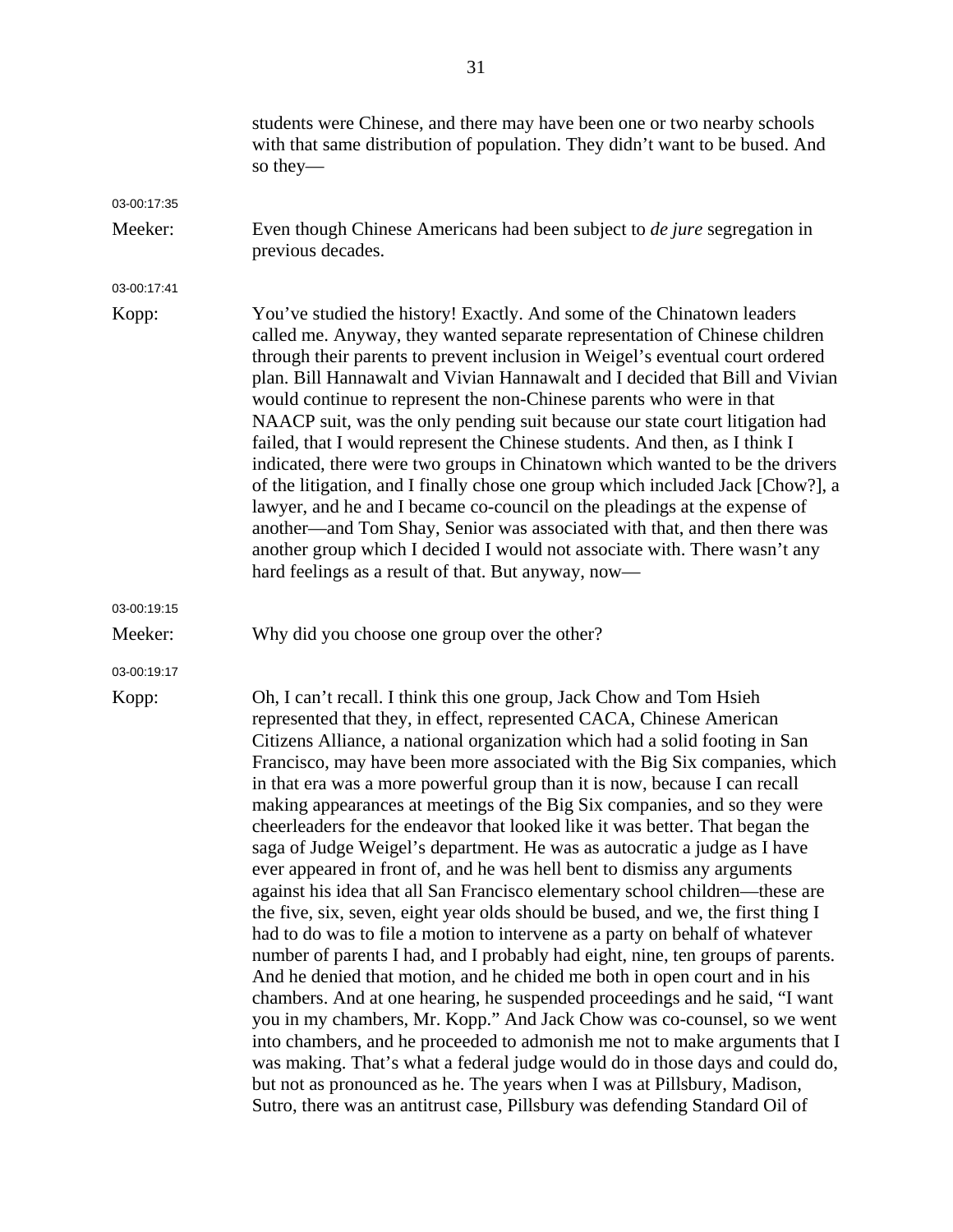|             | California, it was a US Department of Justice case, in front of—I think it was,<br>maybe it wasn't the oil case. It was another case, I know what it was. It was<br>bringing in artichokes or something from the valley, and Louis Goodman had<br>the case. And he called counsel into chambers and said to the plaintiff's<br>lawyers—one of them I think was named Fleischmann, Julian Fleischmann,<br>who to me seemed old, he was probably only in his 60s—but he admonished<br>the plaintiff's lawyers to pep it up, to step it up! (laughter) That the<br>presentation was too tedious and too slow, that the jury was falling asleep!<br>I've seen that, and I might do that myself today with the lawyers in a given<br>case, even though you don't want to hurt their feelings or cramp their style,<br>it's their client. But anyway, I never had a judge do what Weigel did, and he<br>was renowned for that. His brother Marshall was a nice man, but this Stanley<br>Weigel was so autocratic!                                                                                                                                                                                                                                                                                                                                                                                                                                                                                                                                                                                                                                              |
|-------------|----------------------------------------------------------------------------------------------------------------------------------------------------------------------------------------------------------------------------------------------------------------------------------------------------------------------------------------------------------------------------------------------------------------------------------------------------------------------------------------------------------------------------------------------------------------------------------------------------------------------------------------------------------------------------------------------------------------------------------------------------------------------------------------------------------------------------------------------------------------------------------------------------------------------------------------------------------------------------------------------------------------------------------------------------------------------------------------------------------------------------------------------------------------------------------------------------------------------------------------------------------------------------------------------------------------------------------------------------------------------------------------------------------------------------------------------------------------------------------------------------------------------------------------------------------------------------------------------------------------------------------------------------------|
| 03-00:22:47 |                                                                                                                                                                                                                                                                                                                                                                                                                                                                                                                                                                                                                                                                                                                                                                                                                                                                                                                                                                                                                                                                                                                                                                                                                                                                                                                                                                                                                                                                                                                                                                                                                                                          |
| Meeker:     | What was the content of his criticism? Why did?                                                                                                                                                                                                                                                                                                                                                                                                                                                                                                                                                                                                                                                                                                                                                                                                                                                                                                                                                                                                                                                                                                                                                                                                                                                                                                                                                                                                                                                                                                                                                                                                          |
| 03-00:22:51 |                                                                                                                                                                                                                                                                                                                                                                                                                                                                                                                                                                                                                                                                                                                                                                                                                                                                                                                                                                                                                                                                                                                                                                                                                                                                                                                                                                                                                                                                                                                                                                                                                                                          |
| Kopp:       | I was making an argument, well, the crux of our argument, and this was<br>probably what offended him, because it was so legitimate, was that the<br>Chinese had been the object of official invidious State discrimination. Up until<br>1948, the Education Code allowed a school district to establish a separate<br>school for Chinese, Japanese, American Indians, and other children of<br>Oriental or non-Occidental origin. Oh, of Mongolian ancestry, it used the<br>word Mongolian ancestry. And San Francisco had done that; in the era about<br>1903, 1904, San Francisco ordered the Chinese children to attend the Japanese<br>school, and Theodore Roosevelt stopped it. He stopped it as part of the<br>settlement of the Russian-Japanese Conflict in 1905, and the Japanese wanted<br>that policy in San Francisco abandoned. And Theodore Roosevelt<br>implemented that as part of the truce between Russia and Japan. So the<br>argument was that the Chinese had a Constitutional right, historical, to attend<br>a racially-balanced school. I never used the word integration or segregation. I<br>used the words "racially-balanced," because that's what the Unified School<br>District policy was, and that's what Weigel was trying to do. They had a<br>Constitutional right to that racially-balanced school attendance, but they didn't<br>want to exercise their Constitutional right. And could a court force them to<br>exercise that Constitutional right? The answer to that is no, it could not, and<br>he resented that argument, which has never been acted on as a matter of its<br>merit by any court to this day. |
| 03-00:25:15 |                                                                                                                                                                                                                                                                                                                                                                                                                                                                                                                                                                                                                                                                                                                                                                                                                                                                                                                                                                                                                                                                                                                                                                                                                                                                                                                                                                                                                                                                                                                                                                                                                                                          |
| Meeker:     | I wonder if in your conversations with these Chinese families you got a sense<br>of why, on the one hand, it seems that many African American families<br>throughout the United States did want to attend racially balanced schools, but                                                                                                                                                                                                                                                                                                                                                                                                                                                                                                                                                                                                                                                                                                                                                                                                                                                                                                                                                                                                                                                                                                                                                                                                                                                                                                                                                                                                                 |

then why, on the other hand, did Chinese Americans not want that to happen?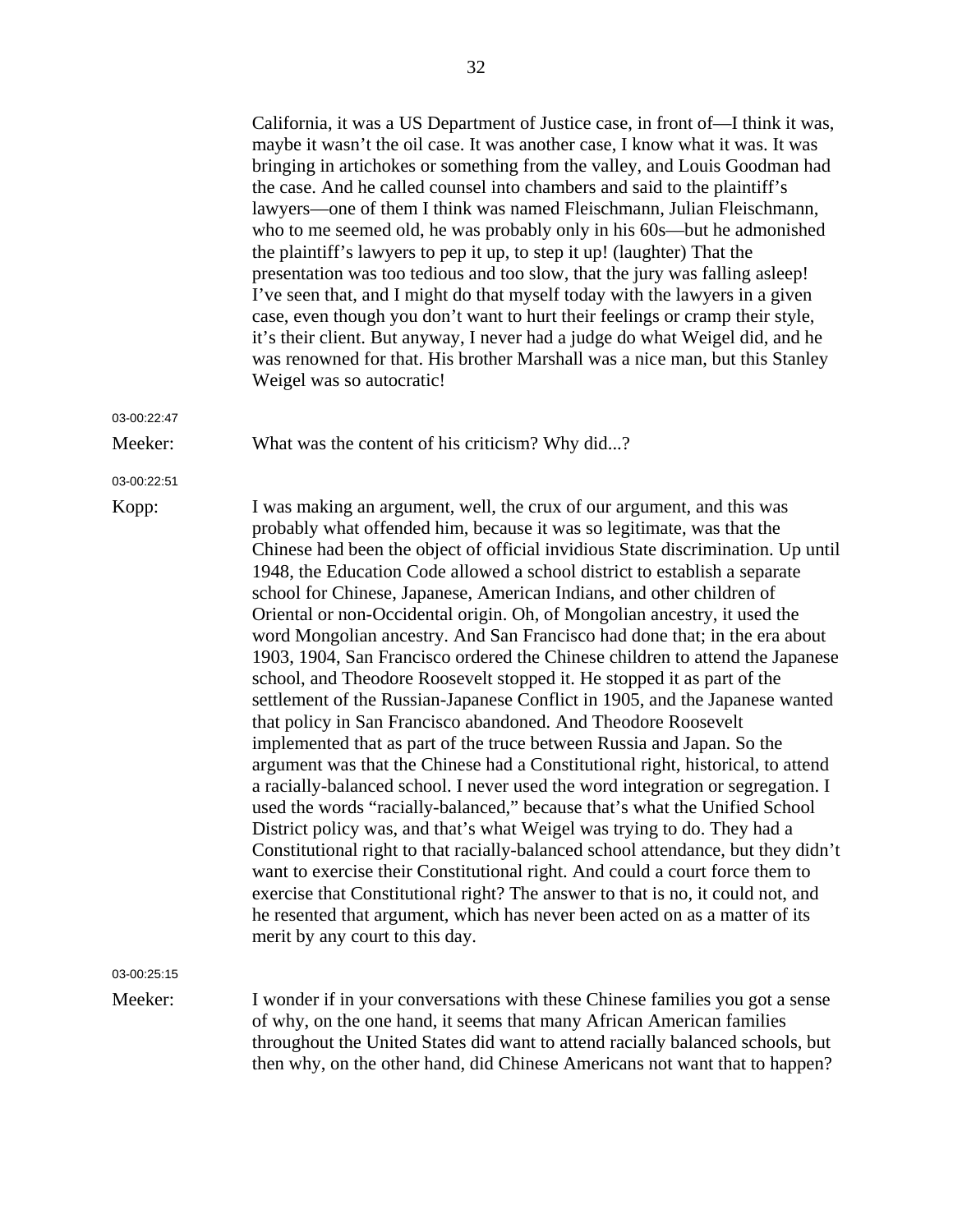| 03-00:25:35 |                                                                                                                                                                                                                                                                                                                                                                                                                                                                                                                                                                                                                                                                                                                                                                                                                                                       |
|-------------|-------------------------------------------------------------------------------------------------------------------------------------------------------------------------------------------------------------------------------------------------------------------------------------------------------------------------------------------------------------------------------------------------------------------------------------------------------------------------------------------------------------------------------------------------------------------------------------------------------------------------------------------------------------------------------------------------------------------------------------------------------------------------------------------------------------------------------------------------------|
| Kopp:       | Different culture. Chinese, if you want to stereotype them, have a strong belief<br>in education, and they are not at all intimidated or have a feeling of<br>suppression or inferiority by attendance at a school in their neighborhood.<br>And that's what it involves, schools in their neighborhoods. And also, there's<br>another element that's probably lesser in their thinking: they had Chinese<br>language schools, for example, after school in Chinatown, and those children<br>could go from public school to the Chinese language school. Now if you bus<br>them over to the Bayview, or in those days to the Sunset or Pacific Heights,<br>they're not going to be able to carry on those institutions, and there may have<br>been other institutions, also, that were part of the common fabric in<br>Chinatown. So they were happy. |
| 03-00:26:44 |                                                                                                                                                                                                                                                                                                                                                                                                                                                                                                                                                                                                                                                                                                                                                                                                                                                       |
| Meeker:     | There a sense, you know, particularly after the late 1960s, early 1970s when a<br>lot of these civil rights ordinances around the country around discrimination<br>and housing, employment, and so forth are enacted, that there is, that different<br>races in the United States, particularly minority group races, are analogous to<br>one another, so there is, you know, it's kind of now under this umbrella term<br>'people of color', assuming that, you know, Mexican Americans, African<br>Americans, and Chinese Americans have more in similarity than they do in<br>difference. But it seems like from this perspective that the people that you<br>worked with—I don't know, how do you think they would respond to that<br>notion? Was this, do you think this was a rejection of this?                                                |
| 03-00:27:32 |                                                                                                                                                                                                                                                                                                                                                                                                                                                                                                                                                                                                                                                                                                                                                                                                                                                       |
| Kopp:       | Yeah, they're different, and I think the Hispanics are different, too, although<br>my experiences with the Chinese and one everyday living practical aspect of<br>that was the language schools that they had in Chinatown, and-                                                                                                                                                                                                                                                                                                                                                                                                                                                                                                                                                                                                                      |
| 03-00:27:55 |                                                                                                                                                                                                                                                                                                                                                                                                                                                                                                                                                                                                                                                                                                                                                                                                                                                       |
| Meeker:     | To what extent, then, did the I'm sorry.                                                                                                                                                                                                                                                                                                                                                                                                                                                                                                                                                                                                                                                                                                                                                                                                              |
| 03-00:27:57 |                                                                                                                                                                                                                                                                                                                                                                                                                                                                                                                                                                                                                                                                                                                                                                                                                                                       |
| Kopp:       | Did that what?                                                                                                                                                                                                                                                                                                                                                                                                                                                                                                                                                                                                                                                                                                                                                                                                                                        |
| 03-00:28:00 |                                                                                                                                                                                                                                                                                                                                                                                                                                                                                                                                                                                                                                                                                                                                                                                                                                                       |
| Meeker:     | I was asking to what extent did the Latino community in San Francisco-                                                                                                                                                                                                                                                                                                                                                                                                                                                                                                                                                                                                                                                                                                                                                                                |
| 03-00:28:05 |                                                                                                                                                                                                                                                                                                                                                                                                                                                                                                                                                                                                                                                                                                                                                                                                                                                       |
| Kopp:       | Participate?                                                                                                                                                                                                                                                                                                                                                                                                                                                                                                                                                                                                                                                                                                                                                                                                                                          |
| 03-00:28:05 |                                                                                                                                                                                                                                                                                                                                                                                                                                                                                                                                                                                                                                                                                                                                                                                                                                                       |
| Meeker:     | - make their voice heard in this particular debate?                                                                                                                                                                                                                                                                                                                                                                                                                                                                                                                                                                                                                                                                                                                                                                                                   |
|             |                                                                                                                                                                                                                                                                                                                                                                                                                                                                                                                                                                                                                                                                                                                                                                                                                                                       |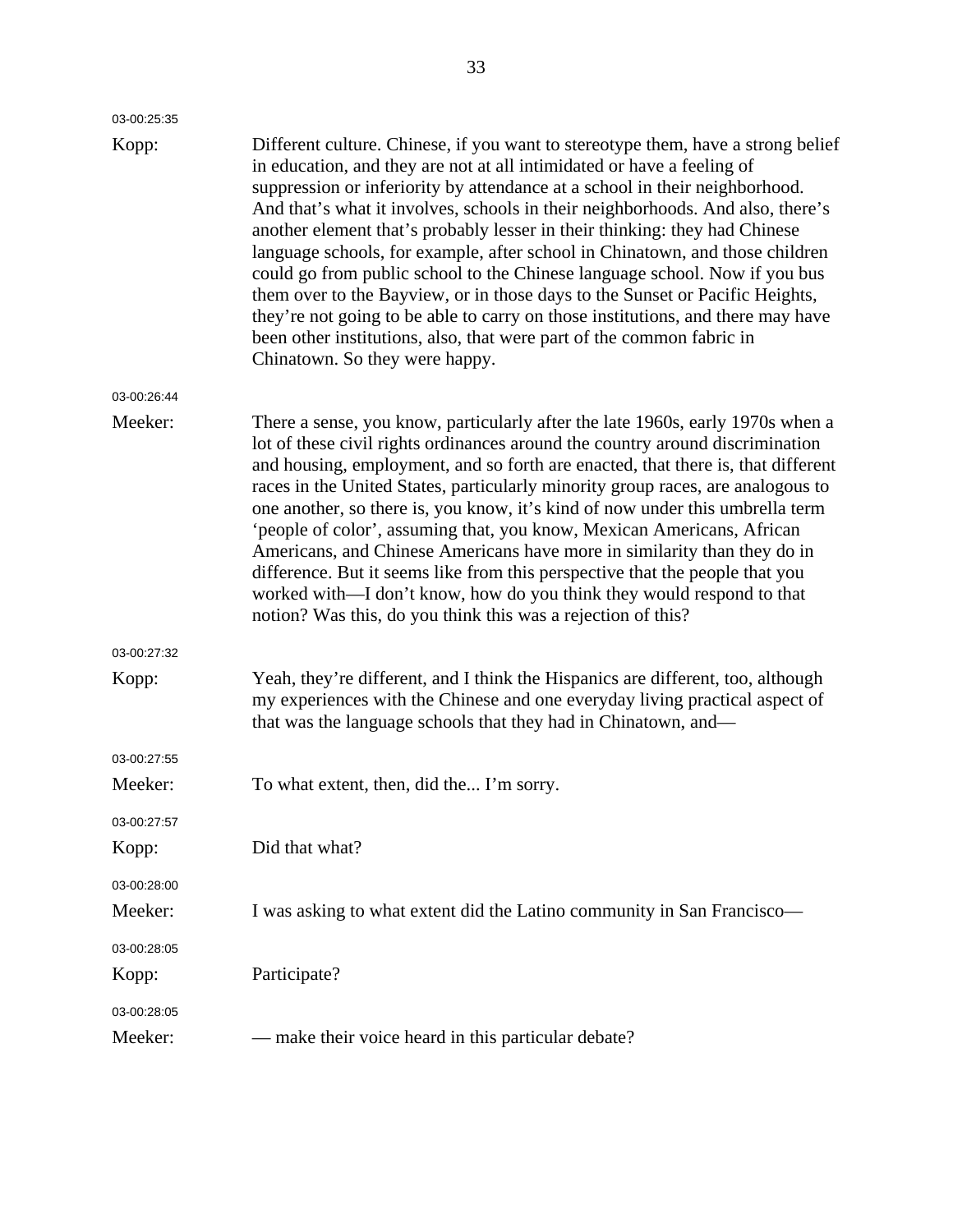| 03-00:28:07 |  |
|-------------|--|

| Kopp:       | Not as a group. I think one of the sets of parents in the start of the Weigel<br>litigation, or the litigation before Judge Weigel, was Hispanic, because there<br>was a Hispanic history in San Francisco, and for example, I know or I knew<br>Mexican Americans who were born in San Francisco. They're not part of the<br>modern day immigration of Central or South Americans, so there have been,<br>may have been two parents that were of Hispanic descent. Anyway, Weigel<br>denied my motion to intervene, and we filed an appeal. He then ordered total<br>busing of the Unified School District. Appealed, interestingly, and the clients<br>Bill Hannawald represented who had been granted interventions status, let's<br>call them almost entirely Caucasian, they appeal. And the upshot was after I<br>was elected to the Board of Supervisors, in 1972 the US Court of Appeals<br>reversed Weigel for denying the Chinese motion to intervene, and I think also<br>reversed him on the citywide busing order. I think, I'm not sure. The second,<br>and for that matter the first, didn't matter, were academic subjects because the<br>San Francisco Board of Education in 1972 elected now-no, elected No,<br>I'm trying to think of how it happened. It must have been '73, but it was the<br>elected Board which reestablished busing as a school policy. |
|-------------|---------------------------------------------------------------------------------------------------------------------------------------------------------------------------------------------------------------------------------------------------------------------------------------------------------------------------------------------------------------------------------------------------------------------------------------------------------------------------------------------------------------------------------------------------------------------------------------------------------------------------------------------------------------------------------------------------------------------------------------------------------------------------------------------------------------------------------------------------------------------------------------------------------------------------------------------------------------------------------------------------------------------------------------------------------------------------------------------------------------------------------------------------------------------------------------------------------------------------------------------------------------------------------------------------------------------------------------------------------------------------------|
| 03-00:30:20 |                                                                                                                                                                                                                                                                                                                                                                                                                                                                                                                                                                                                                                                                                                                                                                                                                                                                                                                                                                                                                                                                                                                                                                                                                                                                                                                                                                                 |
| Meeker:     | So was that a surprise to you?                                                                                                                                                                                                                                                                                                                                                                                                                                                                                                                                                                                                                                                                                                                                                                                                                                                                                                                                                                                                                                                                                                                                                                                                                                                                                                                                                  |
| 03-00:30:22 |                                                                                                                                                                                                                                                                                                                                                                                                                                                                                                                                                                                                                                                                                                                                                                                                                                                                                                                                                                                                                                                                                                                                                                                                                                                                                                                                                                                 |
| Kopp:       | Yeah, we had only I think it was a four to three vote. I know Lee Dolson<br>voted against it. I think Gene Hopp was part of our slate who won, and maybe<br>we had a third person. I can't remember now. We lost, sure it was a<br>disappointment, and then the Chinese had scattered. They started their own<br>private schools in Chinatown, and they operated 'em maybe for as long as a<br>decade, and then they withered away. But then, of course, the Chinese<br>population, Asian population increased, and they constitute a larger<br>percentage of public school enrollees. But of course, the public school<br>population diminished almost instantly. Before busing began, there were<br>about 92,000 children in the unified school district, and by 1975 there were<br>maybe 62,000 left, and that started the deflation of the school district.                                                                                                                                                                                                                                                                                                                                                                                                                                                                                                                 |
| 03-00:31:37 |                                                                                                                                                                                                                                                                                                                                                                                                                                                                                                                                                                                                                                                                                                                                                                                                                                                                                                                                                                                                                                                                                                                                                                                                                                                                                                                                                                                 |
| Meeker:     | Would you attribute that to the busing? People were enrolling [in private]<br>schools instead?                                                                                                                                                                                                                                                                                                                                                                                                                                                                                                                                                                                                                                                                                                                                                                                                                                                                                                                                                                                                                                                                                                                                                                                                                                                                                  |
| 03-00:31:39 |                                                                                                                                                                                                                                                                                                                                                                                                                                                                                                                                                                                                                                                                                                                                                                                                                                                                                                                                                                                                                                                                                                                                                                                                                                                                                                                                                                                 |
| Kopp:       | Yes. Yes, I would. I would.                                                                                                                                                                                                                                                                                                                                                                                                                                                                                                                                                                                                                                                                                                                                                                                                                                                                                                                                                                                                                                                                                                                                                                                                                                                                                                                                                     |
| 03-00:31:42 |                                                                                                                                                                                                                                                                                                                                                                                                                                                                                                                                                                                                                                                                                                                                                                                                                                                                                                                                                                                                                                                                                                                                                                                                                                                                                                                                                                                 |
| Meeker:     | And your children?                                                                                                                                                                                                                                                                                                                                                                                                                                                                                                                                                                                                                                                                                                                                                                                                                                                                                                                                                                                                                                                                                                                                                                                                                                                                                                                                                              |
| 03-00:31:44 |                                                                                                                                                                                                                                                                                                                                                                                                                                                                                                                                                                                                                                                                                                                                                                                                                                                                                                                                                                                                                                                                                                                                                                                                                                                                                                                                                                                 |
| Kopp:       | Hm?                                                                                                                                                                                                                                                                                                                                                                                                                                                                                                                                                                                                                                                                                                                                                                                                                                                                                                                                                                                                                                                                                                                                                                                                                                                                                                                                                                             |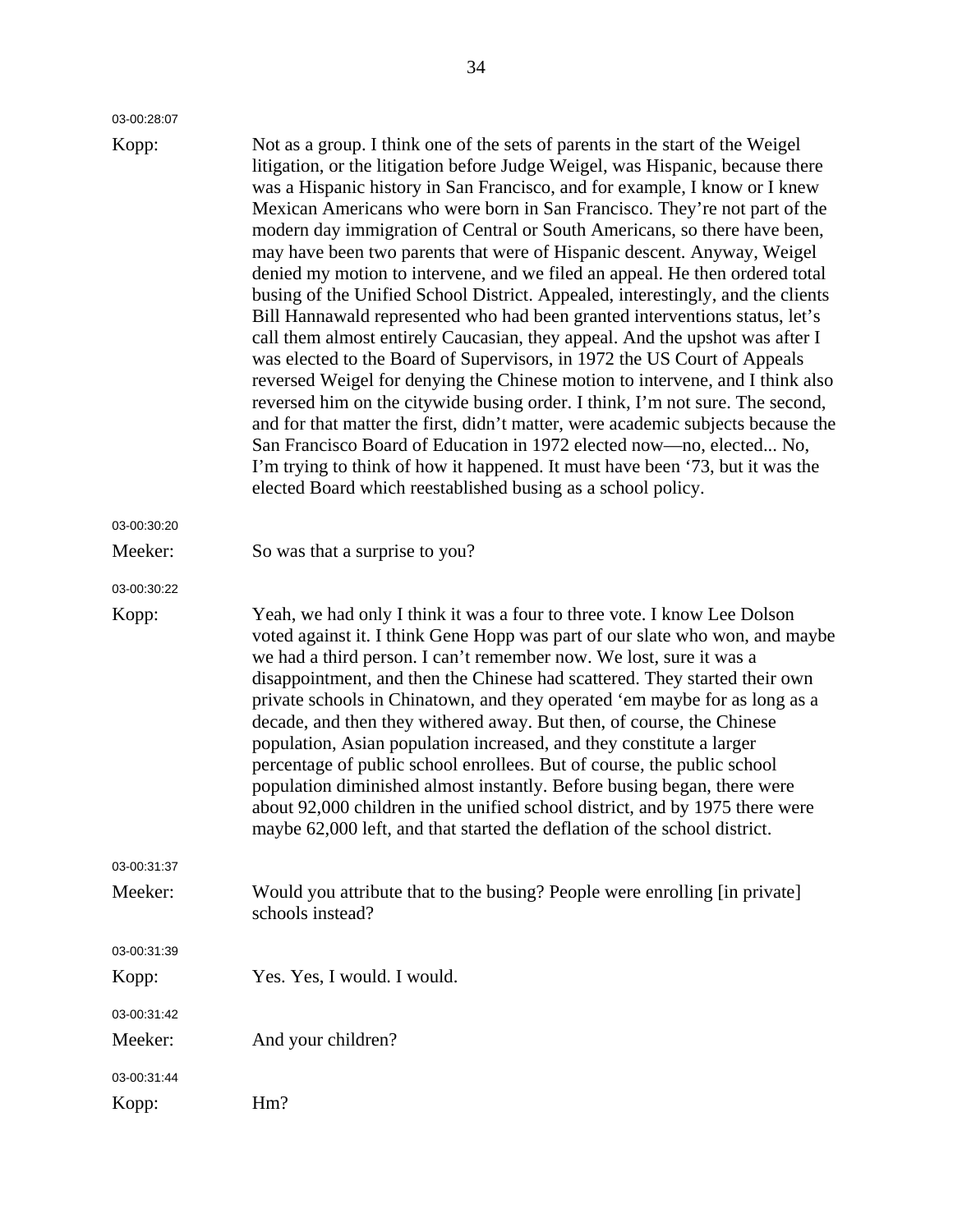| 03-00:31:45 |                                                                                                                                                                                                                                                                                                                                                                                                                                                                                                                                                                                                                                                                                                                                                                                                                                                                                                                                                                                                                                                |
|-------------|------------------------------------------------------------------------------------------------------------------------------------------------------------------------------------------------------------------------------------------------------------------------------------------------------------------------------------------------------------------------------------------------------------------------------------------------------------------------------------------------------------------------------------------------------------------------------------------------------------------------------------------------------------------------------------------------------------------------------------------------------------------------------------------------------------------------------------------------------------------------------------------------------------------------------------------------------------------------------------------------------------------------------------------------|
| Meeker:     | And your children?                                                                                                                                                                                                                                                                                                                                                                                                                                                                                                                                                                                                                                                                                                                                                                                                                                                                                                                                                                                                                             |
| 03-00:31:46 |                                                                                                                                                                                                                                                                                                                                                                                                                                                                                                                                                                                                                                                                                                                                                                                                                                                                                                                                                                                                                                                |
| Kopp:       | And my children stayed in. Yeah, they stayed in. My son Bradley enrolled,<br>and then my son Shepard was lucky because they had a gifted child program<br>at Alamo School, and then Alamo School closed for earthquake repair, and<br>they were taken to Golden Gate School, where in effect they were bused<br>again. I used to take them down to it, and they both were placed in the same<br>school. That was fortunate. So I used to drive them to it, but then they took a<br>bus home. My children were part of it, unlike, since I'm on record, some<br>others, like Ms. Feinstein, who, to my knowledge, never attended public<br>school, and whose daughter didn't attend public school, but who was a<br>pronounced supporter in 1971 when she ran for Mayor of the Weigel busing<br>plan.                                                                                                                                                                                                                                           |
| 03-00:33:00 |                                                                                                                                                                                                                                                                                                                                                                                                                                                                                                                                                                                                                                                                                                                                                                                                                                                                                                                                                                                                                                                |
| Meeker:     | What was the support for it? Because the way you're describing it, it sounds<br>to me like the vast majority of parents, at least, in San Francisco would have<br>been opposed to it.                                                                                                                                                                                                                                                                                                                                                                                                                                                                                                                                                                                                                                                                                                                                                                                                                                                          |
| 03-00:33:10 |                                                                                                                                                                                                                                                                                                                                                                                                                                                                                                                                                                                                                                                                                                                                                                                                                                                                                                                                                                                                                                                |
| Kopp:       | The support was the Council of Civic Unity, the Council of Churches, the<br>liberal Democrats, the Feinsteins, the middle-upper class San Francisco Jews<br>were almost 100% in support. I say almost; that's probably hyperbole, but 60,<br>$70-$                                                                                                                                                                                                                                                                                                                                                                                                                                                                                                                                                                                                                                                                                                                                                                                             |
| 03-00:33:36 |                                                                                                                                                                                                                                                                                                                                                                                                                                                                                                                                                                                                                                                                                                                                                                                                                                                                                                                                                                                                                                                |
| Meeker:     | So the Temple Emanu-El congregation.                                                                                                                                                                                                                                                                                                                                                                                                                                                                                                                                                                                                                                                                                                                                                                                                                                                                                                                                                                                                           |
| 03-00:33:37 |                                                                                                                                                                                                                                                                                                                                                                                                                                                                                                                                                                                                                                                                                                                                                                                                                                                                                                                                                                                                                                                |
| Kopp:       | Yeah, that whole Temple Emanu-El, certainly. There were a few at Emanu-El<br>who were opposed. Joe Meyer and Ann Meyer were part of our litigation. The<br>entities of San Francisco supported it. The Chamber of Commerce took no<br>position. Elmer Robinson's group took no position. It was left to a small band<br>of parents who struggled against it, and some other neighborhood types.<br>Marge Lemlow had no children, she had a small business on Clement Street.<br>She was one. There were, Babette Drefke up on Potrero Hill was another I can<br>remember. But we were fighting against a tide of well placed institutions.<br>Alioto was against it, even though his children didn't go to public school, but<br>Joe saw it as a political issue in part, I think, and also probably as a matter of<br>principle. He was a neighborhood type of person, grew up in North Beach.<br>Anyway, if you put it to a vote, I think we would have prevailed over 50%,<br>but it never came to a plebiscite of any kind, and all these— |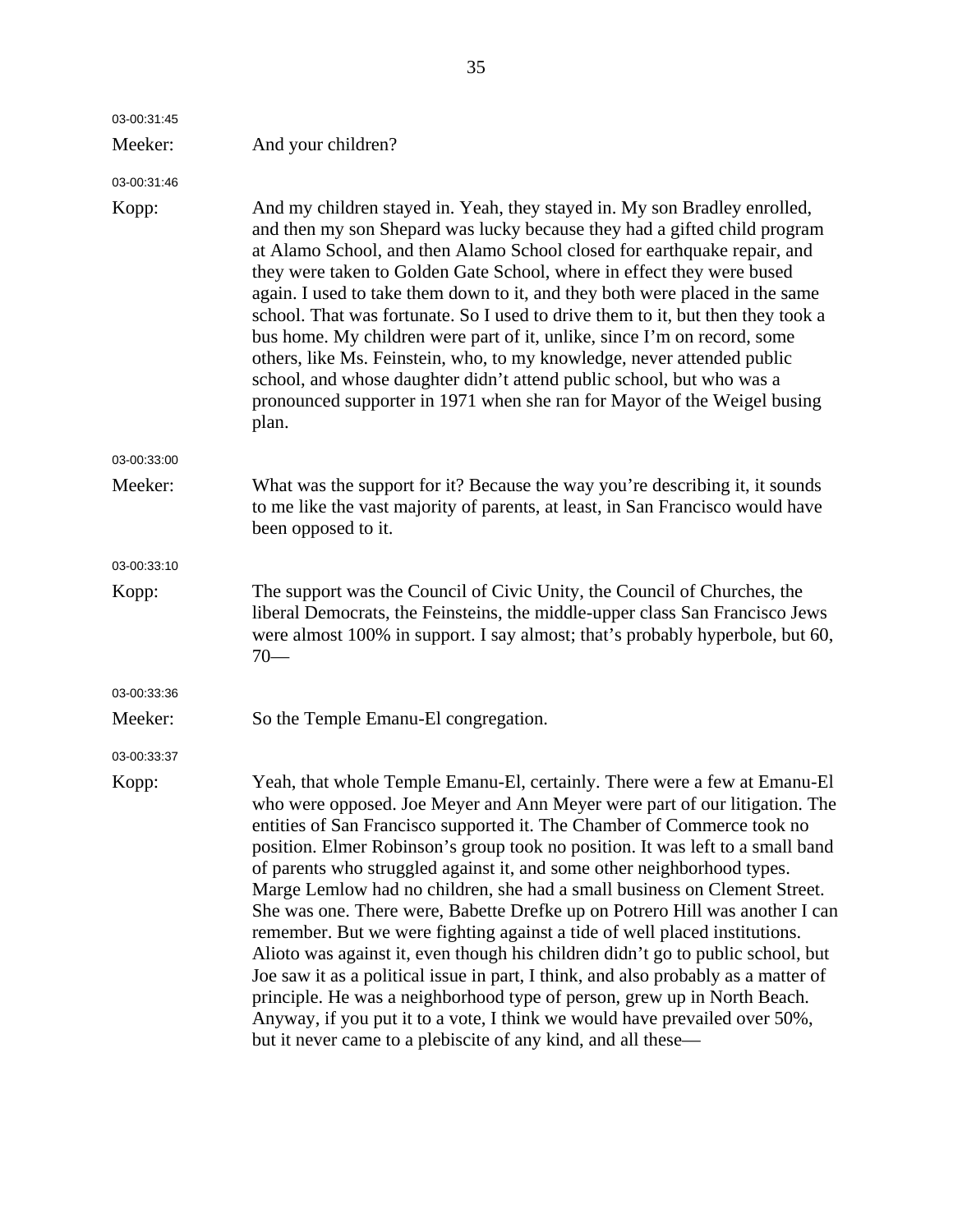| 03-00:35:09 |                                                                                                                                                                                                                                                                                                                                                                                                                                                                                                                                                                                                                                                                                                                                                                                                                                                                                                                                                                                                                                                                                                                                                                                                                                   |
|-------------|-----------------------------------------------------------------------------------------------------------------------------------------------------------------------------------------------------------------------------------------------------------------------------------------------------------------------------------------------------------------------------------------------------------------------------------------------------------------------------------------------------------------------------------------------------------------------------------------------------------------------------------------------------------------------------------------------------------------------------------------------------------------------------------------------------------------------------------------------------------------------------------------------------------------------------------------------------------------------------------------------------------------------------------------------------------------------------------------------------------------------------------------------------------------------------------------------------------------------------------|
| Meeker:     | Well, except for the election of the Board of Education, when it became an<br>elected body.                                                                                                                                                                                                                                                                                                                                                                                                                                                                                                                                                                                                                                                                                                                                                                                                                                                                                                                                                                                                                                                                                                                                       |
| 03-00:35:12 |                                                                                                                                                                                                                                                                                                                                                                                                                                                                                                                                                                                                                                                                                                                                                                                                                                                                                                                                                                                                                                                                                                                                                                                                                                   |
| Kopp:       | Yeah, that was, yeah, an indirect plebiscite. But that also had the overtone of<br>enfranchising people. Yeah, that's why it's hard to change a office that people<br>vote for into one that should be appointed. Example, Insurance Commissioner<br>should not be the subject of election anyhow, for other reasons.                                                                                                                                                                                                                                                                                                                                                                                                                                                                                                                                                                                                                                                                                                                                                                                                                                                                                                             |
| 03-00:35:42 |                                                                                                                                                                                                                                                                                                                                                                                                                                                                                                                                                                                                                                                                                                                                                                                                                                                                                                                                                                                                                                                                                                                                                                                                                                   |
| Meeker:     | Did you ever consider enrolling your children in private school?                                                                                                                                                                                                                                                                                                                                                                                                                                                                                                                                                                                                                                                                                                                                                                                                                                                                                                                                                                                                                                                                                                                                                                  |
| 03-00:35:47 |                                                                                                                                                                                                                                                                                                                                                                                                                                                                                                                                                                                                                                                                                                                                                                                                                                                                                                                                                                                                                                                                                                                                                                                                                                   |
| Kopp:       | Later I did, and they did, because I got divorced. My wife and the children<br>moved to Marin County, and my son Shepard spent one year at St. Ignatius,<br>but the commute was too difficult for him, and my son Bradley spent maybe a<br>semester at Marin Academy in Marin County, but otherwise they all went and<br>they all graduated from public schools in Marin County.                                                                                                                                                                                                                                                                                                                                                                                                                                                                                                                                                                                                                                                                                                                                                                                                                                                  |
| 03-00:36:21 |                                                                                                                                                                                                                                                                                                                                                                                                                                                                                                                                                                                                                                                                                                                                                                                                                                                                                                                                                                                                                                                                                                                                                                                                                                   |
| Meeker:     | So they moved to Marin County when they were still in grade school age.                                                                                                                                                                                                                                                                                                                                                                                                                                                                                                                                                                                                                                                                                                                                                                                                                                                                                                                                                                                                                                                                                                                                                           |
| 03-00:36:25 |                                                                                                                                                                                                                                                                                                                                                                                                                                                                                                                                                                                                                                                                                                                                                                                                                                                                                                                                                                                                                                                                                                                                                                                                                                   |
| Kopp:       | Yeah.                                                                                                                                                                                                                                                                                                                                                                                                                                                                                                                                                                                                                                                                                                                                                                                                                                                                                                                                                                                                                                                                                                                                                                                                                             |
| 03-00:36:26 |                                                                                                                                                                                                                                                                                                                                                                                                                                                                                                                                                                                                                                                                                                                                                                                                                                                                                                                                                                                                                                                                                                                                                                                                                                   |
| Meeker:     | OK. Now, you mentioned in the previous interview that you did that when<br>you ran for the Board of Supervisors in 1971, busing was a central issue and<br>motivation for you.                                                                                                                                                                                                                                                                                                                                                                                                                                                                                                                                                                                                                                                                                                                                                                                                                                                                                                                                                                                                                                                    |
| 03-00:33:36 |                                                                                                                                                                                                                                                                                                                                                                                                                                                                                                                                                                                                                                                                                                                                                                                                                                                                                                                                                                                                                                                                                                                                                                                                                                   |
| Kopp:       | Well, what had happened, the history of that was that I had an idea I'd like to<br>run in 1969. I had two boys then, my daughter was born the following year,<br>and I still was building a law practice, and I had a house, good house, best<br>house I've ever had. And so it wasn't right. My father once said to me, "You<br>never run for office until you are assured of being able to support your wife<br>and children," so I wasn't assured. 1971, I was grossing over \$110,000 a year,<br>so the lawyer low overhead had won—well, that's a little more complicated,<br>but my overhead was low, and I was doing fine financially, had money in the<br>bank started for college education, and then this issue put me in the<br>newspapers a good deal. So along about April, maybe even March, I started<br>thinking about running for the Board of Supervisors, and by April or May,<br>maybe it was in May, I decided to do it, and I had a good friend, lawyer in Los<br>Angeles, in fact, we had our first fundraiser at his house in Los Angeles,<br>charging \$25 a person admission. Thanks to a Dartmouth friend who worked<br>for Pauley Oil, and who secured a \$3,000 contribution, we could say we raised |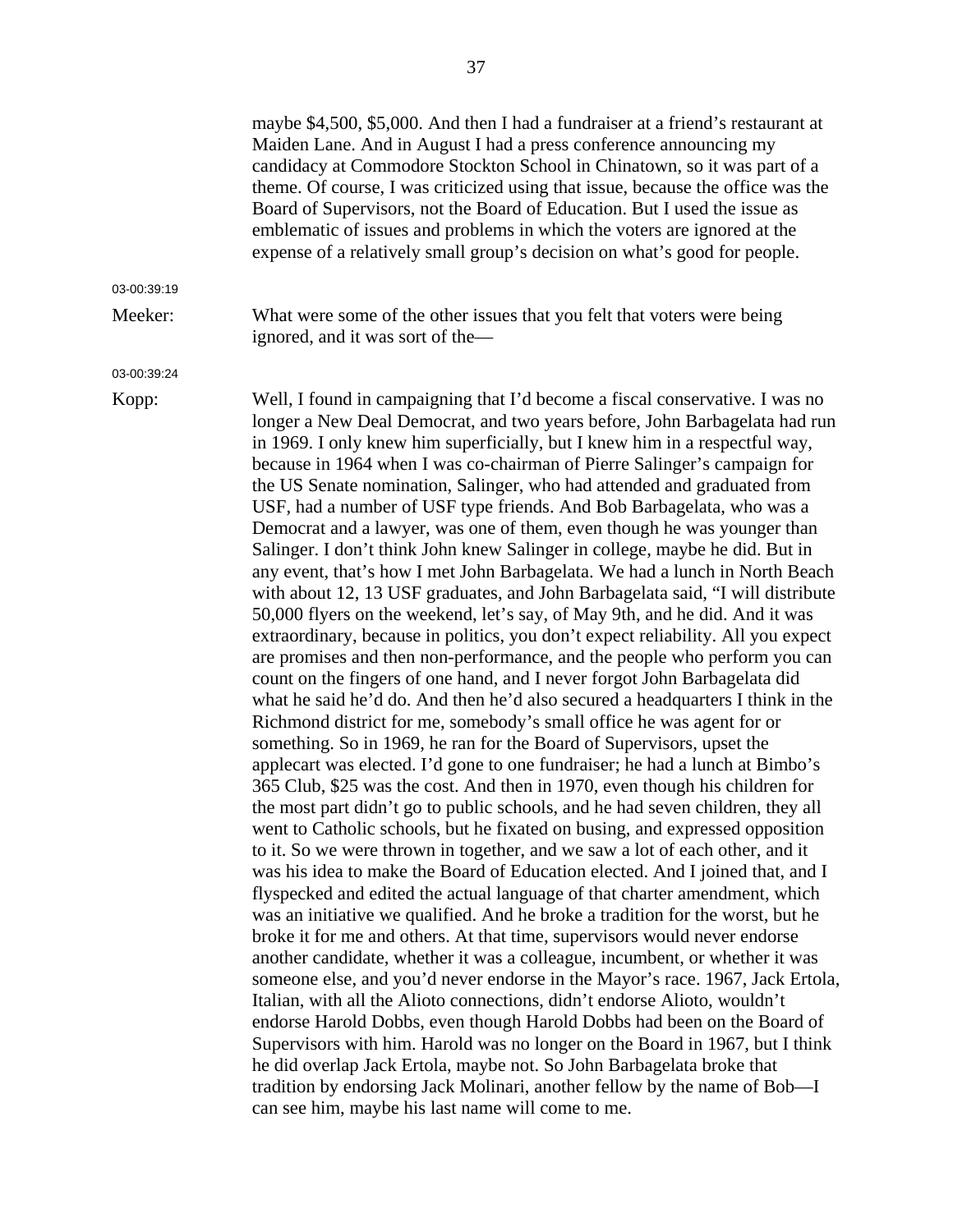| 03-00:43:21 |                                                                                                                                                                                                                                                                                                                                                                                                                                                                                                                                                                                                                                                                                                                                                                                                   |
|-------------|---------------------------------------------------------------------------------------------------------------------------------------------------------------------------------------------------------------------------------------------------------------------------------------------------------------------------------------------------------------------------------------------------------------------------------------------------------------------------------------------------------------------------------------------------------------------------------------------------------------------------------------------------------------------------------------------------------------------------------------------------------------------------------------------------|
| Meeker:     | Gonzalez?                                                                                                                                                                                                                                                                                                                                                                                                                                                                                                                                                                                                                                                                                                                                                                                         |
| 03-00:43:22 |                                                                                                                                                                                                                                                                                                                                                                                                                                                                                                                                                                                                                                                                                                                                                                                                   |
| Kopp:       | No. No, no. No, this fellow was a—Bob Nelson was a Republican, was active<br>politically, and me. And Jack Molinari and I were elected, so then John had<br>two more allies on the Board. But John Barbagelata was the ultimate fiscal<br>disciplinarian, and I guess in conversations and also on my own, I've found<br>that that was a major issue.                                                                                                                                                                                                                                                                                                                                                                                                                                             |
| 03-00:43:55 |                                                                                                                                                                                                                                                                                                                                                                                                                                                                                                                                                                                                                                                                                                                                                                                                   |
| Meeker:     | What did that mean then in 1971, to be a fiscal disciplinarian versus not being<br>one?                                                                                                                                                                                                                                                                                                                                                                                                                                                                                                                                                                                                                                                                                                           |
| 03-00:44:01 |                                                                                                                                                                                                                                                                                                                                                                                                                                                                                                                                                                                                                                                                                                                                                                                                   |
| Kopp:       | Well, it was the era of the War on Poverty, and Joe Alioto got that federal<br>money, and did he spend it! All over town! The Bayview, Hunter's Point! So<br>it meant that you were swimming against the Democratic policy tide in San<br>Francisco, because everybody loved that federal money, loved to spend, loved<br>to do that! It was before Prop 13. The issue was always what the property tax<br>rate would be next year, and the Feinsteins, the Mendelsohns, the Francois',<br>the Bob Gonzalezes, the Ron Pelosis had no compunction in adopting your<br>expenditure budget and then raising the property tax rate to raise the money to<br>pay the expenses. So it was going against the tide.                                                                                      |
| 03-00:45:07 |                                                                                                                                                                                                                                                                                                                                                                                                                                                                                                                                                                                                                                                                                                                                                                                                   |
| Meeker:     | Was there a sense that—                                                                                                                                                                                                                                                                                                                                                                                                                                                                                                                                                                                                                                                                                                                                                                           |
| 03-00:45:09 |                                                                                                                                                                                                                                                                                                                                                                                                                                                                                                                                                                                                                                                                                                                                                                                                   |
| Kopp:       | Except downtown, except the Chamber of Commerce and downtown.                                                                                                                                                                                                                                                                                                                                                                                                                                                                                                                                                                                                                                                                                                                                     |
| 03-00:45:14 |                                                                                                                                                                                                                                                                                                                                                                                                                                                                                                                                                                                                                                                                                                                                                                                                   |
| Meeker:     | Was there a sense that this spending was accomplishing anything, or did it<br>seem, from your perspective, to be accomplishing nothing? Or is that too<br>black and white?                                                                                                                                                                                                                                                                                                                                                                                                                                                                                                                                                                                                                        |
| 03-00:45:21 |                                                                                                                                                                                                                                                                                                                                                                                                                                                                                                                                                                                                                                                                                                                                                                                                   |
| Kopp:       | Well, it accomplished, I suppose, some items, but a good deal of it is wasted.<br>Alioto was laying money on hoods and gangsters and the Bayview, Hunter's<br>Point, a couple of them were indicted, he had some minor embarrassment!<br>The Beasley Brothers, I remember the Beasley Brothers assaulted some<br>people, so that money is wasted. To me, most of the War on Poverty money,<br>at least in San Francisco, was wasted. And city services were pretty good,<br>pretty good, but of course you had the massive union power, too, that you<br>were contesting, and I was still a Democrat, so conventionally you'd expect<br>unions to embrace me. A few did, but that was mostly because of personal<br>connections. At one time, I represented Local 400, which is part of the SEIU, |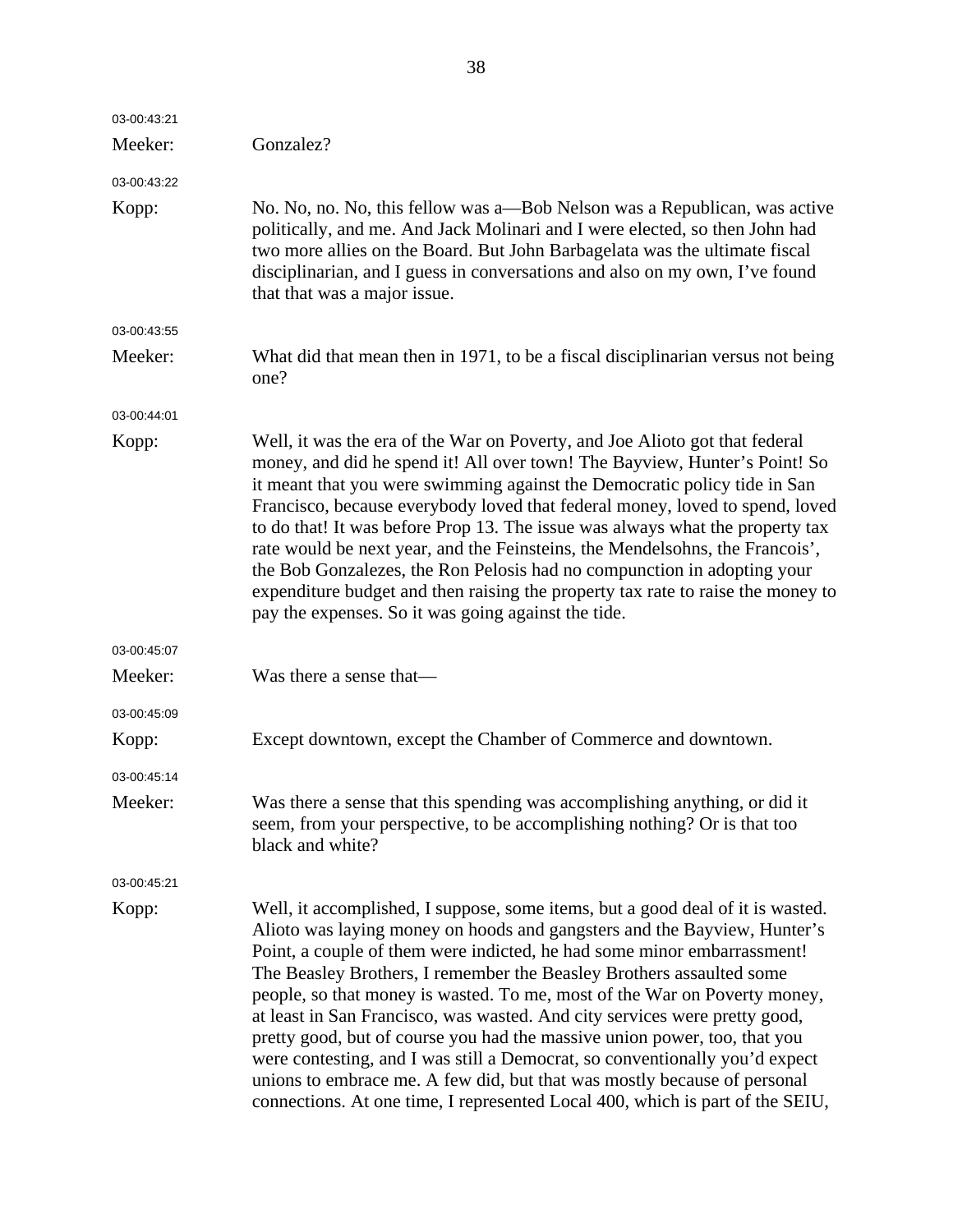|             | it's long gone, and I represented Local 400 until Phil Burton interfered and<br>ended that retention after I made noises about Jack Ertola's candidacy against<br>Phil for that Congressional seat, and the Business Manager, John Jeffrey,<br>called me one day and said, "I understand that you're thinking of endorsing a<br>candidate other than Phil Burton for Congress." And I said, "Yeah, Jeff, you<br>probably mean Jack Ertola." He said, "Yeah," said, "That would be<br>unfortunate." And I said, "Well, Jack is a friend, a personal friend." So he<br>said, "Well, Phil Burton is like a member of this union." And within 90 days, I<br>no longer represented Local 400. And to show you what a wonderful human<br>being Phil was, one Saturday afternoon I walk into John Monahan's bar on<br>Sanchez, number 10 Sanchez. Phil is sitting at the bar as he would do from<br>time to time, even though Monahan was an old San Francisco Democrat, and<br>Phil was who he was, and Phil says as I walk by him, "How's Jeff?" Meaning<br>"John Jeffrey," so he wanted me to know that he'd "fixed" that client for me!<br>(laughter) But I did also represent the Communication Workers, the local,<br>which was large, and I may have gotten some other union endorsement. But<br>anyway, I was bucking that, too, always bucking the public employee unions. |
|-------------|------------------------------------------------------------------------------------------------------------------------------------------------------------------------------------------------------------------------------------------------------------------------------------------------------------------------------------------------------------------------------------------------------------------------------------------------------------------------------------------------------------------------------------------------------------------------------------------------------------------------------------------------------------------------------------------------------------------------------------------------------------------------------------------------------------------------------------------------------------------------------------------------------------------------------------------------------------------------------------------------------------------------------------------------------------------------------------------------------------------------------------------------------------------------------------------------------------------------------------------------------------------------------------------------------------------------------------------------------------------------------|
| 03-00:48:17 |                                                                                                                                                                                                                                                                                                                                                                                                                                                                                                                                                                                                                                                                                                                                                                                                                                                                                                                                                                                                                                                                                                                                                                                                                                                                                                                                                                              |
| Meeker:     | So you were then elected in 1971, and the Board of Supervisors election then,<br>rather the Board of Education election in 1973. Did you consider then—                                                                                                                                                                                                                                                                                                                                                                                                                                                                                                                                                                                                                                                                                                                                                                                                                                                                                                                                                                                                                                                                                                                                                                                                                      |
| 03-00:48:27 |                                                                                                                                                                                                                                                                                                                                                                                                                                                                                                                                                                                                                                                                                                                                                                                                                                                                                                                                                                                                                                                                                                                                                                                                                                                                                                                                                                              |
| Kopp:       | '72.                                                                                                                                                                                                                                                                                                                                                                                                                                                                                                                                                                                                                                                                                                                                                                                                                                                                                                                                                                                                                                                                                                                                                                                                                                                                                                                                                                         |
| 03-00:48:28 |                                                                                                                                                                                                                                                                                                                                                                                                                                                                                                                                                                                                                                                                                                                                                                                                                                                                                                                                                                                                                                                                                                                                                                                                                                                                                                                                                                              |
| Meeker:     | In '72, OK, so-                                                                                                                                                                                                                                                                                                                                                                                                                                                                                                                                                                                                                                                                                                                                                                                                                                                                                                                                                                                                                                                                                                                                                                                                                                                                                                                                                              |
| 03-00:48:29 |                                                                                                                                                                                                                                                                                                                                                                                                                                                                                                                                                                                                                                                                                                                                                                                                                                                                                                                                                                                                                                                                                                                                                                                                                                                                                                                                                                              |
| Kopp:       | Or maybe it was '70 No, I think we—no, it was '72, because it was on the<br>ballot in '71. It passed, and so the election was in June '72.                                                                                                                                                                                                                                                                                                                                                                                                                                                                                                                                                                                                                                                                                                                                                                                                                                                                                                                                                                                                                                                                                                                                                                                                                                   |
| 03-00:48:42 |                                                                                                                                                                                                                                                                                                                                                                                                                                                                                                                                                                                                                                                                                                                                                                                                                                                                                                                                                                                                                                                                                                                                                                                                                                                                                                                                                                              |
| Meeker:     | So rather than actually running for a position on that, you instead<br>recommended a slate of-                                                                                                                                                                                                                                                                                                                                                                                                                                                                                                                                                                                                                                                                                                                                                                                                                                                                                                                                                                                                                                                                                                                                                                                                                                                                               |
| 03-00:48:49 |                                                                                                                                                                                                                                                                                                                                                                                                                                                                                                                                                                                                                                                                                                                                                                                                                                                                                                                                                                                                                                                                                                                                                                                                                                                                                                                                                                              |
| Kopp:       | Yeah, yeah, we had a slate of candidates, yeah.                                                                                                                                                                                                                                                                                                                                                                                                                                                                                                                                                                                                                                                                                                                                                                                                                                                                                                                                                                                                                                                                                                                                                                                                                                                                                                                              |
| 03-00:48:52 |                                                                                                                                                                                                                                                                                                                                                                                                                                                                                                                                                                                                                                                                                                                                                                                                                                                                                                                                                                                                                                                                                                                                                                                                                                                                                                                                                                              |
| Meeker:     | OK. Did you think there was much you could do about busing in the context<br>of supervisors, or did you have another agenda?                                                                                                                                                                                                                                                                                                                                                                                                                                                                                                                                                                                                                                                                                                                                                                                                                                                                                                                                                                                                                                                                                                                                                                                                                                                 |
| 03-00:49:03 |                                                                                                                                                                                                                                                                                                                                                                                                                                                                                                                                                                                                                                                                                                                                                                                                                                                                                                                                                                                                                                                                                                                                                                                                                                                                                                                                                                              |
| Kopp:       | No, the only thing I could do anything about was housing patterns, and I<br>remember that Terry Francois and I supported some legislation; in fact, we<br>were the coauthors that had to do with either the Housing Authority or a                                                                                                                                                                                                                                                                                                                                                                                                                                                                                                                                                                                                                                                                                                                                                                                                                                                                                                                                                                                                                                                                                                                                           |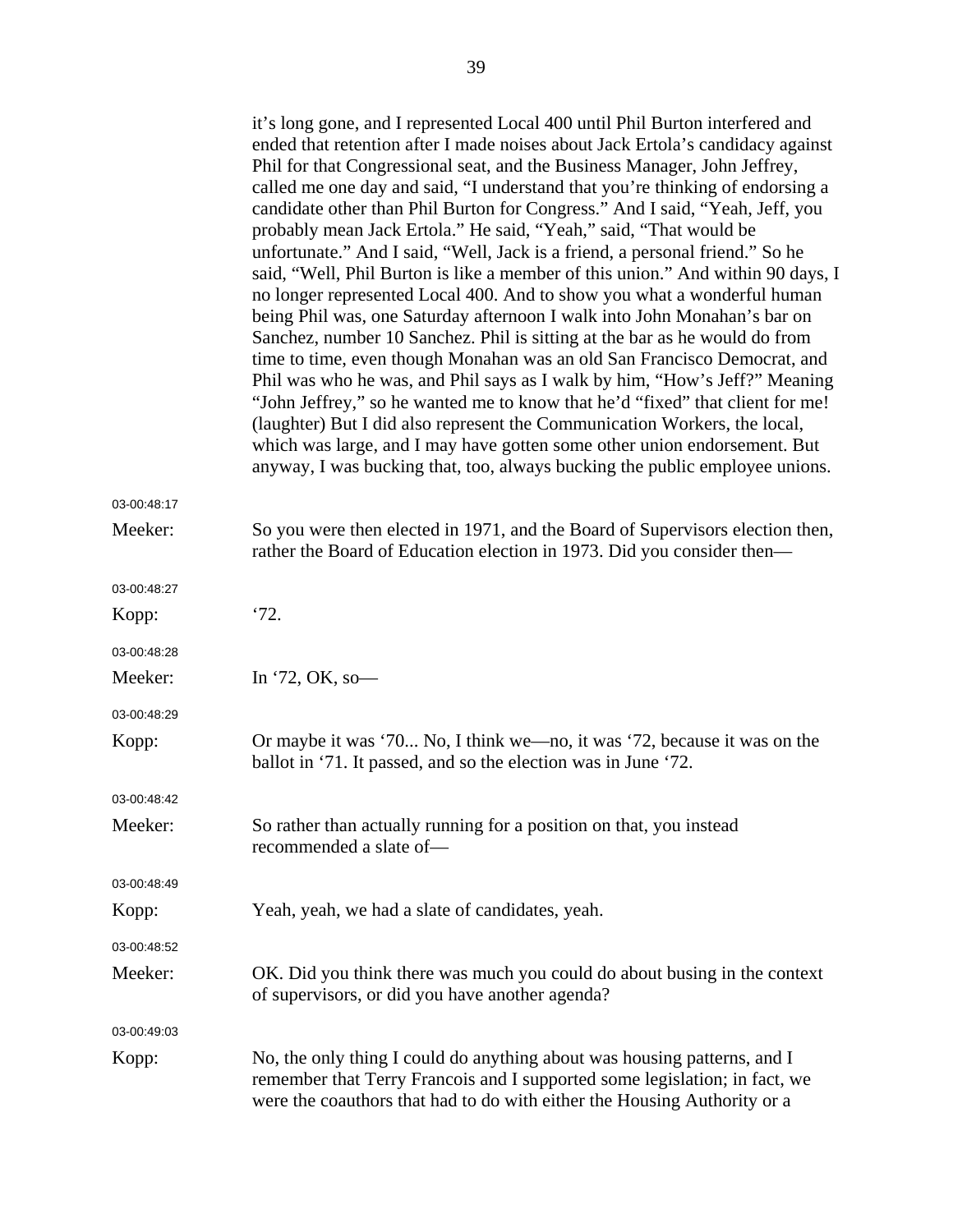|             | Redevelopment Agency project in the Bayview, and ensuring that that would<br>be mixed. And, of course, Terry later became a conservative (laughter) before<br>he died! He hadn't yet become a conservative, but in '72 we were the<br>coauthors of some legislation. But you couldn't do much to effect a housing<br>pattern change, but that I would sound that theme in any legislation was even<br>faintly relevant to it. But you couldn't do anything on the School District.                                                                                                                                                                                                   |
|-------------|--------------------------------------------------------------------------------------------------------------------------------------------------------------------------------------------------------------------------------------------------------------------------------------------------------------------------------------------------------------------------------------------------------------------------------------------------------------------------------------------------------------------------------------------------------------------------------------------------------------------------------------------------------------------------------------|
| 03-00:50:14 |                                                                                                                                                                                                                                                                                                                                                                                                                                                                                                                                                                                                                                                                                      |
| Meeker:     | Well as you mentioned, the Human Rights Commission was created through<br>an ordinance that, you know, was a modification, I believe, of the City<br>Charter-                                                                                                                                                                                                                                                                                                                                                                                                                                                                                                                        |
| 03-00:50:24 |                                                                                                                                                                                                                                                                                                                                                                                                                                                                                                                                                                                                                                                                                      |
| Kopp:       | Well, no, I think it's in the Charter, but I think it was first created as an<br>ordinance by the Board of Supervisors. Then it was a Charter amendment,<br>which was approved by voters.                                                                                                                                                                                                                                                                                                                                                                                                                                                                                            |
| 03-00:50:36 |                                                                                                                                                                                                                                                                                                                                                                                                                                                                                                                                                                                                                                                                                      |
| Meeker:     | All right. So it was created in '64, and one of the things that they were to<br>regulate was antidiscrimination in housing and employment and services. Oh,<br>what was I going to say?                                                                                                                                                                                                                                                                                                                                                                                                                                                                                              |
| 03-00:50:55 |                                                                                                                                                                                                                                                                                                                                                                                                                                                                                                                                                                                                                                                                                      |
| Kopp:       | I didn't have much action with the Human Rights Commission.                                                                                                                                                                                                                                                                                                                                                                                                                                                                                                                                                                                                                          |
| 03-00:51:00 |                                                                                                                                                                                                                                                                                                                                                                                                                                                                                                                                                                                                                                                                                      |
| Meeker:     | Well there was, so you know, in relation to this notion of changing sort of<br>minority political constituencies in San Francisco, one of the things that<br>definitely comes up in the early 1970s is the emergence of gay and lesbian<br>groups, and some of their, in my research I found some of the major changes<br>in city government first came through the Human Rights Commission, that<br>would have been approved by, from what I understand, the Board of<br>Supervisors. So in April '72, which would have been shortly after you joined<br>the Board, there was a vote to add sexual orientation to the nondiscrimination<br>ordinance. Do you recall that coming up? |
| 03-00:51:46 |                                                                                                                                                                                                                                                                                                                                                                                                                                                                                                                                                                                                                                                                                      |
| Kopp:       | No. I don't even know how I voted. Do you know?                                                                                                                                                                                                                                                                                                                                                                                                                                                                                                                                                                                                                                      |
| 03-00:51:50 |                                                                                                                                                                                                                                                                                                                                                                                                                                                                                                                                                                                                                                                                                      |
| Meeker:     | No, I don't know. I was going to ask you! (laughter)                                                                                                                                                                                                                                                                                                                                                                                                                                                                                                                                                                                                                                 |
| 03-00:51:52 |                                                                                                                                                                                                                                                                                                                                                                                                                                                                                                                                                                                                                                                                                      |
| Kopp:       | No, I'd be interested to know how I voted. [I did vote for it.] Actually, I had<br>represented a guy in the mid '60s who, it started as a criminal case, was<br>accused of molesting some neighbor child. He lived out in the Excelsior, and<br>he worked for the United States Weather Service. And I handled the criminal                                                                                                                                                                                                                                                                                                                                                          |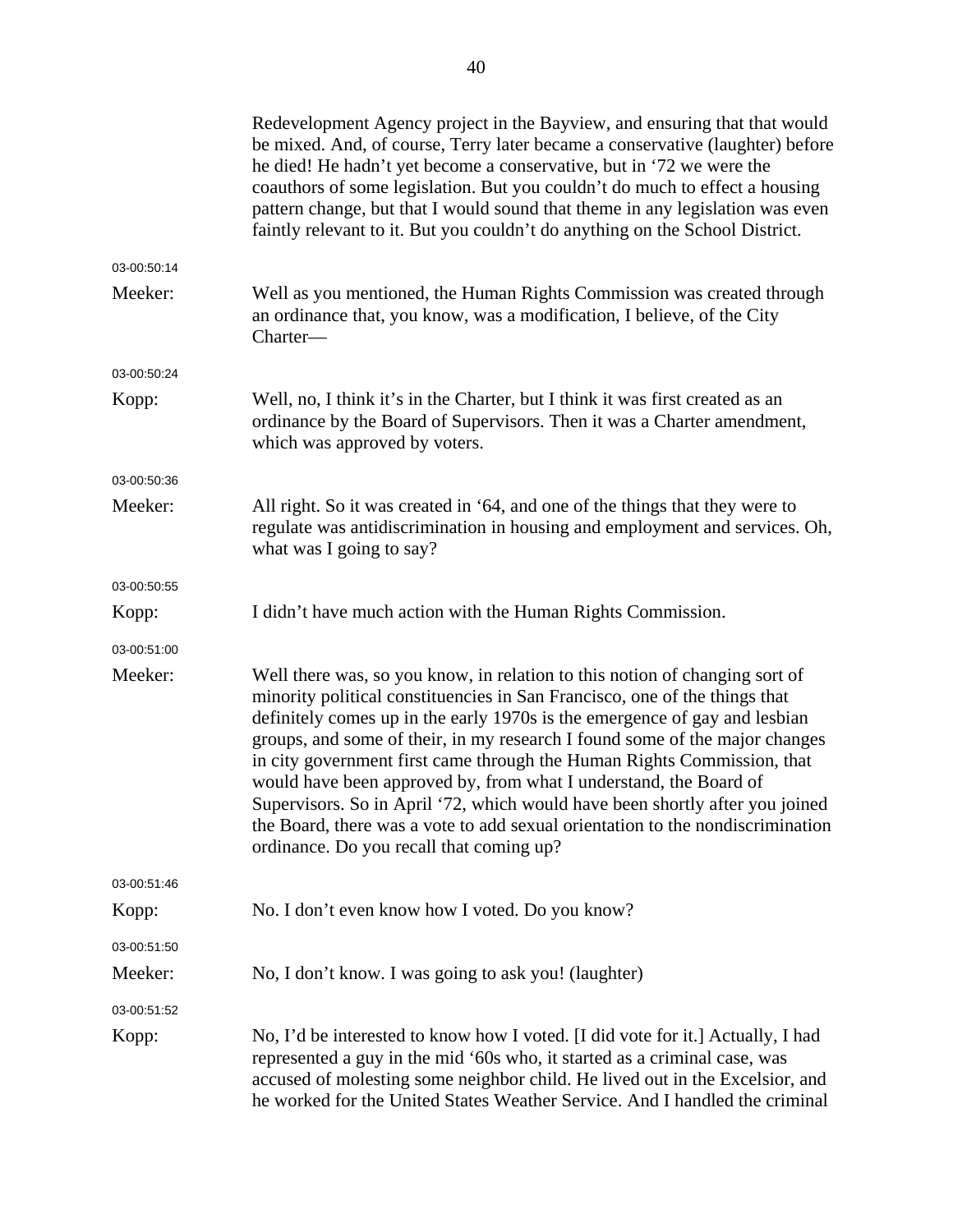|             | case, got him probation, straight probation with a misdemeanor plea. In fact, I<br>think Norman Elkington presided. He was then a Superior Court judge, he'd<br>been the Chief Assistant DA. Then the United States Civil Service notifies<br>him that he's discharged from service, so that was the second case, fighting<br>the Civil Service, United States Civil Service action. And boy did I fight it!<br>Did I fight it! What did it have to do with his job performance? Well, we lost.<br>I think I've forgotten the route it took. I think I did file an action. I lost in the<br>Federal Civil Service Commission, US Civil Service Commission, and then I<br>can't remember if I went to the US District Court or not, but I lost, and he was<br>out. And then I'd had somebody else, similar, the police would run stings so<br>this guy was in the balcony of a motion picture theater, and some plain clothes<br>guy ran a sting operation. He got charged, and I thought that had some<br>employment component. Maybe it didn't, but I got him probation on that. But<br>the Weather Service guy is the one I remember, and in '67 when I<br>campaigned, there was—oh, I can't remember! Was it SIR, Society of<br><b>Individual Rights?</b> |
|-------------|--------------------------------------------------------------------------------------------------------------------------------------------------------------------------------------------------------------------------------------------------------------------------------------------------------------------------------------------------------------------------------------------------------------------------------------------------------------------------------------------------------------------------------------------------------------------------------------------------------------------------------------------------------------------------------------------------------------------------------------------------------------------------------------------------------------------------------------------------------------------------------------------------------------------------------------------------------------------------------------------------------------------------------------------------------------------------------------------------------------------------------------------------------------------------------------------------------------------------------------------------------------|
| 03-00:54:04 |                                                                                                                                                                                                                                                                                                                                                                                                                                                                                                                                                                                                                                                                                                                                                                                                                                                                                                                                                                                                                                                                                                                                                                                                                                                              |
| Meeker:     | That was an organization.                                                                                                                                                                                                                                                                                                                                                                                                                                                                                                                                                                                                                                                                                                                                                                                                                                                                                                                                                                                                                                                                                                                                                                                                                                    |
| 03-00:54:05 |                                                                                                                                                                                                                                                                                                                                                                                                                                                                                                                                                                                                                                                                                                                                                                                                                                                                                                                                                                                                                                                                                                                                                                                                                                                              |
| Kopp:       | Yeah, but there was a predecessor.                                                                                                                                                                                                                                                                                                                                                                                                                                                                                                                                                                                                                                                                                                                                                                                                                                                                                                                                                                                                                                                                                                                                                                                                                           |
| 03-00:54:08 |                                                                                                                                                                                                                                                                                                                                                                                                                                                                                                                                                                                                                                                                                                                                                                                                                                                                                                                                                                                                                                                                                                                                                                                                                                                              |
| Meeker:     | The Mattachine Society?                                                                                                                                                                                                                                                                                                                                                                                                                                                                                                                                                                                                                                                                                                                                                                                                                                                                                                                                                                                                                                                                                                                                                                                                                                      |
| 03-00:54:10 |                                                                                                                                                                                                                                                                                                                                                                                                                                                                                                                                                                                                                                                                                                                                                                                                                                                                                                                                                                                                                                                                                                                                                                                                                                                              |
| Kopp:       | No, it wasn't Mattachine, because that's what Walden hung around<br>Christopher in the '59 election, which didn't work at all. But—                                                                                                                                                                                                                                                                                                                                                                                                                                                                                                                                                                                                                                                                                                                                                                                                                                                                                                                                                                                                                                                                                                                          |
| 03-00:54:20 |                                                                                                                                                                                                                                                                                                                                                                                                                                                                                                                                                                                                                                                                                                                                                                                                                                                                                                                                                                                                                                                                                                                                                                                                                                                              |
| Meeker:     | Were you aware of that when it was happening?                                                                                                                                                                                                                                                                                                                                                                                                                                                                                                                                                                                                                                                                                                                                                                                                                                                                                                                                                                                                                                                                                                                                                                                                                |
| 03-00:54:23 |                                                                                                                                                                                                                                                                                                                                                                                                                                                                                                                                                                                                                                                                                                                                                                                                                                                                                                                                                                                                                                                                                                                                                                                                                                                              |
| Kopp:       | No. 'Cause Wolden was a Democrat. I can remember, those were the days of<br>the Tipplers, when Christopher spoke before us, so did Wolden, but you didn't<br>endorse. You couldn't endorse in a non-partisan election. And I think I voted<br>for Christopher, although I didn't know why particularly. Wolden was a joke,<br>and of course, three, four years later he was in the dock as we know! I<br>shouldn't say he was a jerk. He was somethin'. His assessor's office was on<br>the first floor, and election night, he had a huge conference room and he'd<br>have a full bar, and after you were in the know, that's where you'd go to get a<br>drink election night, 'cause you couldn't buy booze on election day anywhere!<br>So let me see, maybe it was SIR. Yeah, maybe it was 'cause one night-in<br>those days, a candidate for Supervisor could get away with having a Speaker's<br>Committee. You didn't have to appear at every event. Those days I think are<br>gone, people would be insulted. So one night, Jack Ertola said he was busy                                                                                                                                                                                             |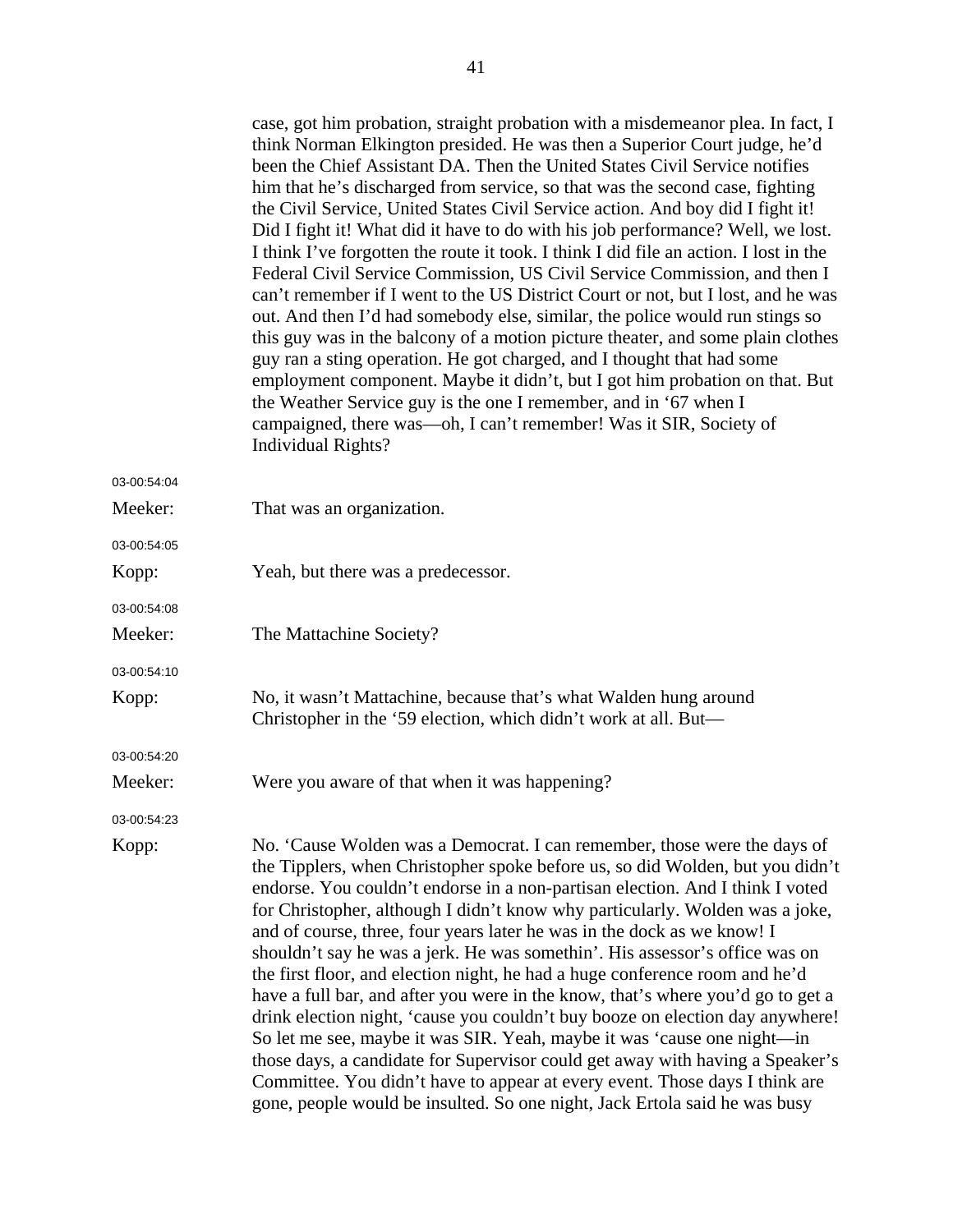|             | with some dinner, and they had three appearances. I could kill him! One of<br>them was SIR, one was out in the Oceanview at some church, and I can't<br>remember now the third. But he knew what he was doing, because none of<br>'em was a friendly audience! And I remember SIR because Alioto sent Fred<br>Furth over for him! I knew Fred, but Fred was, as much baloney as he is, he<br>was nimble-footed to survive, and I was treated a bit better because there was<br>a Vietnam, get-out-of-Vietnam policy declaration on the ballot, and I<br>supported it and Jack didn't. So I made that point, thinking I'd ingratiate Jack<br>through my support of it and whatever else happened. So they were a part of<br>it. SIR had a pretty good, they had a big audience, a big audience! I think they<br>were on Sixth Street. Anyway, Sixth, I don't remember much after that until I<br>ran for Supervisor, SIR was still going. Presented my credentials, I'm sure I<br>told them my Weather Service story, and that's why I'd be interested to know<br>how I voted on that ordinance. I hope I voted for it, I don't know. |
|-------------|--------------------------------------------------------------------------------------------------------------------------------------------------------------------------------------------------------------------------------------------------------------------------------------------------------------------------------------------------------------------------------------------------------------------------------------------------------------------------------------------------------------------------------------------------------------------------------------------------------------------------------------------------------------------------------------------------------------------------------------------------------------------------------------------------------------------------------------------------------------------------------------------------------------------------------------------------------------------------------------------------------------------------------------------------------------------------------------------------------------------------------------|
| 03-00:57:36 |                                                                                                                                                                                                                                                                                                                                                                                                                                                                                                                                                                                                                                                                                                                                                                                                                                                                                                                                                                                                                                                                                                                                      |
| Meeker:     | Well, there was also something that I did in looking through the Human<br>Rights Commission records, and then in 1974 there had been this case through<br>the Human Rights Commission about discrimination based on sexual<br>orientation in Pac Bell, in Pacific Bell. And Pacific Bell basically said that the<br>City of San Francisco didn't have jurisdiction because it was a State mandated<br>monopoly, and so really the State had precedence over this, and the State<br>didn't outlaw discrimination based on sexual orientation. And so then there<br>was this move within the Board of Supervisors to get more gay representation<br>on the commission itself, and so I came across this proposal that you and<br>Terry Francois cosponsored to add a 16th seat onto the Human Rights<br>Commission that was to be explicitly associated with the gay community.                                                                                                                                                                                                                                                        |
| 03-00:58:37 |                                                                                                                                                                                                                                                                                                                                                                                                                                                                                                                                                                                                                                                                                                                                                                                                                                                                                                                                                                                                                                                                                                                                      |
| Kopp:       | (laughter) Is that right? I can't remember it!                                                                                                                                                                                                                                                                                                                                                                                                                                                                                                                                                                                                                                                                                                                                                                                                                                                                                                                                                                                                                                                                                       |
| 03-00:58:40 |                                                                                                                                                                                                                                                                                                                                                                                                                                                                                                                                                                                                                                                                                                                                                                                                                                                                                                                                                                                                                                                                                                                                      |
| Meeker:     | OK, 'cause it seemed—                                                                                                                                                                                                                                                                                                                                                                                                                                                                                                                                                                                                                                                                                                                                                                                                                                                                                                                                                                                                                                                                                                                |
| 03-00:58:42 |                                                                                                                                                                                                                                                                                                                                                                                                                                                                                                                                                                                                                                                                                                                                                                                                                                                                                                                                                                                                                                                                                                                                      |
| Kopp:       | I can visualize it happening, because even though Terry—what year was it? [I]<br>was the co-author.]                                                                                                                                                                                                                                                                                                                                                                                                                                                                                                                                                                                                                                                                                                                                                                                                                                                                                                                                                                                                                                 |
| 03-00:58:52 |                                                                                                                                                                                                                                                                                                                                                                                                                                                                                                                                                                                                                                                                                                                                                                                                                                                                                                                                                                                                                                                                                                                                      |
| Meeker:     | This was '74, so it was the year before Moscone was elected.                                                                                                                                                                                                                                                                                                                                                                                                                                                                                                                                                                                                                                                                                                                                                                                                                                                                                                                                                                                                                                                                         |
| 03-00:58:55 |                                                                                                                                                                                                                                                                                                                                                                                                                                                                                                                                                                                                                                                                                                                                                                                                                                                                                                                                                                                                                                                                                                                                      |
| Kopp:       | Terry—yeah, and Feinstein was President of the Board, and the lineup was<br>Terry [Francois], Gonzalez, Mendy, Ron Pelosi, Feinstein, and I'm trying to<br>think of—oh, Roger Boas was gone by then.                                                                                                                                                                                                                                                                                                                                                                                                                                                                                                                                                                                                                                                                                                                                                                                                                                                                                                                                 |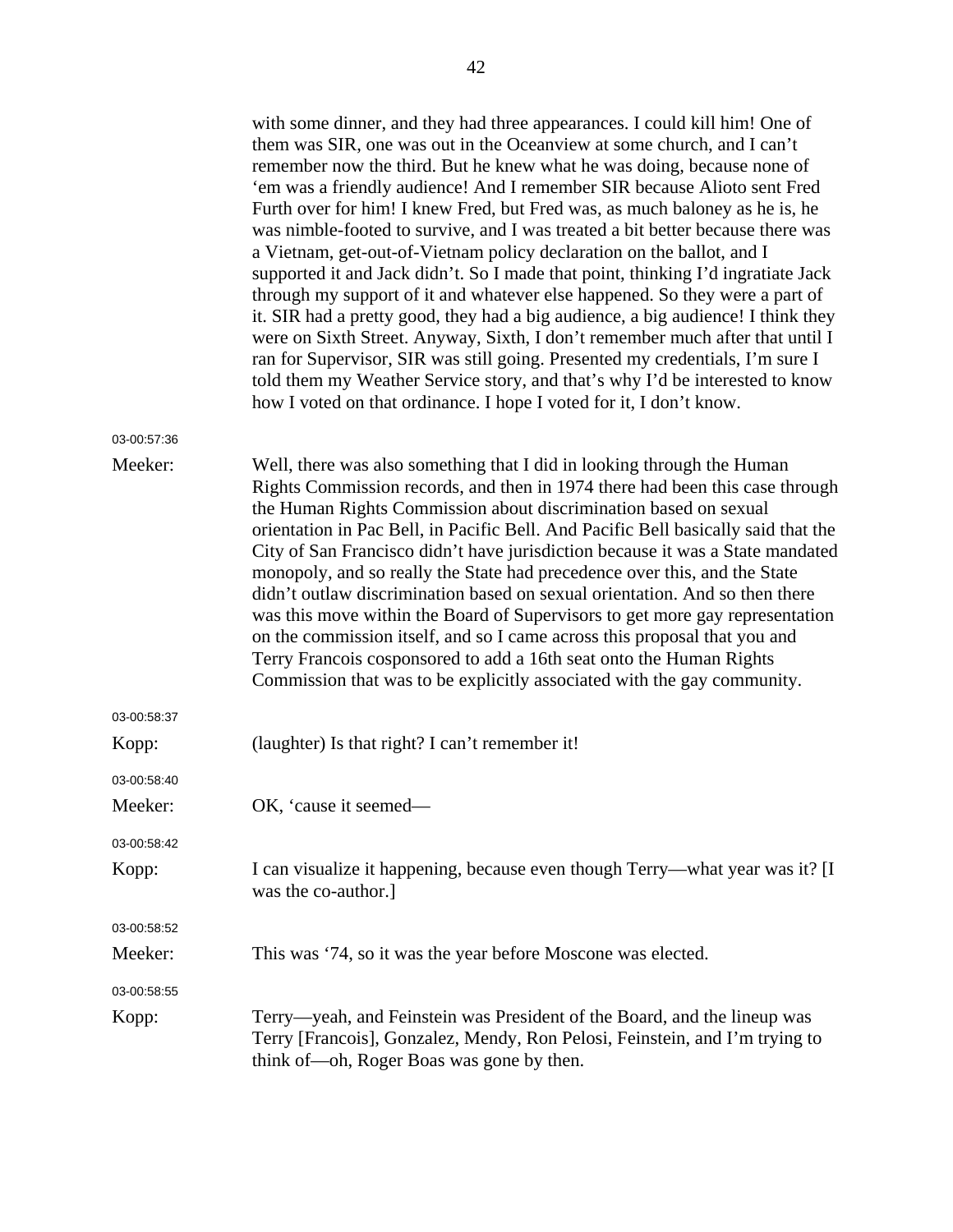| 04-00:00:17 |                                                                                                                                                                                                                                                                                                                                                                                                                                                                                                                                                                                                                                                                                                                                                                                                                                                                                                                                                                                                                                                                                                                                                                                              |
|-------------|----------------------------------------------------------------------------------------------------------------------------------------------------------------------------------------------------------------------------------------------------------------------------------------------------------------------------------------------------------------------------------------------------------------------------------------------------------------------------------------------------------------------------------------------------------------------------------------------------------------------------------------------------------------------------------------------------------------------------------------------------------------------------------------------------------------------------------------------------------------------------------------------------------------------------------------------------------------------------------------------------------------------------------------------------------------------------------------------------------------------------------------------------------------------------------------------|
| Meeker:     | So we were talking about that proposal before the Board of Supervisors in<br>1974.                                                                                                                                                                                                                                                                                                                                                                                                                                                                                                                                                                                                                                                                                                                                                                                                                                                                                                                                                                                                                                                                                                           |
| 04-00:00:23 |                                                                                                                                                                                                                                                                                                                                                                                                                                                                                                                                                                                                                                                                                                                                                                                                                                                                                                                                                                                                                                                                                                                                                                                              |
| Kopp:       | Yeah, I can't remember, but I remember the lineup, and probably the sixth<br>person in that lineup was Al Nelder, because he was Feinstein's protégé, and<br>he would follow her. He would vote. In the other way, it was Barbagelata,<br>Kopp, Molinari was still with John and me although he jumped ship after the<br>Moscone election, Peter Tamaras, and Dorothy von Beraldingen was usually<br>the lineup. So Terry would have been on the other side, but as I say, I<br>remember pairing with him on encouraging diversity of occupation of<br>housing, so I probably did on this.                                                                                                                                                                                                                                                                                                                                                                                                                                                                                                                                                                                                   |
| 04-00:01:19 |                                                                                                                                                                                                                                                                                                                                                                                                                                                                                                                                                                                                                                                                                                                                                                                                                                                                                                                                                                                                                                                                                                                                                                                              |
| Meeker:     | Eventually—I assume, from what I understand—                                                                                                                                                                                                                                                                                                                                                                                                                                                                                                                                                                                                                                                                                                                                                                                                                                                                                                                                                                                                                                                                                                                                                 |
| 04-00:01:21 |                                                                                                                                                                                                                                                                                                                                                                                                                                                                                                                                                                                                                                                                                                                                                                                                                                                                                                                                                                                                                                                                                                                                                                                              |
| Kopp:       | And I probably voted yes on that amendment to the human rights ordinance,<br>now that I think of it.                                                                                                                                                                                                                                                                                                                                                                                                                                                                                                                                                                                                                                                                                                                                                                                                                                                                                                                                                                                                                                                                                         |
| 04-00:01:26 |                                                                                                                                                                                                                                                                                                                                                                                                                                                                                                                                                                                                                                                                                                                                                                                                                                                                                                                                                                                                                                                                                                                                                                                              |
| Meeker:     | OK, so that was, that was then in April '72, but this 1974 thing apparently<br>never went to a vote, because it looks like what ended up happening was<br>What ended up happening? You know, apparently the Human Rights<br>Commission itself and the people they were working with didn't like the idea<br>of a new seat specifically identified, so this thing, this is what goes back to the<br>Board of Education and the seats for Protestants, Catholics, and Jews, because<br>there was this notion that, well, maybe there should be a seat specifically<br>identified, actually mandated for the gay and lesbian community in San<br>Francisco, and it sounds like the Human Rights Commission didn't like the<br>idea of there being a specific seat with one community, because that would<br>open up the Pandora's box for all the communities that were to be represented.<br>And it seems like this interesting turning point where it moves from the<br>Protestant/Catholic/Jew notion to something that's much different. And just<br>from your previous experience, I just found it to be, I just want to know your<br>perspective on opening it like that and changing it. |
| 04-00:02:41 |                                                                                                                                                                                                                                                                                                                                                                                                                                                                                                                                                                                                                                                                                                                                                                                                                                                                                                                                                                                                                                                                                                                                                                                              |
| Kopp:       | Probably pressure, lobbying from gays—                                                                                                                                                                                                                                                                                                                                                                                                                                                                                                                                                                                                                                                                                                                                                                                                                                                                                                                                                                                                                                                                                                                                                       |
| 04-00:02:48 |                                                                                                                                                                                                                                                                                                                                                                                                                                                                                                                                                                                                                                                                                                                                                                                                                                                                                                                                                                                                                                                                                                                                                                                              |
| Meeker:     | So who would be lobbying, individuals or groups?                                                                                                                                                                                                                                                                                                                                                                                                                                                                                                                                                                                                                                                                                                                                                                                                                                                                                                                                                                                                                                                                                                                                             |

Begin Audio File 4 kopp\_quentin4 04-17-07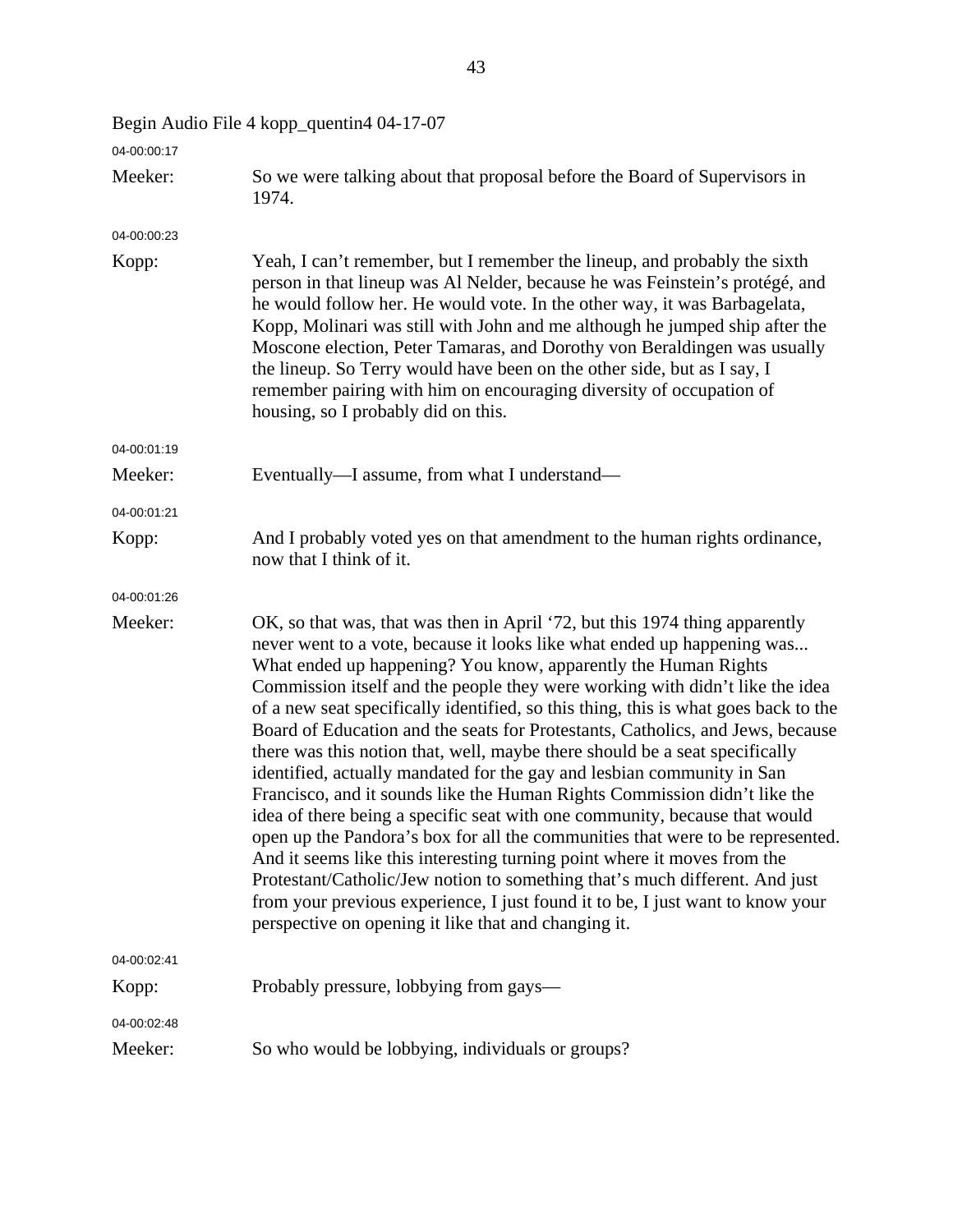| 04-00:02:51 |                                                                                                                                                                                                                                                                                                                                                                                                                                                                                           |
|-------------|-------------------------------------------------------------------------------------------------------------------------------------------------------------------------------------------------------------------------------------------------------------------------------------------------------------------------------------------------------------------------------------------------------------------------------------------------------------------------------------------|
| Kopp:       | Individuals, people I'd become friends with or at least acquaintances who I'd<br>see around City Hall-                                                                                                                                                                                                                                                                                                                                                                                    |
| 04-00:03:02 |                                                                                                                                                                                                                                                                                                                                                                                                                                                                                           |
| Meeker:     | Do you remember any of those people?                                                                                                                                                                                                                                                                                                                                                                                                                                                      |
| 04-00:03:04 |                                                                                                                                                                                                                                                                                                                                                                                                                                                                                           |
| Kopp:       | Gosh, I don't now. I remember there's a fellow who had a shoe store on<br>Market, Larry, and I can't remember his name. I don't see him in town now.<br>So that group has become more strident than it was.                                                                                                                                                                                                                                                                               |
| 04-00:03:23 |                                                                                                                                                                                                                                                                                                                                                                                                                                                                                           |
| Meeker:     | Meaning?                                                                                                                                                                                                                                                                                                                                                                                                                                                                                  |
| 04-00:03:24 |                                                                                                                                                                                                                                                                                                                                                                                                                                                                                           |
| Kopp:       | Well, there are more, and they occupy positions in power throughout San<br>Francisco government. In fact, people argue, and you could argue, that they<br>control power. But these were earnest people, they were active either in SIR<br>I met Harvey Milk, for example, in I think 1975. Yeah, I did, 'cause he ran for<br>Supervisor and I'd see him on the stump. And I just can't remember the<br>names now.                                                                         |
| 04-00:04:09 |                                                                                                                                                                                                                                                                                                                                                                                                                                                                                           |
| Meeker:     | OK, well I actually found your discussion of Harvey Milk to be interesting in<br>the previous interview, because the way that he's usually written about in<br>literature is more in a heroic sense, right? But you didn't talk about him either<br>as a hero or a villain, but merely as a politician.                                                                                                                                                                                   |
| 04-00:04:28 |                                                                                                                                                                                                                                                                                                                                                                                                                                                                                           |
| Kopp:       | Oh, he was. He was as good a finagler as you could imagine, and he would<br>devote full time to finagling. I don't know what the camera shop brought in,<br>although that's become legendary, but he was some finagler! And in '75, he'd<br>get up and make speeches, and he'd say something that wasn't right! And I<br>can remember at least once in the Mission pulling him aside. I'd say, "Look,<br>that's not correct! Here's what is correct!"                                     |
| 04-00:05:09 |                                                                                                                                                                                                                                                                                                                                                                                                                                                                                           |
| Meeker:     | Do you remember what that was about?                                                                                                                                                                                                                                                                                                                                                                                                                                                      |
| 04-00:05:10 |                                                                                                                                                                                                                                                                                                                                                                                                                                                                                           |
| Kopp:       | I don't remember the issue or the problem. I knew he's no threat to me as a<br>candidate, he's not going to come close to finishing number one, but he was a<br>good schmoozer, he's a schmoozer. When I think, now I think of what I did in<br>'76 for him, and then I'll bring us up to '77 with him, if that's at all<br>interesting. So he ran in '75, and he wasn't at the tail end. He probably<br>finished around tenth, eleventh. Well, there were six seats up that year, and it |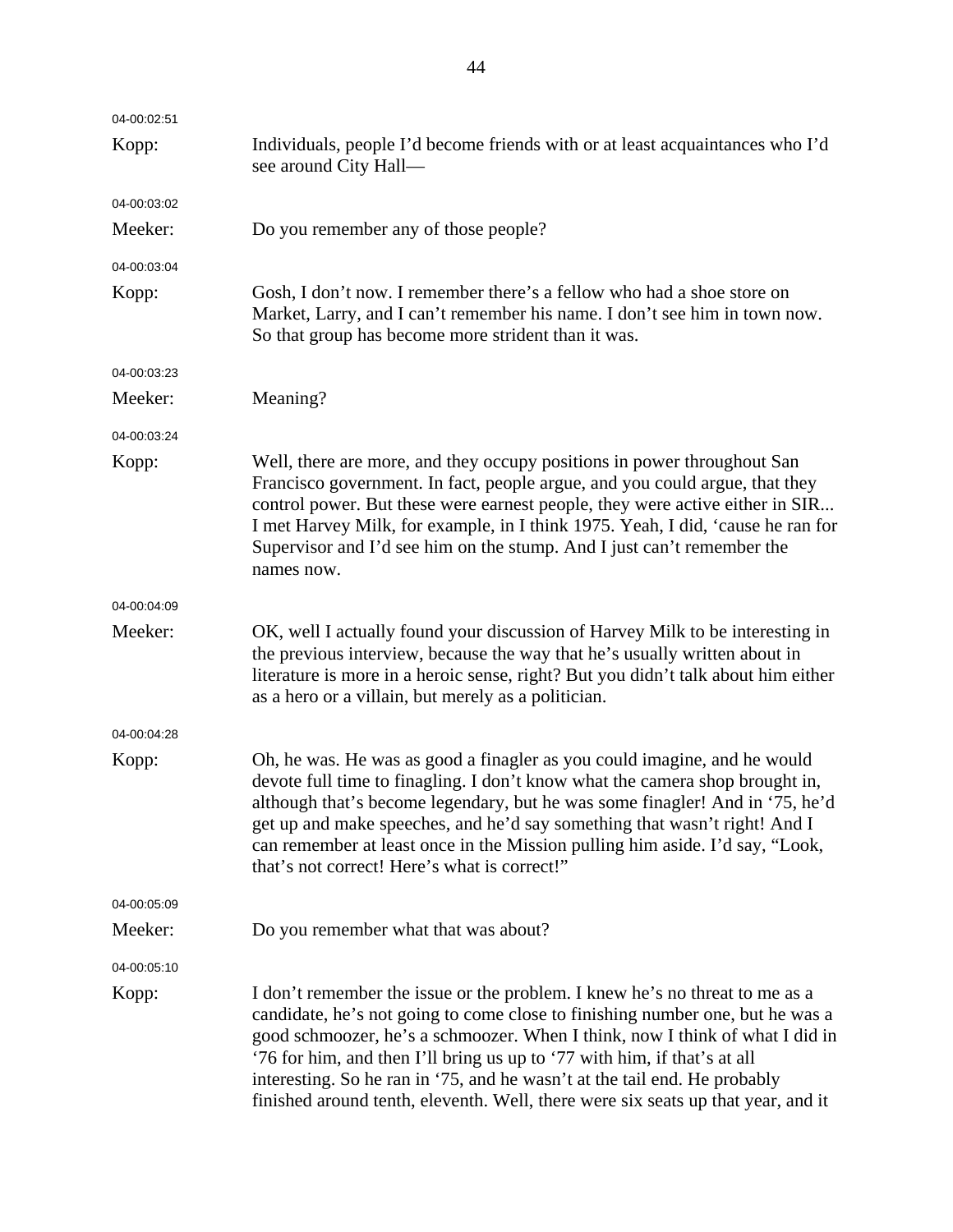went me first, Molinari second, Mendelsohn, I think Ron finished fourth, and either—

04-00:06:00

- 04-00:06:01
- 

| Kopp:       | '75. Either Terry or Bob Gonzalez finished fifth and sixth, respectively. I<br>think Terry finished sixth. Terry did very badly in that election, and Gonzalez<br>had surprised everybody finishing third in '71. I finished sixth in '71, and<br>Terry was fourth, but Bobby really surprised people—and then he was so<br>cocky! And so Alioto got him to run against Phil in the Democratic Primary in<br>June of '72, and he got blown out! And then Burton tried literally to put him<br>out of action! Everything, his law practice, anything he could! He couldn't do<br>much, and he's in Washington. Oh, God! Had the guts to run against him!<br>Milton Marks did that years later, too. The Republicans wanted me to run<br>against Burton. That was when Reagan was President with Ed Rollins, Ed<br>Rollins made that pitch to me. But so Harvey finished whatever, eleventh,<br>tenth, and then so he started coming around committee hearings. Well then,<br>oh, George Moscone was elected, so now it's going to be a liberal sweep,<br>radical sweep, and he appoints Harvey to the Board of Permit Appeals, which<br>was a strong- |
|-------------|------------------------------------------------------------------------------------------------------------------------------------------------------------------------------------------------------------------------------------------------------------------------------------------------------------------------------------------------------------------------------------------------------------------------------------------------------------------------------------------------------------------------------------------------------------------------------------------------------------------------------------------------------------------------------------------------------------------------------------------------------------------------------------------------------------------------------------------------------------------------------------------------------------------------------------------------------------------------------------------------------------------------------------------------------------------------------------------------------------------------------------------------------|
| 04-00:07:37 |                                                                                                                                                                                                                                                                                                                                                                                                                                                                                                                                                                                                                                                                                                                                                                                                                                                                                                                                                                                                                                                                                                                                                      |
| Meeker:     | That's a choice appointment? OK. That's a choice appointment?                                                                                                                                                                                                                                                                                                                                                                                                                                                                                                                                                                                                                                                                                                                                                                                                                                                                                                                                                                                                                                                                                        |
| 04-00:07:38 |                                                                                                                                                                                                                                                                                                                                                                                                                                                                                                                                                                                                                                                                                                                                                                                                                                                                                                                                                                                                                                                                                                                                                      |
| Kopp:       | Yeah, that's a strong Commission, 'cause you hear appeals from everything,<br>building permits, this, that, the other. So then '76, George is out of the Senate,<br>oh, so John Foran's going to run for the Senate. And the Burtons really had<br>nobody for that election, because it picked up a part of San Mateo County<br>already by 1970 in that reapportionment, and I remember there were a couple<br>of people. Bill Schumacher was on the Daily City Council, I think he ran. But<br>Foran then vacates his Assembly seat, and Harvey Milk will run for that<br>Assembly seat, and Art Agnos. They must have all cut a deal, George and Leo<br>McCarthy, they must have cut a deal. OK, John moves to the Senate, and<br>that's what they did, sure, because Agnos was McCarthy's Chief of Staff.<br>That's what they did, and then Agnos.                                                                                                                                                                                                                                                                                                |
| 04-00:08:52 |                                                                                                                                                                                                                                                                                                                                                                                                                                                                                                                                                                                                                                                                                                                                                                                                                                                                                                                                                                                                                                                                                                                                                      |
| Meeker:     | So wait, spell that out for me. What was the deal you think that happened?                                                                                                                                                                                                                                                                                                                                                                                                                                                                                                                                                                                                                                                                                                                                                                                                                                                                                                                                                                                                                                                                           |
| 04-00:08:55 |                                                                                                                                                                                                                                                                                                                                                                                                                                                                                                                                                                                                                                                                                                                                                                                                                                                                                                                                                                                                                                                                                                                                                      |
| Kopp:       | Well the deal is this: George is elected Mayor, he vacates the Senate seat.                                                                                                                                                                                                                                                                                                                                                                                                                                                                                                                                                                                                                                                                                                                                                                                                                                                                                                                                                                                                                                                                          |

Foran was in the Assembly. His Assembly district, or where he lived, who the

reapportionment, already run by Phil Burton. Maybe Jesse Unruh had a piece

hell knows how the reapportion in '70 had been, it was a distorted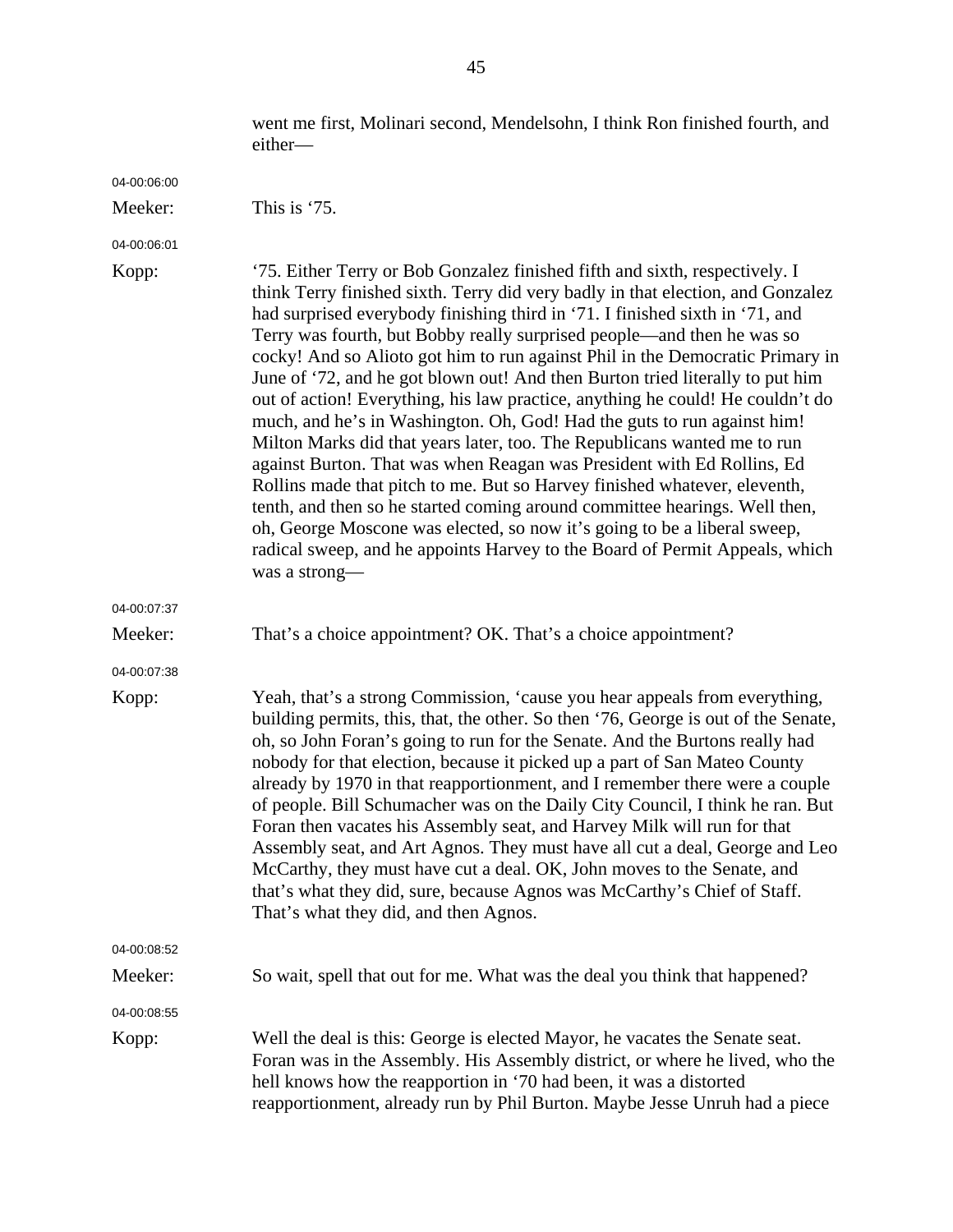|             | of it, too. And Foran vacates the Assembly seat, and then Agnos moves into<br>the Assembly. Well, Harvey Milk wants to run for the Assembly and says so,<br>and George Moscone announces publicly that if he runs for the Assembly, he<br>will be taken off the Board of Permit Appeals. There's a nuance, there were<br>about six commissions under the old charter, the existing charter, which were<br>at will commissions, so that included the Police Commission, it certainly<br>included the Board of Permit Appeals. I've forgotten what the other ones<br>were. So you could yank 'em, not a fixed term. The term was four years, fixed<br>term—a term, not a fixed term, a term, but you could be yanked at will. So he<br>said, he threatened to yank him. I made a public statement that it's outrageous<br>the Mayor would do this, et cetera, although I don't know what policy<br>position, but the policy position was that it would be a policy conflict to have<br>somebody running for office while sitting on this commission. So then he<br>does file his candidacy for the Assembly, and I promptly, or Moscone<br>promptly fires him, and I promptly endorse him against Agnos and helped<br>him.                                                                                                                                                                                                                                                                        |
|-------------|-------------------------------------------------------------------------------------------------------------------------------------------------------------------------------------------------------------------------------------------------------------------------------------------------------------------------------------------------------------------------------------------------------------------------------------------------------------------------------------------------------------------------------------------------------------------------------------------------------------------------------------------------------------------------------------------------------------------------------------------------------------------------------------------------------------------------------------------------------------------------------------------------------------------------------------------------------------------------------------------------------------------------------------------------------------------------------------------------------------------------------------------------------------------------------------------------------------------------------------------------------------------------------------------------------------------------------------------------------------------------------------------------------------------------------------------------------------------------------------------------|
| 04-00:11:01 |                                                                                                                                                                                                                                                                                                                                                                                                                                                                                                                                                                                                                                                                                                                                                                                                                                                                                                                                                                                                                                                                                                                                                                                                                                                                                                                                                                                                                                                                                                 |
| Meeker:     | Then what was the politics, if you will, behind your endorsement of him? I<br>assume that he came to you?                                                                                                                                                                                                                                                                                                                                                                                                                                                                                                                                                                                                                                                                                                                                                                                                                                                                                                                                                                                                                                                                                                                                                                                                                                                                                                                                                                                       |
| 04-00:11:06 |                                                                                                                                                                                                                                                                                                                                                                                                                                                                                                                                                                                                                                                                                                                                                                                                                                                                                                                                                                                                                                                                                                                                                                                                                                                                                                                                                                                                                                                                                                 |
| Kopp:       | It was 50% indignation over treating the guy that way, and maybe another<br>50% with Leo, because Leo and I were estranged, and that began in his '65<br>campaign when he lost to Moscone. I lost enthusiasm for that campaign<br>because of Leo's personality, and he never tried to help me politically. When I<br>ran in '71, for example, George was by then associated with the Hanson<br>Bridget Law Office, and I went to see George. You try to get everyone's<br>endorsement, and George was friendly, and George had carried a bill to help<br>my father, and I knew George as a young lawyer and he was always a good<br>guy to be with, North Beach or elsewhere. So here was a deal which Leo had<br>arranged, obviously, with George and the Burtons. So 50% of my<br>endorsement was attributable to not part of either. I'm not part of<br>Burton/Moscone/Brown, I'm not part of Leo [McCarthy] or John Foran, for<br>that matter, and in later years all of that was mended. In the last ten years of<br>his life, or the last eight years, Leo used to convene every three, four months.<br>He'd make every call personally to about 11 or 12 of us who went back to<br>1958, 9, and '60. Foran's supposed to take over the responsibility now that<br>Leo died last month. But in any event, I endorsed him. He came close; I was<br>with him election night, for example. He came close to prevailing. So now he<br>runs, they get this district election, '76 in the fall. |
| 04-00:13:28 |                                                                                                                                                                                                                                                                                                                                                                                                                                                                                                                                                                                                                                                                                                                                                                                                                                                                                                                                                                                                                                                                                                                                                                                                                                                                                                                                                                                                                                                                                                 |
| Meeker:     | Can we hold, pause there for a second? And, you know, the 50% sort of contra<br>Moscone's actions and the 50% attributable to long-term—                                                                                                                                                                                                                                                                                                                                                                                                                                                                                                                                                                                                                                                                                                                                                                                                                                                                                                                                                                                                                                                                                                                                                                                                                                                                                                                                                        |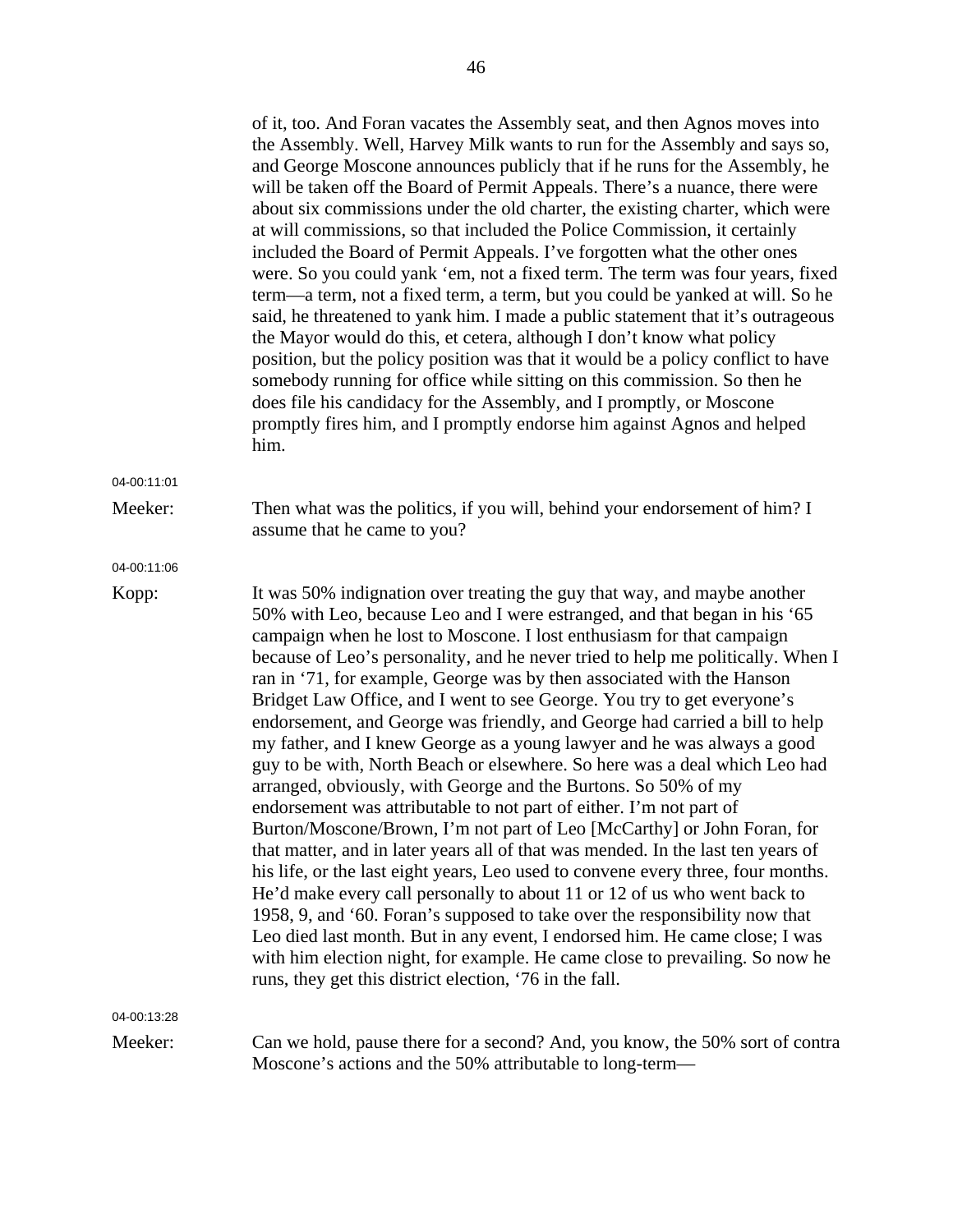| 04-00:13:40 |                                                                                                                                                                                                                                                                                                                                                                                                                                                                                                                                                                    |
|-------------|--------------------------------------------------------------------------------------------------------------------------------------------------------------------------------------------------------------------------------------------------------------------------------------------------------------------------------------------------------------------------------------------------------------------------------------------------------------------------------------------------------------------------------------------------------------------|
| Kopp:       | Yeah, the machine, it was a collective machine to me.                                                                                                                                                                                                                                                                                                                                                                                                                                                                                                              |
| 04-00:13:43 |                                                                                                                                                                                                                                                                                                                                                                                                                                                                                                                                                                    |
| Meeker:     | Well then, there's, you know, there's push and pull factors in everything, and<br>it seems like might there also have been a motivation that perhaps Milk<br>represented a new voting constituency in San Francisco, and perhaps—                                                                                                                                                                                                                                                                                                                                  |
| 04-00:13:56 |                                                                                                                                                                                                                                                                                                                                                                                                                                                                                                                                                                    |
| Kopp:       | There might have been, but I don't remember. I remember Leo and I being on<br>the outs. I'd had experience with Agnos. Now I remember him, and Richie<br>Ross, who humiliated me out in the Bayview one night in 1975, and I was<br>carrying water for Feinstein who was President of the Board, and I was<br>chairman of the Health Committee. It was the sewers service project. I<br>remembered Agnos pretty good, and to this day I don't know why Leo ever<br>embraced him, as a friend of mine observes a great mistake in judgment, but<br>that's the case. |
| 04-00:14:45 |                                                                                                                                                                                                                                                                                                                                                                                                                                                                                                                                                                    |
| Meeker:     | So with supporting Milk, it was more the adage of the enemy of your enemy is<br>your friend sort of thing.                                                                                                                                                                                                                                                                                                                                                                                                                                                         |
| 04-00:14:53 |                                                                                                                                                                                                                                                                                                                                                                                                                                                                                                                                                                    |
| Kopp:       | Yeah, and then half of it was the principle. He shouldn't have been fired. So<br>now we get to '77, and district elections, fall of '76 we didn't pay enough<br>attention to that district election initiative, we being Barbagelata, Feinstein,<br>me, Molinari, so it passed. '77—                                                                                                                                                                                                                                                                               |
| 04-00:15:22 |                                                                                                                                                                                                                                                                                                                                                                                                                                                                                                                                                                    |
| Meeker:     | Well, it had been on the ballot before and been defeated, yes?                                                                                                                                                                                                                                                                                                                                                                                                                                                                                                     |
| 04-00:15:24 |                                                                                                                                                                                                                                                                                                                                                                                                                                                                                                                                                                    |
| Kopp:       | Yeah, in '72 it had been on the ballot. In fact, there were two or-in '72 in<br>November, there were three different versions. Voters rejected 'em all. Ron<br>played a part in at least one of 'em, and so did John and I. Now it comes back<br>to me. We supported district elections in '72.                                                                                                                                                                                                                                                                    |
| 04-00:15:44 |                                                                                                                                                                                                                                                                                                                                                                                                                                                                                                                                                                    |
| Meeker:     | Huh, why?                                                                                                                                                                                                                                                                                                                                                                                                                                                                                                                                                          |
| 04-00:15:47 |                                                                                                                                                                                                                                                                                                                                                                                                                                                                                                                                                                    |
| Kopp:       | To be contrarians, I think. We had some theory. The Bay Guardian loved this,<br>they thought we were the only honest people on the Board, which we were!<br>Anyway (laughter), or mostly intellectually honest. Yeah, we supported that in<br>November '72.                                                                                                                                                                                                                                                                                                        |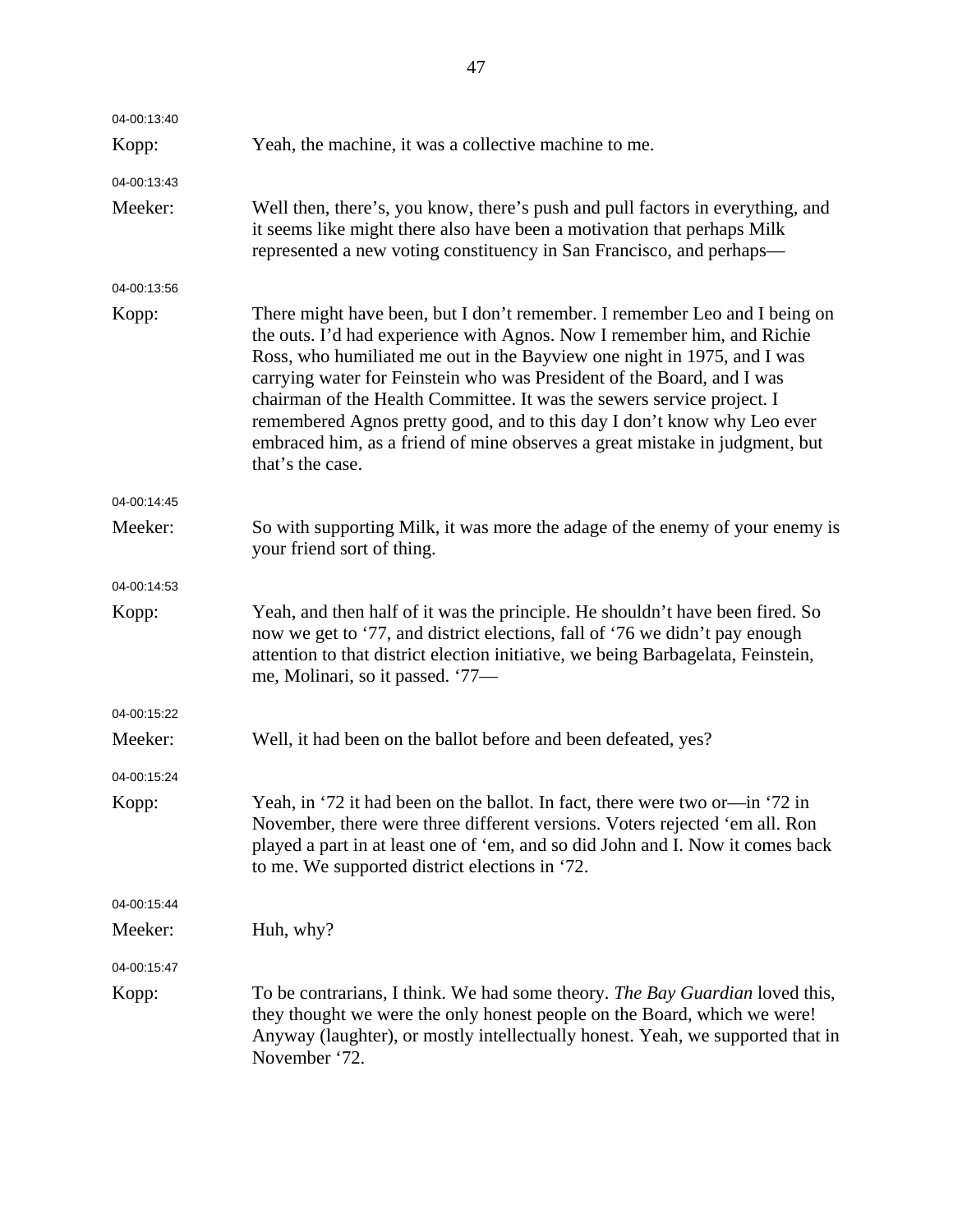| 04-00:16:07 |                                                                                                                                                                                                                                                                                                                                                                                                                                                                                                                                                                                                           |
|-------------|-----------------------------------------------------------------------------------------------------------------------------------------------------------------------------------------------------------------------------------------------------------------------------------------------------------------------------------------------------------------------------------------------------------------------------------------------------------------------------------------------------------------------------------------------------------------------------------------------------------|
| Meeker:     | But you were opposed to it in '76.                                                                                                                                                                                                                                                                                                                                                                                                                                                                                                                                                                        |
| 04-00:16:08 |                                                                                                                                                                                                                                                                                                                                                                                                                                                                                                                                                                                                           |
| Kopp:       | Yeah.                                                                                                                                                                                                                                                                                                                                                                                                                                                                                                                                                                                                     |
| 04-00:16:09 |                                                                                                                                                                                                                                                                                                                                                                                                                                                                                                                                                                                                           |
| Meeker:     | Why?                                                                                                                                                                                                                                                                                                                                                                                                                                                                                                                                                                                                      |
| 04-00:16:11 |                                                                                                                                                                                                                                                                                                                                                                                                                                                                                                                                                                                                           |
| Kopp:       | Because we knew who was behind it, and who would come with it.                                                                                                                                                                                                                                                                                                                                                                                                                                                                                                                                            |
| 04-00:16:16 |                                                                                                                                                                                                                                                                                                                                                                                                                                                                                                                                                                                                           |
| Meeker:     | And who was that?                                                                                                                                                                                                                                                                                                                                                                                                                                                                                                                                                                                         |
| 04-00:16:17 |                                                                                                                                                                                                                                                                                                                                                                                                                                                                                                                                                                                                           |
| Kopp:       | That Community Congress, Calvin Welch, Nancy Walker. I can't remember<br>all the names. Jeez, I'll come back to them.                                                                                                                                                                                                                                                                                                                                                                                                                                                                                     |
| 04-00:16:31 |                                                                                                                                                                                                                                                                                                                                                                                                                                                                                                                                                                                                           |
| Meeker:     | What was the Community Congress? I—                                                                                                                                                                                                                                                                                                                                                                                                                                                                                                                                                                       |
| 04-00:16:32 |                                                                                                                                                                                                                                                                                                                                                                                                                                                                                                                                                                                                           |
| Kopp:       | Well, you got to look that up in history. They began meeting around I think<br>'72. Take a look at the Bay Guardian's old files, they covered them. And they<br>were, oh, they came out of that Alvin Duskin movement, anti-downtown<br>development, and this and that. Sue Hester was in it. I think Arnold Townsend<br>was; he's a minister now and has been for a number of years. There was<br>another guy, tall African American was part of it. I think Harvey was part of<br>it. So we knew what it meant, you were going to get radicals on the Board of<br>Supervisors, and we did! We sure did! |
| 04-00:17:29 |                                                                                                                                                                                                                                                                                                                                                                                                                                                                                                                                                                                                           |
| Meeker:     | Then when he ran in '77, did you endorse him?                                                                                                                                                                                                                                                                                                                                                                                                                                                                                                                                                             |
| 04-00:17:34 |                                                                                                                                                                                                                                                                                                                                                                                                                                                                                                                                                                                                           |
| Kopp:       | No, because I The only Supervisor I ever endorsed was Barbagelata in '73<br>against Feinstein, 'cause John had broken the tradition of no endorsement.                                                                                                                                                                                                                                                                                                                                                                                                                                                    |
| 04-00:17:48 |                                                                                                                                                                                                                                                                                                                                                                                                                                                                                                                                                                                                           |
| Meeker:     | And he must have run again in '77. Everyone had to, right?                                                                                                                                                                                                                                                                                                                                                                                                                                                                                                                                                |
| 04-00:17:53 |                                                                                                                                                                                                                                                                                                                                                                                                                                                                                                                                                                                                           |
| Kopp:       | Yeah, I ran, and I was unopposed, so that's another story. And so I got about<br>21, 22,000 votes, which was the highest. Everyone else had opponents,<br>including Feinstein, which leads to another story, and she got about 10,000.<br>Dan White got 5,000, and Harvey probably didn't get much more, because                                                                                                                                                                                                                                                                                          |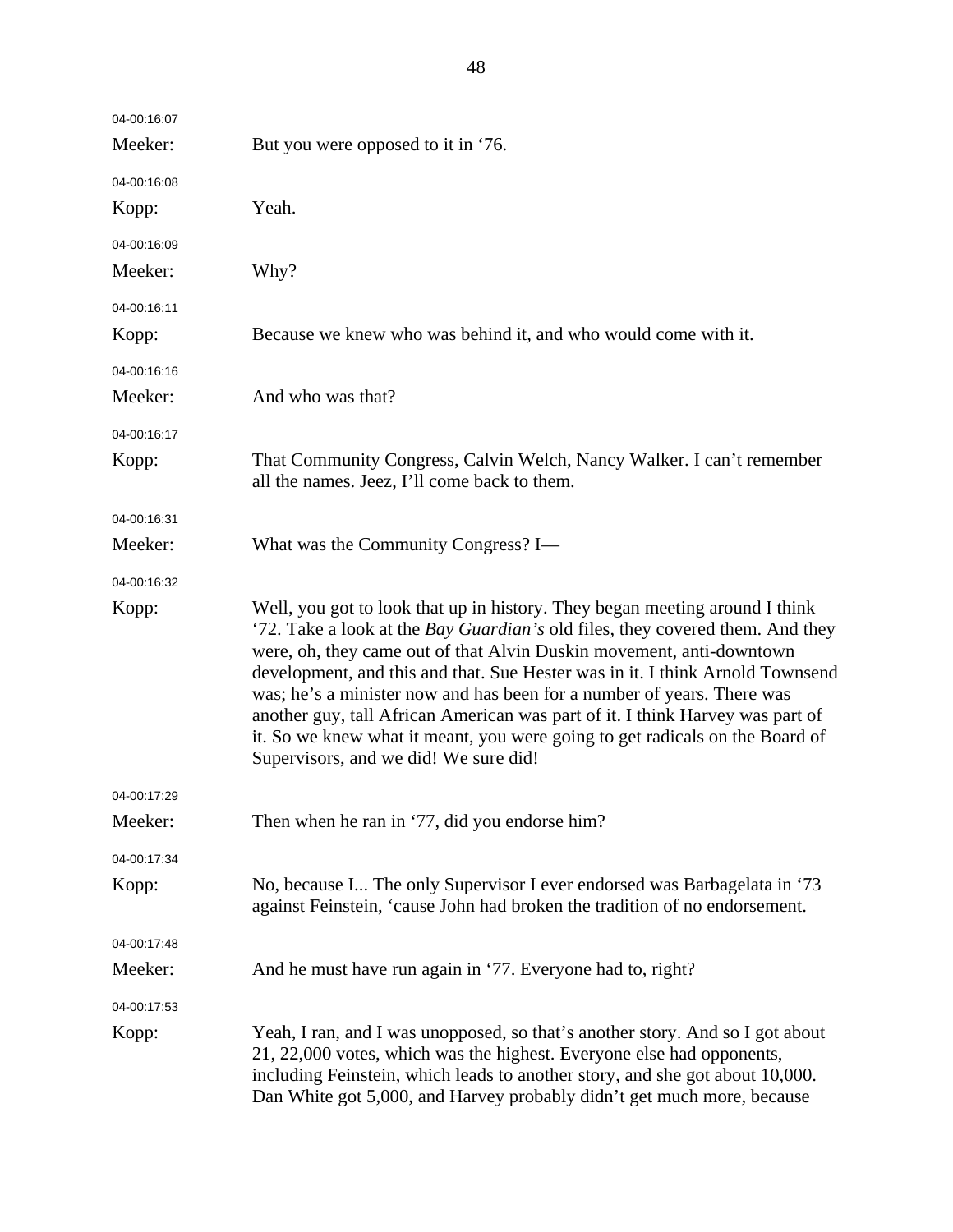|             | there were about five candidates there. Terrence Hallinan ran, Bob St. Clair<br>ran. I've forgotten who else. Oh, there was a lawyer, a gay lawyer. What was<br>his name? Rick something.                                                                                                                                                                                                                                                                                                                                                                                                                                                                                                                                                                                                                                                                                                                                                                                                                                                                                                                                                                                                                                                                                                                                                                                                                                                                                                                                                                                                                        |
|-------------|------------------------------------------------------------------------------------------------------------------------------------------------------------------------------------------------------------------------------------------------------------------------------------------------------------------------------------------------------------------------------------------------------------------------------------------------------------------------------------------------------------------------------------------------------------------------------------------------------------------------------------------------------------------------------------------------------------------------------------------------------------------------------------------------------------------------------------------------------------------------------------------------------------------------------------------------------------------------------------------------------------------------------------------------------------------------------------------------------------------------------------------------------------------------------------------------------------------------------------------------------------------------------------------------------------------------------------------------------------------------------------------------------------------------------------------------------------------------------------------------------------------------------------------------------------------------------------------------------------------|
| 04-00:18:31 |                                                                                                                                                                                                                                                                                                                                                                                                                                                                                                                                                                                                                                                                                                                                                                                                                                                                                                                                                                                                                                                                                                                                                                                                                                                                                                                                                                                                                                                                                                                                                                                                                  |
| Meeker:     | Stokes?                                                                                                                                                                                                                                                                                                                                                                                                                                                                                                                                                                                                                                                                                                                                                                                                                                                                                                                                                                                                                                                                                                                                                                                                                                                                                                                                                                                                                                                                                                                                                                                                          |
| 04-00:18:32 |                                                                                                                                                                                                                                                                                                                                                                                                                                                                                                                                                                                                                                                                                                                                                                                                                                                                                                                                                                                                                                                                                                                                                                                                                                                                                                                                                                                                                                                                                                                                                                                                                  |
| Kopp:       | Stokes.                                                                                                                                                                                                                                                                                                                                                                                                                                                                                                                                                                                                                                                                                                                                                                                                                                                                                                                                                                                                                                                                                                                                                                                                                                                                                                                                                                                                                                                                                                                                                                                                          |
| 04-00:18:32 |                                                                                                                                                                                                                                                                                                                                                                                                                                                                                                                                                                                                                                                                                                                                                                                                                                                                                                                                                                                                                                                                                                                                                                                                                                                                                                                                                                                                                                                                                                                                                                                                                  |
| Meeker:     | He ran, too?                                                                                                                                                                                                                                                                                                                                                                                                                                                                                                                                                                                                                                                                                                                                                                                                                                                                                                                                                                                                                                                                                                                                                                                                                                                                                                                                                                                                                                                                                                                                                                                                     |
| 04-00:18:33 |                                                                                                                                                                                                                                                                                                                                                                                                                                                                                                                                                                                                                                                                                                                                                                                                                                                                                                                                                                                                                                                                                                                                                                                                                                                                                                                                                                                                                                                                                                                                                                                                                  |
| Kopp:       | Yeah, he ran. So two nights after the election, we were up on Grant and North<br>Beach. Rena—oh Lord, I'll think of her name, whatever her La Pantera was<br>the restaurant, and they had kind of a street closing. Anyway, I got sick, and I<br>wound up with an appendicitis, and I was in the hospital and it got infected,<br>and I was in the hospital almost two weeks. And that's when Feinstein put<br>together, started putting together the votes to be President, even though I'm<br>supposed to be President on the Board. But let's forget that for a minute. She<br>would bug me to come up and visit me, and I didn't want to listen to her. But<br>Harvey came up to the hospital, and I let him, and he was already wheeling<br>and dealing about the President this and that, and who was going to be<br>President. To shorten the story, John Barbagelata had a idea that I cut a deal<br>with her, and he would play on her emotions by saying she'd been rejected by<br>her party twice, '71, '75. You don't think the Burtons were going to let her be<br>Mayor, do you? And she had tried in '76 to get a job under Carter. I'd written<br>a three page letter for her. I wonder where that letter is, it must be in the<br>National Archives. Oh, God! (laughter) She was bereft of any political future,<br>so John would play on her emotion if she'd endorse me for Mayor against<br>Moscone, and I'd let her be President of the Board. While I was in the<br>hospital, and then home another two weeks recuperating, she got this Dan<br>White, if you can believe it, she got him. |
| 04-00:21:00 |                                                                                                                                                                                                                                                                                                                                                                                                                                                                                                                                                                                                                                                                                                                                                                                                                                                                                                                                                                                                                                                                                                                                                                                                                                                                                                                                                                                                                                                                                                                                                                                                                  |
| Meeker:     | How so? What do you mean by that?                                                                                                                                                                                                                                                                                                                                                                                                                                                                                                                                                                                                                                                                                                                                                                                                                                                                                                                                                                                                                                                                                                                                                                                                                                                                                                                                                                                                                                                                                                                                                                                |
| 04-00:21:01 |                                                                                                                                                                                                                                                                                                                                                                                                                                                                                                                                                                                                                                                                                                                                                                                                                                                                                                                                                                                                                                                                                                                                                                                                                                                                                                                                                                                                                                                                                                                                                                                                                  |
| Kopp:       | She got his support. She lined up his vote.                                                                                                                                                                                                                                                                                                                                                                                                                                                                                                                                                                                                                                                                                                                                                                                                                                                                                                                                                                                                                                                                                                                                                                                                                                                                                                                                                                                                                                                                                                                                                                      |
| 04-00:21:04 |                                                                                                                                                                                                                                                                                                                                                                                                                                                                                                                                                                                                                                                                                                                                                                                                                                                                                                                                                                                                                                                                                                                                                                                                                                                                                                                                                                                                                                                                                                                                                                                                                  |
| Meeker:     | To be President.                                                                                                                                                                                                                                                                                                                                                                                                                                                                                                                                                                                                                                                                                                                                                                                                                                                                                                                                                                                                                                                                                                                                                                                                                                                                                                                                                                                                                                                                                                                                                                                                 |
| 04-00:21:05 |                                                                                                                                                                                                                                                                                                                                                                                                                                                                                                                                                                                                                                                                                                                                                                                                                                                                                                                                                                                                                                                                                                                                                                                                                                                                                                                                                                                                                                                                                                                                                                                                                  |
| Kopp:       | So then John gets this meeting after I could get around, with Nelder, Francois,<br>John, her, and me, and the deal is that she promises to endorse me, and I                                                                                                                                                                                                                                                                                                                                                                                                                                                                                                                                                                                                                                                                                                                                                                                                                                                                                                                                                                                                                                                                                                                                                                                                                                                                                                                                                                                                                                                     |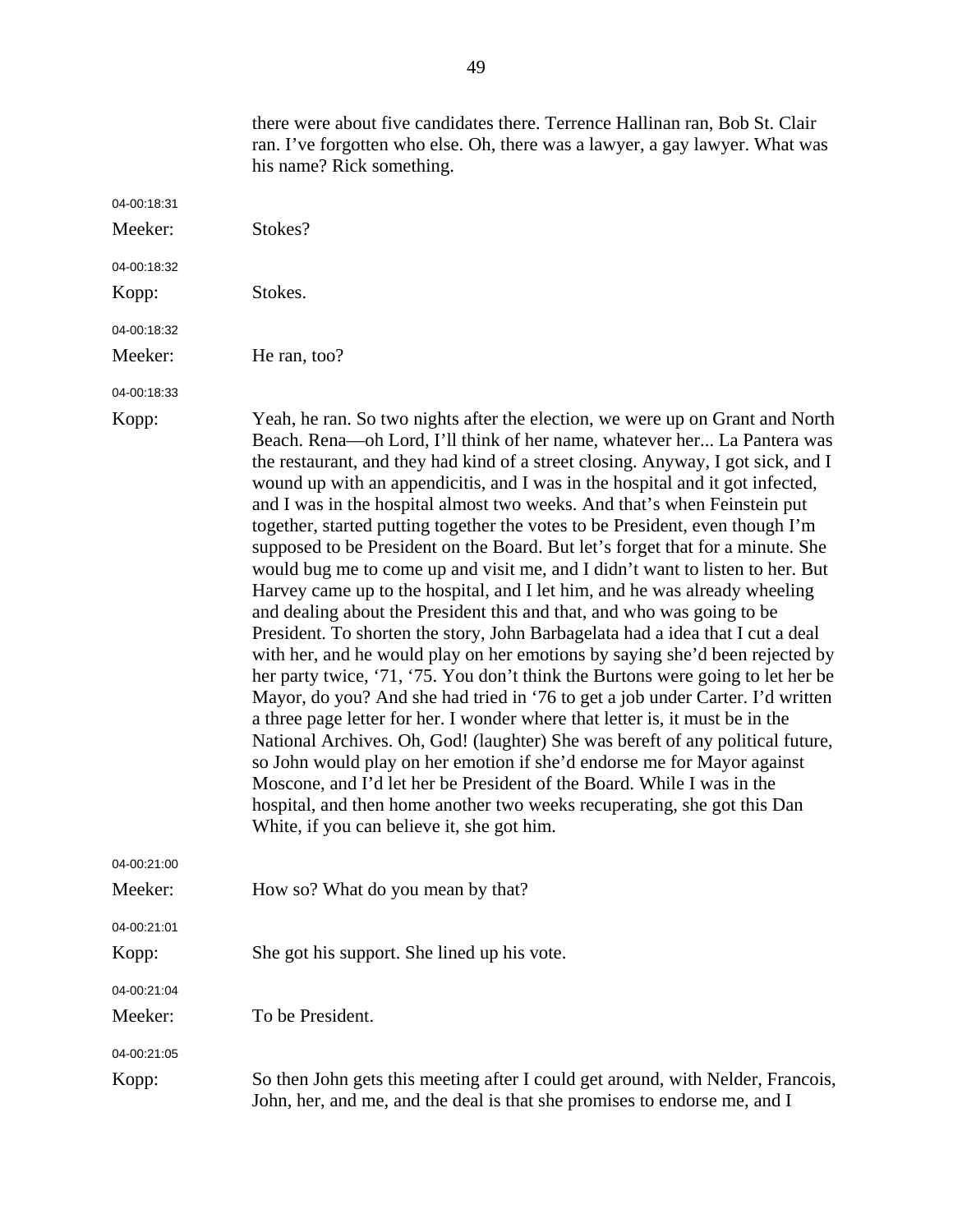|             | promise to support her to be President, which probably means bringing Lee<br>Dolson, Ron Pelosi, and Bob Gonzalez. She'd already pretty much had<br>Molinari, but she wouldn't have, because if I hadn't done that, I would be the<br>top vote getter, and you work the press to make sure nobody strayed. The<br>lefties wouldn't vote for me, meaning Ella Hill Hutch, Harvey Milk, Gordon<br>$Lau$ —                                                                                                                                                                                                                                                                                                                                                                                                                                                                                                                                                                                                                                                                                                                                                                                                                                                                                                                                                                                                                                                                                                                                                                                                                                                                                              |
|-------------|------------------------------------------------------------------------------------------------------------------------------------------------------------------------------------------------------------------------------------------------------------------------------------------------------------------------------------------------------------------------------------------------------------------------------------------------------------------------------------------------------------------------------------------------------------------------------------------------------------------------------------------------------------------------------------------------------------------------------------------------------------------------------------------------------------------------------------------------------------------------------------------------------------------------------------------------------------------------------------------------------------------------------------------------------------------------------------------------------------------------------------------------------------------------------------------------------------------------------------------------------------------------------------------------------------------------------------------------------------------------------------------------------------------------------------------------------------------------------------------------------------------------------------------------------------------------------------------------------------------------------------------------------------------------------------------------------|
| 04-00:22:06 |                                                                                                                                                                                                                                                                                                                                                                                                                                                                                                                                                                                                                                                                                                                                                                                                                                                                                                                                                                                                                                                                                                                                                                                                                                                                                                                                                                                                                                                                                                                                                                                                                                                                                                      |
| Meeker:     | Carol Silver.                                                                                                                                                                                                                                                                                                                                                                                                                                                                                                                                                                                                                                                                                                                                                                                                                                                                                                                                                                                                                                                                                                                                                                                                                                                                                                                                                                                                                                                                                                                                                                                                                                                                                        |
| 04-00:22:08 |                                                                                                                                                                                                                                                                                                                                                                                                                                                                                                                                                                                                                                                                                                                                                                                                                                                                                                                                                                                                                                                                                                                                                                                                                                                                                                                                                                                                                                                                                                                                                                                                                                                                                                      |
| Kopp:       | Huh?                                                                                                                                                                                                                                                                                                                                                                                                                                                                                                                                                                                                                                                                                                                                                                                                                                                                                                                                                                                                                                                                                                                                                                                                                                                                                                                                                                                                                                                                                                                                                                                                                                                                                                 |
| 04-00:22:09 |                                                                                                                                                                                                                                                                                                                                                                                                                                                                                                                                                                                                                                                                                                                                                                                                                                                                                                                                                                                                                                                                                                                                                                                                                                                                                                                                                                                                                                                                                                                                                                                                                                                                                                      |
| Meeker:     | Carol Silver?                                                                                                                                                                                                                                                                                                                                                                                                                                                                                                                                                                                                                                                                                                                                                                                                                                                                                                                                                                                                                                                                                                                                                                                                                                                                                                                                                                                                                                                                                                                                                                                                                                                                                        |
| 04-00:22:10 |                                                                                                                                                                                                                                                                                                                                                                                                                                                                                                                                                                                                                                                                                                                                                                                                                                                                                                                                                                                                                                                                                                                                                                                                                                                                                                                                                                                                                                                                                                                                                                                                                                                                                                      |
| Kopp:       | Carol Ruth Silver. But the others would. Those who came from the old Board<br>would all vote for me, and Lee Dolson would, and White would, too.                                                                                                                                                                                                                                                                                                                                                                                                                                                                                                                                                                                                                                                                                                                                                                                                                                                                                                                                                                                                                                                                                                                                                                                                                                                                                                                                                                                                                                                                                                                                                     |
| 04-00:22:20 |                                                                                                                                                                                                                                                                                                                                                                                                                                                                                                                                                                                                                                                                                                                                                                                                                                                                                                                                                                                                                                                                                                                                                                                                                                                                                                                                                                                                                                                                                                                                                                                                                                                                                                      |
| Meeker:     | What, then, happened between '76 and '77, when you were endorsing Milk,<br>and then '77 when he wouldn't vote for you for President, even though you<br>were the top vote getter?                                                                                                                                                                                                                                                                                                                                                                                                                                                                                                                                                                                                                                                                                                                                                                                                                                                                                                                                                                                                                                                                                                                                                                                                                                                                                                                                                                                                                                                                                                                    |
| 04-00:22:30 |                                                                                                                                                                                                                                                                                                                                                                                                                                                                                                                                                                                                                                                                                                                                                                                                                                                                                                                                                                                                                                                                                                                                                                                                                                                                                                                                                                                                                                                                                                                                                                                                                                                                                                      |
| Kopp:       | Well, nothing as such happened. Harvey was an operator, and I was in my<br>own—wait a minute, I did endorse, I remember I endorsed White. No, I did.<br>This is the worst thing a politician—I endorsed two candidates in whatever<br>that district was, the [Portola?], 'cause I remember one was a Palestinian,<br>Waddie Ayoob, who I knew from hanging around the old deli out there<br>(Armanino's), it'll come back to me, just hanging around San Bruno Avenue.<br>So I vote, endorse two or maybe three. There was a woman who I liked who<br>had been around City Hall. And I think I may have endorsed two in another<br>district. But I didn't endorse in his race, because Bob St. Clair by then was a<br>friend of mine. There was a woman, I'm trying to think of her name, who was<br>nice. She was married to a City gardener by the name of Bob Killian. Or no,<br>she wasn't married to him, he was a supporter. She later ran for Treasurer.<br>Clint Reilly put her up to it, and she put herself in hock with the mortgage—<br>thank you, Clint-and lost, got blown out! (laughter) So I endorsed maybe in<br>two, three districts. Probably endorsed Lee, and maybe Ron, who narrowly<br>beat John Bardis. Anyway, whatever it was, Harvey came, well, I let Harvey<br>come over to the hospital, and he's talking, he's wheeling and dealing, all that<br>stuff. Anyway, to bring it on home, Dan White had only one issue. That was<br>to stop Mount St. Joseph's, up there on University and Mound in the Portola,<br>being turned into a home for delinquent children. It was a home for unmarried<br>mothers that the Catholic Church ran, but there were fewer and fewer |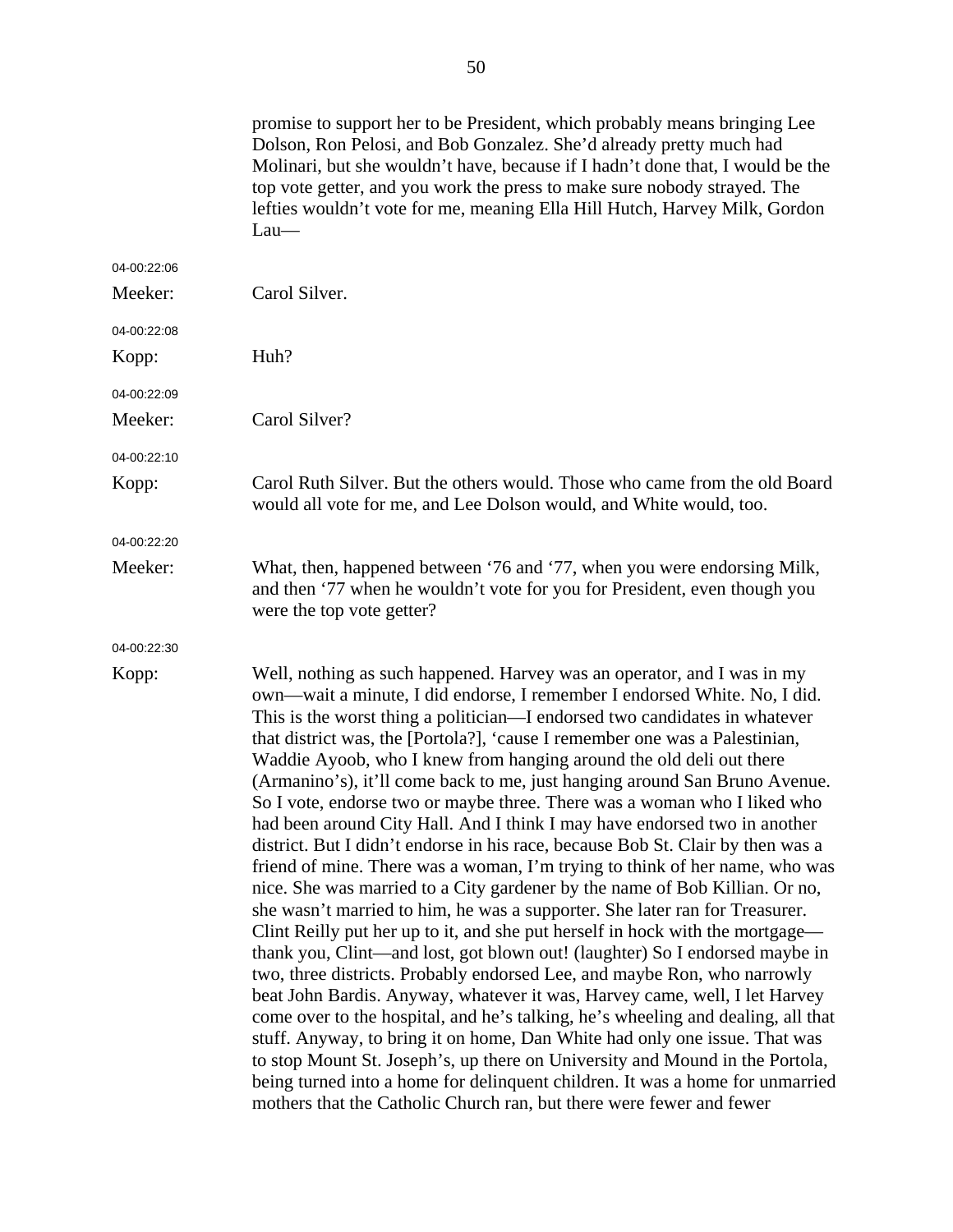unmarried mothers, right, with birth control and everything. And so of course Feinstein is going to vote no anyway. So Feinstein gets elected. She got Ella Hill Hutch, and the other, she got Molinari, of course, and Gonzalez was very unhappy. He knew a deal had been cut, and he couldn't understand why I was going to vote for her. She promised that day of the vote, the endorsement would be by April 1st. So much for politicians' promises. So now she's the President, and now this Mount St. Joseph issue comes to us. I've forgotten how it got to us, maybe it was a rezoning ordinance of some kind. And, of course, Dan White loses, and Harvey Milk votes no. And Harvey had probably dangled him into thinking he might vote against the rezoning. Let's say it was rezoning. Feinstein voted against it, and I voted against it, and Dan White, maybe Lee Dolson, and that was it. Dan White got wiped out. I remember he came across—he sat on the other side, he came over to my chair, and he says, "You're right, the leopard never changes his spots." 'Cause I told him, Milk isn't going to vote for this. He can't! He's liberal/radical! That was Harvey. And then after that, Harvey was always wheeling, dealing with this, that, and the other thing. The pooper-scooper, that ordinance, which was fine, who the heck cares? It's not going to change the world, but it got him a lot of press. Oh, he was a shrewdie. He was a shrewdie political wheeler-dealer. The problem was, you got a nut on the Board. His name is Dan White, and there was always something about him in his eyes. He came down to me in that campaign, and came down to my law office to get my endorsement, and I did eventually endorse him. But there was something that was strange about him. And, of course, I knew people, friends of mine, the Annussi boys had gone to Wilson, which was a high school, with him, and how he'd take—it was predominantly black even then, and he'd get in fights with them, and he was just crazed. And Barbo, John had the same sensation of him. John was no longer on the Board, he'd have nothing to do with district elections, but he thought he was "off," too. And then, of course, what added to it was him playing footsie with Feinstein. He had no business from a political philosophy standpoint being with her, so it made him suspect, and it caught up with Harvey. That's why he killed him, because Harvey had lied to him, probably, or if he hadn't lied, he'd misled him to such an extent. And then Dan White works up all this. He sees the voting patterns, he sees how Harvey votes, and it caught up with him.

04-00:28:15

Meeker: The way that you talk about politics in San Francisco—

04-00:28:17

Kopp: I'm not condoning it, in case anybody looks at it, but that's what happened. It's like what happened at Virginia Tech yesterday. You get people who are crazed, right? Who would ever think that someone would bring a gun into City Hall! OK, go ahead.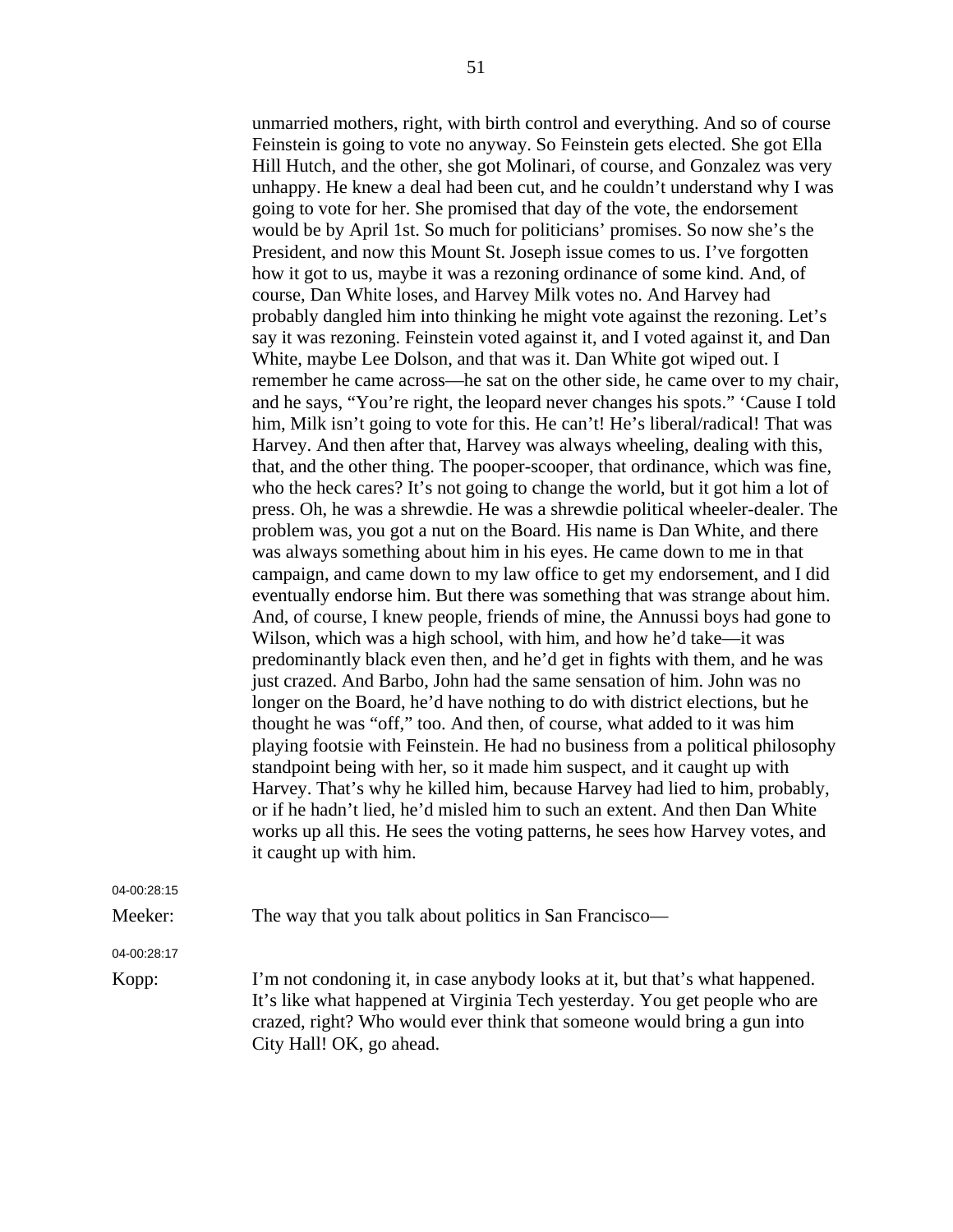| 04-00:28:39 |                                                                                                                                                                                                                                                                                                                                                                                                                                                                                                                                                                                                                                                                                                                                                                                                                                                                                                                                                                                                                                                                                                                                                                                                                                                                                                                                                                                                                                                                            |
|-------------|----------------------------------------------------------------------------------------------------------------------------------------------------------------------------------------------------------------------------------------------------------------------------------------------------------------------------------------------------------------------------------------------------------------------------------------------------------------------------------------------------------------------------------------------------------------------------------------------------------------------------------------------------------------------------------------------------------------------------------------------------------------------------------------------------------------------------------------------------------------------------------------------------------------------------------------------------------------------------------------------------------------------------------------------------------------------------------------------------------------------------------------------------------------------------------------------------------------------------------------------------------------------------------------------------------------------------------------------------------------------------------------------------------------------------------------------------------------------------|
| Meeker:     | The way that you talk about politics in San Francisco is interesting because,<br>you know, I mean obviously you as a politician there interacted with other<br>politicians, and the way that the world happened was endorsements and deals<br>and so forth, personalities. But what I don't hear is a lot of discussion of how<br>you're going to develop, you know, voter constituencies to insure that they<br>vote for you. To what extend did—was that something that you were thinking<br>about a lot?                                                                                                                                                                                                                                                                                                                                                                                                                                                                                                                                                                                                                                                                                                                                                                                                                                                                                                                                                                |
| 04-00:29:12 |                                                                                                                                                                                                                                                                                                                                                                                                                                                                                                                                                                                                                                                                                                                                                                                                                                                                                                                                                                                                                                                                                                                                                                                                                                                                                                                                                                                                                                                                            |
| Kopp:       | No.                                                                                                                                                                                                                                                                                                                                                                                                                                                                                                                                                                                                                                                                                                                                                                                                                                                                                                                                                                                                                                                                                                                                                                                                                                                                                                                                                                                                                                                                        |
| 04-00:29:12 |                                                                                                                                                                                                                                                                                                                                                                                                                                                                                                                                                                                                                                                                                                                                                                                                                                                                                                                                                                                                                                                                                                                                                                                                                                                                                                                                                                                                                                                                            |
| Meeker:     | Or did it seem like, did it seem like the voters would line up with various<br>established constituencies of politicians?                                                                                                                                                                                                                                                                                                                                                                                                                                                                                                                                                                                                                                                                                                                                                                                                                                                                                                                                                                                                                                                                                                                                                                                                                                                                                                                                                  |
| 04-00:29:24 |                                                                                                                                                                                                                                                                                                                                                                                                                                                                                                                                                                                                                                                                                                                                                                                                                                                                                                                                                                                                                                                                                                                                                                                                                                                                                                                                                                                                                                                                            |
| Kopp:       | The voters would line up. That's how I figured it. If John and I, or when he<br>was gone, if I stayed the course of fiscal discipline and conservatism, I just<br>figured they'd respect that. And in those days, the Theriots owned the<br><i>Chronicle</i> , and the <i>Chronicle</i> was behind me. The <i>Examiner</i> never was, I<br>always had trouble with the <i>Examiner</i> , even when the Hearsts owned it. '71,<br><i>Examiner</i> didn't endorse me. There was a political guy there who took over<br>the editor page, Sid Rossen. He was liberal, and he, boy, I had a terrible time<br>with him! Terrible time! And then this guy Reg Murphy became the editor,<br>and he fell in love with Feinstein, and he was hostile to John and to me. He<br>tried to cover it up with that Georgia charm, but he was hostile. But I had that,<br>I had the Chamber of Commerce. Chamber of Commerce was a big<br>institution, not like it is now. The Chamber of Commerce would send the<br>President, Jack Sutro. Jack Sutro was my first boss so to speak, when he was<br>President, to go down and testify against the salary ordinance increase, he'd<br>get booed by all those union city employees, but he'd go in there and do it.<br>Even Jim Harvey, Transamerica Corporation in the '70s, would come in and<br>testify. I don't think, they're afraid to today. Chamber of Commerce isn't an<br>entity today in San Francisco. So you had that. You had— |
| 04-00:31:21 |                                                                                                                                                                                                                                                                                                                                                                                                                                                                                                                                                                                                                                                                                                                                                                                                                                                                                                                                                                                                                                                                                                                                                                                                                                                                                                                                                                                                                                                                            |
| Meeker:     | In the same way that perhaps union aren't an entity as much in San Francisco,<br>either.                                                                                                                                                                                                                                                                                                                                                                                                                                                                                                                                                                                                                                                                                                                                                                                                                                                                                                                                                                                                                                                                                                                                                                                                                                                                                                                                                                                   |
| 04-00:31:24 |                                                                                                                                                                                                                                                                                                                                                                                                                                                                                                                                                                                                                                                                                                                                                                                                                                                                                                                                                                                                                                                                                                                                                                                                                                                                                                                                                                                                                                                                            |
| Kopp:       | I think they're, I think they're every bit as much, and more. And more. And<br>you had homeowners associations, which were stronger. Albeit, I'll<br>stereotype. The Asian population, what's the population now? 38%, you see<br>those last figures in the context of African Americans leaving the city. They<br>don't join the homeowners groups. What's supplanted the homeowners<br>groups, I think, are these Democratic clubs. They're just cover, blanket the                                                                                                                                                                                                                                                                                                                                                                                                                                                                                                                                                                                                                                                                                                                                                                                                                                                                                                                                                                                                      |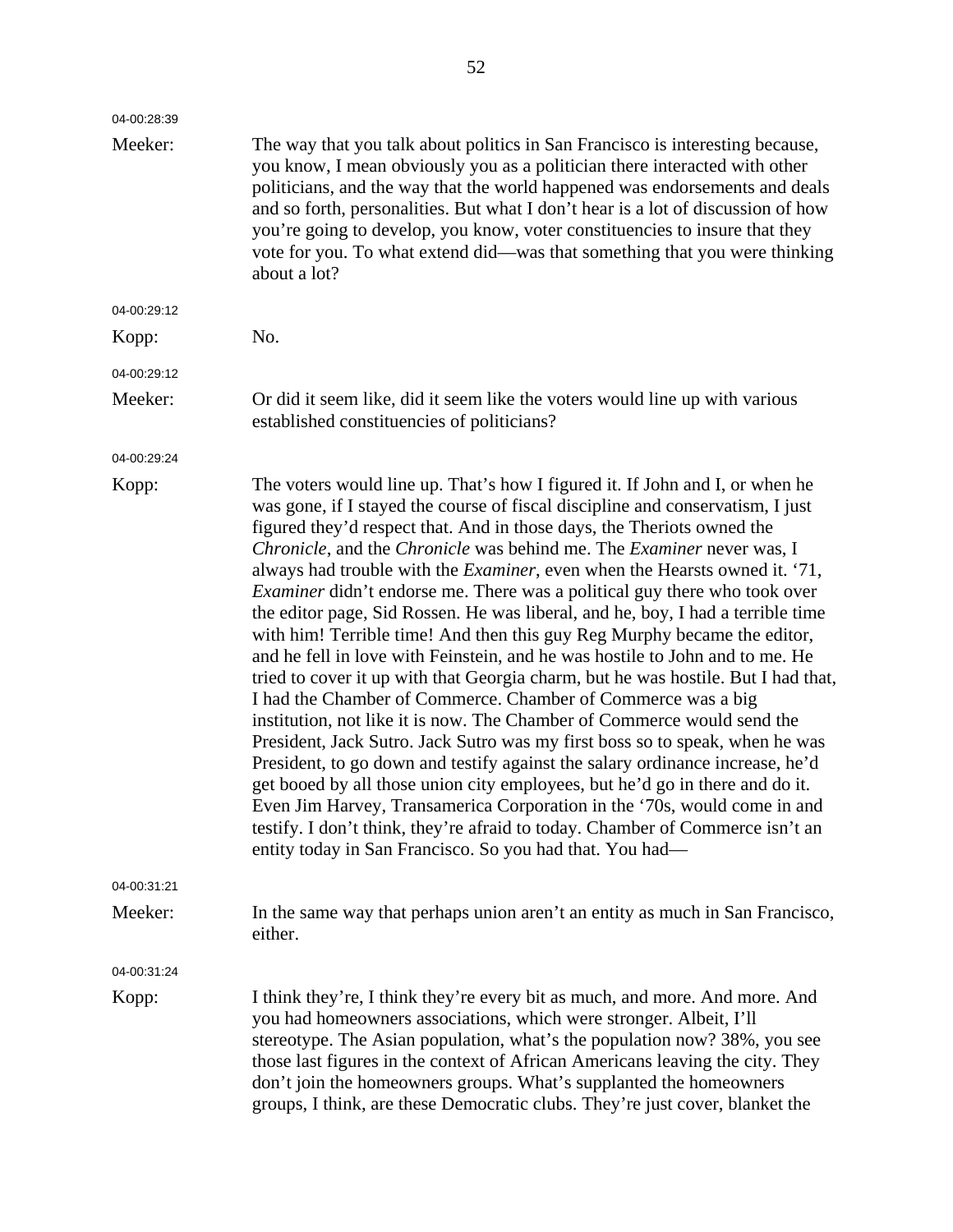|             | city, but in those days homeowners associations were large. My homeowners<br>association had 1,000 dues payers. We'd have an annual dinner up at St.<br>Stephen's. You'd have 250, 300 people, and that was true around the city.<br>Well those were homeowners, and I had them all. I didn't have to work for it.<br>I didn't take 'em, I was polite and courteous, of course. I'd campaign around<br>them, during the year I'd go to as many as you could. So I didn't think about<br>building a constituency base. I never did that until I was in the Senate, and<br>then I only had two more elections. |
|-------------|--------------------------------------------------------------------------------------------------------------------------------------------------------------------------------------------------------------------------------------------------------------------------------------------------------------------------------------------------------------------------------------------------------------------------------------------------------------------------------------------------------------------------------------------------------------------------------------------------------------|
| 04-00:32:47 |                                                                                                                                                                                                                                                                                                                                                                                                                                                                                                                                                                                                              |
| Meeker:     | Well, the homeowners groups would have been a constituency base.                                                                                                                                                                                                                                                                                                                                                                                                                                                                                                                                             |
| 04-00:32:50 |                                                                                                                                                                                                                                                                                                                                                                                                                                                                                                                                                                                                              |
| Kopp:       | Yeah, well I had them. I had them. And John Barbagelata had them, too. I got<br>it from John, really.                                                                                                                                                                                                                                                                                                                                                                                                                                                                                                        |
| 04-00:32:58 |                                                                                                                                                                                                                                                                                                                                                                                                                                                                                                                                                                                                              |
| Meeker:     | When did you notice the Democratic clubs starting to become a factor in the<br>Supervisor elections, or for that matter-                                                                                                                                                                                                                                                                                                                                                                                                                                                                                     |
| 04-00:32:07 |                                                                                                                                                                                                                                                                                                                                                                                                                                                                                                                                                                                                              |
| Kopp:       | Well, probably I noticed them in the Mayor, in '79, the mayoral election,<br>where I took a pummeling from them.                                                                                                                                                                                                                                                                                                                                                                                                                                                                                             |
| 04-00:33:16 |                                                                                                                                                                                                                                                                                                                                                                                                                                                                                                                                                                                                              |
| Meeker:     | From which ones in particular?                                                                                                                                                                                                                                                                                                                                                                                                                                                                                                                                                                               |
| 04-00:33:18 |                                                                                                                                                                                                                                                                                                                                                                                                                                                                                                                                                                                                              |
| Kopp:       | Well, the Chinese American Democratic Club, that gay whatever it was—was<br>it still SIR?                                                                                                                                                                                                                                                                                                                                                                                                                                                                                                                    |
| 04-00:33:25 |                                                                                                                                                                                                                                                                                                                                                                                                                                                                                                                                                                                                              |
| Meeker:     | Toklas, the Alice B. Toklas club?                                                                                                                                                                                                                                                                                                                                                                                                                                                                                                                                                                            |
| 04-00:33:27 |                                                                                                                                                                                                                                                                                                                                                                                                                                                                                                                                                                                                              |
| Kopp:       | No, they weren't formed—maybe, was Toklas formed?                                                                                                                                                                                                                                                                                                                                                                                                                                                                                                                                                            |
| 04-00:33:31 |                                                                                                                                                                                                                                                                                                                                                                                                                                                                                                                                                                                                              |
| Meeker:     | Toklas was formed in the early '70s, and then there was one, I think, that<br>became the Harvey Milk Club that was later.                                                                                                                                                                                                                                                                                                                                                                                                                                                                                    |
| 04-00:33:37 |                                                                                                                                                                                                                                                                                                                                                                                                                                                                                                                                                                                                              |
| Kopp:       | Well, whatever it was, it was a big one. It was an awful night, 400 people and<br>oh, did they give me a tossing! And she racked them up, meaning Feinstein.<br>Yeah, but there were other clubs, too, that Was there a Franklin Roosevelt<br>Club or something? But you just had the sense going into 'em, they were lined<br>up as partisans, and she was a better Democrat than I was, so I was going—                                                                                                                                                                                                    |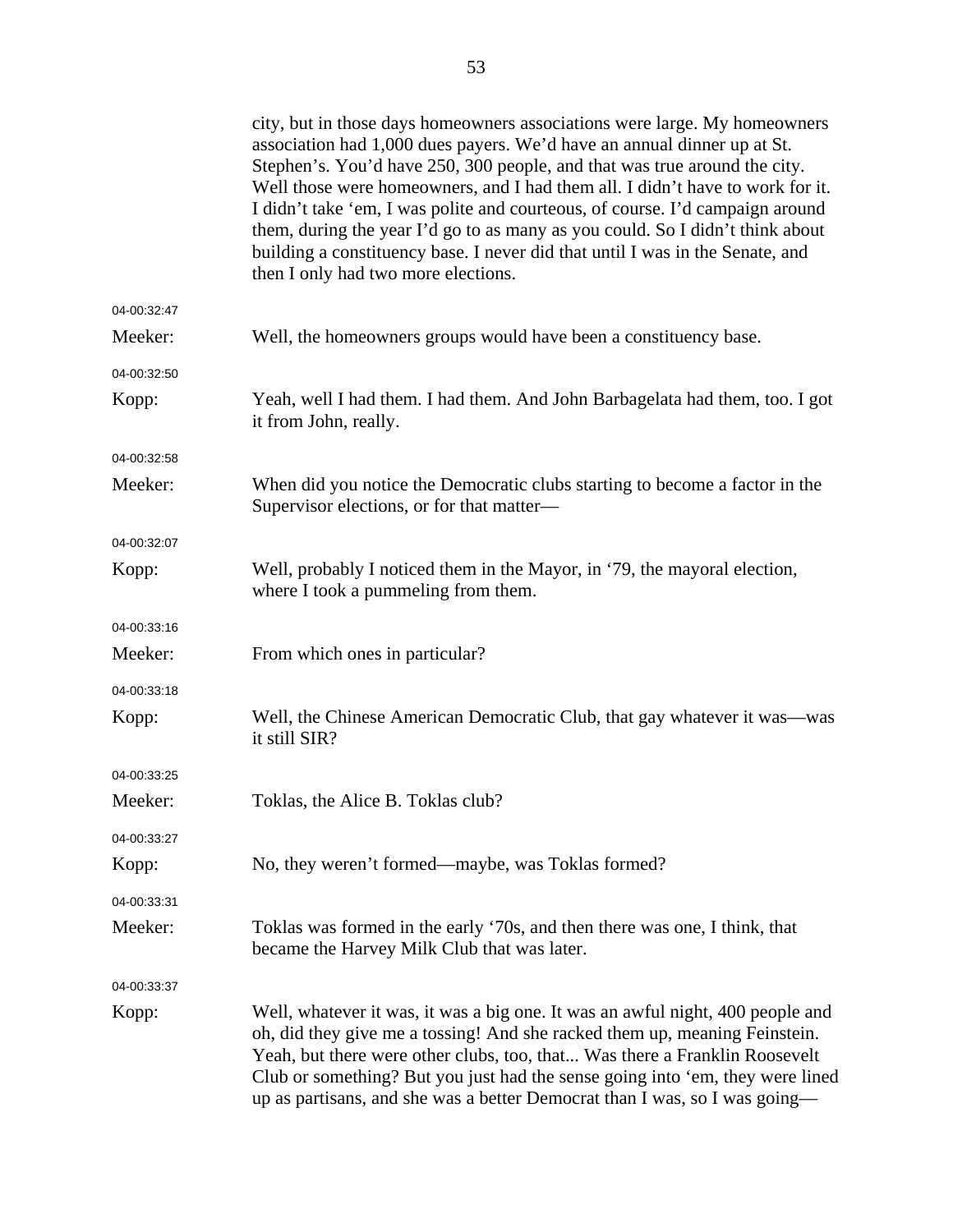| 04-00:34:09 |                                                                                                                                                                                                                                                                                                                                                                                                                                                                                                                                                                                                                                                                                                                                                                                                                                                         |
|-------------|---------------------------------------------------------------------------------------------------------------------------------------------------------------------------------------------------------------------------------------------------------------------------------------------------------------------------------------------------------------------------------------------------------------------------------------------------------------------------------------------------------------------------------------------------------------------------------------------------------------------------------------------------------------------------------------------------------------------------------------------------------------------------------------------------------------------------------------------------------|
| Meeker:     | Meaning further to the left?                                                                                                                                                                                                                                                                                                                                                                                                                                                                                                                                                                                                                                                                                                                                                                                                                            |
| 04-00:34:12 |                                                                                                                                                                                                                                                                                                                                                                                                                                                                                                                                                                                                                                                                                                                                                                                                                                                         |
| Kopp:       | Yeah, and so I was fighting uphill against them all the time, and that was—<br>well, I guess Frank Jordan won in '91, but that was in large part due to<br>Agnos's personality, and people's personal dislike of him. '79 was about<br>where things started markedly to change inside the Board of Supervisors.                                                                                                                                                                                                                                                                                                                                                                                                                                                                                                                                         |
| 04-00:34:39 |                                                                                                                                                                                                                                                                                                                                                                                                                                                                                                                                                                                                                                                                                                                                                                                                                                                         |
| Meeker:     | So thinking about—                                                                                                                                                                                                                                                                                                                                                                                                                                                                                                                                                                                                                                                                                                                                                                                                                                      |
| 04-00:34:41 |                                                                                                                                                                                                                                                                                                                                                                                                                                                                                                                                                                                                                                                                                                                                                                                                                                                         |
| Kopp:       | And those clubs were a factor in that election that I can't remember being a<br>factor in '77, which was not much as a campaign, didn't have to be, or '75, or<br>'73, or '71, or '67 with Jack Ertola.                                                                                                                                                                                                                                                                                                                                                                                                                                                                                                                                                                                                                                                 |
| 04-00:35:02 |                                                                                                                                                                                                                                                                                                                                                                                                                                                                                                                                                                                                                                                                                                                                                                                                                                                         |
| Meeker:     | So thinking about this Chinese American Democratic Club, how would an<br>evening like that just go, from what you remember? I mean, you'd show up<br>and there would be a large group of—                                                                                                                                                                                                                                                                                                                                                                                                                                                                                                                                                                                                                                                               |
| 04-00:35:11 |                                                                                                                                                                                                                                                                                                                                                                                                                                                                                                                                                                                                                                                                                                                                                                                                                                                         |
| Kopp:       | Immigration. Immigration and education, and then the younger generation<br>coming up. The old institutions started to fade. CACA isn't the force it was,<br>the Six Companies aren't the force they were. Chinatown Chamber of<br>Commerce started to move up the ladder and apparently still is a force. I'm<br>not an expert anymore on such matters. This Chinese American Democratic<br>Club, though, seven years later, endorsed me for the State Senate (laughter)<br>over Papan! But that was part of a deal, because they had—no, awful, my<br>friend, she was running for Judge. Or was she running for Supervisor? Oh, the<br>name will come to me. Not Lillian Sing, but Julie Tang. Julie was running for<br>something, I think Board of Supervisors, and I endorsed her, and she<br>controlled that club pretty good. That's how I got it. |
| 04-00:36:20 |                                                                                                                                                                                                                                                                                                                                                                                                                                                                                                                                                                                                                                                                                                                                                                                                                                                         |
| Meeker:     | But when I ask you—                                                                                                                                                                                                                                                                                                                                                                                                                                                                                                                                                                                                                                                                                                                                                                                                                                     |
| 04-00:36:21 |                                                                                                                                                                                                                                                                                                                                                                                                                                                                                                                                                                                                                                                                                                                                                                                                                                                         |
| Kopp:       | Although I had had it back in '71 when it was a nascent club. I'd had it the<br>first time I ran, but by '79 they were pronouncedly following party line.                                                                                                                                                                                                                                                                                                                                                                                                                                                                                                                                                                                                                                                                                               |
| 04-00:36:36 |                                                                                                                                                                                                                                                                                                                                                                                                                                                                                                                                                                                                                                                                                                                                                                                                                                                         |
| Meeker:     | So '71 would have been largely due to the busing issue, yes?                                                                                                                                                                                                                                                                                                                                                                                                                                                                                                                                                                                                                                                                                                                                                                                            |
| 04-00:36:39 |                                                                                                                                                                                                                                                                                                                                                                                                                                                                                                                                                                                                                                                                                                                                                                                                                                                         |
| Kopp:       | Yeah, yeah. I was still a name in Chinatown.                                                                                                                                                                                                                                                                                                                                                                                                                                                                                                                                                                                                                                                                                                                                                                                                            |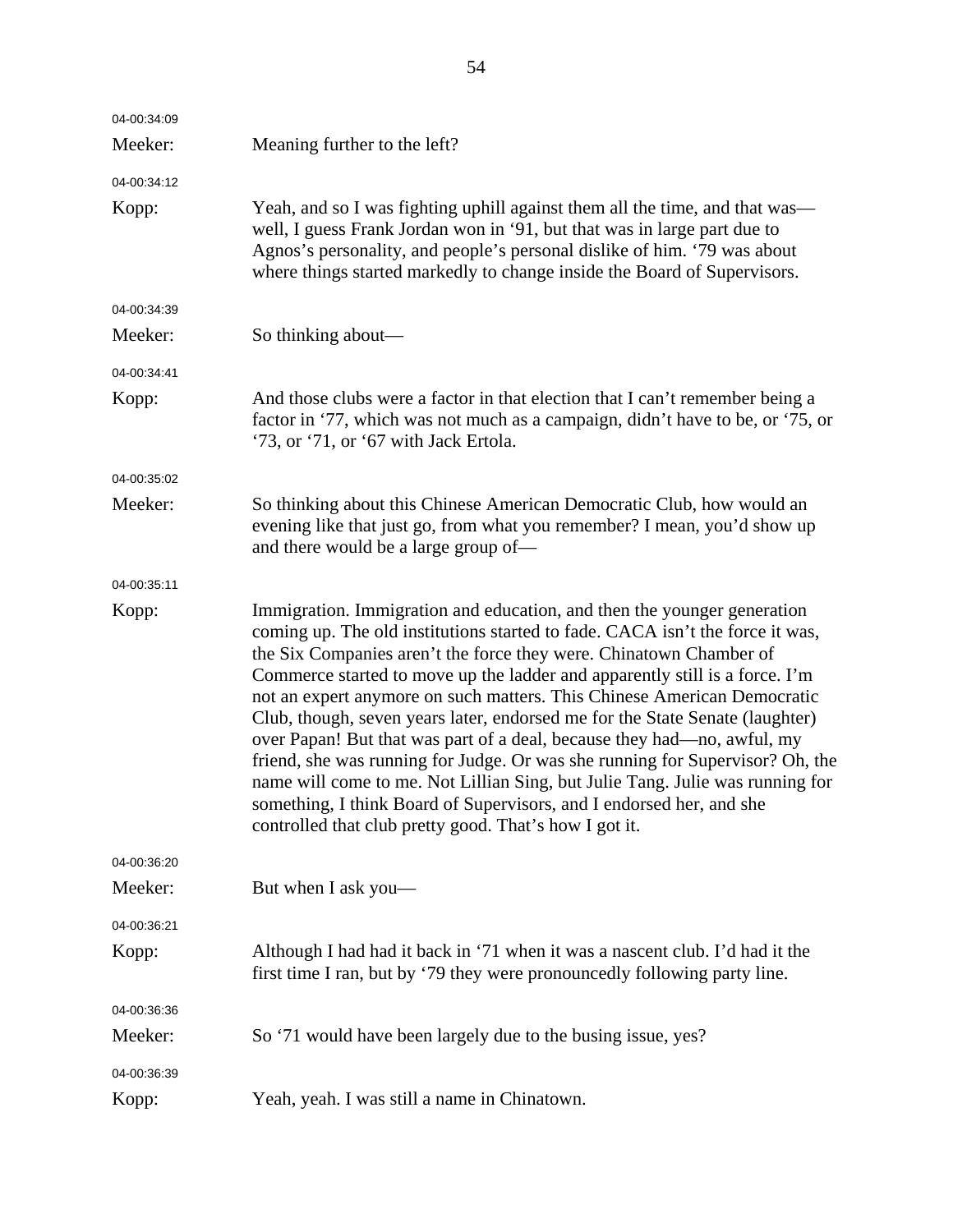| 04-00:36:45 |                                                                                                                                                                                                                                                                                                                                                                                 |
|-------------|---------------------------------------------------------------------------------------------------------------------------------------------------------------------------------------------------------------------------------------------------------------------------------------------------------------------------------------------------------------------------------|
| Meeker:     | But I just wondered, like—                                                                                                                                                                                                                                                                                                                                                      |
| 04-00:36:46 |                                                                                                                                                                                                                                                                                                                                                                                 |
| Kopp:       | Even though they supported busing, they couldn't be too vocal because they<br>wouldn't attract people, 'cause all the institutions in Chinatown opposed it, so<br>they didn't want to stand out like a sore thumb.                                                                                                                                                              |
| 04-00:37:01 |                                                                                                                                                                                                                                                                                                                                                                                 |
| Meeker:     | So I've never actually been to one of these candidates nights at these<br>Democratic clubs. How does it run? How does it happen?                                                                                                                                                                                                                                                |
| 04-00:37:08 |                                                                                                                                                                                                                                                                                                                                                                                 |
| Kopp:       | I don't know, I haven't been since at least '95. I don't know—                                                                                                                                                                                                                                                                                                                  |
| 04-00:37:12 |                                                                                                                                                                                                                                                                                                                                                                                 |
| Meeker:     | But say like '79 when you went to one of these.                                                                                                                                                                                                                                                                                                                                 |
| 04-00:37:15 |                                                                                                                                                                                                                                                                                                                                                                                 |
| Kopp:       | You'd get up there and you talk. There's often a fight over who's<br>enfranchised, who's a voting member. So it's all kinds of tricks where<br>someone will bring in 20 people who sign up, pay \$10 or \$20, and get the<br>vote. Yeah. That's, I'll tell you what it's more like, it's like a union campaign<br>night.                                                        |
| 04-00:37:49 |                                                                                                                                                                                                                                                                                                                                                                                 |
| Meeker:     | Meaning?                                                                                                                                                                                                                                                                                                                                                                        |
| 04-00:37:50 |                                                                                                                                                                                                                                                                                                                                                                                 |
| Kopp:       | Meaning that it's like the meat wagon! You're up there, and you get your<br>three minutes or five minutes, and then they go at you with questions. You got<br>to have a strong heart and a strong stomach! (laughter)                                                                                                                                                           |
| 04-00:38:09 |                                                                                                                                                                                                                                                                                                                                                                                 |
| Meeker:     | So they're not always friendly questions. Very few softballs, huh?                                                                                                                                                                                                                                                                                                              |
| 04-00:38:11 |                                                                                                                                                                                                                                                                                                                                                                                 |
| Kopp:       | No, no, and you'll get these fanatics who are characters! (laughter) And<br>they'll come out of left field with a question or a statement that is<br>denunciatory, and then a question.                                                                                                                                                                                         |
| 04-00:38:32 |                                                                                                                                                                                                                                                                                                                                                                                 |
| Meeker:     | I know that we probably need to stop, but I just wanted to ask a point of<br>clarification about the commissions in San Francisco. I'm still trying to learn<br>about this, and there are so many of them. And it seems, obviously, that<br>there's a hierarchy in the more prestigious commissions that one might get<br>appointed to, versus maybe the less prestigious ones. |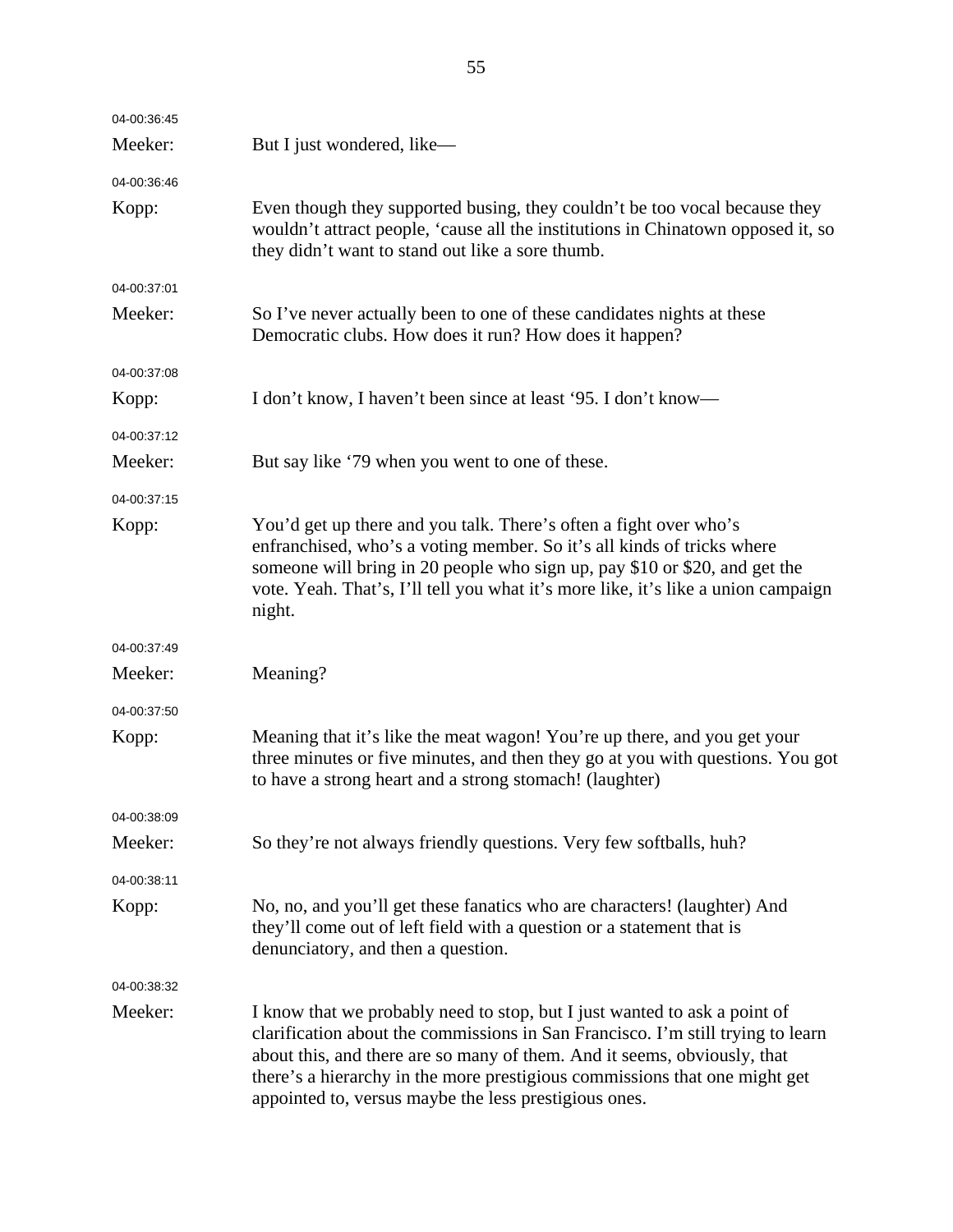| 04-00:38:54 |                                                                                                                                                                                                                                                                                                                                                                                                                                                                                                                                                                                                                                                                                                                                                                                                                                                                                                                    |
|-------------|--------------------------------------------------------------------------------------------------------------------------------------------------------------------------------------------------------------------------------------------------------------------------------------------------------------------------------------------------------------------------------------------------------------------------------------------------------------------------------------------------------------------------------------------------------------------------------------------------------------------------------------------------------------------------------------------------------------------------------------------------------------------------------------------------------------------------------------------------------------------------------------------------------------------|
| Kopp:       | Yeah, there are.                                                                                                                                                                                                                                                                                                                                                                                                                                                                                                                                                                                                                                                                                                                                                                                                                                                                                                   |
| 04-00:38:57 |                                                                                                                                                                                                                                                                                                                                                                                                                                                                                                                                                                                                                                                                                                                                                                                                                                                                                                                    |
| Meeker:     | Can you just give me a sense of what some of the more prestigious ones are?                                                                                                                                                                                                                                                                                                                                                                                                                                                                                                                                                                                                                                                                                                                                                                                                                                        |
| 04-00:38:59 |                                                                                                                                                                                                                                                                                                                                                                                                                                                                                                                                                                                                                                                                                                                                                                                                                                                                                                                    |
| Kopp:       | Yeah, that's easy: Planning Commission, Police Commission, Fire<br>Commission, Port Commission, Board of Permit Appeals, which is now the<br>Board of Appeals.                                                                                                                                                                                                                                                                                                                                                                                                                                                                                                                                                                                                                                                                                                                                                     |
| 04-00:39:14 |                                                                                                                                                                                                                                                                                                                                                                                                                                                                                                                                                                                                                                                                                                                                                                                                                                                                                                                    |
| Meeker:     | Airport, maybe?                                                                                                                                                                                                                                                                                                                                                                                                                                                                                                                                                                                                                                                                                                                                                                                                                                                                                                    |
| 04-00:39:16 |                                                                                                                                                                                                                                                                                                                                                                                                                                                                                                                                                                                                                                                                                                                                                                                                                                                                                                                    |
| Kopp:       | Yeah, the Public Utilities Commission. The Airports Commission.                                                                                                                                                                                                                                                                                                                                                                                                                                                                                                                                                                                                                                                                                                                                                                                                                                                    |
| 04-00:39:17 |                                                                                                                                                                                                                                                                                                                                                                                                                                                                                                                                                                                                                                                                                                                                                                                                                                                                                                                    |
| Meeker:     | And some of the lesser ones, like Commission on Status of Women or<br>something.                                                                                                                                                                                                                                                                                                                                                                                                                                                                                                                                                                                                                                                                                                                                                                                                                                   |
| 04-00:39:24 |                                                                                                                                                                                                                                                                                                                                                                                                                                                                                                                                                                                                                                                                                                                                                                                                                                                                                                                    |
| Kopp:       | Commission on Status of Women, Human Rights Commission, Animal<br>Welfare Commission. Gosh, Housing Authority wasn't much of a<br>commission. Redevelopment Agency was pretty good, pretty good<br>commission. The Rec and Park Commission is probably in the top 50%, even<br>though it's not as prestigious, in my opinion, as Police.                                                                                                                                                                                                                                                                                                                                                                                                                                                                                                                                                                           |
| 04-00:40:00 |                                                                                                                                                                                                                                                                                                                                                                                                                                                                                                                                                                                                                                                                                                                                                                                                                                                                                                                    |
| Meeker:     | Well then what made the top, say, five or ten prestigious, and what made the<br>bottom ones not prestigious? (laughter)                                                                                                                                                                                                                                                                                                                                                                                                                                                                                                                                                                                                                                                                                                                                                                                            |
| 04-00:40:07 |                                                                                                                                                                                                                                                                                                                                                                                                                                                                                                                                                                                                                                                                                                                                                                                                                                                                                                                    |
| Kopp:       | Well, in the old days, and that means the '50s, '60s, into the '70s, Police<br>Commission only had three members. Three means more power than five or<br>whatever they have now. I think they have seven now. Number two, public<br>safety is at the top of people's worries. Planning Commission is close to the<br>top. Number three, responsibility. Public Utilities Commission has genuine<br>responsibilities. Airports Commission has genuine responsibilities. It's got a<br>lot of money, it's dealing with a lot of money, and it has more money than any<br>other commission, including the Port Commission, which is a so-called-what<br>do they call 'em? A private entity type of commission? Meaning it takes in<br>money. Port Commission is probably a lesser commission today, because<br>there aren't as many steamship companies using the Board of San Francisco.<br>So I think it's the—huh? |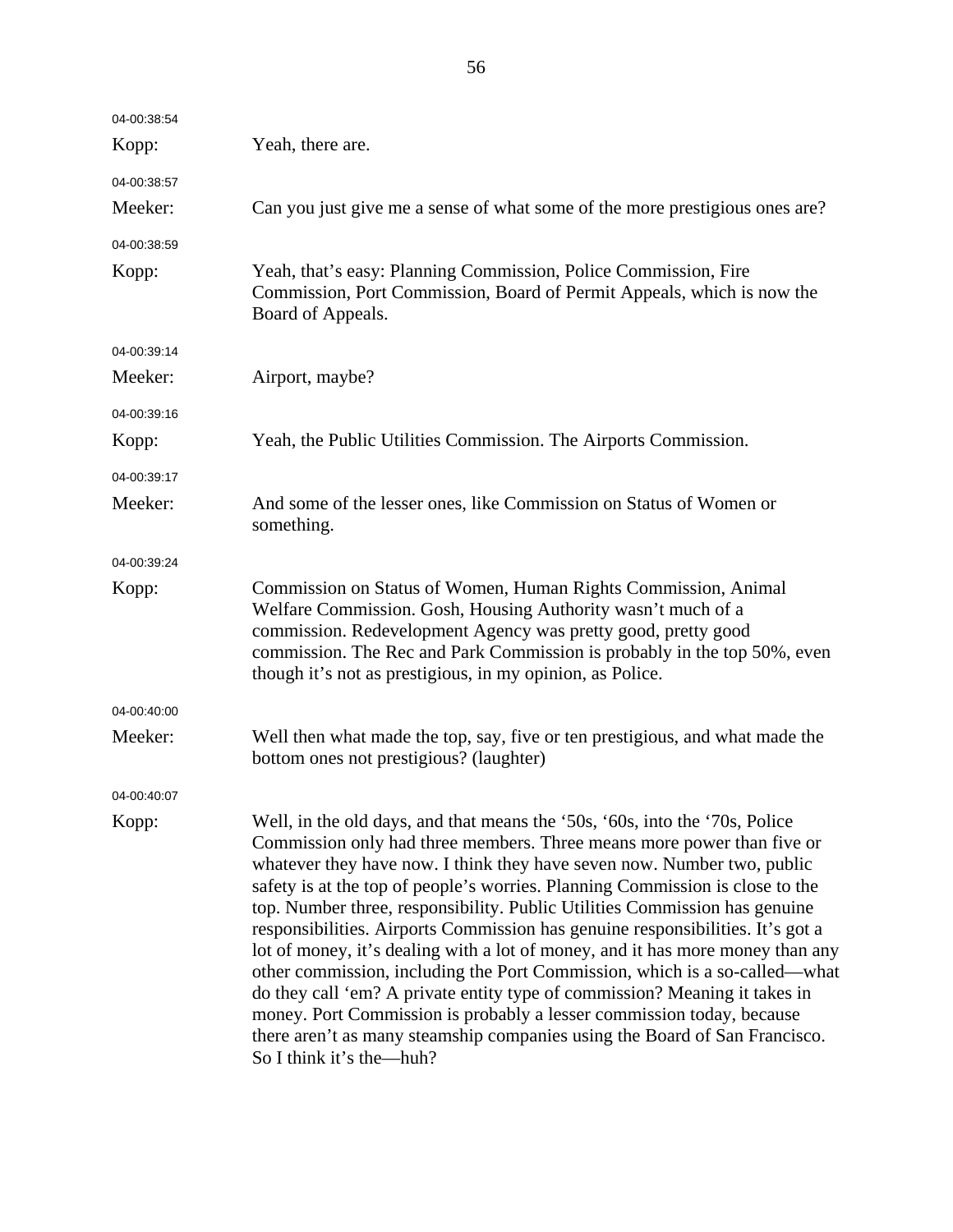| 04-00:41:27 |                                                                                                                                                                                                                                                                                                                                                                                                                                                                                                                                                                               |
|-------------|-------------------------------------------------------------------------------------------------------------------------------------------------------------------------------------------------------------------------------------------------------------------------------------------------------------------------------------------------------------------------------------------------------------------------------------------------------------------------------------------------------------------------------------------------------------------------------|
| Meeker:     | Although the tourism is—although the luxury liners are increasing these days.                                                                                                                                                                                                                                                                                                                                                                                                                                                                                                 |
| 04-00:41:32 |                                                                                                                                                                                                                                                                                                                                                                                                                                                                                                                                                                               |
| Kopp:       | Oh, that's minor. So the three factors are scope of responsibility, the smallness<br>of the group, and number two is the importance of the assignments. So public<br>safety, land use, the money coming at the airport, lesser extent PUC.                                                                                                                                                                                                                                                                                                                                    |
| 04-00:42:02 |                                                                                                                                                                                                                                                                                                                                                                                                                                                                                                                                                                               |
| Meeker:     | So what, then, would somebody who served on one of these prestigious<br>commissions get out of it?                                                                                                                                                                                                                                                                                                                                                                                                                                                                            |
| 04-00:42:09 |                                                                                                                                                                                                                                                                                                                                                                                                                                                                                                                                                                               |
| Kopp:       | They get prestige, and they get esteem, and they probably, to some lesser<br>extent, receive emoluments of office.                                                                                                                                                                                                                                                                                                                                                                                                                                                            |
| 04-00:42:22 |                                                                                                                                                                                                                                                                                                                                                                                                                                                                                                                                                                               |
| Meeker:     | Emoluments of office, right?                                                                                                                                                                                                                                                                                                                                                                                                                                                                                                                                                  |
| 04-00:42:23 |                                                                                                                                                                                                                                                                                                                                                                                                                                                                                                                                                                               |
| Kopp:       | Well, say the PUC. You can go to Hetch Hetchy pick your, you get the prime<br>dates at Hetch Hetchy. I go to Hetch Hetchy still, but I take whatever isn't<br>taken.                                                                                                                                                                                                                                                                                                                                                                                                          |
| 04-00:42:39 |                                                                                                                                                                                                                                                                                                                                                                                                                                                                                                                                                                               |
| Meeker:     | Was there a lodge there or something, or?                                                                                                                                                                                                                                                                                                                                                                                                                                                                                                                                     |
| 04-00:42:40 |                                                                                                                                                                                                                                                                                                                                                                                                                                                                                                                                                                               |
| Kopp:       | Yeah, lodge, bunkhouse, cottage, the whole thing. It's a family tradition in my<br>family. So I-                                                                                                                                                                                                                                                                                                                                                                                                                                                                              |
| 04-00:42:48 |                                                                                                                                                                                                                                                                                                                                                                                                                                                                                                                                                                               |
| Meeker:     | So they're not paid positions?                                                                                                                                                                                                                                                                                                                                                                                                                                                                                                                                                |
| 04-00:42:50 |                                                                                                                                                                                                                                                                                                                                                                                                                                                                                                                                                                               |
| Kopp:       | No, they get a stipend, \$50 a meeting, \$100 a meeting, something like that.<br>Police Commission, of course, would be promotions within the Police<br>Department. Fire Commission, to a lesser extent, would be promotions, trying<br>to work around the Civil Service System. The Planning Commission, you'd<br>get a good deal out of that both ways, because you're dealing with<br>neighborhoods and what'll happen to neighborhoods. And then the Board of<br>Permit Appeals would have all those appeals, and if you wanted to be a crook,<br>that was a place to be. |
| 04-00:43:35 |                                                                                                                                                                                                                                                                                                                                                                                                                                                                                                                                                                               |
| Meeker:     | Greased palms and so forth.                                                                                                                                                                                                                                                                                                                                                                                                                                                                                                                                                   |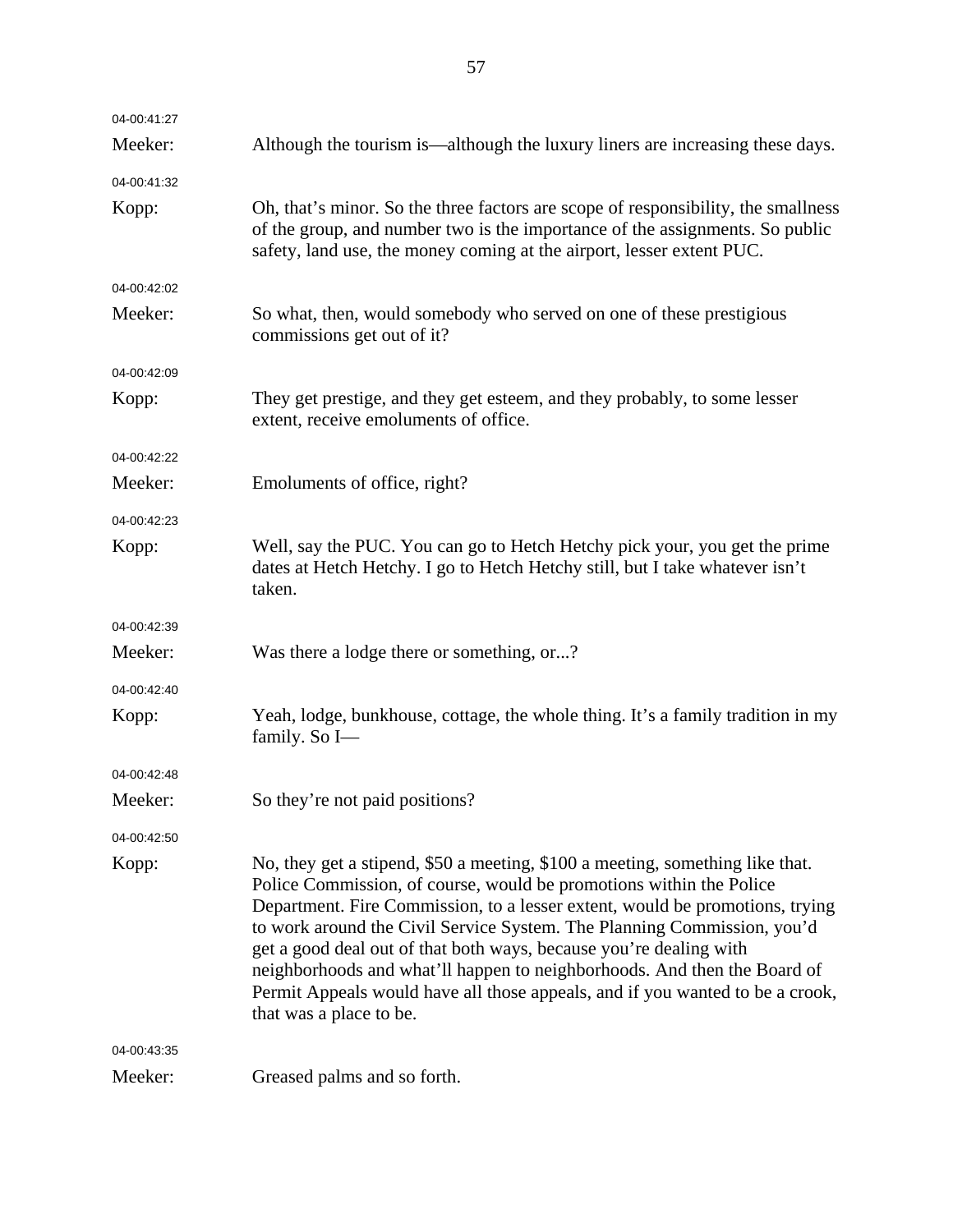| 04-00:43:37<br>Kopp:   | 'Cause what?                                                                                                                                                                                                                                                                                                                                                                                                                                                                                                                                                                                                                                                                                                                                                                                                                                                                                                                                                                                                                                                                                                                                                                                                                                                                                                                                                                                             |
|------------------------|----------------------------------------------------------------------------------------------------------------------------------------------------------------------------------------------------------------------------------------------------------------------------------------------------------------------------------------------------------------------------------------------------------------------------------------------------------------------------------------------------------------------------------------------------------------------------------------------------------------------------------------------------------------------------------------------------------------------------------------------------------------------------------------------------------------------------------------------------------------------------------------------------------------------------------------------------------------------------------------------------------------------------------------------------------------------------------------------------------------------------------------------------------------------------------------------------------------------------------------------------------------------------------------------------------------------------------------------------------------------------------------------------------|
|                        |                                                                                                                                                                                                                                                                                                                                                                                                                                                                                                                                                                                                                                                                                                                                                                                                                                                                                                                                                                                                                                                                                                                                                                                                                                                                                                                                                                                                          |
| 04-00:43:38<br>Meeker: | Greased palms and so forth.                                                                                                                                                                                                                                                                                                                                                                                                                                                                                                                                                                                                                                                                                                                                                                                                                                                                                                                                                                                                                                                                                                                                                                                                                                                                                                                                                                              |
| 04-00:43:39<br>Kopp:   | Oh yeah, oh sure. Because it operated without court rules, so (laughter) and<br>there was a Supreme Court case going back to World War II. It could operate<br>outside the law! You could do anything!                                                                                                                                                                                                                                                                                                                                                                                                                                                                                                                                                                                                                                                                                                                                                                                                                                                                                                                                                                                                                                                                                                                                                                                                   |
| 04-00:43:56            |                                                                                                                                                                                                                                                                                                                                                                                                                                                                                                                                                                                                                                                                                                                                                                                                                                                                                                                                                                                                                                                                                                                                                                                                                                                                                                                                                                                                          |
| Meeker:                | Do you think that was typical for commissioners on that commission?                                                                                                                                                                                                                                                                                                                                                                                                                                                                                                                                                                                                                                                                                                                                                                                                                                                                                                                                                                                                                                                                                                                                                                                                                                                                                                                                      |
| 04-00:44:00            |                                                                                                                                                                                                                                                                                                                                                                                                                                                                                                                                                                                                                                                                                                                                                                                                                                                                                                                                                                                                                                                                                                                                                                                                                                                                                                                                                                                                          |
| Kopp:                  | To do anything?                                                                                                                                                                                                                                                                                                                                                                                                                                                                                                                                                                                                                                                                                                                                                                                                                                                                                                                                                                                                                                                                                                                                                                                                                                                                                                                                                                                          |
| 04-00:44:01            |                                                                                                                                                                                                                                                                                                                                                                                                                                                                                                                                                                                                                                                                                                                                                                                                                                                                                                                                                                                                                                                                                                                                                                                                                                                                                                                                                                                                          |
| Meeker:                | Yeah.                                                                                                                                                                                                                                                                                                                                                                                                                                                                                                                                                                                                                                                                                                                                                                                                                                                                                                                                                                                                                                                                                                                                                                                                                                                                                                                                                                                                    |
| 04-00:44:02            |                                                                                                                                                                                                                                                                                                                                                                                                                                                                                                                                                                                                                                                                                                                                                                                                                                                                                                                                                                                                                                                                                                                                                                                                                                                                                                                                                                                                          |
| Kopp:                  | Oh yeah, sure. Gosh, in the Alioto years, when they had people like Peter<br>Bodoures, and Dick Bancroft played it straight, I mentioned him yesterday.<br>Trying to think of who else was on it. But you never knew how Peter<br>Bodoures would vote. Something would get into his head, he was eccentric. I<br>don't think he ever took money, but (laughter) I represented a Chinese<br>American, bought a one story house in Seacliff, paid a lot of money, '67, '68,<br>'69, right in there, and he wanted to put another story on to bring the parents,<br>the typical progression. So oh, that neighborhood was outraged, and they had<br>a lot of big people. Lou Belinsky, they had the old, the two brothers, the Sloss,<br>one Sloss, Frank Sloss on that block. They had Mrs. Cunningham, whose<br>husband had been a Muni Court judge. The Cunninghams were And let me<br>tell you, and the second story was within the height limit! You wouldn't have<br>known it! And I—and so they got a building permit, and then there's the<br>appeal. That was some experience, I'll tell you! And I was up against a good<br>lawyer, Charlie Morgan, represented the neighbors. He had no, there was no<br>predictability to him, so that was a pretty good You could just exercise your<br>personal whim. There's an advantage to that particular commission, and no<br>court would overrule you. |
| 04-00:45:53            |                                                                                                                                                                                                                                                                                                                                                                                                                                                                                                                                                                                                                                                                                                                                                                                                                                                                                                                                                                                                                                                                                                                                                                                                                                                                                                                                                                                                          |
| Meeker:                | I think that's probably all for now. I've probably taken up enough of your<br>time, but actually just one last question about Feinstein. You described her as<br>a goody two shoes in the last interview. What do you mean by that?                                                                                                                                                                                                                                                                                                                                                                                                                                                                                                                                                                                                                                                                                                                                                                                                                                                                                                                                                                                                                                                                                                                                                                      |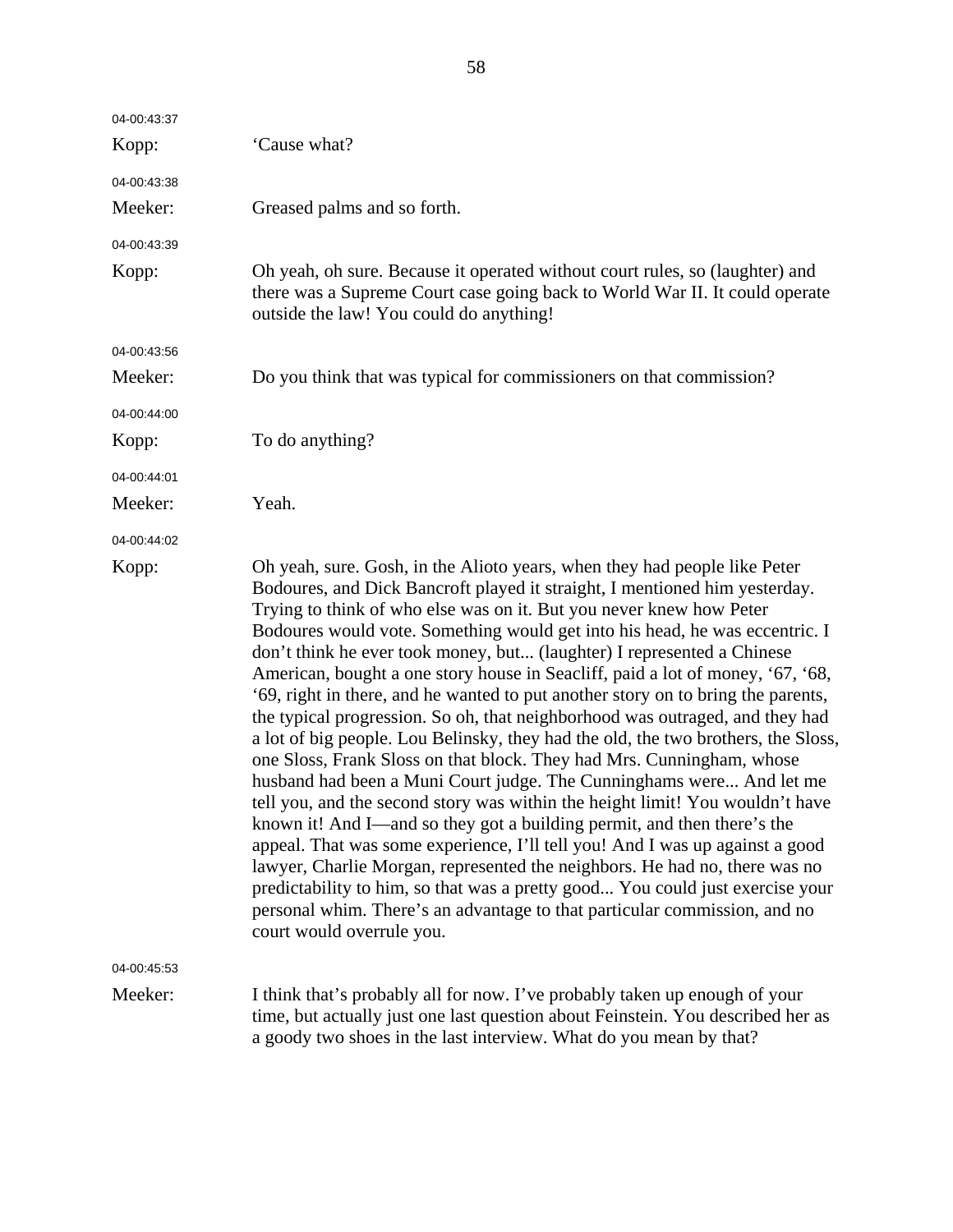04-00:46:08

Kopp: She always knew how to do everything by the book. By the book, and she was oh so sincere and earnest, but she was really innately cunning, although a bit naïve in the period when I knew her in the '70s. And then over the years she became less naïve and more knowledgeable in practice, so today she's the professional politician. And that probably began in the mid-'70s. But she would wag her finger about this or that. She introduced a noise, anti-noise ordinance, environment, we're going to get rid of all loud noises, and I took an interest in it and said, "The way this ordinance is written, it's impracticable, and it'll be nonproductive," and it was an occasion in which she sat down with me. And, for example, it would affect construction work. How do you do that? It would affect city work? How do you do that? And she, I think, initially wanted to exempt the City, which is poor policy. That's why I always, that's why I voted against that, what was it? Prop 64, the toxic thing? Because it doesn't include government, just private businesses that produce products which might be toxic. But she worked it out, and we included city departments, and we did it, but that's how she would start out with something. She had another one, she was campaigning in '71. I said this publicly, I love it. And I hardly knew her. She was on a platform with me in West Portal, she's making a campaign speech for Mayor. She's going to invoke a city income tax, because all these commuters from the suburbs come in during the day, take advantage of our police, our fire, our parks, our this and that, and then they go home, and they don't pay property taxes or sales taxes when they're not here, so we should have a city income tax. The only problem was, it was invalid, couldn't be done, because in 1967 or maybe before that, the legislature had passed a bill in the Revenue and Taxation Code which bars any city from imposing an income tax. And that night I just (laughter) felt compelled, when I got up, I think she had already left, to tell the people, "You can't have a city income tax, the State won't allow it!" But that was her in those days, would come up with an idea. And that's what I call goody two shoes, sure! Her argument is legitimate. That means commuters and suburbanites who use city services should defray the cost to some extent anyway.

04-00:49:53

Meeker: So kind of like a busybody-ness, huh?

04-00:49:55

Kopp: Yeah. Yeah! That's a good word! And don't forget, she had nothing else to do. Everyone else had a business or profession. Roger Boas had a auto dealership. Terry, Dorothy, Bob Gonzalez, me, we all had law practices. Ron Pelosi was a stock broker. Bob Mendelsohn even had a kind of cruddy consultant business on redeveloping other areas, and he had a deal with Lawrence Halprin, the great architect. Molinari sold insurance, he had an insurance agency. Everybody else had something to do. Peter Tamaras ran the custodial supply business. But she had full days, full, she'd sit there full days with nothing to do except think, think, think! We're going to do this, this! And